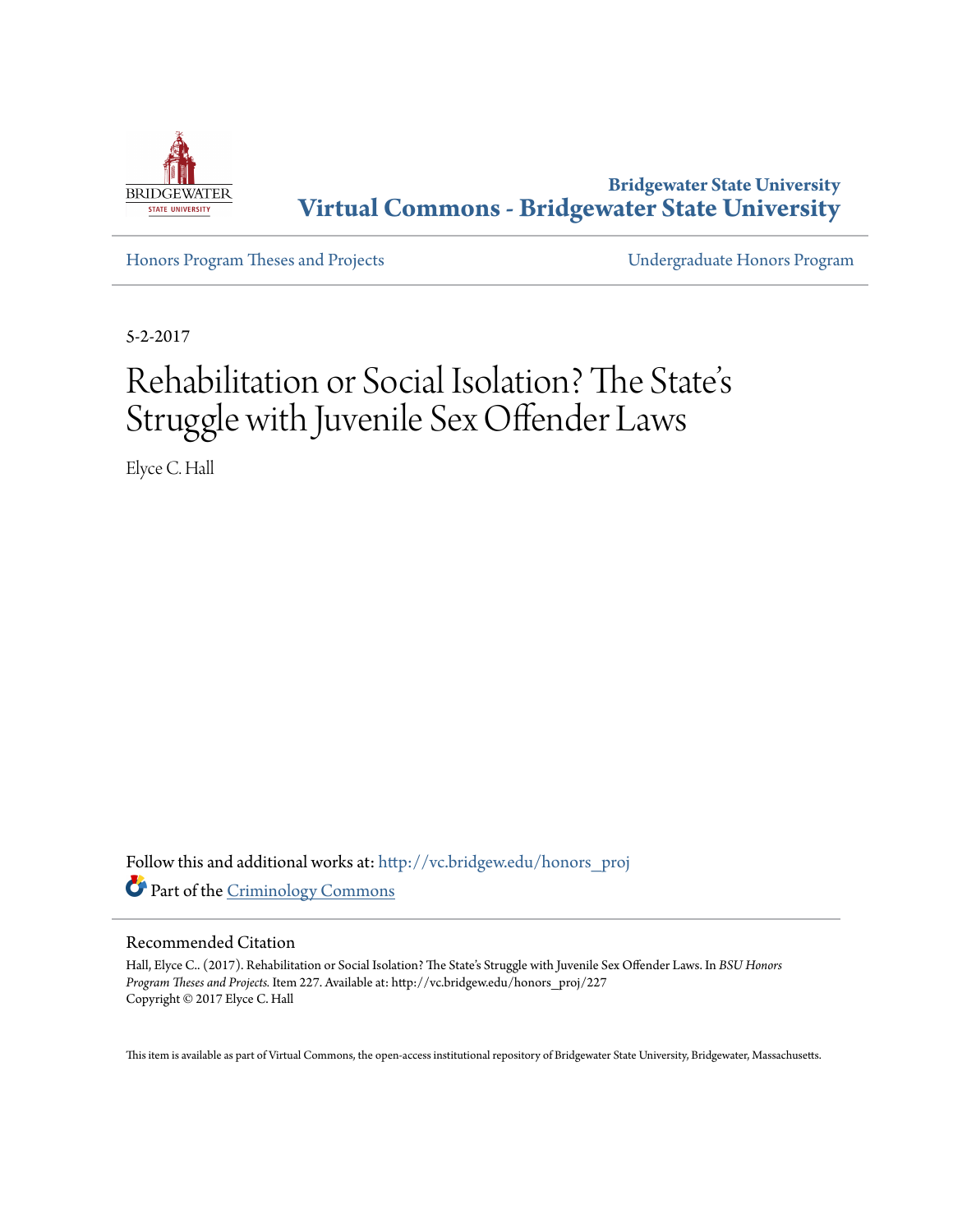Rehabilitation or Social Isolation? The State's Struggle with Juvenile Sex Offender Laws

Elyce C. Hall

Submitted in Partial Completion of the Requirements for Departmental Honors in Criminal Justice

Bridgewater State University

May 2, 2017

Dr. Jennifer Hartfield, Thesis Director Dr. Khadija Monk, Committee Member Dr. Wendy Wright, Committee Member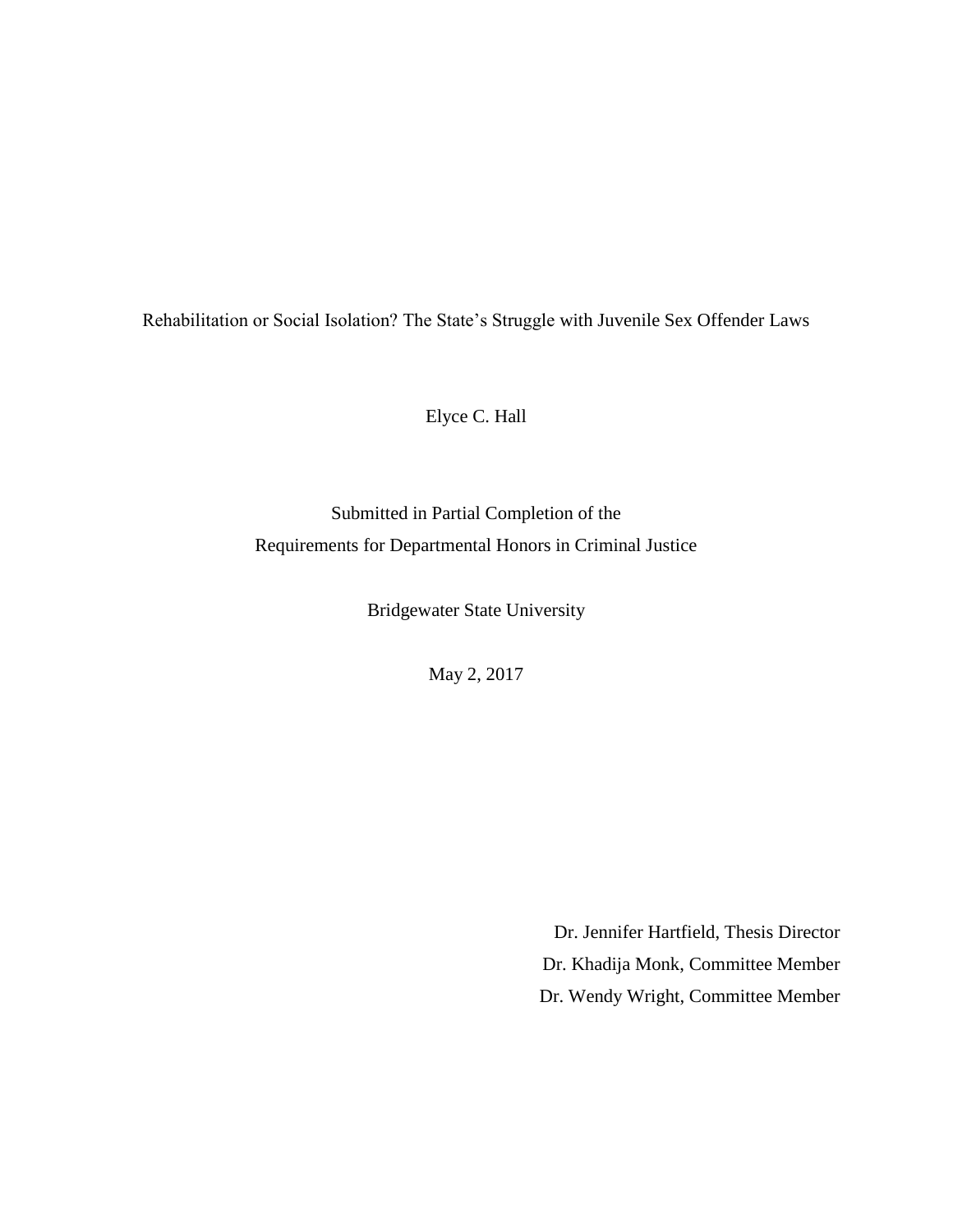# TABLE OF CONTENTS:

| 1980-90's Juvenile Violent Crime and the Super-Predator Myth 12    |    |
|--------------------------------------------------------------------|----|
|                                                                    |    |
|                                                                    |    |
|                                                                    |    |
|                                                                    |    |
|                                                                    |    |
|                                                                    |    |
|                                                                    |    |
|                                                                    |    |
|                                                                    |    |
|                                                                    |    |
|                                                                    |    |
|                                                                    |    |
|                                                                    |    |
|                                                                    |    |
| 2011 Supplemental Guidelines (Juvenile Provisions)                 | 35 |
|                                                                    |    |
| 2016 Proposed Supplemental Guidelines for Juvenile Registration 37 |    |
|                                                                    |    |
|                                                                    |    |
|                                                                    |    |
|                                                                    | 40 |
|                                                                    | 41 |
|                                                                    | 42 |
|                                                                    | 43 |
|                                                                    | 44 |
|                                                                    | 45 |
|                                                                    | 46 |
|                                                                    |    |
|                                                                    |    |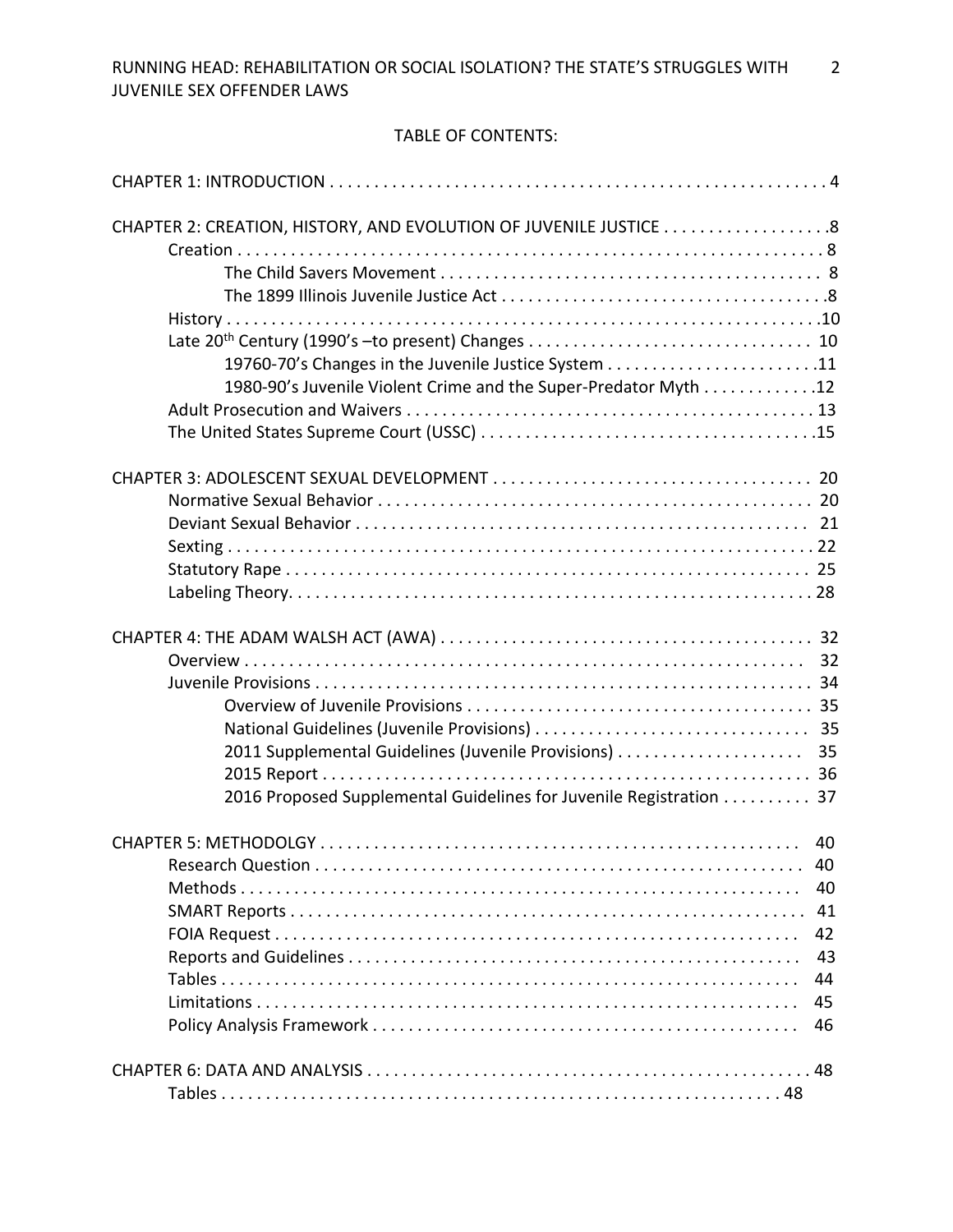| Part 2: The policy objectives, value premises, expectations, |
|--------------------------------------------------------------|
|                                                              |
|                                                              |
|                                                              |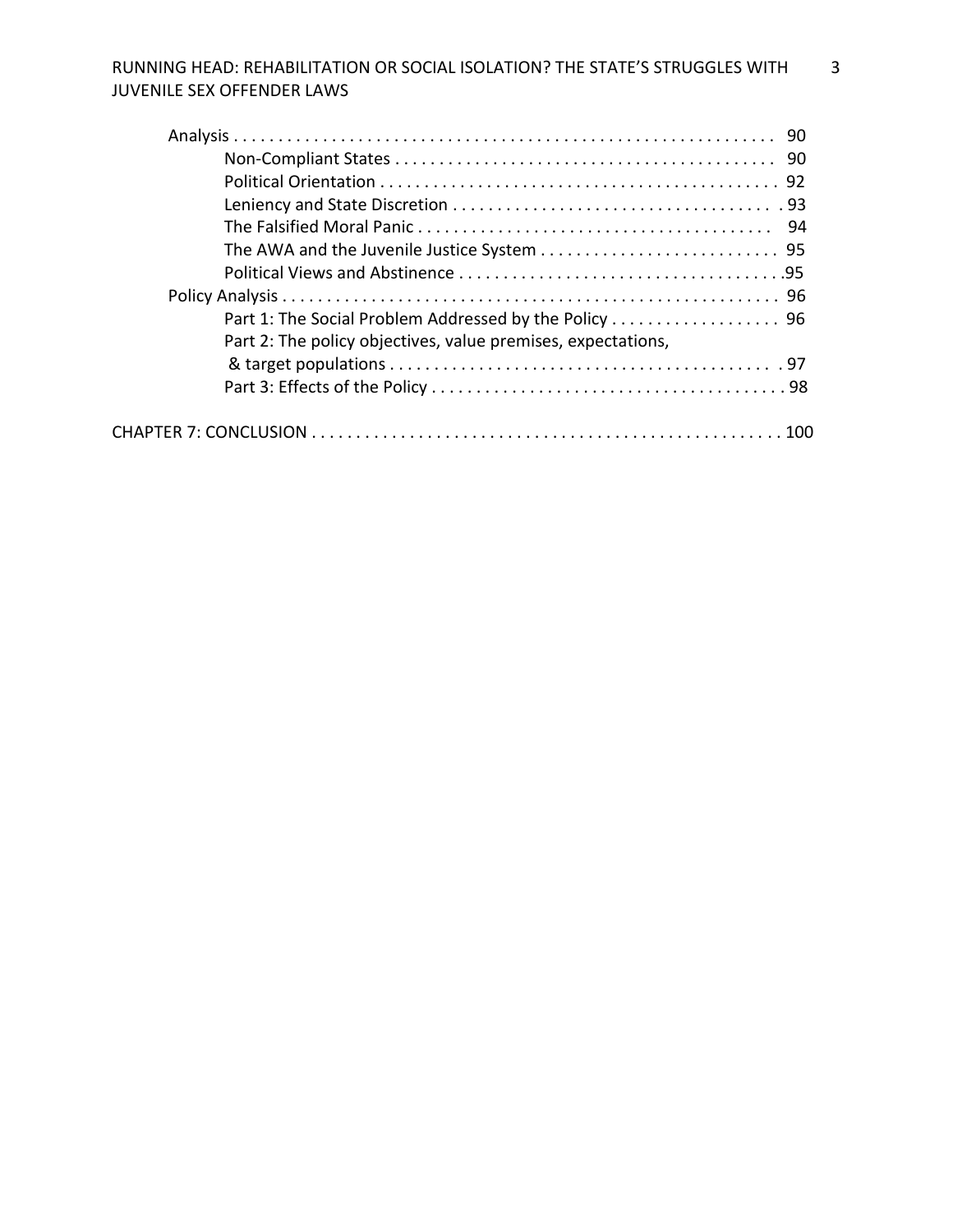### **Chapter 1: Introduction**

In 2006, a new federal sex offender law was passed that would change the way the criminal justice system approached sex crimes. This new law replaced the Wetterling Act, and is known as the Adam Walsh Act (AWA). The AWA is similar to the Wetterling Act, however, the new law has a harsher way of dealing with offenders. This thesis will focus solely on juvenile sex offenders. It will also focus on the juvenile justice system and its' close, but yet negative relationship with the AWA.

The AWA and the legal harm it does to the juvenile justice system is an important topic to research. The original goals of the juvenile justice system were imperative to a juveniles wellbeing, and the rehabilitation options had an impact on the future for different generations. The thought was, crimes a juvenile commits during their adolescent years should not hold them back if they were to become a positive member of society later in life. However, the AWA ignores this by giving harsh punishments to young adolescents.

This issue effects current and future generations of juveniles. The juvenile justice system was designed to give adolescents a second chance but the AWA contradicts this by stigmatizing juveniles who are prosecuted for certain offenses as sex offenders. This stigmatization can last with a sex offender for a distinct portion of their life, and can have several negative consequences on someone (Office of Sex Offender Sentencing, Monitoring, Apprehending, Registering, and Tracking, 2015).

Originally, the juvenile justice system attempted to rehabilitate adolescents who were adjudicated delinquent. However, these attempts shifted when the AWA was passed. Specific guidelines will be reviewed in hopes of learning how the juvenile justice system transformed to a new perspective on how to legally process adolescents.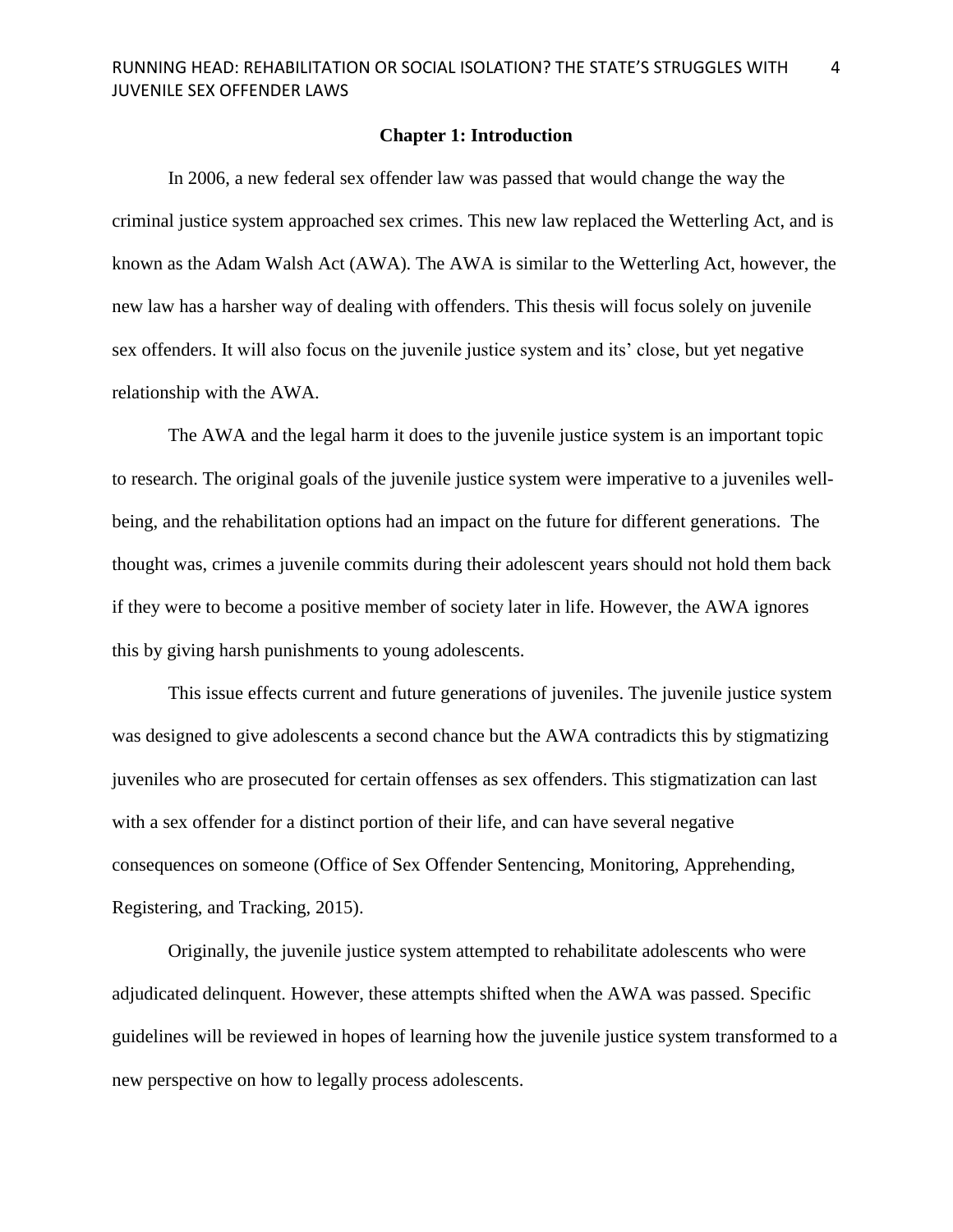Each chapter of this thesis has a different goal. First, the juvenile justice system will be reviewed, to outline specific changes that have been made from it's beginning to present day (Rosenheim, Zimring, Tanenhaus, & Dohrn, 2002). The juvenile justice system and the AWA are related because this federal law requires any juvenile adjudicated over the age of fourteen of a serious sex offense to register as a sex offender. Requiring juvenile offenders to register at a young age is one example.

Specific changes to the juvenile justice system include how juveniles are prosecuted. Adolescents are more likely to be sent to adult criminal court today than they were when the juvenile justice system was first created. This change in prosecuting juveniles is one example of the shift in how adolescents are treated. This change is also related to the AWA due to the law following suit with treating juveniles not because of their age, but because of the crime they committed.

Another change to the juvenile justice system is how some states no longer shield juveniles' records. The system was created to protect juveniles and shielding their record from the public was one way that was done. However, with the AWA being in effect, some states put juvenile sex offenders on their online sex offender registry for the public to view. By a juveniles' information being readily available to the public, this is just one way that stigmatization can begin. A shift in the juvenile justice is evident by no longer shielding records of juvenile offenders, and transfers to adult criminal court.

A topic of importance is adolescent sexual development. Adolescents are sexually curious, and as years go by research and recent cases have been demonstrating that. To that end, the AWA and some states have made questionable decisions when determining what sex

5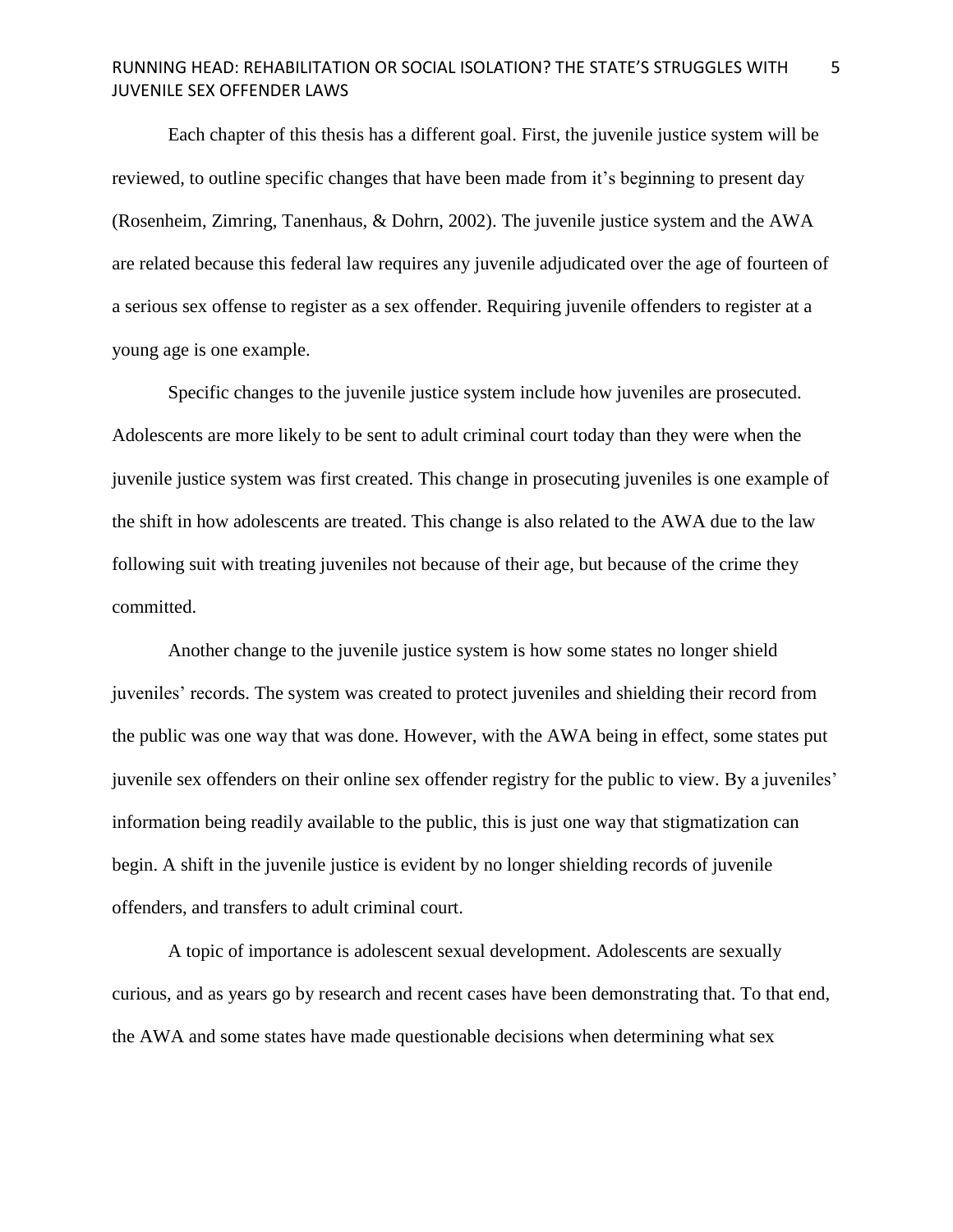offenses are registerable for juveniles and what are not. For example, some states register juveniles who are adjudicated delinquent of sexting.

The literature review will conclude with an in depth overview of the AWA. This chapter is significant because without the real understanding of this federal policy than it may be difficult to recognize the tension and disconnect it causes with the juvenile justice system. Specific guidelines will be reviewed, for example, the AWA does allow some sex offenders to be removed from the registry before their required term is up.

This policy analysis will be organized by creating 50 tables with one for each state. The tables will consist of eight guidelines from the AWA. The tables will also represent compliant and non-compliant states. This will help reveal any patterns among the states, and if there is any connection as to why states do not comply. The tables will allow me to make any connections between the compliant and non-complying states.

There are thirty-three states that do not comply with the federal law. This is an overwhelming amount that do not comply, and by reviewing several types of reports from the states it is in hopes that there is an underlying reason that will be discovered. This is relative to the issue of juvenile sex offenders because the states that do not comply may do so because of the mandates upon them. Not all states have made a severe shift in treating juvenile offenders.

The large number of non-complying states  $(n=33)$  that do not comply with the AWA demonstrate a separation of federal and state law. The federal government passed this sex offender law, however, the states that do not comply display a disconnect. This disconnect could demonstrate several different things that this thesis will elaborate more on in the following chapters. A question that this thesis will seek to answer is whether or not the juvenile sex offender mandates and guidelines fuel that disconnect. The disconnect between federal and state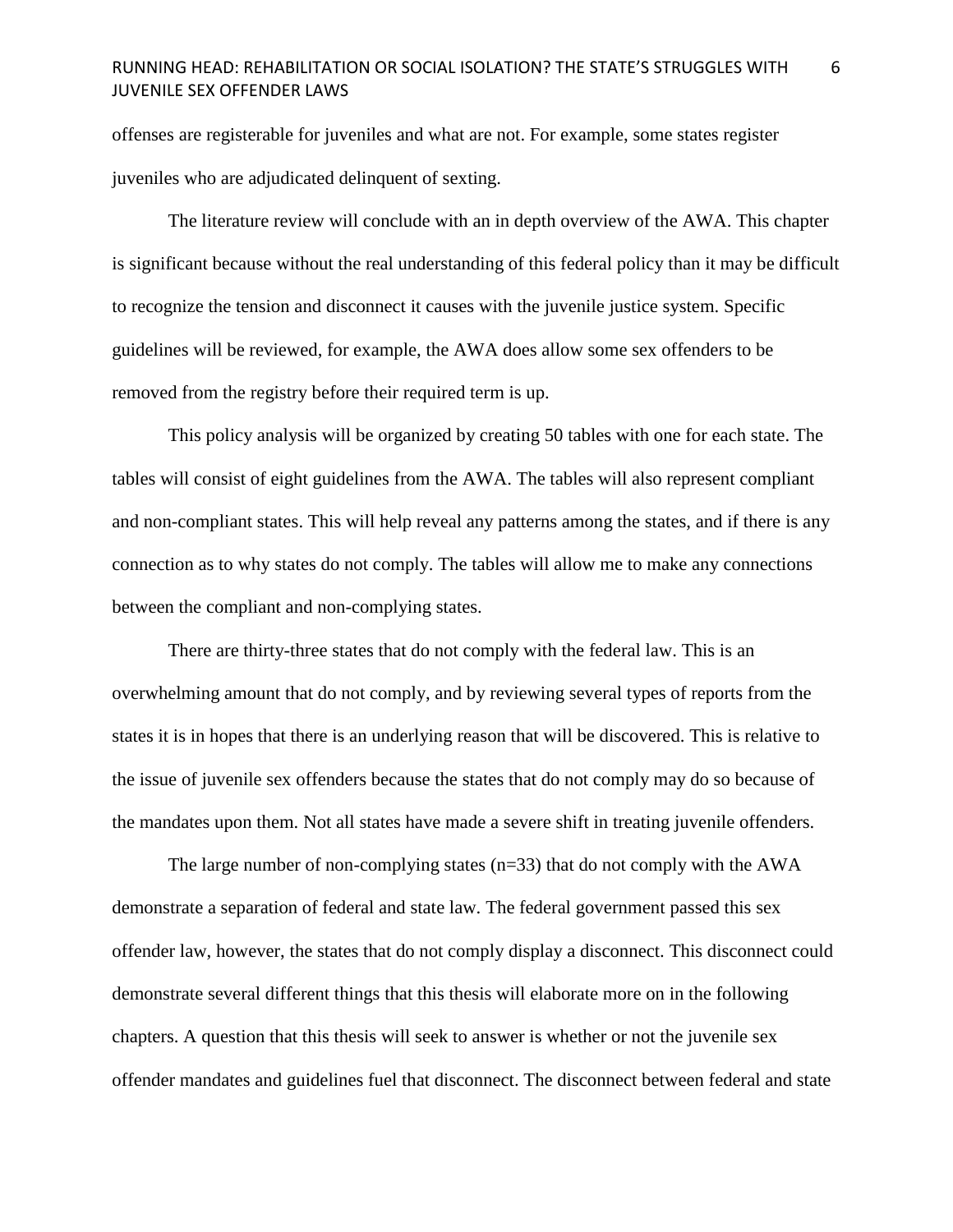relates to the juvenile justice system because the non-complying states may still be in favor of rehabilitating juveniles compared to punishment.

Professionals have made comments within the last few years on this topic. A majority have expressed that the stigmatization of labeling a young adult is not in line with the juvenile justice systems beliefs and intents, and may actually be harmful to the juvenile. There will be a section in a chapter going into more details about how some professionals feel about this, and if anything can be done to improve this issue.

The philosophy of the juvenile justice is important to understand before continuing reading this thesis. Rehabilitation was the focal point and goal of the system, but more importantly it was to protect the children and adolescents. A separate court system was created, different sentencing options, juveniles were not convicted but instead they were adjudicated delinquent. The original unique approach to handling young offenders is important to recognize and appreciate because this system was created for a reason. This thesis will attempt to discover why this noticeable shift of how juvenile offenders are treated has occurred, and to see if the AWA is a possible cause. My research question is how did states' address to the 2006 federal mandate within the AWA requiring them to register some adolescents as sex offenders?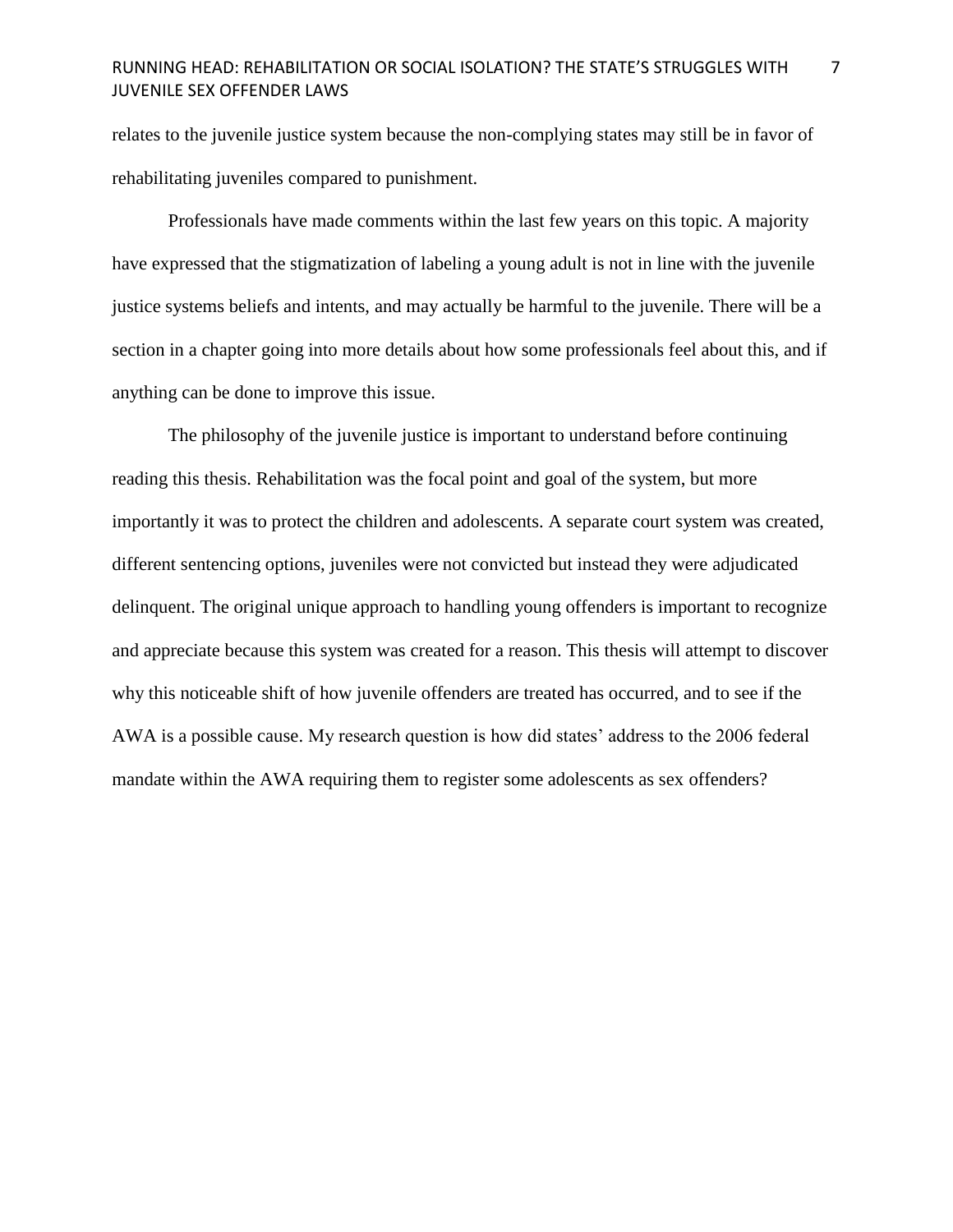### **Chapter 2: Creation, History, and Evolution of Juvenile Justice**

# **Creation**

**The Child Savers Movement.** The child savers movement of the early 20<sup>th</sup> century was created to advocate for a different cultural and legal approach to delinquent juveniles. Simultaneously, but independent of the child savers movement was the development of psychology as a social science. Both factors influenced the understanding of adolescents and the development of the juvenile court (Platt, 1969).

At the time of the child savers movement, immigrants had flooded cities in the Northeast, with many families suffering financially. Some of the families were without work, and came to America in hopes of creating a better life for themselves and their children. The true advocates of the child savers movement were white, middle-class women whose primary role was taking care of children. At this time, women did not play a large role in the political circles, therefore their main goal was to look after and raise children. The reformers involved advocated for better lives for children from poor families, and attempted to make education a priority (Platt, 1969).

**The 1899 Illinois juvenile justice act**. Juveniles are distinctly different from adults, particularly developmentally, cognitively and emotionally. In response to these differences between adolescents and adults, the juvenile justice system was created. The first recognition of these legal differences occurred in 1899 when the state of Illinois passed the Juvenile Justice Court Act.

The 1899 Illinois Juvenile Justice Court Act separated juvenile and adult offenders, giving them different legal proceedings. Prior to this act, adolescents were sentenced similarly to adult offenders. The purpose of this act was to designate a system solely for juvenile offenders,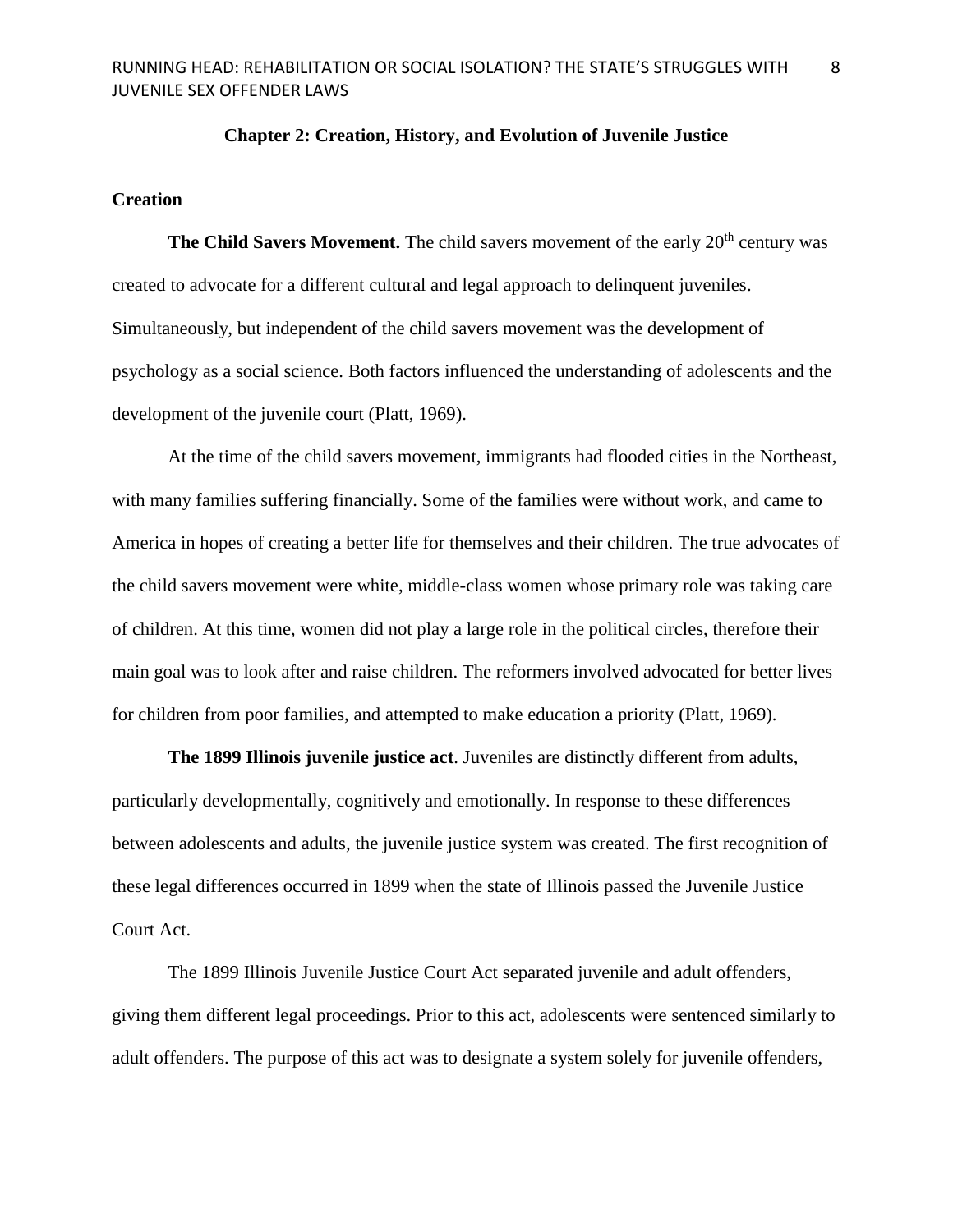and to provide adolescents with rehabilitation to avoid becoming adult criminals (Bostwick, 2010).

This system required private adjudicatory hearings and did not allow press in the courtrooms. A juveniles' criminal records were only available to law enforcement. Also, the court strived to protect children from harsh sentences, and from adult criminal court. Juvenile court judges had the discretion to remove neglected children from their houses, and move them to a safer environment. A judges' role was to consider the well-being of the child. A juvenile court judge could remove a child from their home and place them in an industrial school until they reached adulthood if they felt it was necessary. *Parens patriae* is when the government can step in and protect the rights of children when the parents are unable to do so (McNamara, 2008; Champion, Merlo, & Benekos, 2013; Rosenheim Zimring, Tanenhaus, & Dohrn, 2002).

The juvenile court differed from criminal court in numerous ways. An adjudicatory hearing is only in juvenile court, and would be known as a trial in adult criminal court. An adolescent is not found guilty in juvenile courts, rather they are categorized as an adjudicated delinquent. A juvenile does not attend a sentencing hearing like adult offenders do, whereas they have a disposition hearing (Champion, Merlo, & Benekos, 2013).

Status offenses were originally created so children from a low socio-economic community could have laws just for them. Before these offenses existed, children did not have to attend school, did not have a curfew, and could drink alcohol. There was no legal way of reprimanding them. There were children on the streets doing whatever they could to survive. A status offense is only applicable to juveniles. Truancy, which is skipping school frequently, is an example of a status offense. Running away from home can also be categorized as a status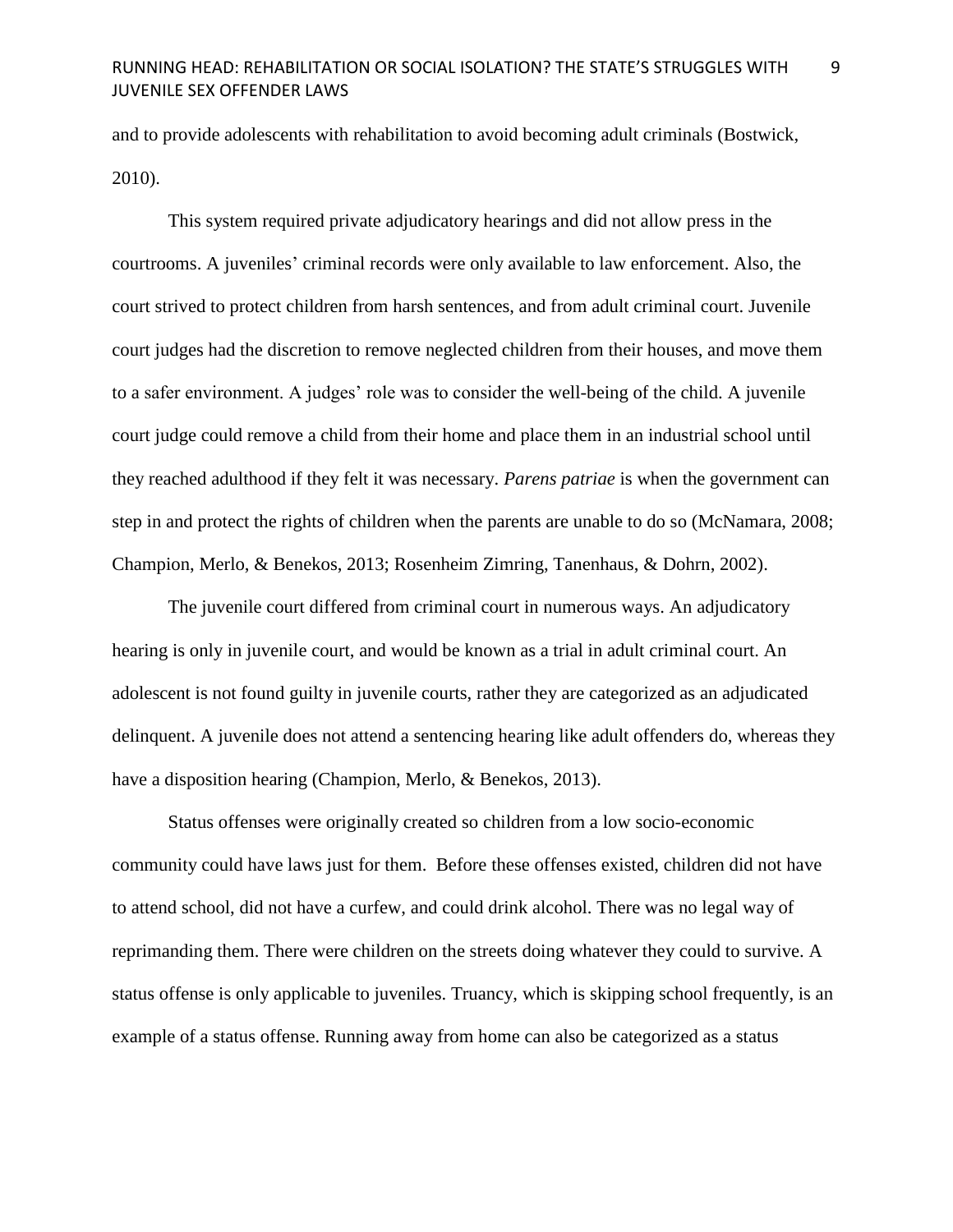offense. Trying to prevent juvenile offenders from being adult criminals was a motivating factor in creating status offenses (Platt, 1969).

### **History**

For most of the  $20<sup>th</sup>$  century, the juvenile justice system was the primary system for adolescents. Prior to this system, adolescents were viewed as miniature adults and property of their parents. In the early  $20<sup>th</sup>$  century, there were other policy changes intended to distinguish young offenders from their adult criminal colleagues (Hinton, Sims, Adams, & West, 2007).

The house of refuge movement was a strategy created by reformers to place juveniles in a safer environment than adult jails. The houses would also manage runaways and status offenders (Champion, Merlo, & Benekos, 2013). The first reformatory was built in 1825 in New York City. As this approach became popular, more reformatories were built around the country (Hinton, Sims, Adams, & West, 2007).

In 1909, the Juvenile Psychopathic Institute was founded in Chicago, Illinois. This was the first step in recognizing that some juveniles needed mental health assistance. It was during this time frame that research was published to articulate differences juveniles suffering from mental health issues, and those exhibiting delinquent behavior (Hinton, Sims, Adams, & West, 2007).

An important point to focus on is the intentions of this system. Different parts of the system work together to enforce the many needs of an adolescent. It is important to understand this because it will make noticing the changes in how juveniles are treated presently compared to when the system was first created.

**Late 20th Century (1960's – to present) Changes**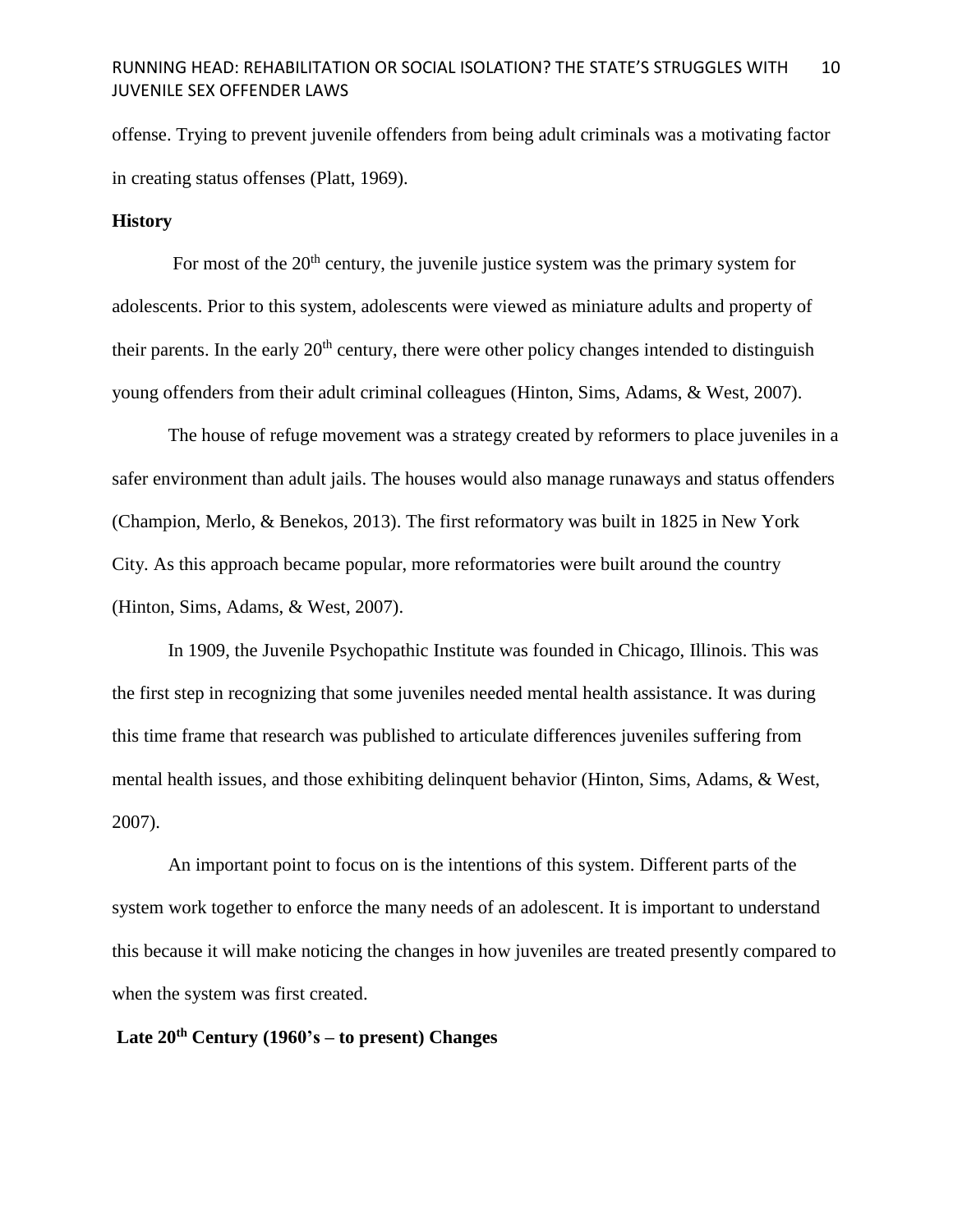**1960-70's changes in the juvenile justice system.** While it is stated that the juvenile justice system is separate from adult criminal court, there are still some overlaps. The juvenile justice system was fairly new at this time, and had much room for improvements and changes. However, these improvements are typically a result from trial and error, and possibly poor outcomes for adolescents.

Gerald Gault was a fifteen-year-old boy who was ordered to live in a reform school for roughly six years for making an explicit phone call. At this time, juveniles were not appointed lawyers, so Gault had no attorney advocating for him. Gault was not given the opportunity to question any witnesses, and was now allowed to appeal his sentence. His case made it to the United States Supreme Court (USSC), and was titled *In re Gault* 387 U.S. 1 (1967). Gault's conviction was overturned by the USSC due to him being denied these rights (Barkan & Bryjak, 2011).

*In re Gault (*1967) was a turning point for the juvenile justice system. The rights that Gerald Gault was denied are the basic rights that are given to adult offenders in adult criminal court. As mentioned previously, the juvenile justice had room for improvement, and this case did just that. However, in doing so it also made the juvenile court more similar to adult court. Affording juveniles adult rights is a double edged sword. Good in some way, but detrimental in others (Barkan & Bryjak, 2011).

Another change that took place was the 1974 Juvenile Justice and Delinquency Prevention Act. United States Congress passed this Act to separate juvenile and adult offenders in holding facilities. Prior to this act, ant juvenile who was found truant, ran away from home or was involved with minor offenses could possibly have been sent to the same facilities as adults. This became an issue because of the stigmatization that was being portrayed on youth offenders.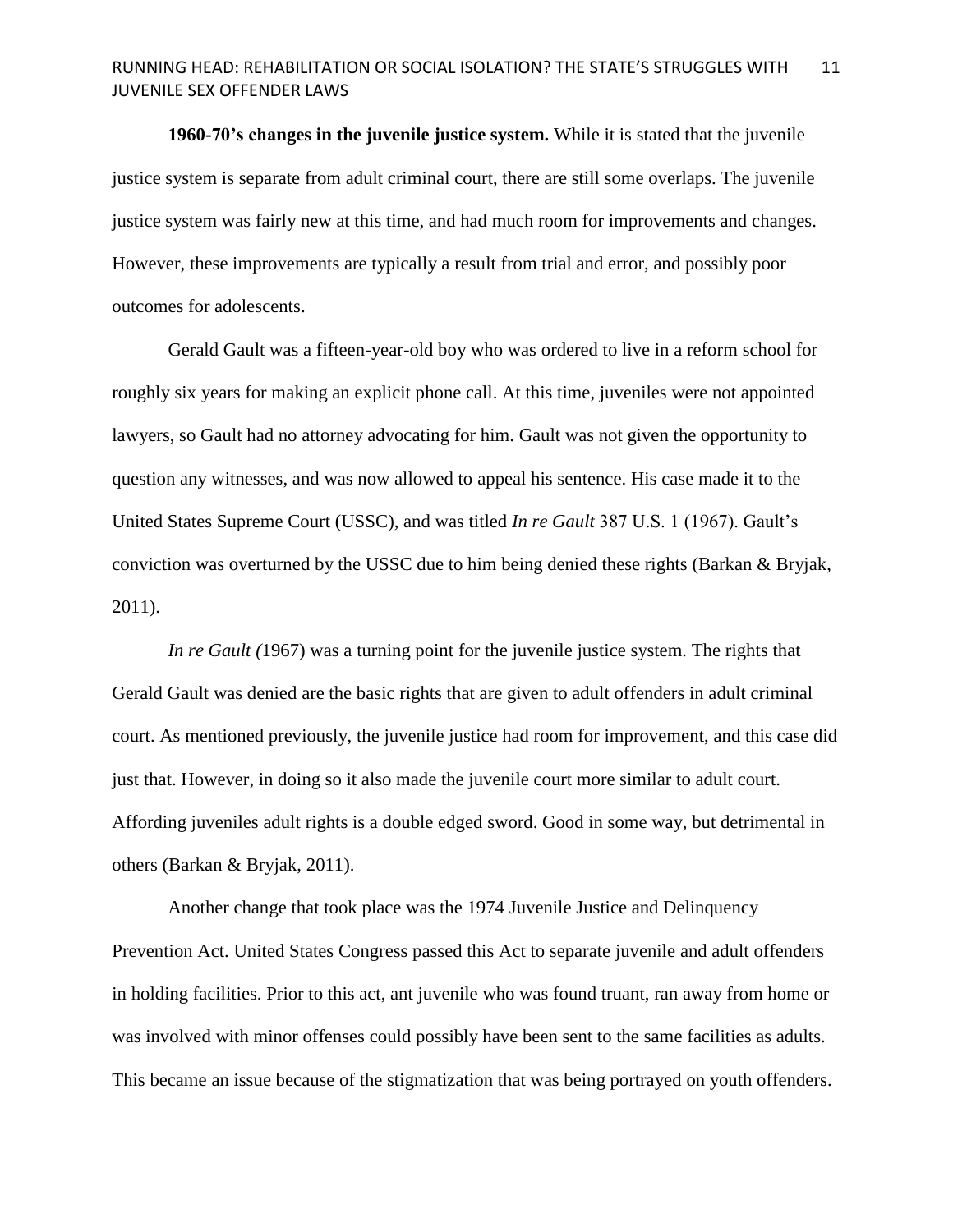When a juvenile is sent to a detention facility, there is a larger possibility that they will be labeled. Labeling theory directly discusses this, and will be introduced later in the thesis (Barkan & Bryjak, 2011).

**1980-90's juvenile violent crime and the super-predator myth.** During the 1980's to the 1990's, there was an increase in juvenile crime (Brown, 2015). Between 1987 and 1994, the arrest rate for juveniles committing serious violent crimes increased 70%. Homicide, rape, robbery, murder, and aggravated assault are categories of serious violent crimes. During this time, the rate at juveniles committed murders doubled. Aggravated assault increased 79%, as well as robbery with 68% (Farrington & Loeber, 2002).

A 1999 national report published by the Office of Juvenile Justice and Delinquency Prevention, demonstrated that juvenile violent crime arrest rates were at their highest in 1997. Simultaneously, law enforcement also started arresting juveniles for status offenses like curfew violations. Also, drug abuse among juveniles nearly doubled between 1992 and 1996, particularly use of marijuana. In response, lawmakers felt responsible to pass new laws to hold juveniles accountable for their crimes (Bilchik, 1999).

Due to the crime rate that spiked in the late 1980's and early 1990's, some juveniles were being called super-predators. A super-predator was a name that described a generation of juveniles that committed heinous crimes articulated by John J. DiIulio Jr. (Becker, 2001). Dilulio, who was a professor at Princeton University in the political science department, also predicted that the next generation of juvenile was going to be even worse, and would commit harsher crimes (Howell, 2009). These statistics were what fueled the super-predator myth, leaving legislatures to question their capability to handle the problem at hand (Bilchik, 1999).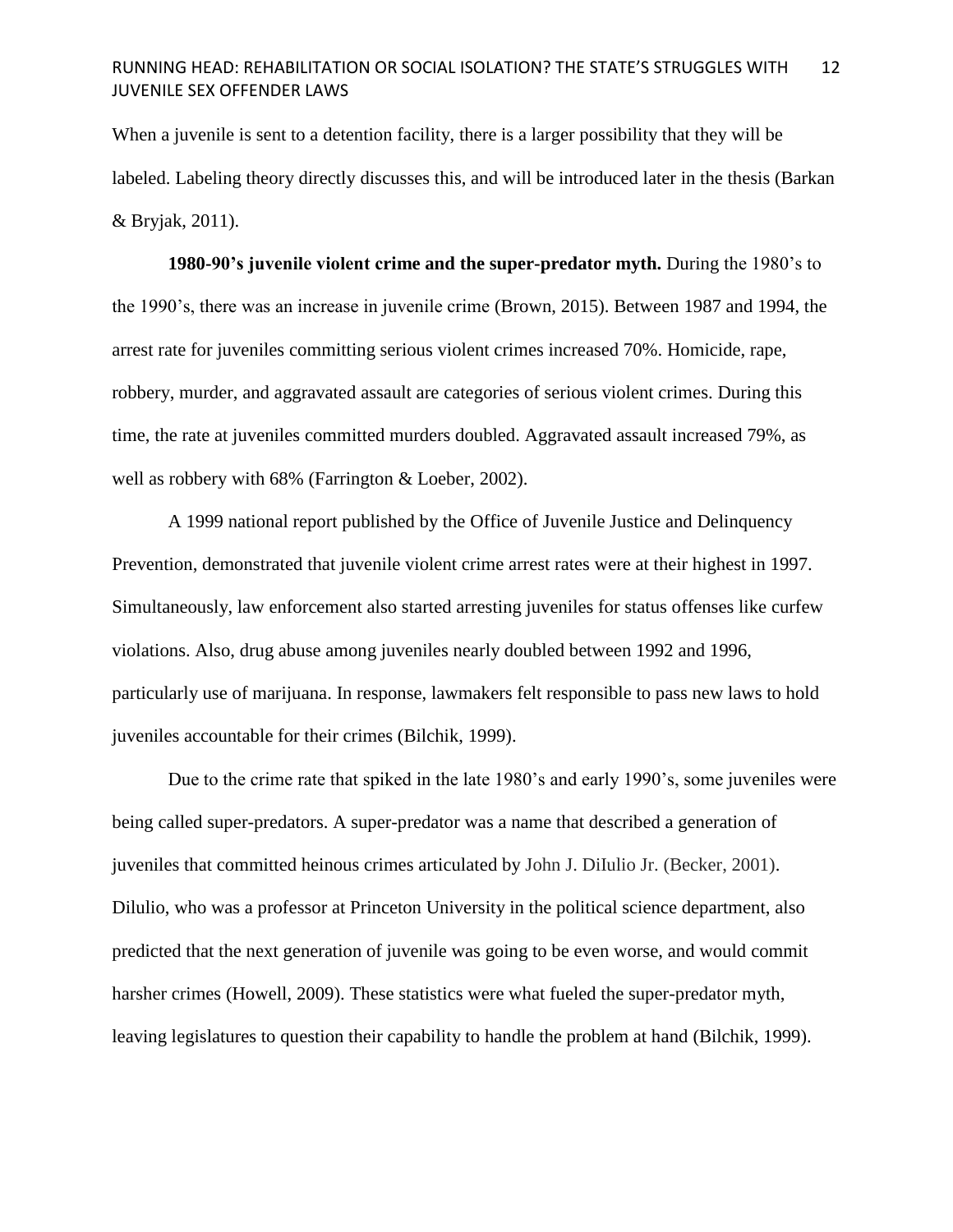The super-predator myth became popular in the 1980's to 1990's. It became known to legislators, who then felt it was necessary to create harsher laws for juveniles, and transfer more adolescents to adult criminal court. The super-predator myth was partially supported by data. Violent crime arrest rates of juveniles changed little between 1973 and 1980's. They rose in 1993, and declined by 1997 (Bilchik, 1999).

As time went on, many criticisms of the super-predatory theory came about. DiIulio Jr. has said that if he could withdraw this argument, he would (Becker, 2001). This myth frightened people, and also categorized juveniles as out of control and unable to change. In response to the super-predator myth, numerous states increased the ways in which adolescent offenders could be tried as adults. One method was to modify the waiver process.

# **Adult Prosecution and Waivers**

The process of transferring juveniles to adult courts occurs either as waivers, prosecutorial discretion and/or statutory exclusions. These three types of waivers have different guidelines, and vary from state to state. Depending on the waiver, the decision-makers are typically the juvenile court judge, the prosecutor and the state legislature (Snyder, Sickmund, & Poe-Yamagata, 2000).

For judicial waivers, a hearing is held in juvenile court and the judge decides if the adolescent would be transferred to criminal court. There are three type of judicial waivers, discretionary, mandatory, and presumptive (Champion, Merlo, & Benekos, 2013). This waiver is limited by age, the category of the offense and whether or not the juvenile may respond to treatment. In some states, the judicial waiver is not an option due to the age limit in juvenile court (Snyder, Sickmund, & Poe-Yamagata, 2000).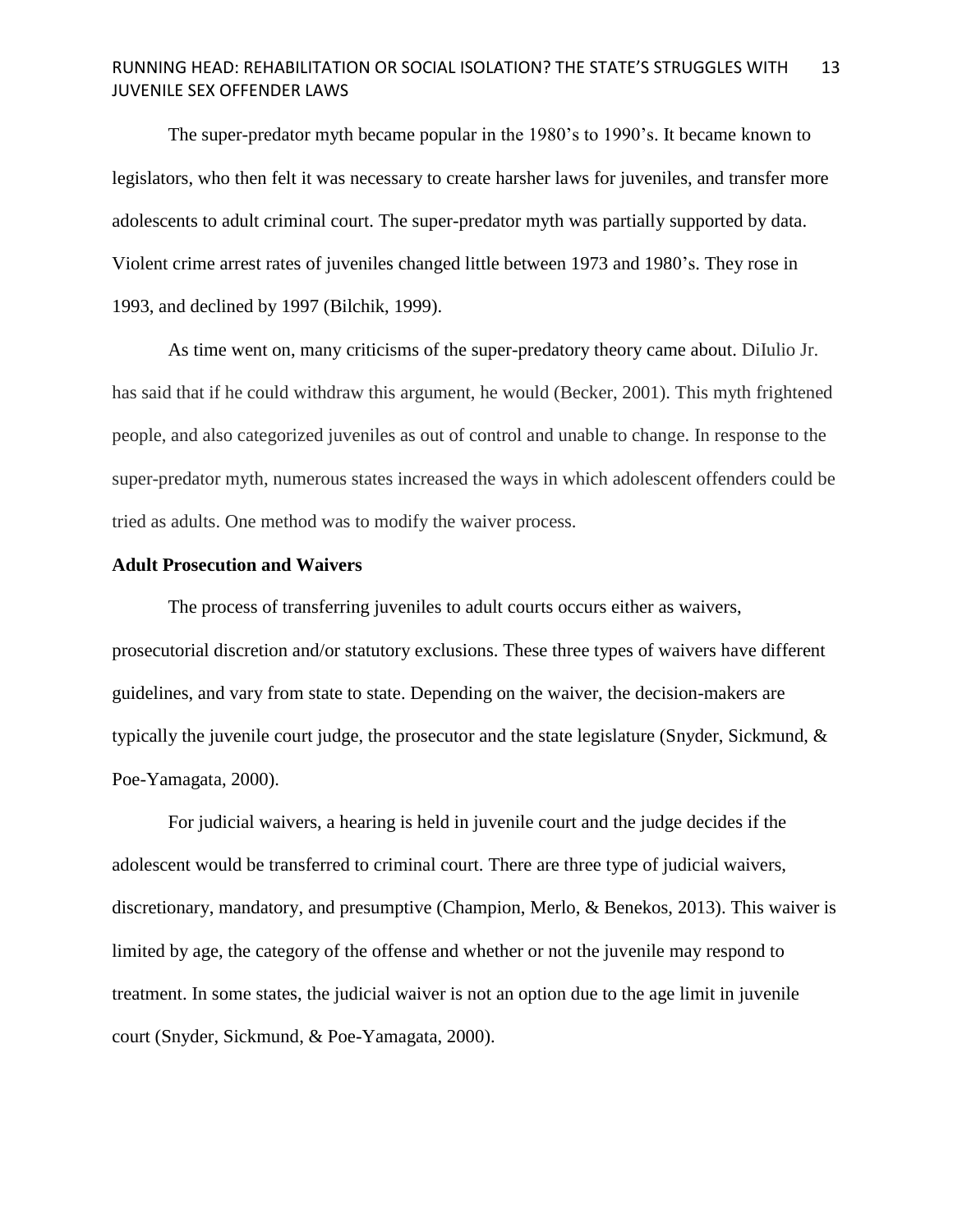A judicial discretionary waiver gives the judge the discretion to transfer adolescents to adult criminal court. A mandatory judicial waiver is when the judge is required to waive jurisdiction of the juvenile court, depending on the adolescents' age and the type of crime committed. Lastly, a judicial presumptive waiver gives the power to the juvenile. The juvenile must prove they are capable of being rehabilitated, otherwise the adolescent would be sent to adult criminal court (Champion, Merlo, & Benekos, 2013).

Statutory exclusions exist because some states have decided that certain juveniles (e.g., those over fourteen and charged with first degree murder) should be automatically sent to adult criminal court. This type of exclusion exists for the most heinous and vicious crimes. In Georgia for example, if a juvenile is charged with murder at the age of thirteen, they are out of the juvenile courts jurisdiction and automatically sent to adult criminal court (Champion, Merlo, & Benekos, 2013, Snyder, Sickmund, & Poe-Yamagata, 2000).

The prosecutorial waiver, also known as direct file, gives prosecutors full discretion as to whether or not to try a juvenile in adult criminal court. Even though there is no judicial review, there are guidelines for prosecutors to decide which court to charge a juvenile in. The age of the juvenile, criminal history, if any, and the seriousness of the crime are some factors a prosecutor will consider when deciding where to try a juvenile (Champion, Merlo, & Benekos, 2013).

The National Academy of Sciences published a study on adolescent development in 2013. Even though there are developmental differences between adolescents and adults, it does not mean that juveniles are not capable of committing heinous crimes. The findings of this study emphasize the importance of the research demonstrating differences between adolescent and adult offenders (Monahan, Steinberg, & Piquero, 2015). Within the last twenty years, the United States Supreme Court has begun to consider these differences, and use it in their decisions.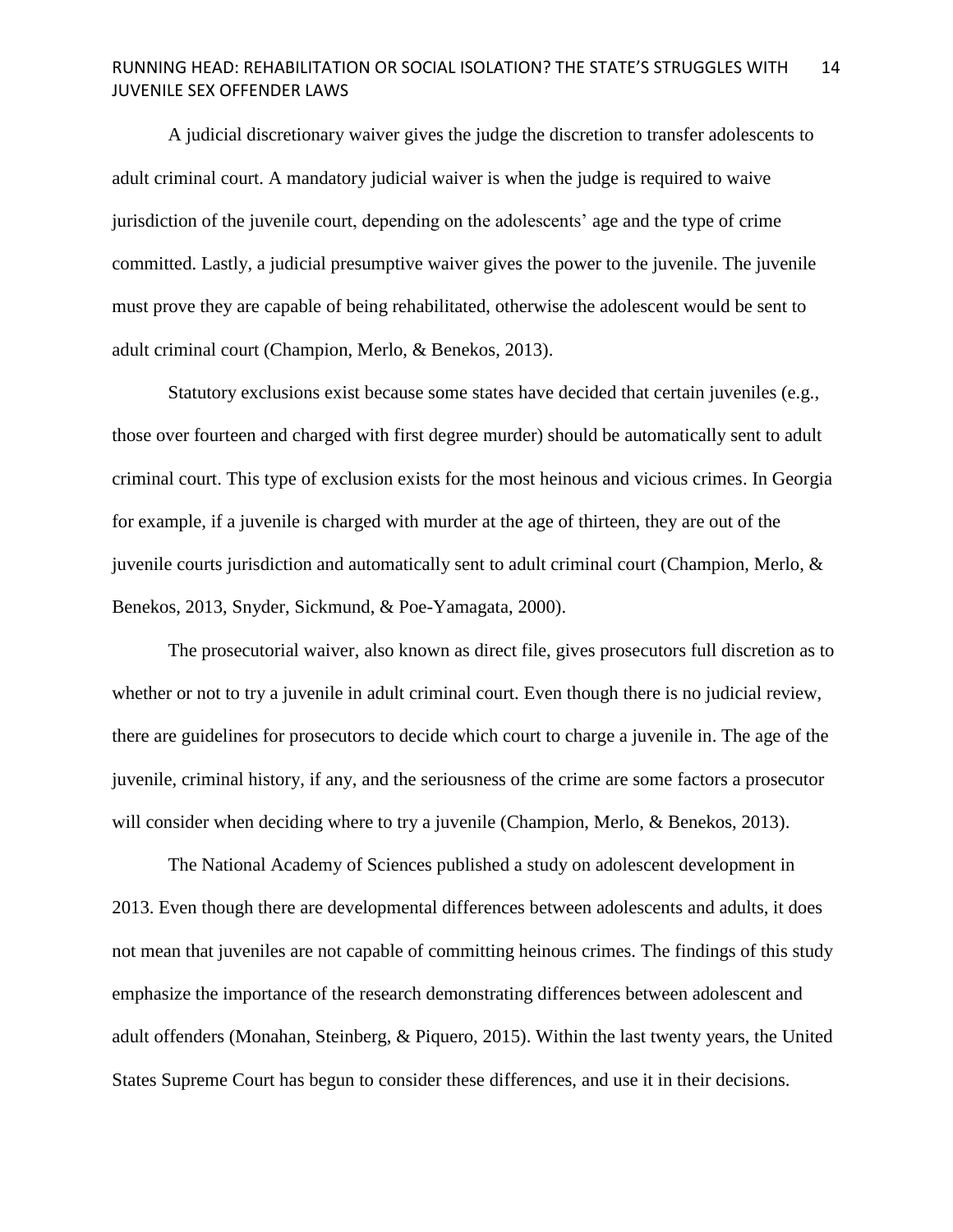### **The United States Supreme Court (USSC)**

In the late  $20<sup>th</sup>$  and early  $21<sup>st</sup>$  centuries, state legislatures, judges, and prosecutors were not the only political actors interested in juvenile justice issues. In the early 2000's, the United States Supreme Court announced several decisions essentially rebuking the 1990's trend of increasingly punitive juvenile justice. The first of these decisions was the 2005 case, Roper v. Simmons (2005).

On September 8, 1993, Christopher Simmons planned and executed a murder against Shirley Crook in Missouri. At the time of the murder, he was seventeen years old. As he was charged and convicted of first degree murder in adult court, the death penalty was a sentencing option in this case. Simmons was convicted and sentenced to death (Kennedy, 2005).

Simmons' attorneys appealed the death penalty for years following his conviction. At this time, sixteen and seventeen year olds could be sentenced to the death penalty. The Missouri Supreme Court affirmed Simmons sentence, and found it constitutional (Kennedy, 2005). Simmons' counsel then appealed his case to The United State Supreme Court.

The Supreme Court ruled in Roper v. Simmons (2005), overturning The Missouri Supreme Court, that it was unconstitutional to sentence a person to death who was under eighteen at the time of the crime. As a result of this decision, Christopher Simmons was resentenced to life without the possibility of parole (Kennedy, 2005).

Justice Anthony Kennedy delivered the majority opinion for Roper v. Simmons (2005). Justice Kennedy stated that juveniles under the age of eighteen were less responsible for their crimes. In comparison to a twenty-five-year-old, Kennedy wrote that it was difficult for a seventeen-year-old to think critically because they were not fully cognitively developed (Kennedy, 2005).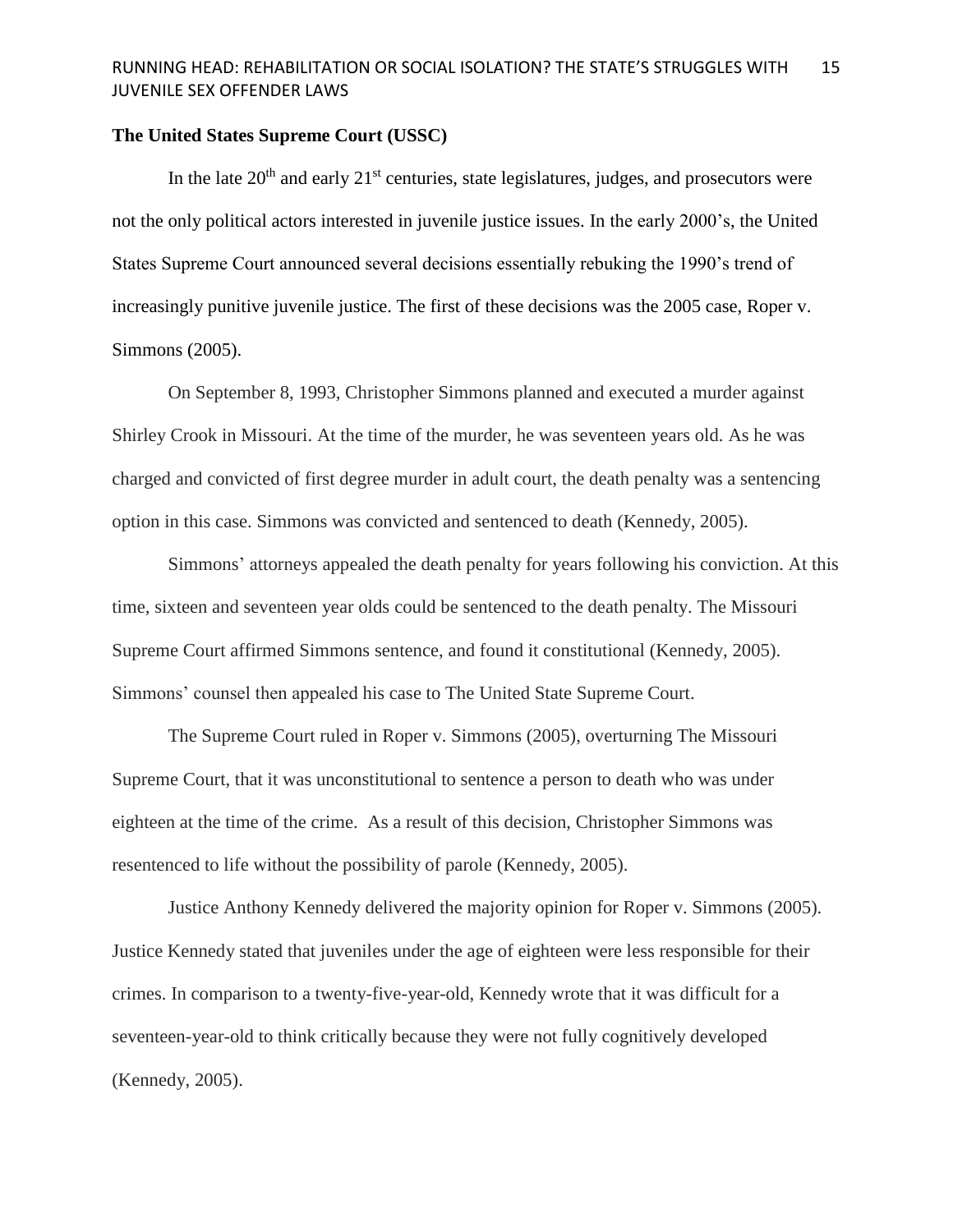Justice Kennedy also stated how it was difficult for an adolescent to escape their surroundings, and that juveniles were more vulnerable than adults. He argued that adolescents should be held less responsible than adult offenders because of less control over surrounding influences. Justice Kennedy also stated that a juveniles' identity is one that could evolve over time. A juvenile who commits murder at seventeen might not be the same person at thirty years old (Kennedy, Roper v. Simmons, 2005).

Roper v. Simmons (2005) was a turning point for the juvenile justice system. This decision articulated a clear distinction by the majority that juveniles could not be held accountable for an execution even for heinous violent crimes. The United States Supreme Court's jurisprudence lessening adult punishments for kids did not stop with this decision. This would extend this thinking with their decision in Miller v. Alabama (2012).

In Alabama in 2003, fourteen year-olds Evan Miller and Colby Smith were smoking marijuana and drinking alcohol with Cole Cannon in his trailer. As the night proceeded, Cannon fell asleep. Miller and Smith decided to take Cannon's wallet and split the money between them. However, Cannon woke up during the robbery (Kagen, 2012). Cannon woke up and grabbed Miller by the throat, but Smith hit him over the head with a baseball bat. Miller then grabbed the bat from his friend and repeatedly struck Cannon over the head with it. The boys left Cannon bleeding on the floor of his trailer. Later, the two boys returned and set Cannon's trailer on fire, killing him as he was inside (Kagen, 2012).

Alabama law required Miller to be tried as a juvenile, but the original prosecutor felt the boy was more fit for adult criminal court. The juvenile court agreed, and Miller was transferred to adult criminal court. Miller was tried as an adult, and charged with murder in the course of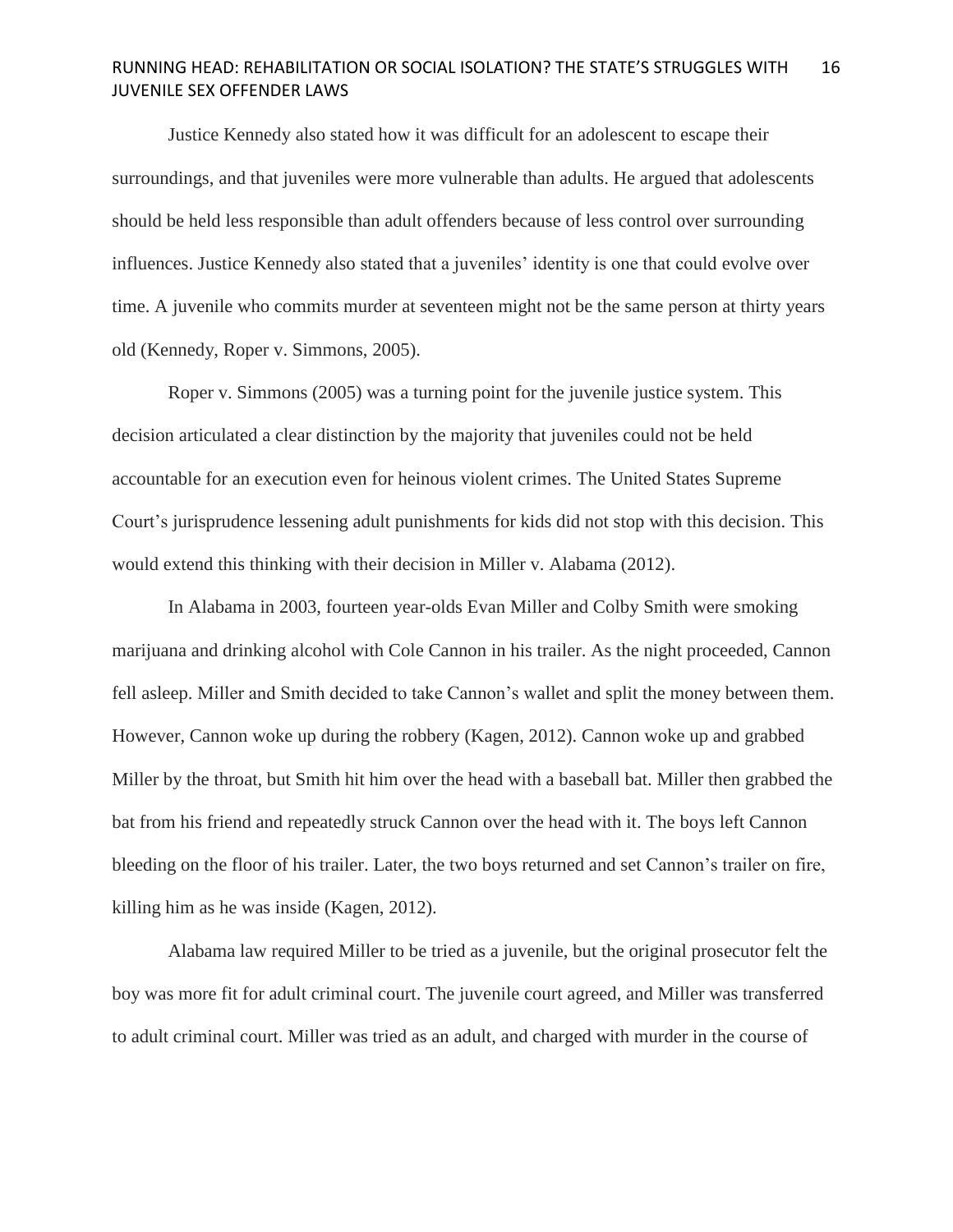arson. This conviction had a mandatory sentence of life without the possibility of parole (Kagan, 2012).

Miller's attorney appealed his sentence, but the Alabama Court of Criminal Appeals affirmed, stating it was not overly harsh for the crime committed. Miller's case made its way to the United States Supreme Court, where the sentence was ruled unconstitutional (Kagan, 2012).

Justice Elena Kagan delivered the majority opinion for Miller v. Alabama (2012). Justice Kagan stated that there was no consideration of the boys age when he was sentenced. She also stated that there was no consideration to the fact that juveniles can change, due to their young age. Justice Kagan felt punishing an adolescent to a mandatory life without the possibility of parole sentence violated the eighth amendment, via cruel and unusual punishment (Kagan, 2012).

The ruling in Miller v. Alabama (2012) did not permanently remove the sentence of life without possibility of parole for juvenile offenders. However, Justice Kagan felt this sentence should be given on an individual basis, and to consider the factors of the case. This decision would give adolescents the objectiveness they deserve, versus mandatory sentences that dictate the rest of their life.

The decision in Miller v. Alabama (2012) supports the original reason behind the juvenile justice system. Instead of transferring juveniles to adult criminal court, and giving them the same sentences adults receive, all efforts should be made to rehabilitate juvenile offenders.

A more recent case affirming the Miller v. Alabama (2012) ruling was Montgomery v. Louisiana (2016). In 1963, Henry Montgomery at the age of seventeen murdered a deputy sheriff in Louisiana. Montgomery was convicted in adult criminal court, and found guilty. This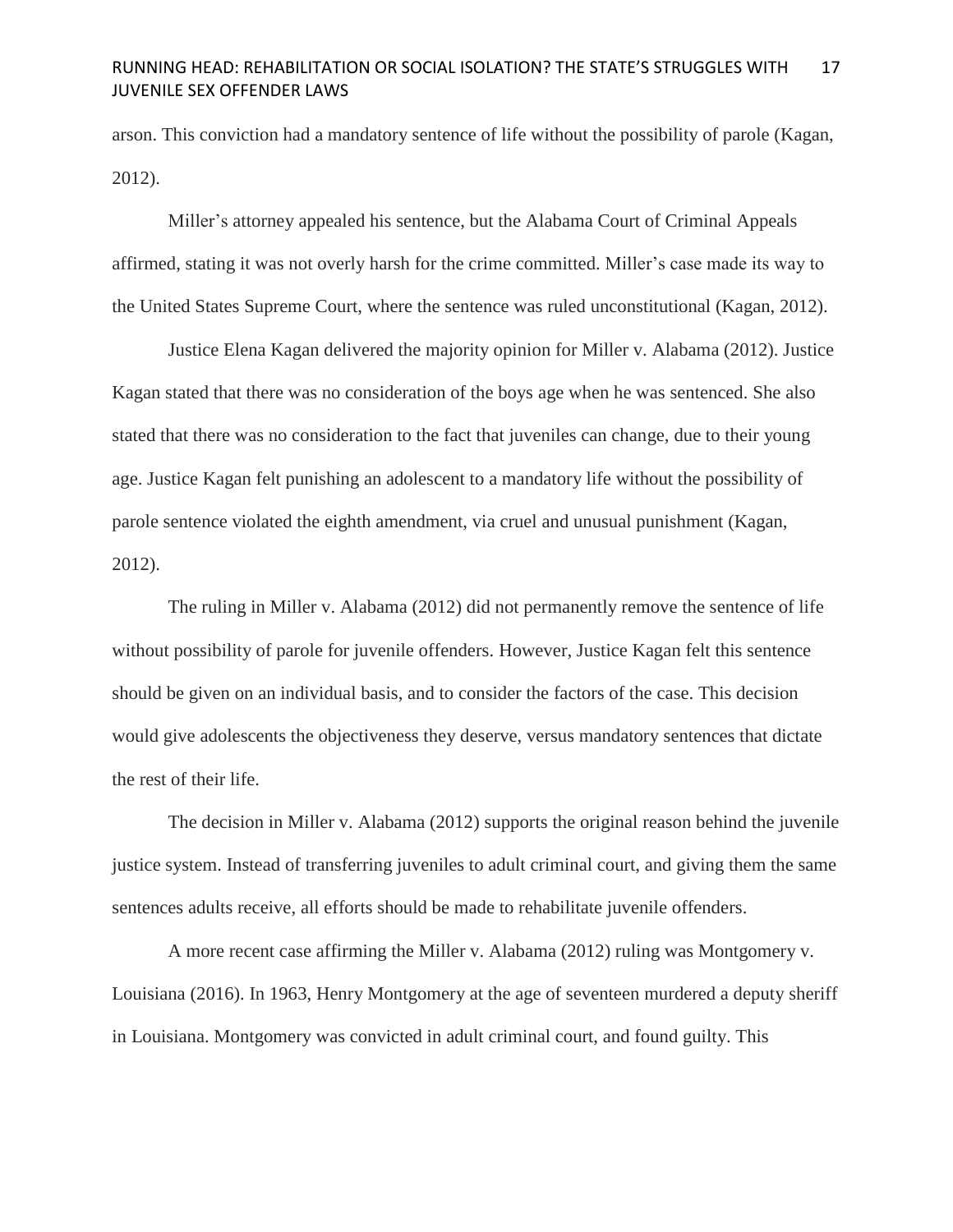conviction also had an automatic sentence of life without the possibility of parole (Kennedy, 2016).

In the Supreme Court case Montgomery v. Louisiana (2016), the justices decided that their prior decision in Miller v. Alabama (2012) was retroactive. Montgomery v. Louisiana (2016) did not require all states to resentence every juvenile sentenced to life without possibility of parole. However, this decision gave inmates a chance to petition for a new sentence, and potentially parole (Kennedy, 2016).

Justice Kennedy wrote the majority opinion in Montgomery v. Louisiana (2016). Kennedy stated mandatory juvenile life without possibility of parole sentences did not allow adolescent offenders a meaningful opportunity to show their growth and maturity since the time of their crime. Also, automatic sentences did not factor in potential decades of incarceration and its effect on juvenile rehabilitation (Kennedy, 2016).

The Supreme Court cases previously explained are examples of changes made to the juvenile justice system within the last fifteen years. Taking away the mandatory sentence of life without the possibility of parole for juveniles was a major turning point. These decisions are a departure from the legislative trend of punitive punishment. The recent United States Supreme Court rulings are more aligned with the historic views on juvenile criminals. Yet, the dominant policy of juvenile sex offenders is the Adam Walsh Act passed in 2006, which arguably treats adolescent and adult criminals the same.

To conclude this chapter, it is important to recognize the transformations the juvenile justice system has made over the last few decades. Starting with the Child Savers Movement, there was a group of women who decided it was time to take care of the youth in this country.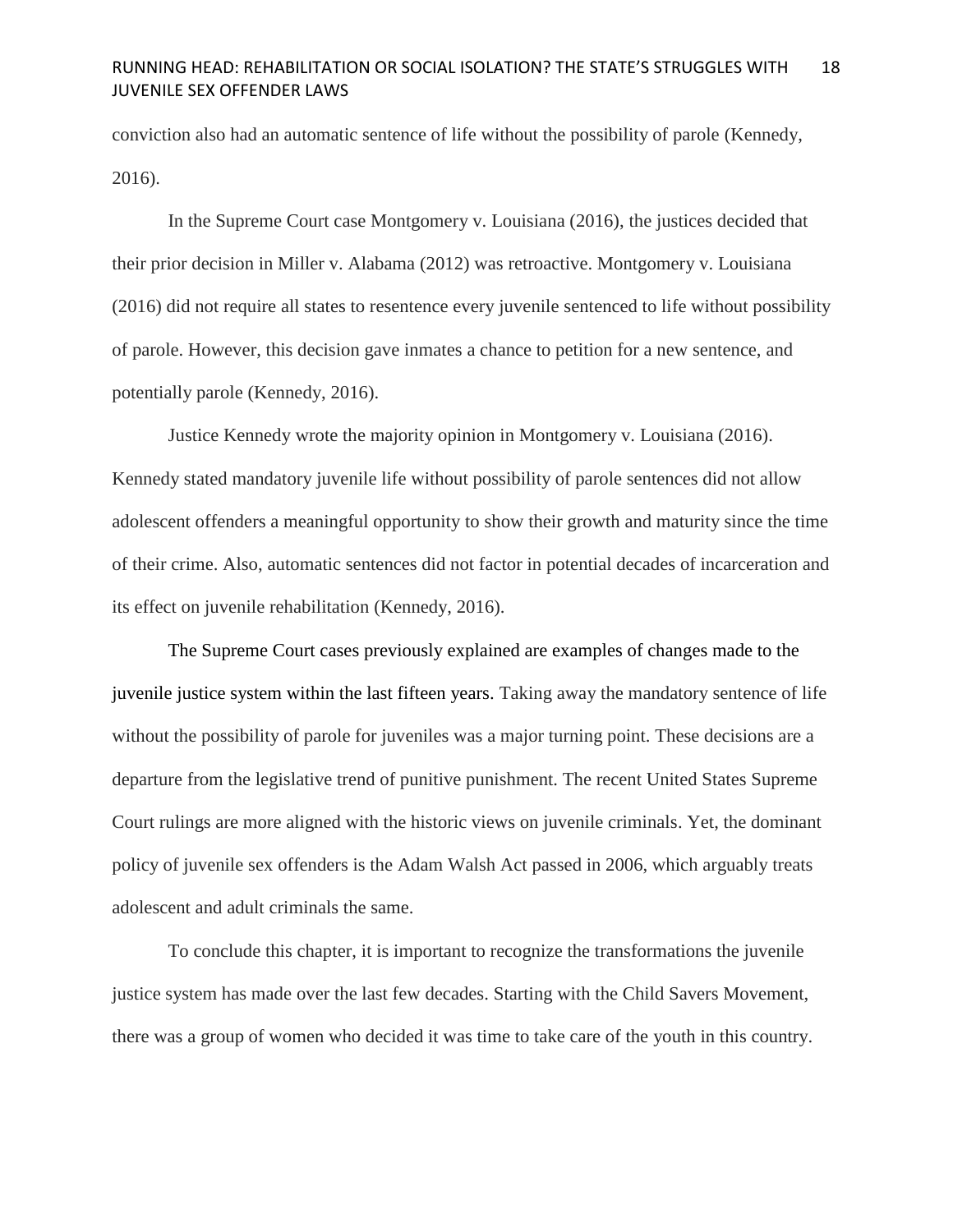This was a big leap and had a tremendous impact on the beginning of the juvenile justice system which came years later.

Up until the 1990's when transferring juveniles to adult criminal court occurred more often, the juvenile court was functioning at to rehabilitate and care for juvenile in line with it's original goals. This leads to the passage of the AWA in 2006, and the treatment and the treatment of juveniles similarly adults became more prominent than ever. As previously mentioned, the original purpose of the juvenile justice system was to rehabilitate adolescents. Not only does the AWA undermine that, but it ignores research findings that show differences between adolescents and adults.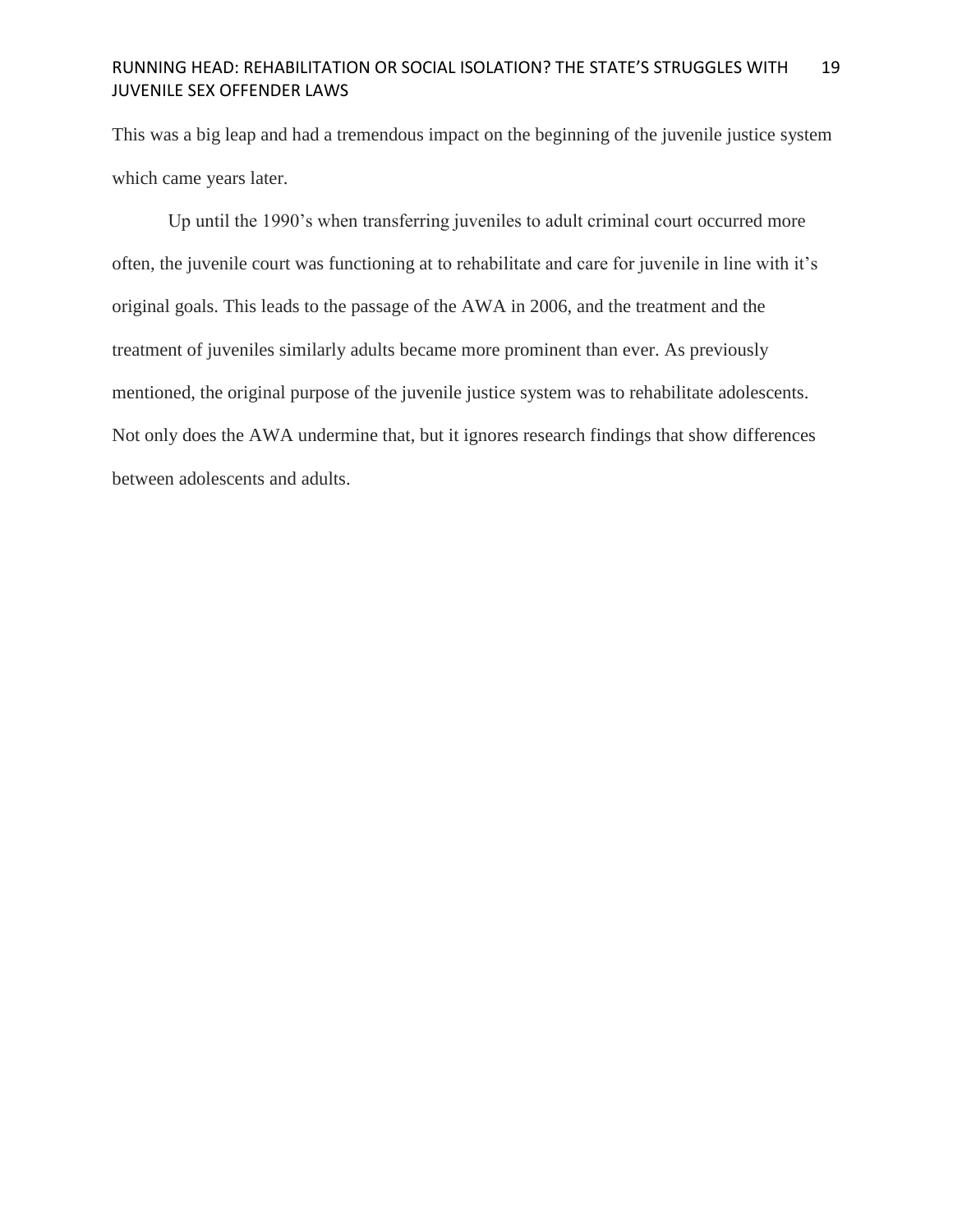### **Chapter 3: Adolescent Sexual Development**

# **Normative Sexual Behavior**

Recently, there has been expanding research on the sexual behavior of adolescents. This research seeks to understand normal and deviant behavior amongst teenagers, specifically sexual. By reviewing research findings and looking at current statistics of sexually active adolescents, this chapter will explain what is perceived as normal or deviant.

Normative sexual behavior amongst adolescents does not have a clear and exact definition. This may be due to the fact that the definition of normal changes from culture to culture, and even environments. For this chapter, the term environments could mean where an adolescent lives (i.e. a community), or the high school they attend. Also, norms can change depending on what group of friends an adolescent belongs to.

Norms are standards of beliefs, and also behaviors that are upheld by a society or community (Worthen, 2016). Norms are important to understand because without them, deviance could be a wide range of things. For this section of the chapter, the norms that will be described are regarding sexual behavior among adolescents.

The acceptance of sexual behavior between adolescents has evolved and changed throughout the past decades. This could be due to evolving empirical research on adolescents and their sexual curiosity and behavior, or adults becoming more accepting of this. Peers and their influence has a lot to do with adolescent sexual activity.

This new acceptance of adolescent sexual behavior has allowed new norms to come about. Although, the question to ask is whether or not teenagers have been having sex for many years and research did not study it? Newer research studies from the twenty first century have been studying this behavior, and they show that teenagers are sexually active.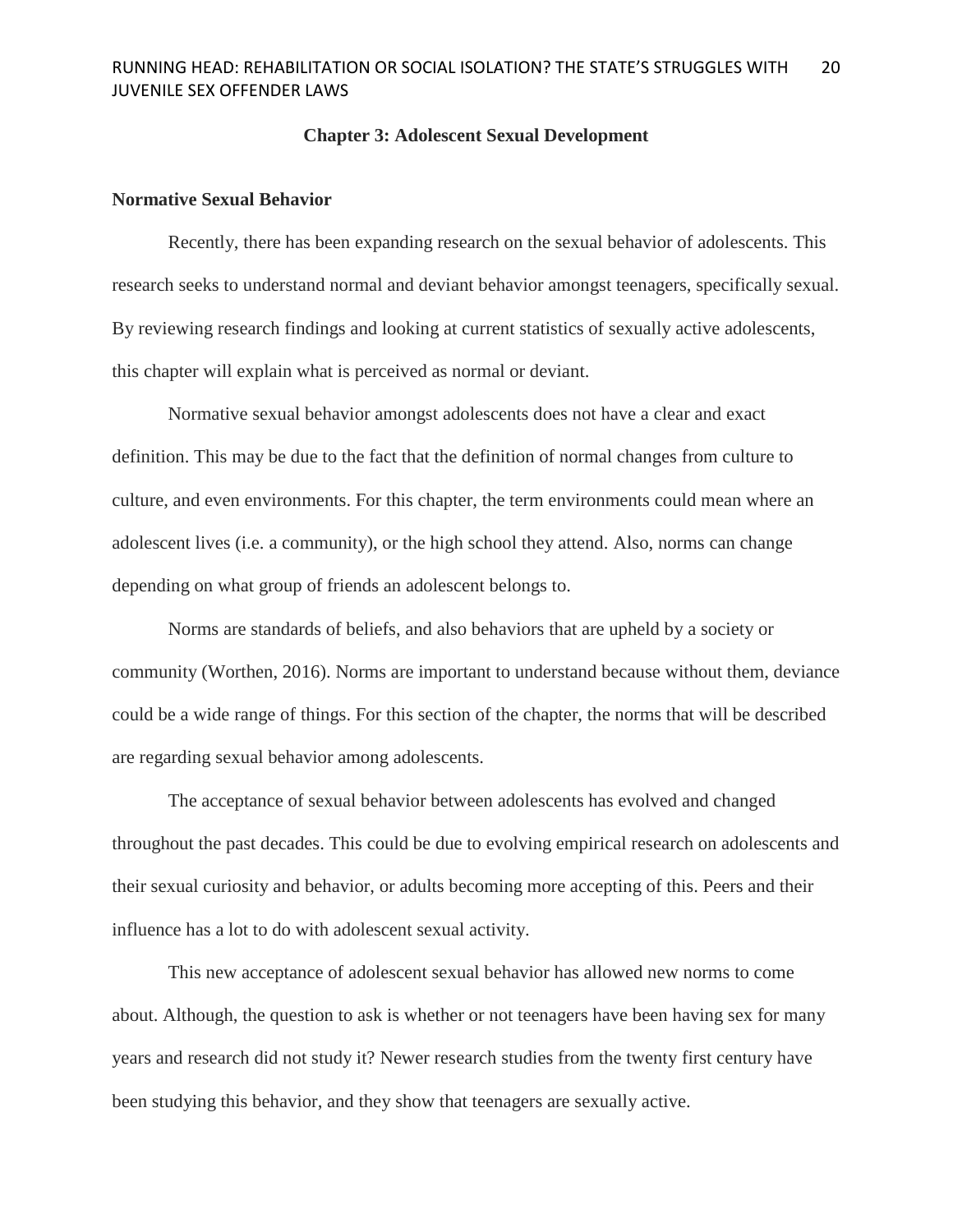Worthen (2016) wrote that it is more common that teenagers engage in oral sex more so than sexual intercourse. This is due to a few different reasons. It is normal for a young teenager to want to save their virginity and wait. Also, teenagers are aware that is safer to just have oral sex versus intercourse. Oral sex prevents pregnancy and a number of sexually transmitted diseases.

It is widely assumed that adolescents engage in sexual activity due to peer pressure, however, that perception is incorrect. It is normal for adolescents to have sex at a young age to merely fit in, and act similarly to their friends. In other words, if there are two best friends and only one is having sex, the other may do so simply because his/her best friend is doing that. The actual "peer pressure" is absent and is typically not the reason why adolescents are having sex anymore (Worthen, 2016).

Worthen (2016) discussed how many adolescents were actually having sex in America. At age sixteen, 35% of boys and 32% of girls were having sexual intercourse. At age seventeen, 49% of boys and 47% of girls were having sex. Lastly, at age eighteen, 61% of boys and 60% of girls were having sex. These statistics are relative to the new norms for sexual behavior among teenagers. However, for some areas of the country, teenagers having sex may not be part of the norm and could be involved in deviant sexual behavior (Finer & Philbin, 2013).

### **Deviant Sexual Behavior**

In regards to any deviant behavior, it is legally referred to any illegal acts committed by a person. This chapter seeks to explain deviant adolescent sexual behavior. Definitions may vary though depending on three topics, specific types of behavior, specific types of people and specific types of people (Worthen, 2016). Deciding what type of behavior is deviant includes a lot of discretion when states create laws.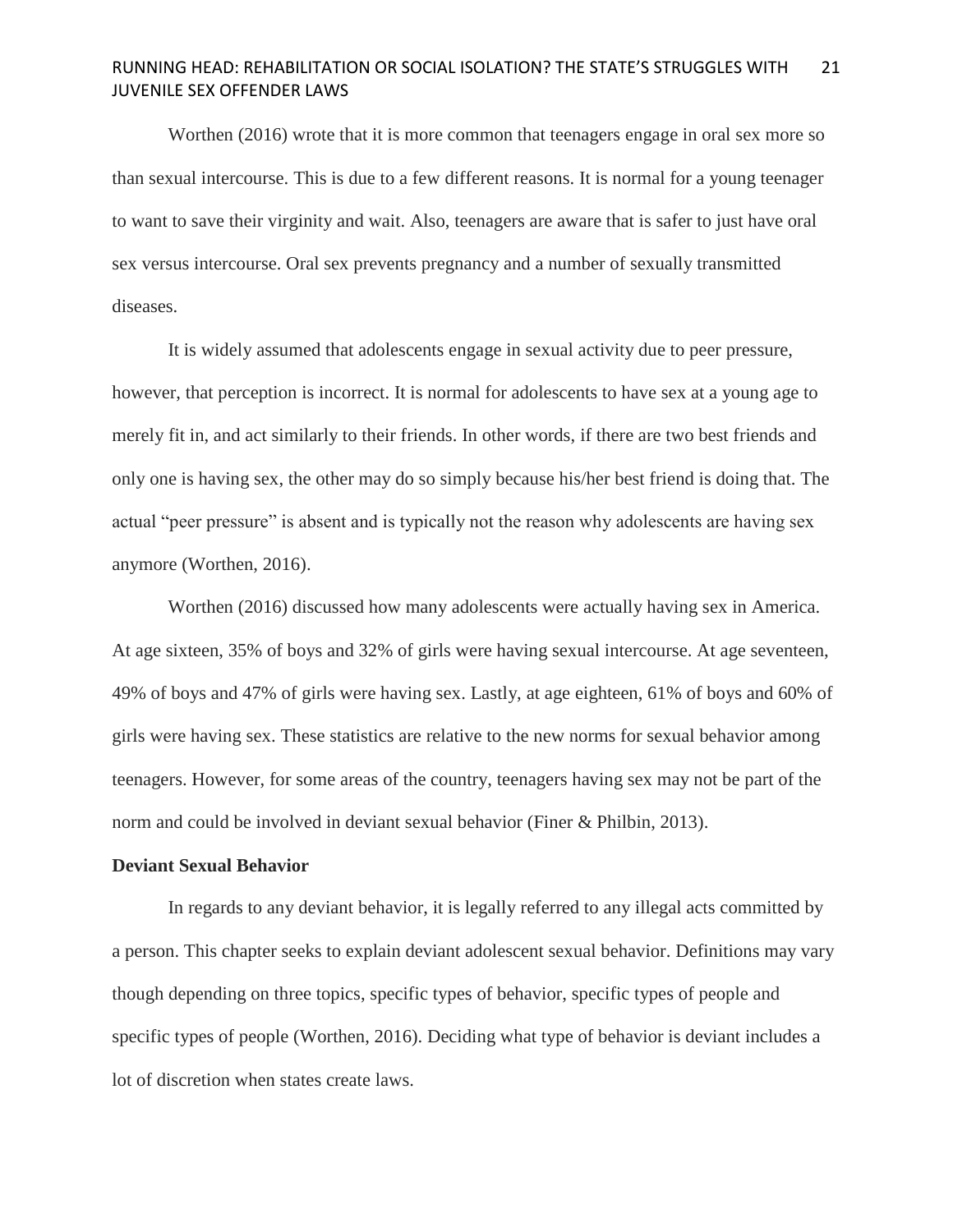This pertains to the AWA because states were given discretion on whether or not to add crimes less than sexual assault to be considered regsiterable, such as statutory rape. And the question is, whether or not adolescents engaging in sexual intercourse or oral sex at a young age is consider "deviant". There are teenagers who commit heinous acts such as molestation or having sex with a young child, and for this chapter those acts are to be considered deviant. Although, those are extreme instances and are most likely a given that most of the population would agree that those are deviant sex crimes for any person to commit, including a teenager.

The question still remains on what is considered to be deviant. As mentioned previously, there is a lot of gray area when studying whether teenagers having sex is deviant or out of the norms.

# **Sexting**

Adolescent dating and curiosity has changed throughout the years. The use of technology has helped create a new norm for adolescents and young adults. In today's world, it is common for a teenager to have a cellphone. As of 2015, 73% of adolescents have access to smartphones (Pew Research Center, 2015).

Teenagers use their cellphones and social media as the main source of communicating not just with their peers, but with their romantic attachments. This gives adolescents a new way to express their sexuality. One such expression is the practice of sexting.

Sexting is the electronic sending or receiving of a nude or sexually explicit image or movie of a known party. When an adolescent sexts it can violate child pornography laws, as these images are of minors under the age of eighteen. The sending and sharing of these photos pertains to the AWA because if a juvenile is convicted or adjudicated delinquent of child pornography charges, they may have to register as a sex offender. Within the last ten years, there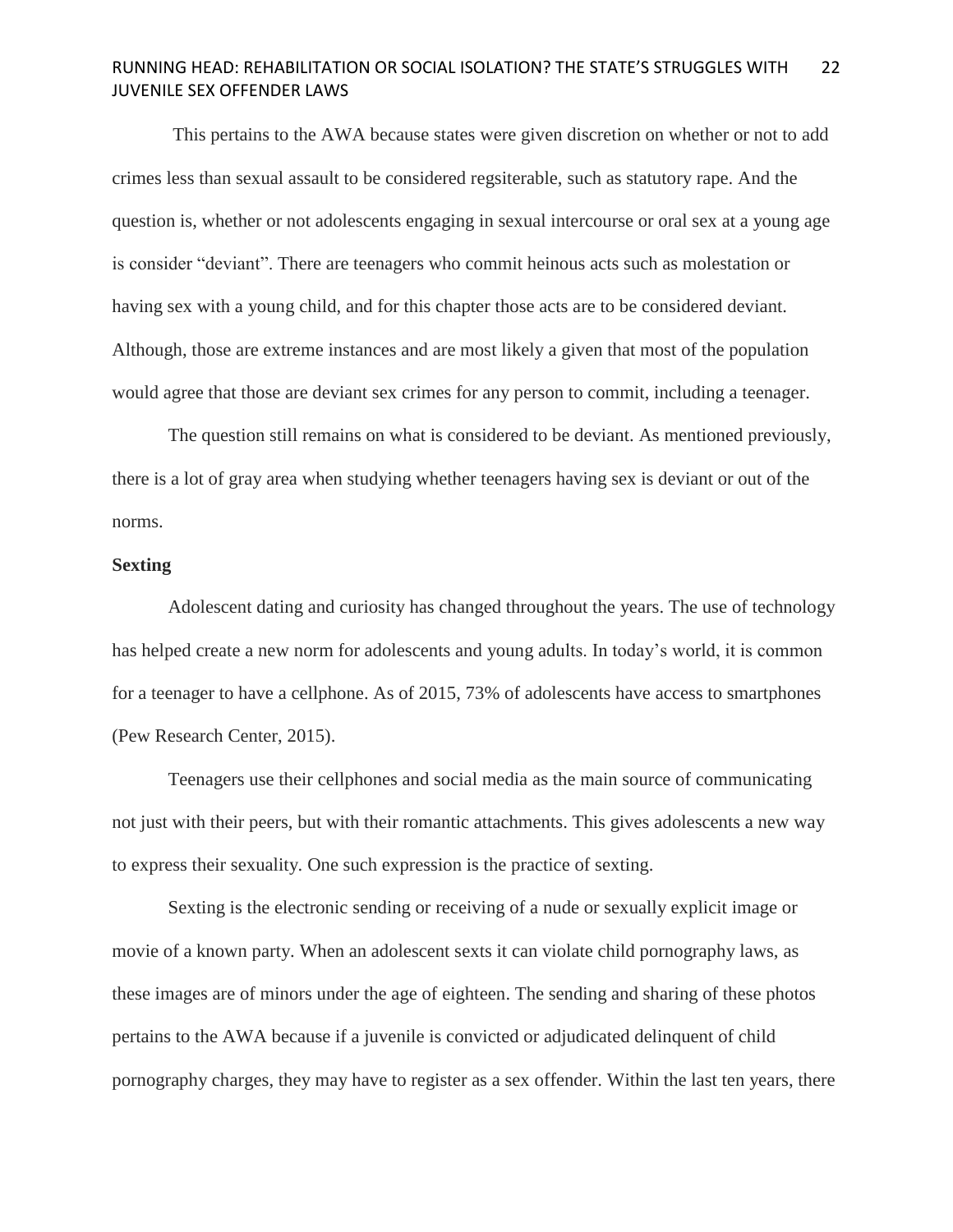have been studies conducted to determine how often teenagers sext and whether this is a new normative or deviant sexual practice.

In 2008, a study was conducted by the National Campaign to Prevent Teen and Unplanned Pregnancy. The sample population consisted of 1,280 people. Specifically, there were 653 teenagers aged 13-19, and 627 young adults ranging from 20-26 years old. Twenty percent (20%) of teenagers had sent or posted nude or half-nude photos or videos of themselves via cell phone or social media. It appeared that most of the teenagers who did sext sent the photos to their boyfriends or girlfriends. Also, fifteen percent (15%) of the teenagers in this study sent sexually explicit photos to someone they only knew online (Lounsbury, Mitchell, & Finkelhor, 2011).

In 2009, another study was conducted by COX Communications. There were 655 teenagers aged 13-18 in this study. It was discovered that 19% of teenagers had partaken in sexting. Teenage girls (65%) were far more likely than boys (35%) to send the image or movie. The study also revealed that about one in ten participating teenagers said they sexted someone they did not know, and 18% of the receivers did not have a known relationship to the sender (COX Communications, 2009).

There are some limitations to the studies that have been previously explained, as they are eight and nine years old. Technology has made significant advancements since 2009. Although, the federal and state laws that pertain to this type of activity of teenagers have not evolved. Brianna Denson and Cormega Copening's case is a recent example of this.

In 2015, the Cumberland County Sheriff's Office investigated allegations of statutory rape at Douglas Byrd High School in Fayetteville, North Carolina. While the officers were not able to confirm any cases of statutory rape, they discovered nude photographs of Brianna Denson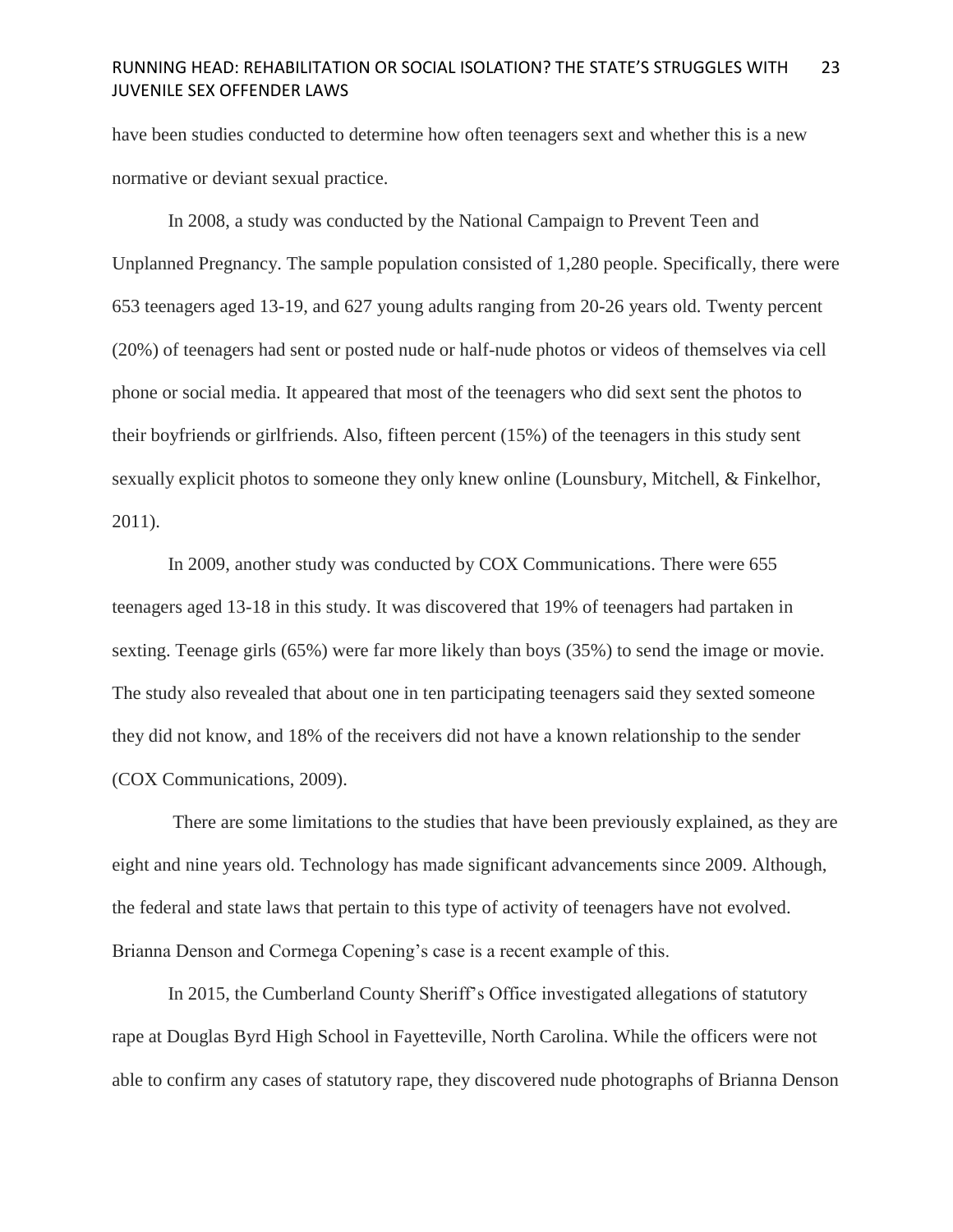and Cormega Copening in each other's cellphones. Denson and Copening were sixteen years old at the time (Miller, 2015).

In North Carolina, the minimum age to be prosecuted in adult criminal court is sixteen years old. However, in this state a person has to be over eighteen years old to disseminate and receive indecent photographs, videos or text messages to avoid child pornography prosecutions. North Carolina is one of the seventeen states that has been found in compliance with the AWA. Denson and Copening were arrested in February of 2015 (Miller, 2015).

Copening was charged with five felony counts of sexually exploiting a minor. Two counts for the nude pictures of himself, two counts for distributing them to his girlfriend Denson, and one for being in possession of a sexually explicit photo of Denson on his cell phone. Denson was charged with two felony counts of sexual exploitation of a minor, first for taking a nude photograph of herself, and secondly for disseminating it to Copening. Considering these are felony charges, if convicted they faced potential prison time. Also, because North Carolina is in compliance with the AWA, they both may have to register as sex offenders (Miller, 2015).

As noted previously in this paper, the AWA potentially applies to any juvenile over the age of fourteen. This federal law does not yet distinguish between consensual sexual acts and sexual violence among teenagers. Some of the seventeen states that comply with the AWA register juveniles adjudicated delinquent for sexting.

Florida, Missouri and Nevada are examples of three states that are compliant with the AWA and register juveniles for sexting. The legal term for sexting in Nevada is pornography including minors. Sexting is not the only consensual act that some states have made an AWA registerable offense. Statutory rape is another consensual sexual interaction among adolescents that has been criminalized by the AWA (Miller, 2015).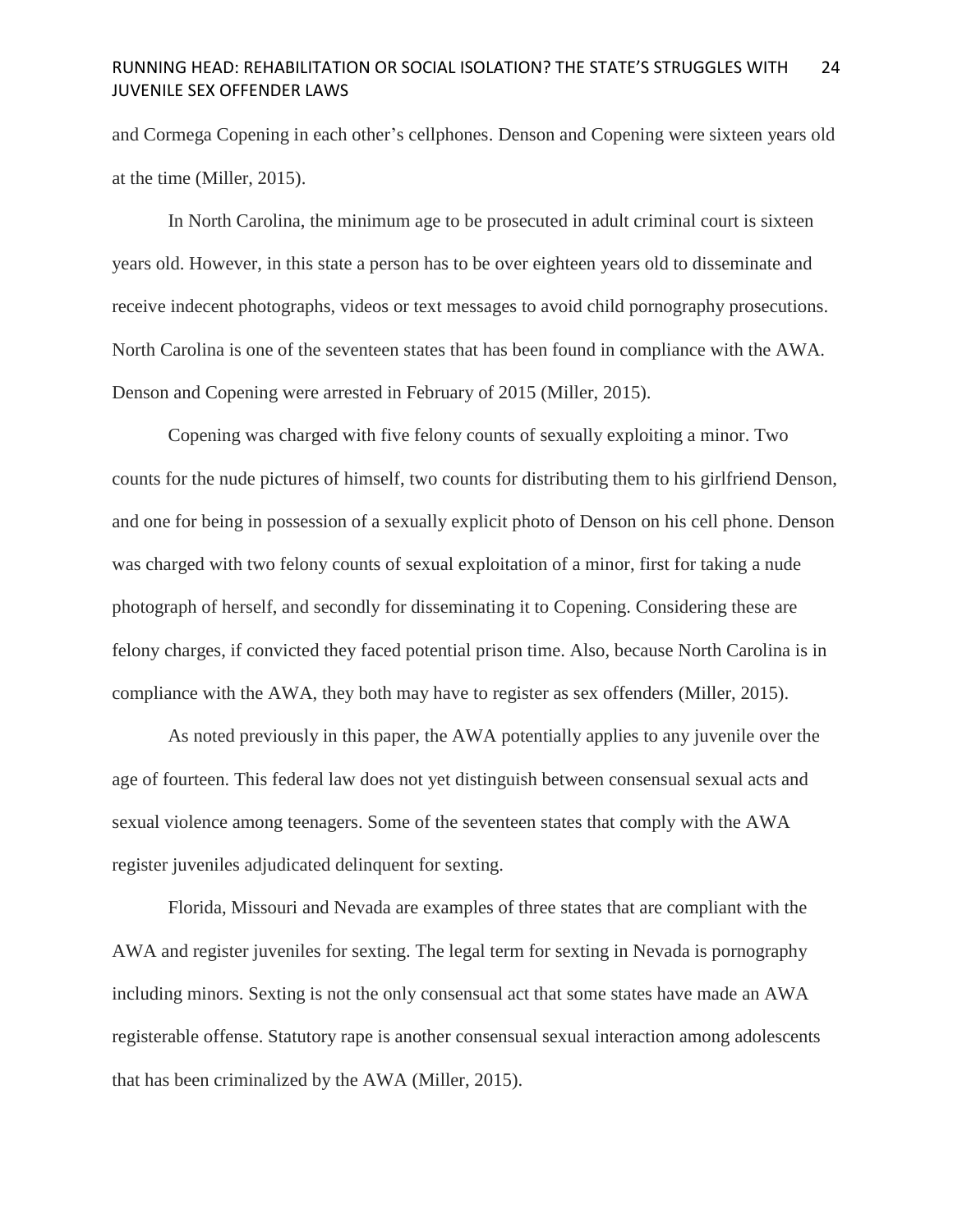### **Statutory Rape**

Statutory rape laws were originally created for different reasons, and have been a law in the criminal justice system for many years. These laws were originally created to be a form of deterrence for adolescents. It was thought that if there was a law against having sex, then teenagers wouldn't do it. However, an adolescent's sexual curiosity and sex drive was ignored when passing statutory rape laws (Price, 2015). An adolescents' sexual curiosity combined with their known impulsiveness can lead engagement in sexual activity, however, this is illegal.

Massachusetts is a state that has two different statutory rape laws in effect for different ages. If a person engages in sexual intercourse with someone under the age of fourteen, it is titled indecent assault and battery on child under fourteen. Anyone convicted or adjudicated delinquent of this crime is subject to a sentence of no more than ten years in prison, or the house of corrections for two and half years. If somebody purses sexual intercourse with someone under the age of sixteen, that offense is titled rape and abuse of a child. However, this offense has a more punitive punishment than if someone is convicted of having sex with a child under fourteen years old. If a person is convicted or adjudicated delinquent of having sex with someone under the age of sixteen, there is a possible sentence of life in state prison (Massachusetts Court System, 2017).

Florida statutory rape law states anyone eighteen years or older who commits a sex offense against a person who is twelve years of age or older is committing a felony in the first degree. Florida and Massachusetts are two examples of states that have statutory rape laws for adolescents having sexual intercourse in their teenage years (Florida Legislature, 2016).

It was viewed that adolescents were not able to make the mature decision to partake in sexual activity. The age of consent varies state by state, however, it generally ranges from 16, 17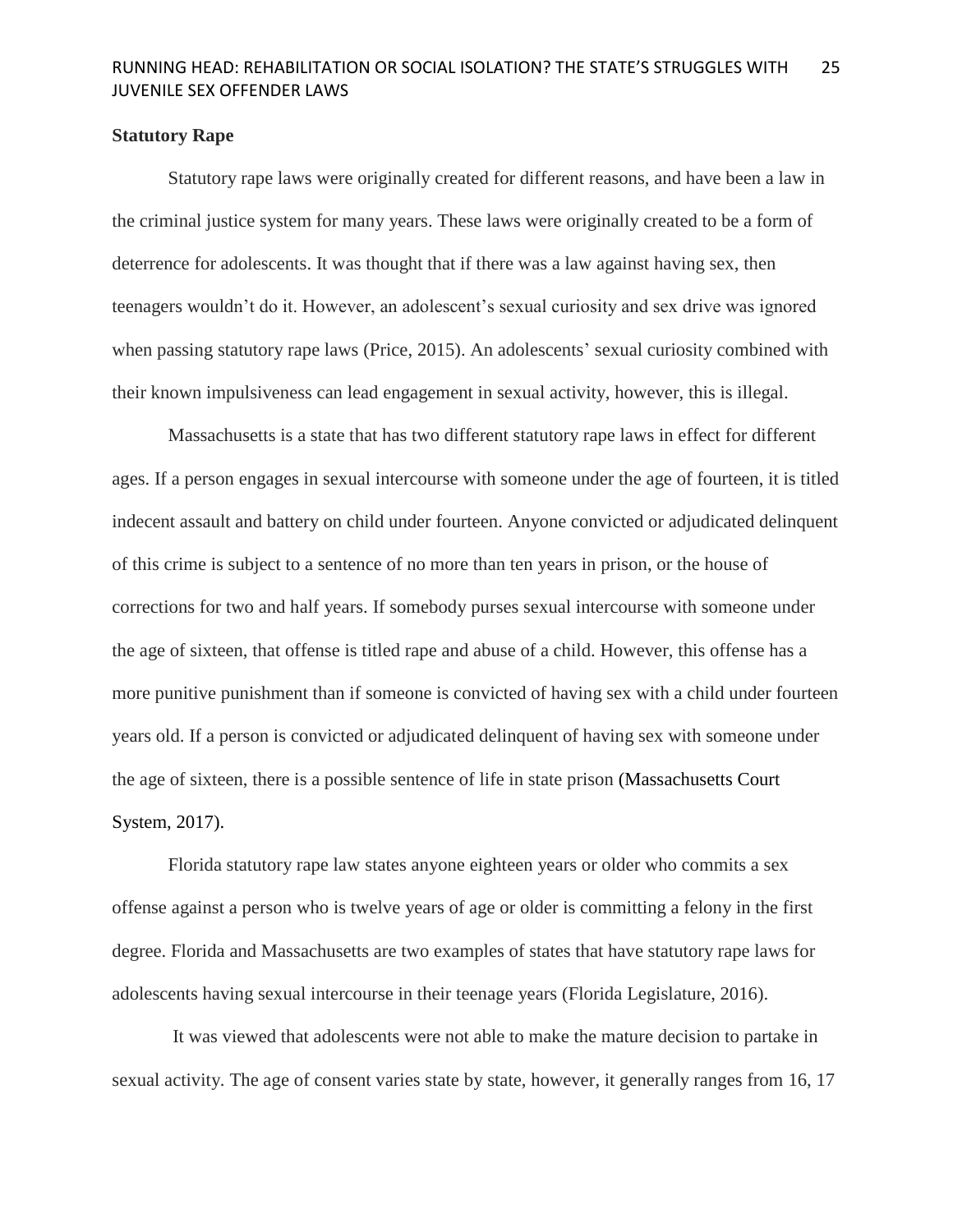and 18 years old. Massachusetts is an example of a state that has a minimum age of sixteen when consenting to sexual acts (Wright, 2015).

Research shows that adolescents are sexually curious and some states have passed new laws to decriminalize consensual sex between adolescents and to create less harsh punishments. Decreasing registration requirements for juvenile sex offenders is an example of a less harsh punishment. The law is typically referred to as age differential statutory rape laws, or "Romeo and Juliette". Statutory rape laws are the only laws where the victim may also be the offender, and this is because of age (Beck & Boys, 2013).

Beck and Boys (2013) analyzed Wisconsin and California, and their age of consent. Wisconsin and California are the only two states in the country that have an age of consent set at eighteen. Due to these state laws, the two states have a large number of prosecutions of adolescent prosecutions for consensual sex. For example, in Pierce County, Wisconsin, the prosecutions for consensual sex between teenagers in the first six months of 2010 was more than all of the cases processed in 2009 in the state. These two states strongly believe that Wisconsin's statutory rape laws will have an impact on teenagers when deciding to have sex (Beck & Boys, 2013).

Throughout the last decade, research on adolescent sexuality has made advancements. Adolescent sexuality was not always viewed as a positive norm between teenagers. Sexual relations between teenagers was thought to be a health risk for different reasons. The possibility of getting a sexually transmitted infection (STI), adolescents might not use condoms and the chance of teenage pregnancy are all considered health risks. However, as more research was conducted on this topic, it discovered that adolescent sexuality and its development may be normal. An adolescent's sexuality begins developing when puberty starts. When puberty begins,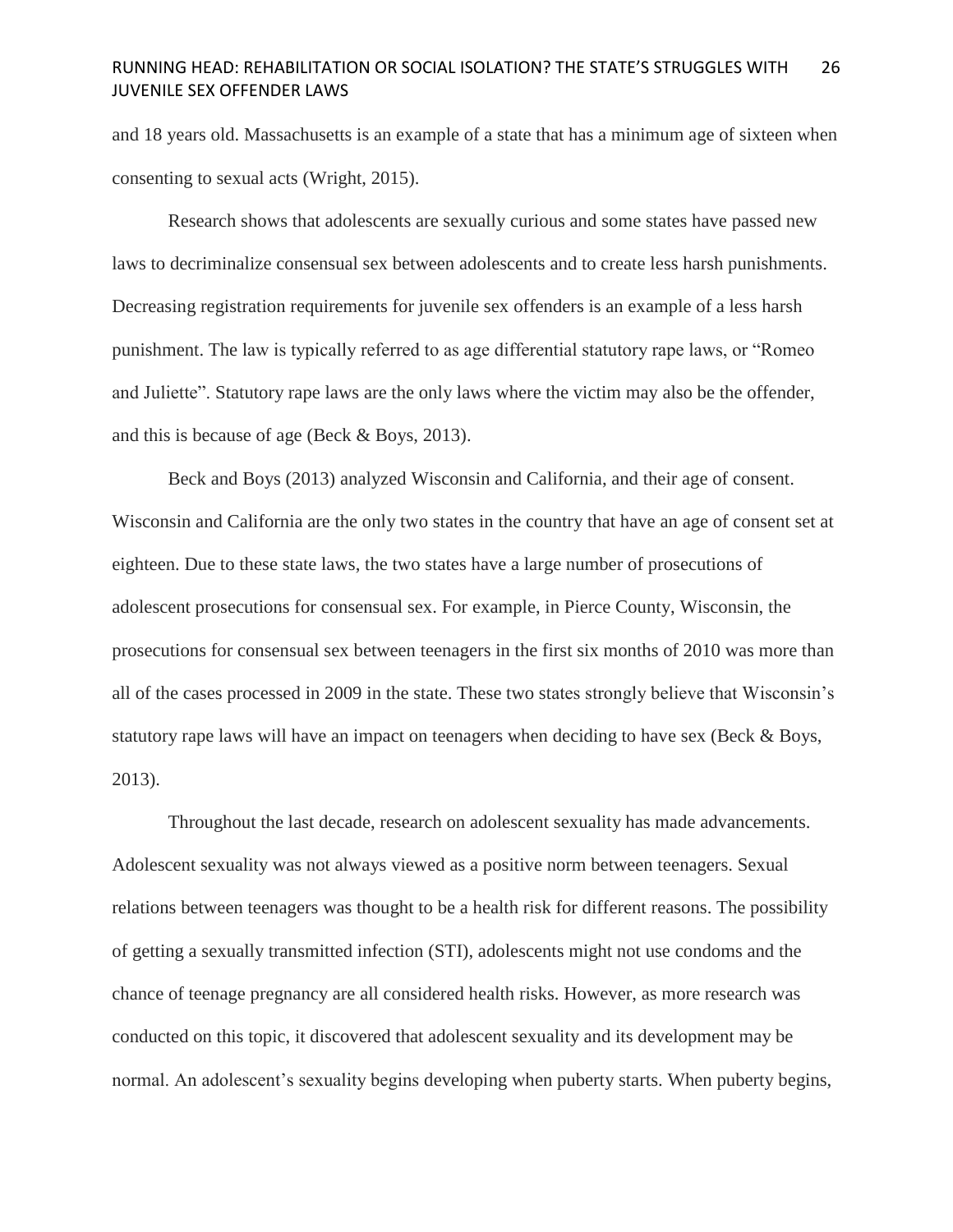hormones tend to create a sex drive and increase a teenager's interest. This is for both male and females, but is more dominant in teenage boys (Tolman & McClelland, 2011); (Whitbeck, Yoder, Hoyt, & Conger, 1999).

In a survey conducted by the National Survey of Family Growth in 1995, it was discovered that 23% of adolescent females had sex with someone with whom they were not in a relationship. However, Manning et. al., revealed that one third of the 1,316 adolescents in their study that hooked up with someone they are not dating do so in hopes of developing some type of relationship. Adolescents who have sex do not necessarily need to be in a relationship. Teenagers engaging in sexual relations with someone who is not their partner may cause concern, however, this can be viewed as a culture among adolescents. A teenager who has sex with someone they are not dating is also known as hooking up (Manning, Giordano, & Longmore, 2006).

Casually hooking up between teenagers who are not dating has become increasingly normal, and also socially acceptable. Fortunato et. al., wrote that teenagers who hook up have no expectations to become emotionally attached to this person, or developing a relationship with them. In 2006, Manning et. al., conducted a study on 1,316 adolescents and their sex life (Fortunato, Young, Boyd, & Fons, 2010); (Manning, Giordano, & Longmore, 2006).

Manning et. al., researched the prevalence of adolescents having sexual interactions, and if so, what type of relationship they had. The study revealed that adolescents who were in  $7<sup>th</sup>$ , 9<sup>th</sup> and  $11<sup>th</sup>$  grade, 32% reported having sexual intercourse. Of the 32% who had sexual intercourse, more boys reported (32%) than girls (27%) that they were sexually active. This statistic supports other findings that boys are generally more sexually active than girls (Manning, Giordano, & Longmore, 2006).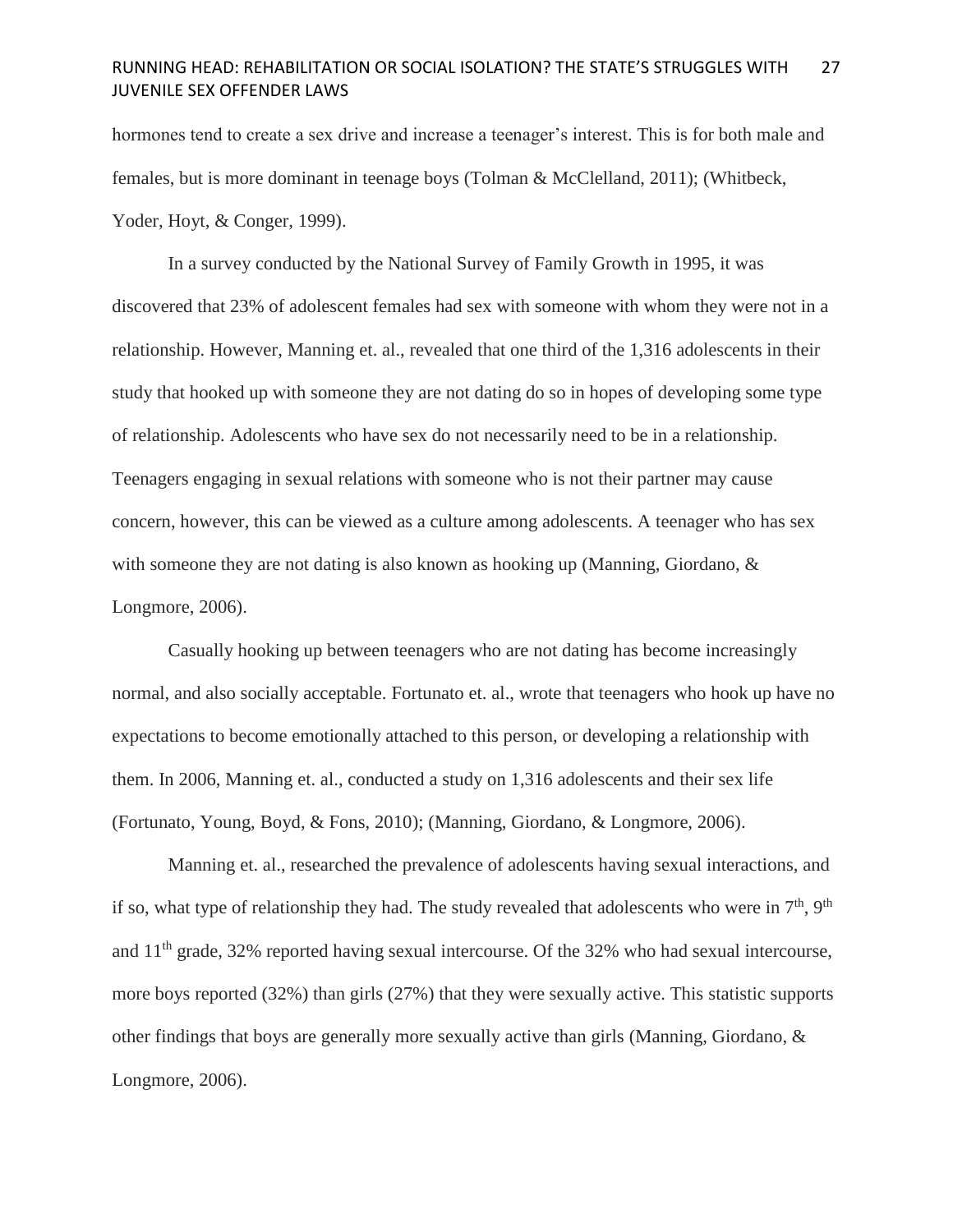Manning et. al., categorized the sample ( $N=1,316$ ) into two categories. Adolescents who are sexually active (*n=*413), and adolescents who reported having had non-dating sex (*n*=250). This study wanted to determine whether or not the adolescents who were sexually active were dating. It was found that adolescents are more likely to hook up with someone they do know versus someone they do not. Sixty-three percent (63%) of the adolescents who had sex with someone they were not dating did know the other person, typically with an ex-boyfriend or exgirlfriend or friend (Manning, Giordano, & Longmore, 2006).

Adolescent deviant behavior can result from external factors. For example, biological predispositions, socioeconomic status, relationship with peers, and lastly the relationship with parents and their parenting styles are types of externals factors that can attribute to deviance (Crosswhite & Kerpelman, 2009).

Not every adolescent develops the same and some may deviate from the typical developmental path most teenagers take. Van Wijk et. al., conducted a literature review from seventeen articles specifically about juvenile sex offenders. This literature review compared juvenile sex offenders and adolescent offenders who did not commit sex crimes (Van Wijk, Vermeiren, Loeber, 'T Hart-Kerkhoffs, Doreleijers, & Bullens, 2006).

# **Labeling Theory**

Juvenile deviance has two subcategories, primary and secondary. Primary deviance is normal behavior that adolescents may experience or be involved with. Secondary deviance is the next level, and is when a juvenile acknowledges the first judgment, but yet chooses to continue engaging in delinquent activity. These two types of deviance help explain labeling theory, and why a juvenile continues to commit crimes (Restivo & Lanier, 2015).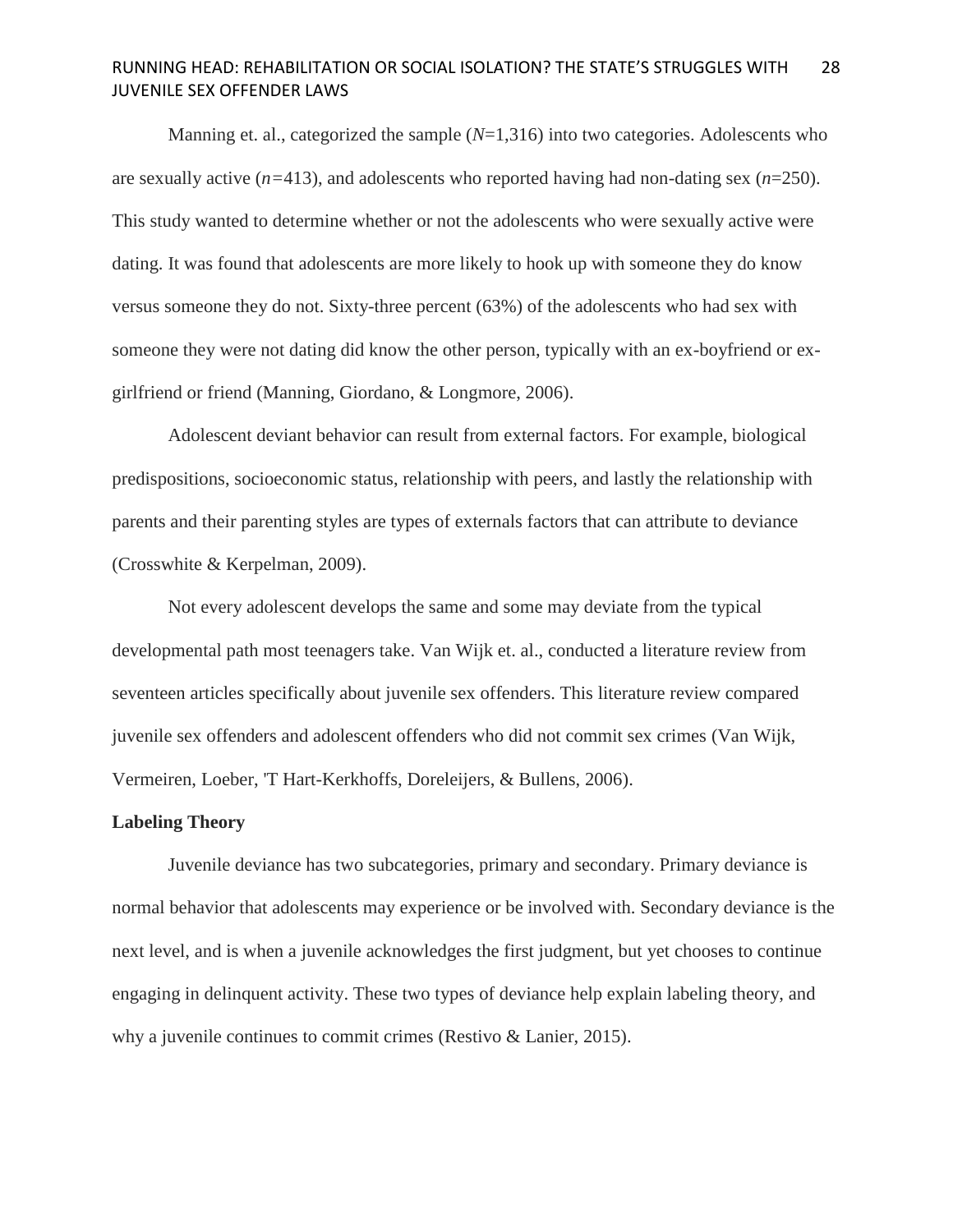Labeling theory can serve as an explanation as to why an offender becomes involved in criminal activity and what motivates them to commit a crime. This theory suggests that if someone labels an adolescent delinquent or a criminal, they may continue to commit future crimes. Paternoster and Lovanni (1989) felt that the labeling of delinquent behavior should not be the main cause of future criminal offenses. However, it does increase the likelihood of a juvenile becoming involved in secondary deviance (Restivo & Lanier, 2015).

Labeling theory may help explain why juvenile sex offenders continue to commit sex offenses. The stigmatization of being called a sex offender can have extreme negative consequences for a mature and fully developed adult, never mind what it could do to a developing juvenile. A state like Illinois includes juvenile sex offenders on their online sex offender registry, which allows the public to see everything about them. As a result, Illinois does not protect its' juveniles. Not only does the state not protect its juveniles, but it publically labels them as sex offenders. The research shows that stigmatization has a direct effect on a juvenile. By labeling them as offenders, they may continue acting like offenders (Restivo & Lanier, 2015).

Restivo and Lanier (2015) discussed this detrimental stigmatization on juvenile offenders. By calling a juvenile an offender, it may make them feel like they are. This affects their self-image, and could do great harm on the person they become as they mature and develop.

There are two types of deviance that help explain labeling theory. Primary deviance occurs after the first action that is out of the norms or first crime. Once this happens, the first judgment follows. For example, when sexting first started happening between teenagers, there may have been sexual name calling or bullying afterwards. In this case, primary deviance would be the name calling, bullying or stigmatization (Restivo & Lanier, 2015).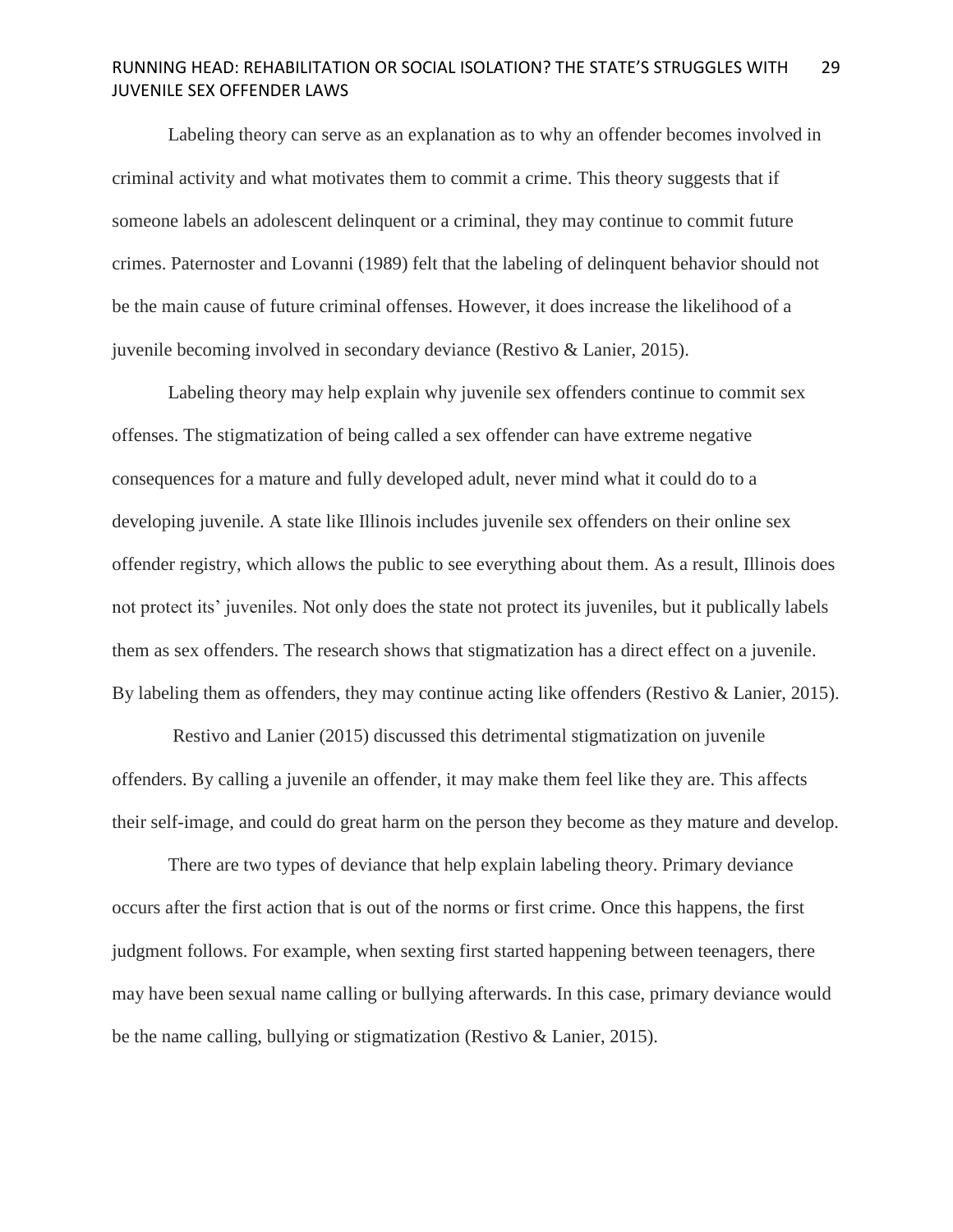Secondary deviance follows primary deviance. To continue the first example when a teenager was sexting and was judged, if they continue to do this and ignore the stigmatization, this would classify as secondary deviance. Secondary deviance is important because it could help explain why a person continues to commit crimes that are out of the norm. However, the crime or action done by a person may not be exactly out of the norm, and this can change from community to community (Restivo & Lanier, 2015).

What is deemed normal in cities and towns in Massachusetts may not be viewed the same in New York. This could be why secondary deviance can have a lot of gray area. Particularly with adolescents and sexual activity, it may be normal for adolescents to be engaging in sexual activity in California, but different for Alabama. This is why sex crimes also has a lot of gray area, and why laws pertaining to them should not be a "one size fits all". Another way to explain this is how states have different ages of consent for sexual activity, and their statutory rape laws vary. There is not a baseline across the country that states abide by, this is a state by state situation. Therefore, each state has its' own influence on deciding when adolescents are mature enough to engage in sexual activity.

Labeling theory can assist in explaining why a person commits their first crime which may not be violent, but later become a repeat offender due to stigmatization. The self-fulfilling prophecy is when an offender becomes what the public perceives them as, but may not have been that way originally. This prophecy is imperative to understand because of how sex offenses are viewed in this country.

When the juvenile court was created in 1899, its focus was to protect the juveniles from scrutiny from the public. Although, as mentioned in Chapter 2, there were changes that took place in the juvenile justice system and court. These changes stay consistent with the AWA, and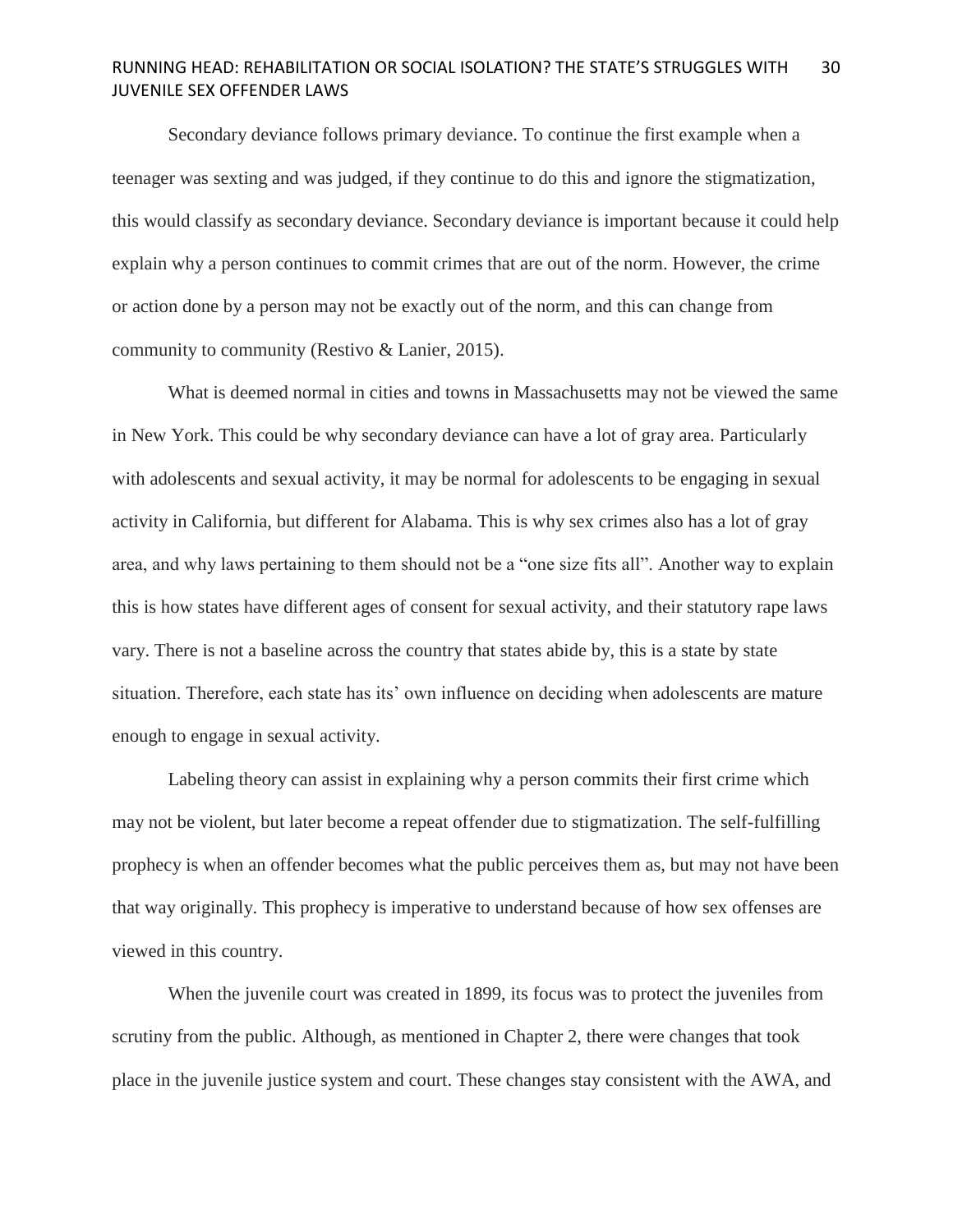its more punitive punishment for juvenile sex offenders. This is how labeling theory fits in, because the changes that took place and the AWA categorizing adolescents adjudicated delinquent of sex offenses as juvenile sex offenders.

Juvenile sex offenders are extremely vulnerable to this prophecy because of their age. Also, because of their mental, emotional capacity and self-confidence. Adolescents are known to conform to what others believe them to be, whether it be positive or negative. If an adolescent commits a sex offense but it was not violent, they are more likely to offend again because that is what society believes sex offenders do. In other words, labeling theory suggests that an adolescent may acquire a new identity of a sex offender even though they are not a violent person.

The self-fulfilling prophecy has a huge role when an offender is stigmatized and judged for committing a sex crime, for adults and juveniles. During the adolescent years, a teenager is still forming their identity. This can happen during high school or even early college. If an adolescent commits a sex crime during these years, it can interfere with the forming of their identity and who they think they are as a person. This is one of the reasons it is crucial to not label adolescents. They can easily fall into the labeling or stigmatization and become the person the public views them as.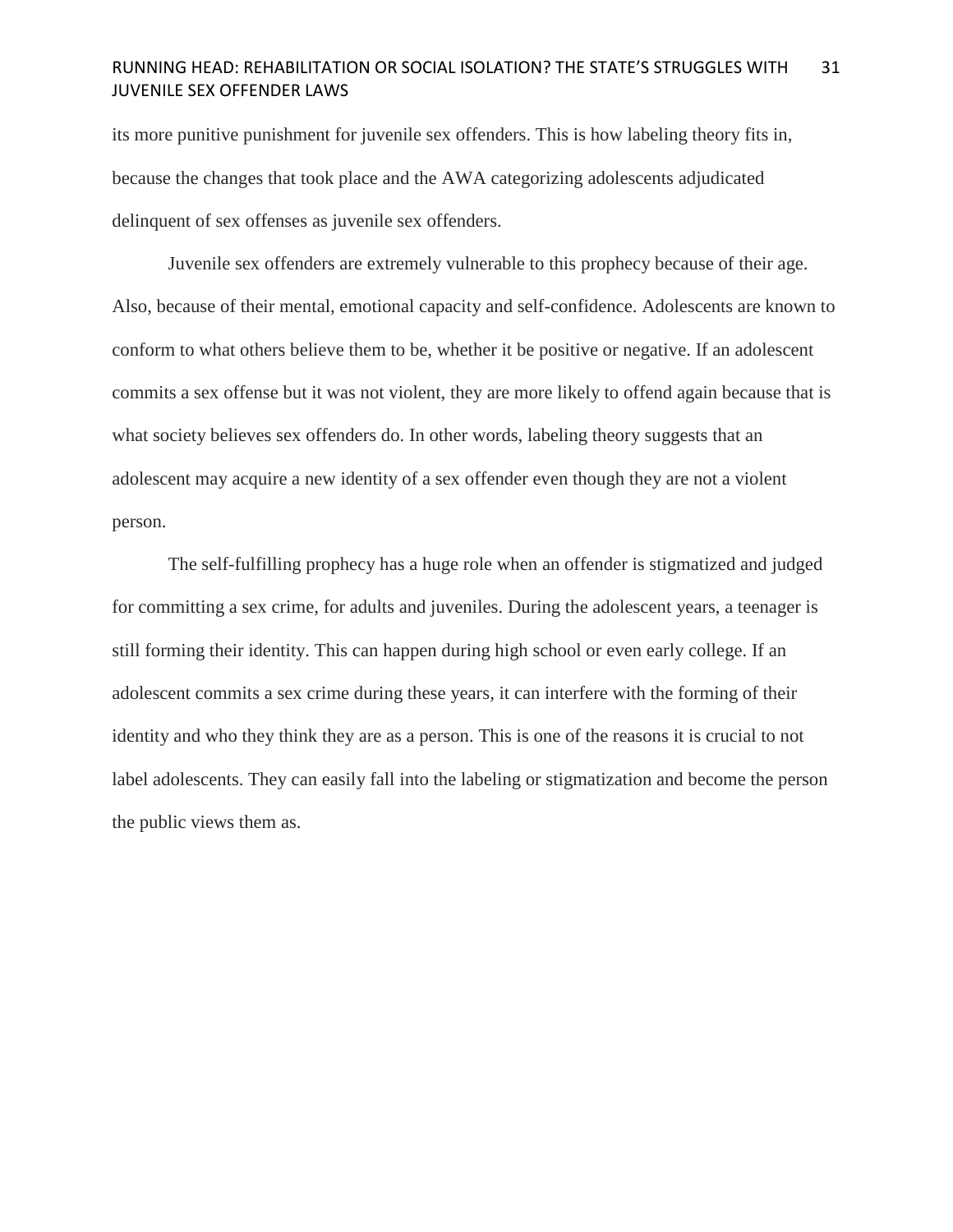### **Chapter 4: The Adam Walsh Act (AWA)**

### **Overview**

In the past few decades, there have been several laws passed to deal with sex offenders and their recidivism. The Jacob Wetterling Act was enacted as a small part of the Violent Crime Control and Law Enforcement Act of 1994.

In 1989, 11 year-old Jacob Wetterling was kidnapped and never recovered from St. Joseph, Minnesota. The perpetrator was never identified, however, it was assumed the assailant was one of a few sex offenders residing in a halfway house in St. Joseph. Through the advocacy of his family, this case became well-known nationally. In response to the disappearance of Jacob Wetterling, President Bill Clinton signed the 1994 Jacob Wetterling Crimes Against Children and Sexually Violent Offender Registration Act. This act required each state to create a registry for convicted sex offenders. The registry was for specific offenses against children, and other sex crimes as well. The 1994 Jacob Wetterling Act was the national sex offender policy until the Adam Walsh Act (Terry & Ackerman, 2015).

Around the same time as Jacob Wetterling's disappearance, another high profile child victimization occurred. Adam Walsh was a 6-year-old boy who lived in Florida, and was abducted from a shopping mall and murdered in 1988. The 2006 Adam Walsh Act (AWA) was signed by President George Bush on the  $25<sup>th</sup>$  anniversary of his abduction (Terry & Ackerman, 2015).

Upon its enactment in 2006, states were directed to pass statutes implementing the AWA. The Jacob Wetterling Act and the AWA are similar in some ways, however, the Adam Walsh Act has different guidelines and targets different age groups. States that did not comply with the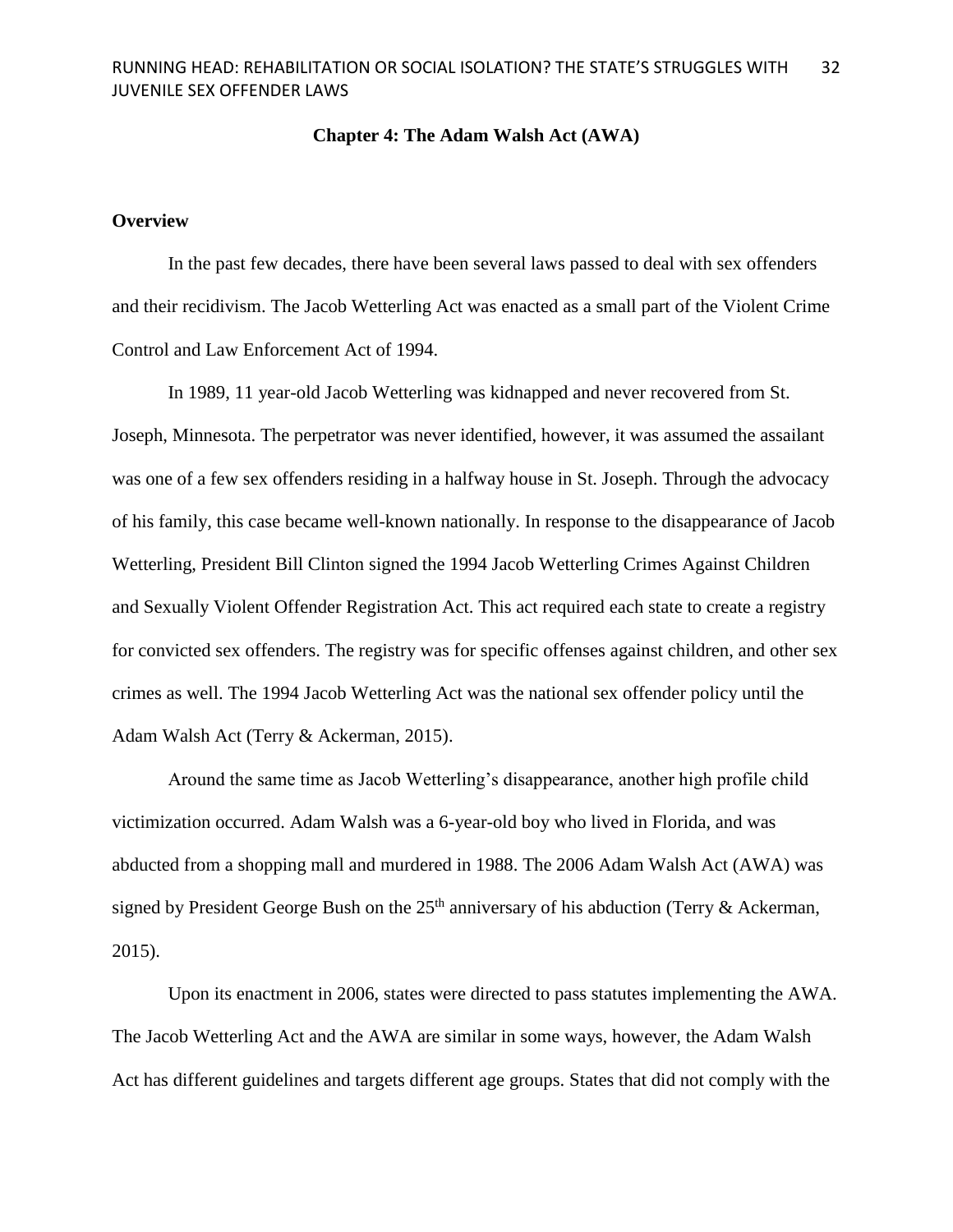guidelines lost 10% of their annual federal crime funding. States had three years to comply with the new federal law. The federal government delegated to the Office of Sex Offender Sentencing, Monitoring, Apprehending, Registering, and Tracking (SMART) to determine whether or not a state is in compliance with the AWA.

A main difference between the Wetterling Act and the AWA is the classification system used for offenders. The classification system is also known as a three-tiered structure. A low risk sex offender would be classified as tier 1. A moderate risk sex offender would be classified as tier 2. Lastly, a high risk offender would be classified as tier 3. The three tiers vary depending on the severity of the crime and/or the criminal history of the sex offender. The risk level is determined by the offender's conviction charge, and a risk assessment conducted by law enforcement or psychiatrists. An example of a conviction would be aggravated sexual assault and that offender would be classified as tier 3.

Community notification is a strategy law enforcement uses to make communities aware of sex offenders living within a certain area. There are some limitations as to what information can be accessed by the public (e.g., an offenders' social security number). Also, if an offender had been arrested for a non sex-crime and was not convicted, then that information would not be shared with the public via registry. States were given the discretion to decide as to whether or not implement this guideline on juvenile sex offenders. Juveniles were typically not subjected to community notification, however, it is not impossible.

Registries list the current address of where the offender is residing, where they may be a student, and where they work. Physical descriptions and current photographs are also included on the online registry. The sex offense that the offender was convicted of and any other prior sex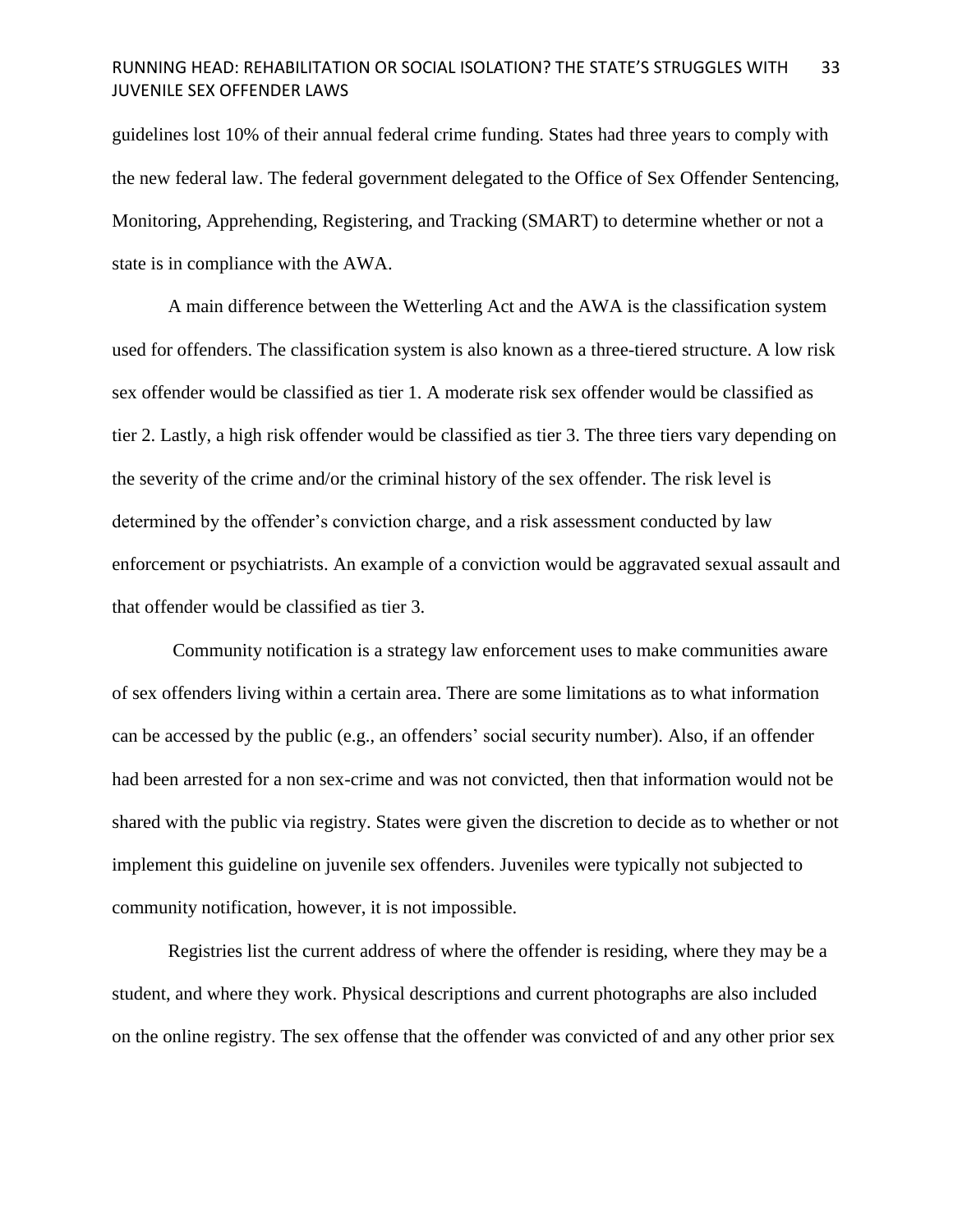crimes are also included. The length of time that an offender's information must remain on the registration is guided by which tier they are assigned to.

The required length of registration can vary slightly from state to state. Tier 1 offenders are required to register on the sex offender registry for fifteen years. Tier 2 sex offenders are required to register for twenty-five years. Lastly, tier 3 offenders are required to register on the sex offender registry for life. States may exceed the federal AWA guidelines, but generally speaking they cannot go below the requirement (The United States Congress, 2006).

The AWA also mandates in-person verification for all sex offenders. This is to ensure the sex offenders are following the rules, and also to verify all their personal information. In-person verification also allows the offender to share any change in information, such as a new address or telephone number. Tier 1 offenders do not have to appear for in-person verification as often as other tiers.

A criticism of the sex offender registry is the stigmatization it portrays on sex offenders. Considering all of this information is made accessible to communities, it may make it difficult for some offenders to move past the crime. It can also make it difficult for an offender to find employment, a place to live, and to engage in healthy relationships.

Over the years, the provisions for juvenile offenders have changed due to advocacy from different organizations and the public. The federal government allowed comments to be shared on behalf of the treatment of juveniles. Those comments have been taken into consideration when changing the guidelines for juveniles adjudicated delinquent of serious sex crimes, and are included in several reports released since the passage of the 2006 AWA.

### **Juvenile Provisions**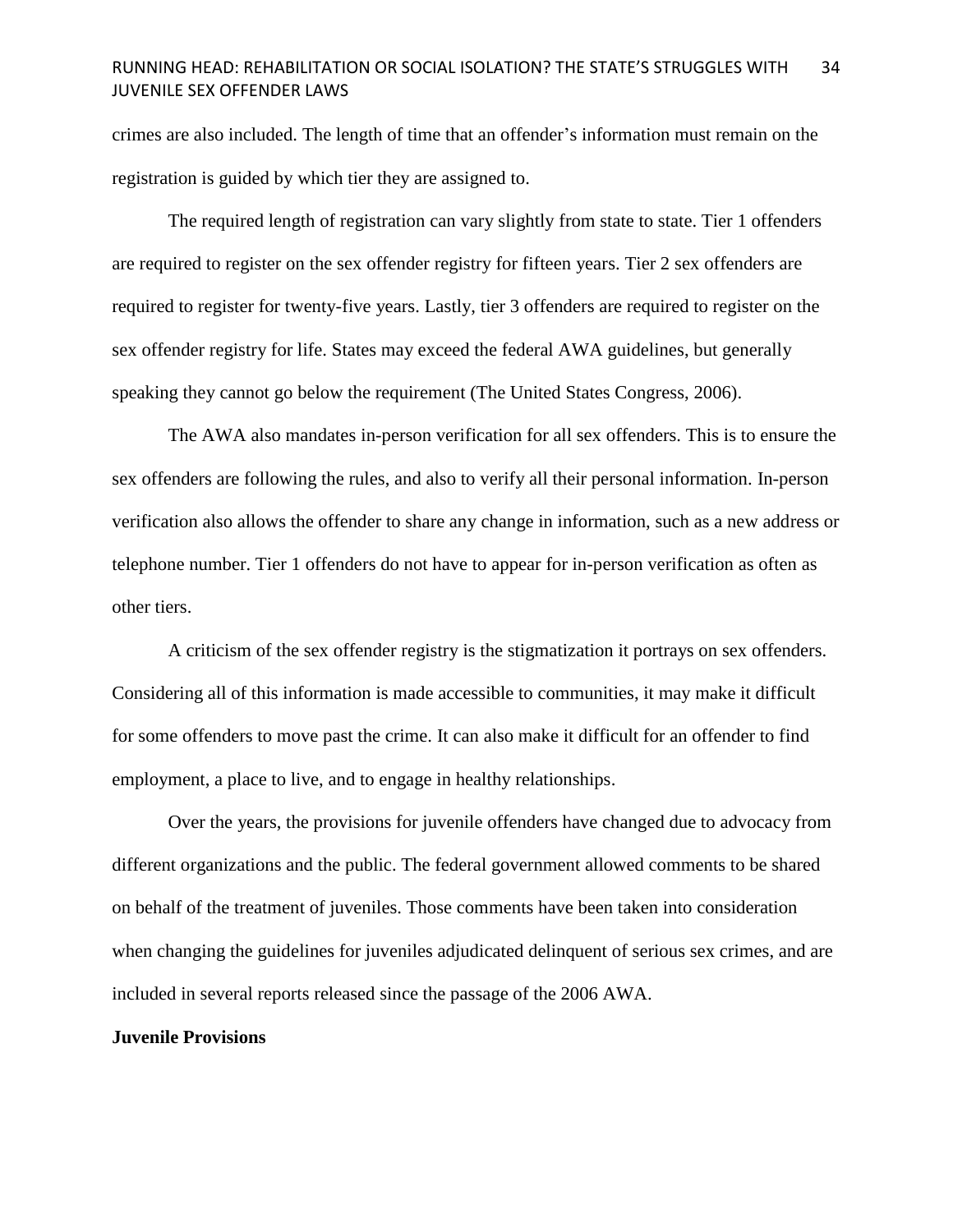**Overview of juvenile provisions.** Since the passage of the 2006 AWA, the federal government has released several reports regarding the guidelines for sex offenders. The AWA can be unclear; therefore, the reports may further explain unanswered questions by the states on how to implement some provisions. The national reports purpose was to make the AWA more understandable, and to explain new, if any, provisions.

**2007 national guidelines (juvenile provisions).** The AWA National Guidelines were released in 2007 and was the first outline of the act. This report is a layout of the AWA and written in a manner that would help law enforcement have an enhanced understanding of this federal law. The report stated that juveniles adjudicated delinquent of certain sex crimes and are over the age of fourteen are required to register (Office of Sex Offender Sentencing, Monitoring, Apprehending, Registering, and Tracking, 2007).

The guidelines revealed that a juvenile sex offender may be given a chance to be removed from the registry depending on which tier they are. This opportunity varied state by state, and it was not guaranteed that an offender was offered this. An example of this is if a juvenile is a tier 1 offender and they have not committed any new crimes, their registration may be reduced by five years. (Office of Sex Offender Sentencing, Monitoring, Apprehending, Registering, and Tracking, 2007). The next set of Supplemental Guidelines were released in 2011, also explaining new provisions for juvenile sex offenders.

**2011 supplemental guidelines (juvenile provisions).** Within the 2011 Supplemental Guidelines were new provisions for juvenile sex offenders. The guidelines explained how the states were given the discretion to decide whether or not to put juvenile sex offenders on the online registry. The Supplemental Guidelines shared comments that were given regarding the AWA and its juvenile provisions. It was stated that registration requirements for juveniles should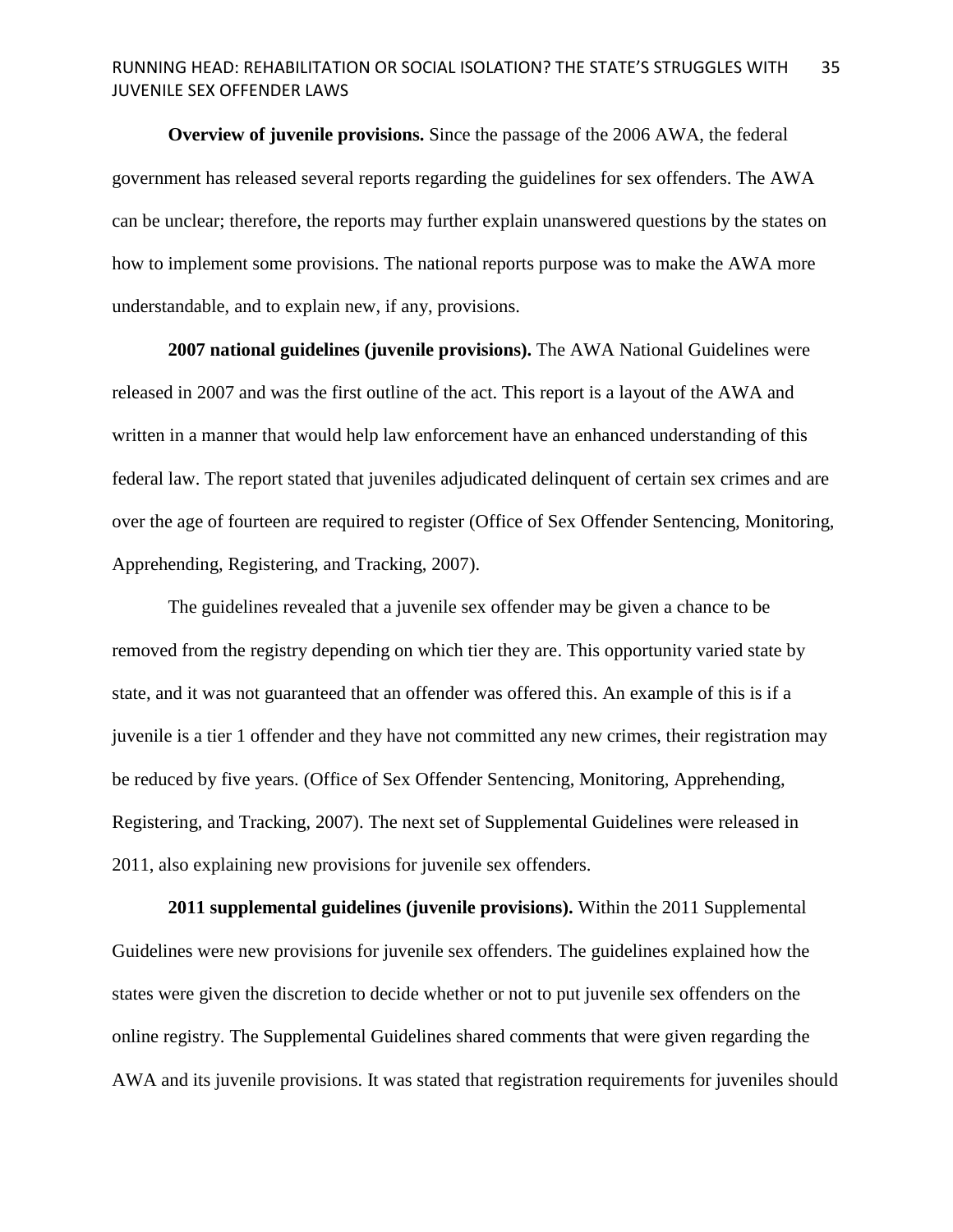be decreased or removed due to the fact that they resemble adult offenders (Office of Sex Offender Sentencing, Monitoring, Apprehending, Registering, and Tracking, 2011).

The 2011 Supplemental Guidelines stated that due to the possibility of life-time registration, the juvenile may not be rehabilitated. By the AWA not making rehabilitation the first priority, this law undermines the juvenile justice system. The juvenile justice systems original purpose was to ensure that juveniles were treated differently than adult offenders. While a goal of registration and community notification is a tool to track offenders, SORNA removed the requirement of public disclosure of juveniles adjudicated delinquent. However, jurisdictions still have discretion on whether or not to do so. The removal of juvenile's personal information on the online registry is (Office of Sex Offender Sentencing, Monitoring, Apprehending, Registering, and Tracking, 2011)

In 2011, juveniles adjudicated delinquent for non-violent sex crimes were not required to register. However, this provision has changed throughout the years. Nevada and Florida are examples of complying states that register juveniles adjudicated delinquent of sexting or statutory rape. Sexting may be consensual, and is the sharing of sexually explicit images between two people. In regards to this research project, statutory rape is described as a consensual sexual encounter between two teenagers (Office of Sex Offender Sentencing, Monitoring, Apprehending, Registering, and Tracking, 2011).

**2015 report.** In March of 2015, the SMART office released a report titled Prosecution, Transfer, and Registration of Serious Juvenile Sex Offenders. This report explained specific provisions for juveniles adjudicated delinquent for serious sex crimes, and what states implement, if any, AWA guidelines (Office of Sex Offender Sentencing, Monitoring, Apprehending, Registering, and Tracking, 2015).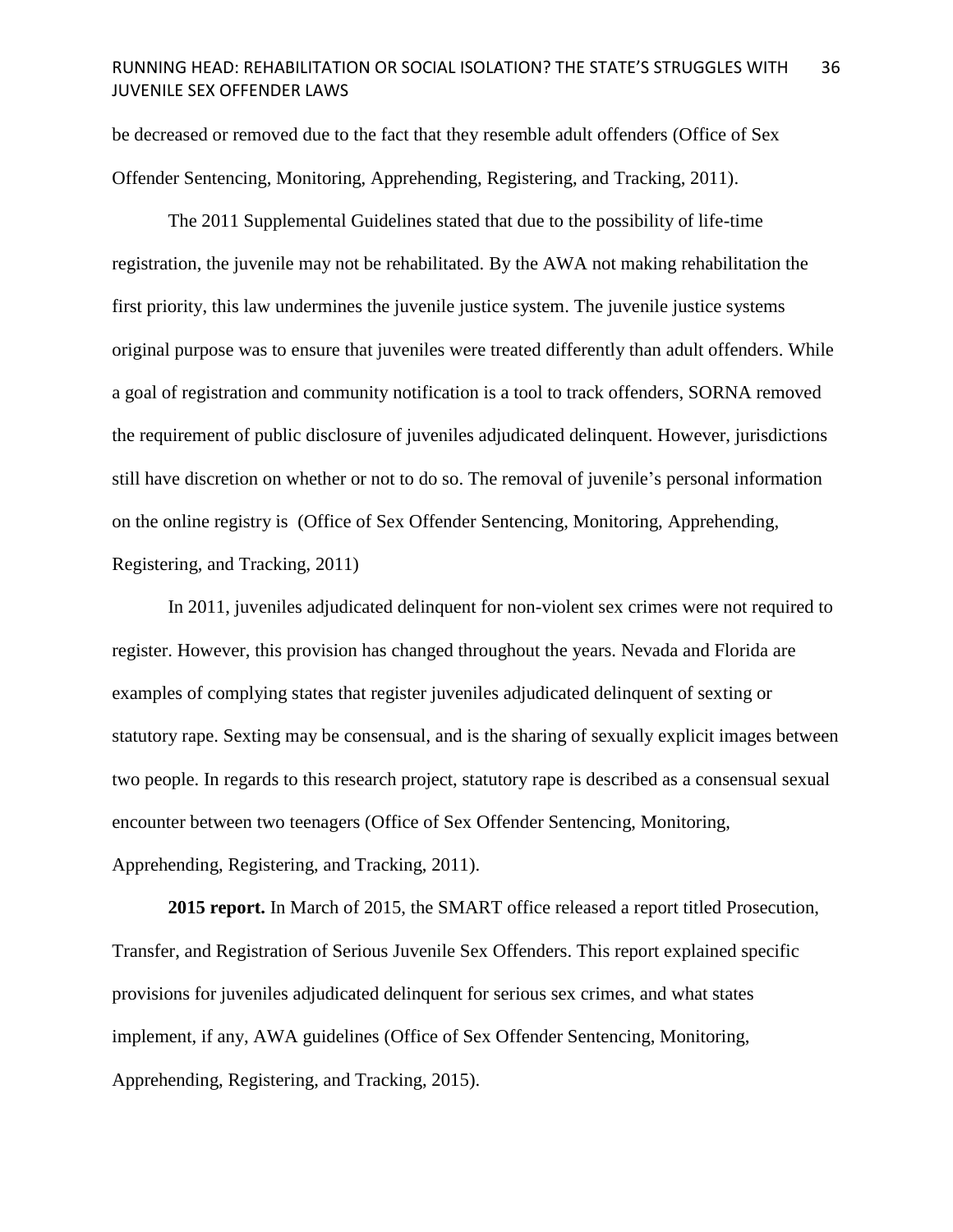The AWA has three separate types of registration. Discretionary registration is when a juvenile adjudicated delinquent of a serious sex crime becomes qualified for sex offender registration and notification. However, discretionary registration requires further determination before it is given. As of 2015, eleven states utilize this form of registration (Office of Sex Offender Sentencing, Monitoring, Apprehending, Registering, and Tracking, 2015).

As of 2015, twenty-seven states impose mandatory registration on juvenile sex offenders. Registration and notification may be mandated, however, this type of registration is for juveniles who commit the most serious sex offenses. Out of the twenty-seven states who utilize this registration, SORNA has determined that only fifteen of them are in full compliance with the AWA. In contrast, some states do not mandate registration for juvenile sex offenders. As of 2015, nine states do not register any juveniles adjudicated delinquent for any sex offense (Office of Sex Offender Sentencing, Monitoring, Apprehending, Registering, and Tracking, 2015).

The two types of website postings are mandatory and discretionary. Mandatory website posting pertains to any juvenile adjudicated delinquency of a serious sex crime. As of 2015, sixteen states implement this form of website posting. Discretionary website posting allows the juvenile court judge the discretion to determine if the juvenile should be ordered to this. This decision could also be based on results from a risk assessment. As of 2015, nine states use this process for website posting (Office of Sex Offender Sentencing, Monitoring, Apprehending, Registering, and Tracking, 2015). The next report released was the 2016 Supplemental Guidelines, explaining new provisions for juveniles.

**2016 proposed supplemental guidelines for juvenile registration.** The 2016 Supplemental Guidelines discussed website posting specifically, for juveniles. It appears that the states dealing with putting juvenile's information on the online registry has been an ongoing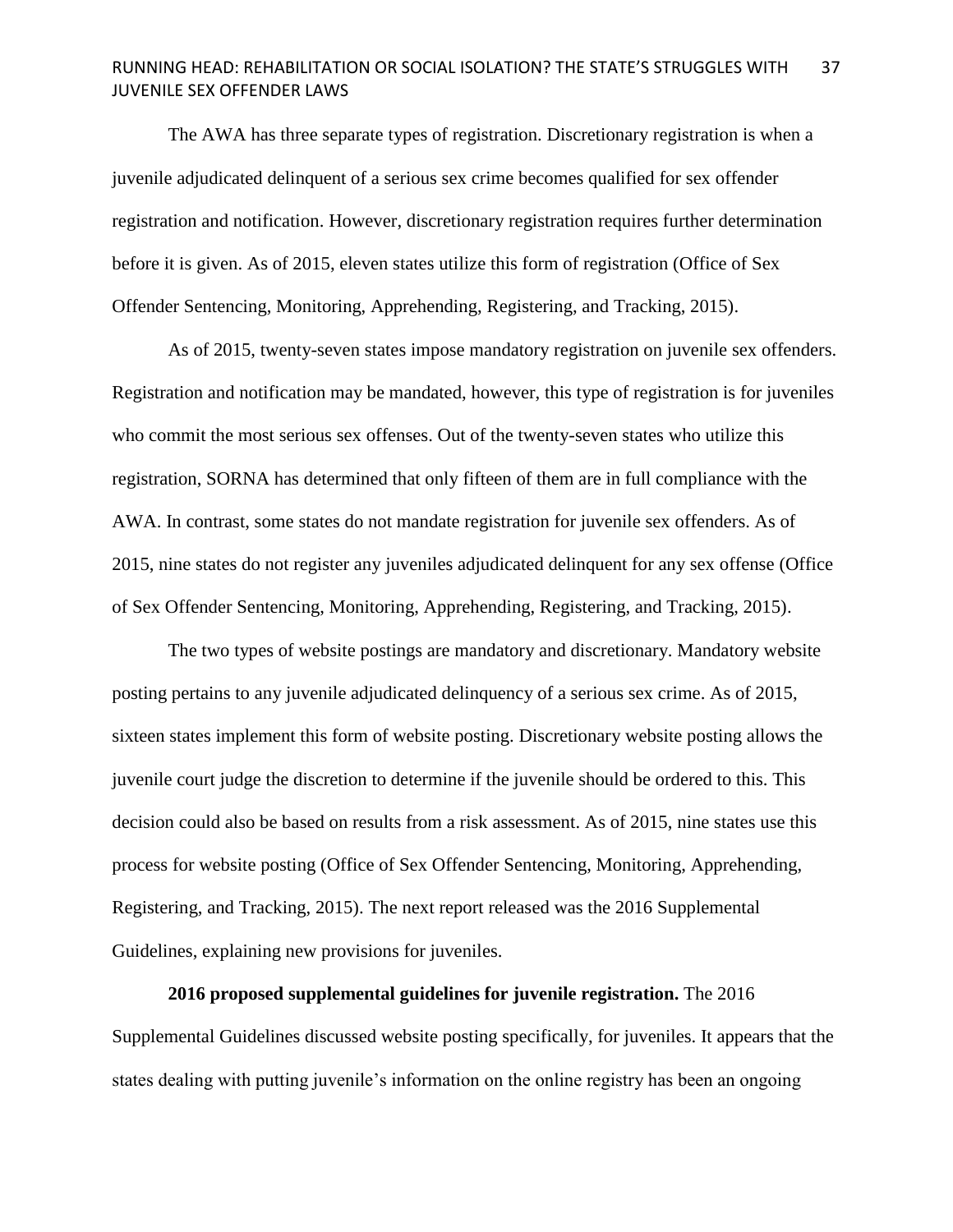issue. Some states did not want to comply with this provision, leading to this requirement being removed. While the Attorney General does not require states to put adolescent's personal information on the online registry, it is still required that juveniles register in the national databases that are not accessible to the public.

Prior to the passage of the AWA in 2006, some states already had a system in place for juvenile sex offenders. The SMART office reviews each state independently to determine whether or not federal funding should be withdrawn or granted. Recently in 2016, the SMART office was accepting comments from the public on their opinions.

There have been numerous criticisms on the supplemental guidelines imposed on juvenile sex offenders. Research shows that registering juvenile sex offenders may do more harm than good. Adolescence is a vulnerable stage. When teenagers are given the stigma of being a sex offender, it could have long-lasting detrimental effects on them (Lehrer, Letourneau, Pittman, Rumenap, & Leversee, 2016). The Illinois Juvenile Justice Commission (IJJC) stated that registering juveniles affects housing opportunities, education, family relationships, and employment. IJJC also wrote that by subjecting juveniles to the guidelines that adult sex offenders receive, it can produce poor outcomes for communities (Lehrer, Letourneau, Pittman, Rumenap, & Leversee, 2016).

Lehrer et. al., wrote that the AWA juvenile provisions undermined the original reason the juvenile justice system was created. The juvenile justice system intended to treat and rehabilitate adolescents. The system also kept juvenile records confidential, however, the national guidelines for the AWA subject fourteen year olds to put their information on the sex offender registry (Lehrer, Letourneau, Pittman, Rumenap, & Leversee, 2016).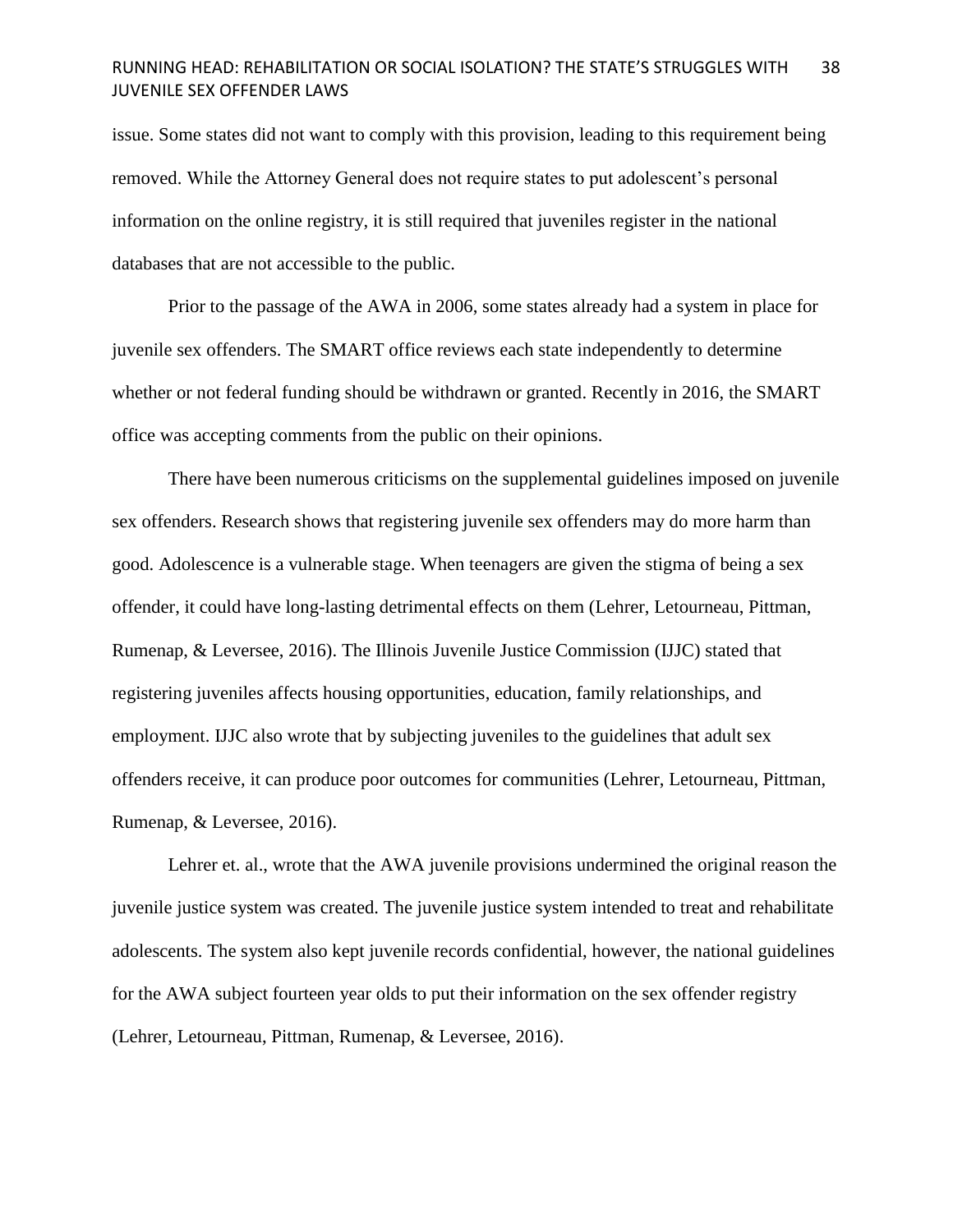Lehrer et. al., stated that adolescents are more likely to act impulsively which could attribute to their delinquent behavior, however, it is possible they could mature and grow out of that trait. Therefore, the juvenile provisions in the AWA could delay adolescents' development (Lehrer, Letourneau, Pittman, Rumenap, & Leversee, 2016).

The following chapter is an exploratory analysis of how the eighteen compliant states addressed the AWA's juvenile provisions in their state implantation efforts.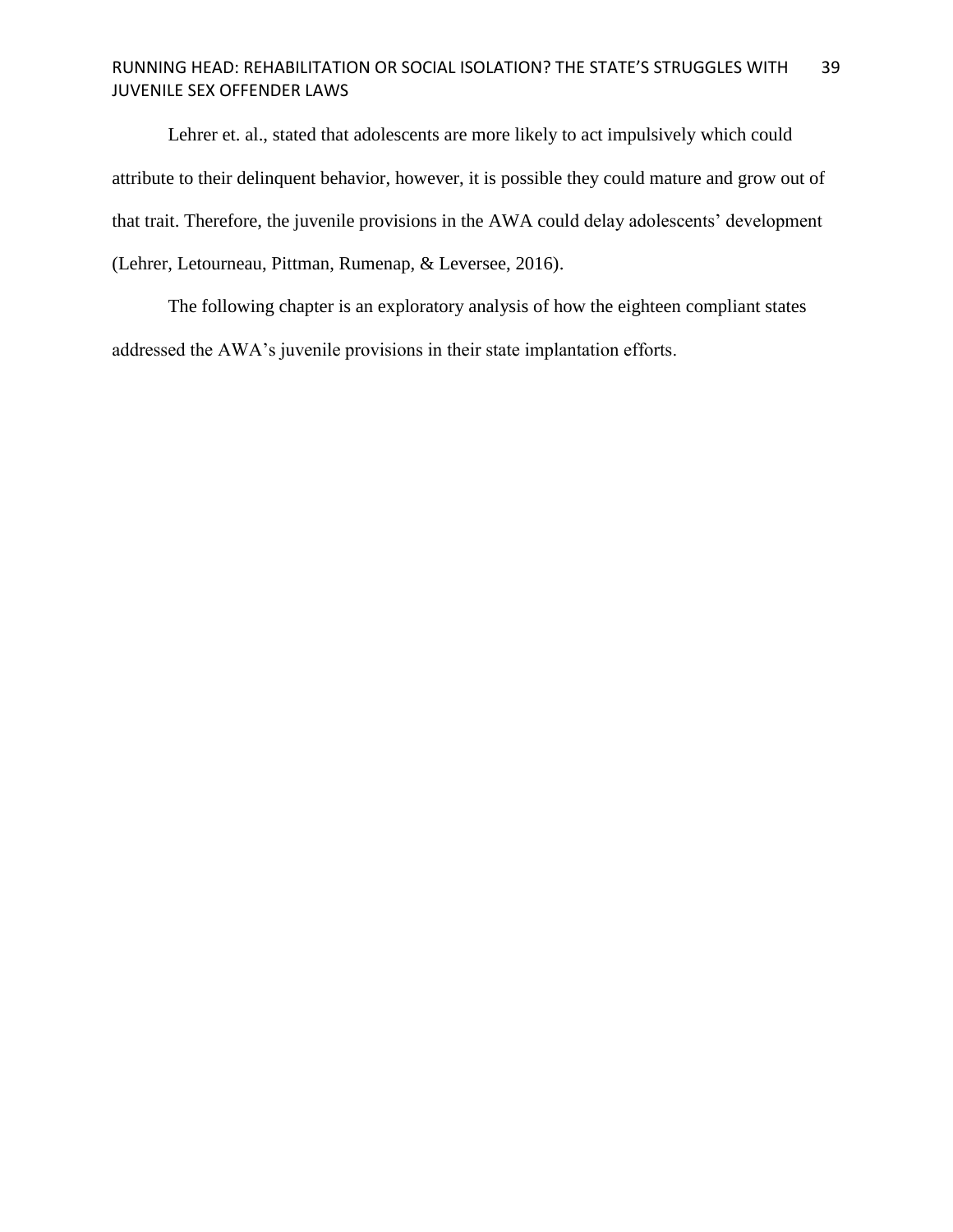### **Chapter 5: Methodology**

In order to efficiently gather information, there were different methods used throughout this thesis. Multiple reports were used, and each one relayed different facts on the AWA. Some reports covered the AWA broadly, while others were more focused on the juvenile sex offender laws.

### **Research Question**

This study asks the following question:

1. How did states address the 2006 federal mandate within the Adam Walsh Act (AWA) requiring them to register some adolescents as sex offenders?

### **Methods**

In order to investigate the research question, a qualitative study was designed using primary sources including various documents. Qualitative research focuses on observations, interviews or people's actions and behaviors. For example, conducting interviews and administering surveys are types of Qualitative research. Quantitative research emphasizes on statistics, and would use numbers to answer a research question. The two research methods are completely different and would be used to for different reasons. Qualitative research will be used in this policy analysis (Lanier & Briggs, 2014).

Qualitative research is an appropriate method for a Policy Analysis. This research design will allow me to review the AWA, and its guidelines. Whereas Quantitative research would perhaps focus on the number of sex offenders per state, how much a state would spend on tracking sex offenders, the sex offender registry and management. Both qualitative and quantitative are exceptional research designs, however, qualitative is a better approach to my research question (Lanier & Briggs, 2014).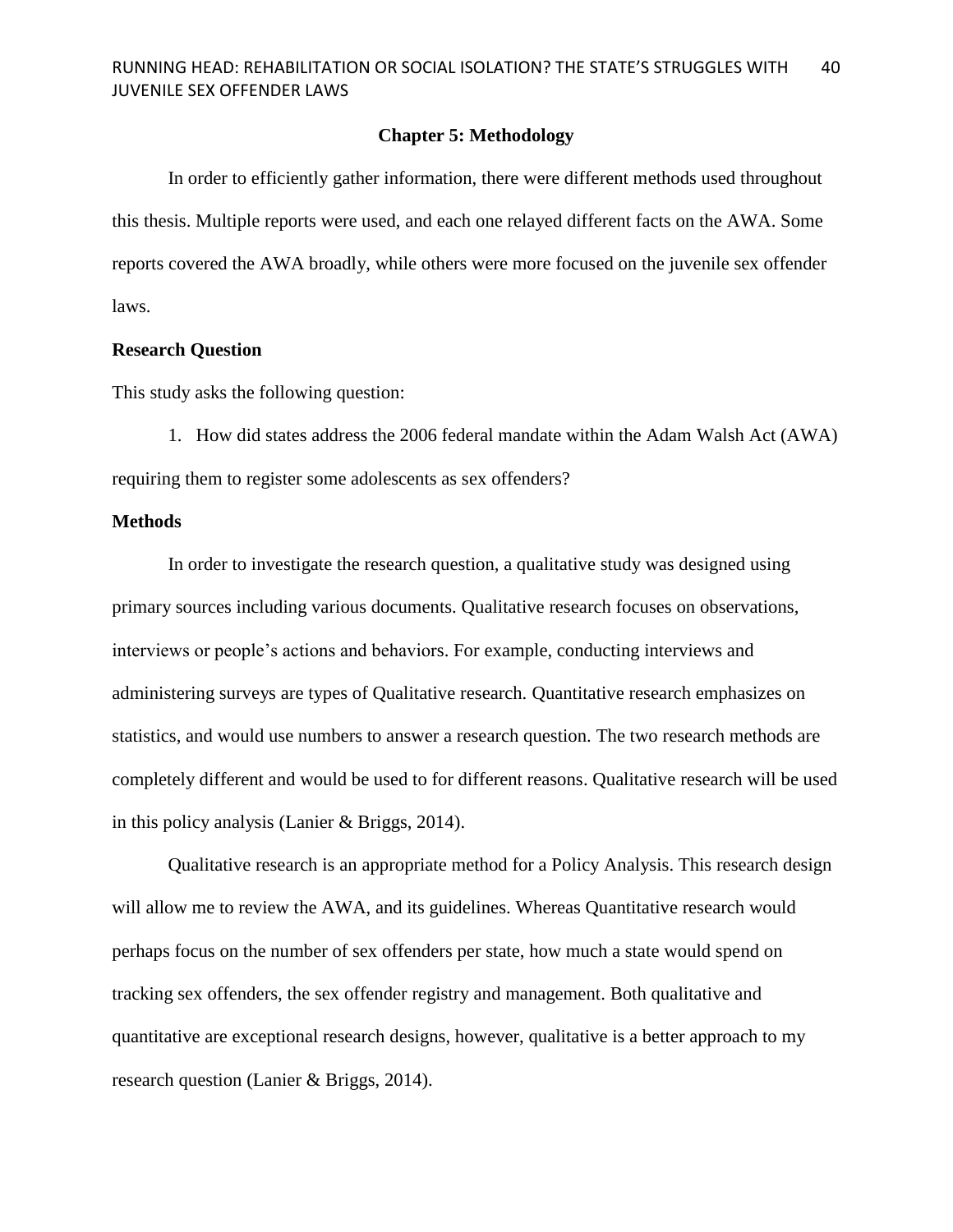Policy analysis is the extensive review of a law or policy. In this case, the AWA was reviewed multiple times in order to accurately describe and understand it. By doing this, I will be able to make connections between the states. Without fully comprehending this federal policy, it would be difficult to understand why states are found in compliance or not. SMART Reports amongst others were used to carry out this policy analysis.

Conducting a policy analysis is important because it digs deeper into a policy and what possibly motivated it to be passed. In order to understand why the AWA was passed, it was important to look at what law was in effect prior to it. Also, why was a new law passed? There are motivating factors that underlie the AWA, and within this policy analysis there may be unintended consequences discovered.

Some policy analysis' might review the entire policy, however, this thesis focused specifically on federal and state juvenile sex offender laws. Adult offenders were mentioned only to compare them to juvenile offenders, and to explain the differences.

I will be using primary sources to conduct the research and gather data. My primary sources include the Adam Walsh Act, Department of Justice (DOJ) Guidelines, SMART Reports and state statutes. All of these sources serve a different purpose, but are all equally important. These sources will assist when making connections

### **SMART Reports**

SMART Reports were released when the AWA was initially passed, and also within the last few years. These reports vary in length based on how much information the state has to offer. They are an overview of how states comply or do not comply with this federal sex offender law. The reports are broken down by each guideline.

Each guideline is explained and how states are supposed to implement them, and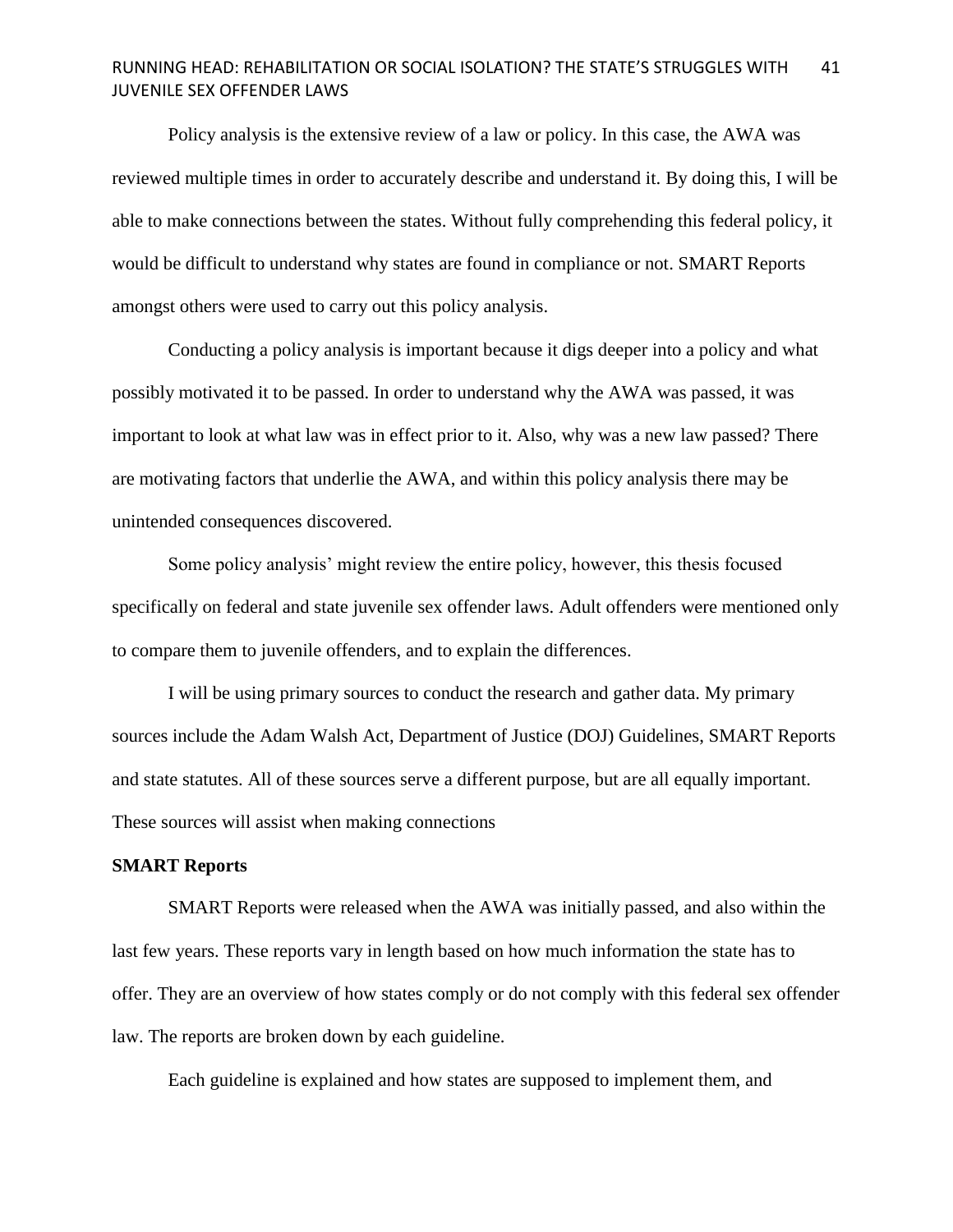whether or not the states do so or not. For example, Failure to Register is a specific guideline that is in every report. The report explains exactly what Failure to Register is, and how states should be implementing this guideline. If a state deviates in any way, the report will explain how it happens and whether or not the deviation is serious enough to be found not in compliance with that part of the AWA. Just because a state deviates from several guidelines does not mean they are not deemed compliant with the law. States were given room to deviate due to the state possibly having its' own system in place prior the passage of the AWA.

At the beginning of this thesis, only seventeen SMART Reports for the complying states were readily available to the public on the SORNA website. As a part of trying to find more information regarding non-complying states I submitted a Freedom of Information Request (FOIA) to the government. Nine months later this request was filled and I was given access to the remaining SMART Reports on the thirty-three non-complying states.

Being able to review the reports for the non-complying states was a major breakthrough in this thesis. Prior to having these reports, it was unknown where and how often the noncomplying states deviated from the AWA. This will be a topic in the discussion chapter later in the thesis because it was interesting discovering to see where the non-complying states deviate.

The SMART Reports were the most important piece of this thesis. There are still unanswered questions, however, these reports were essential when trying to see how states implement juvenile sex offender guidelines. There were other reports and guidelines that were referred to in order to understand this law.

### **FOIA Request**

In early January 2016, a Freedom of Information Act Request was submitted to the federal government. Prior to submitting this request, I had access to only seventeen SMART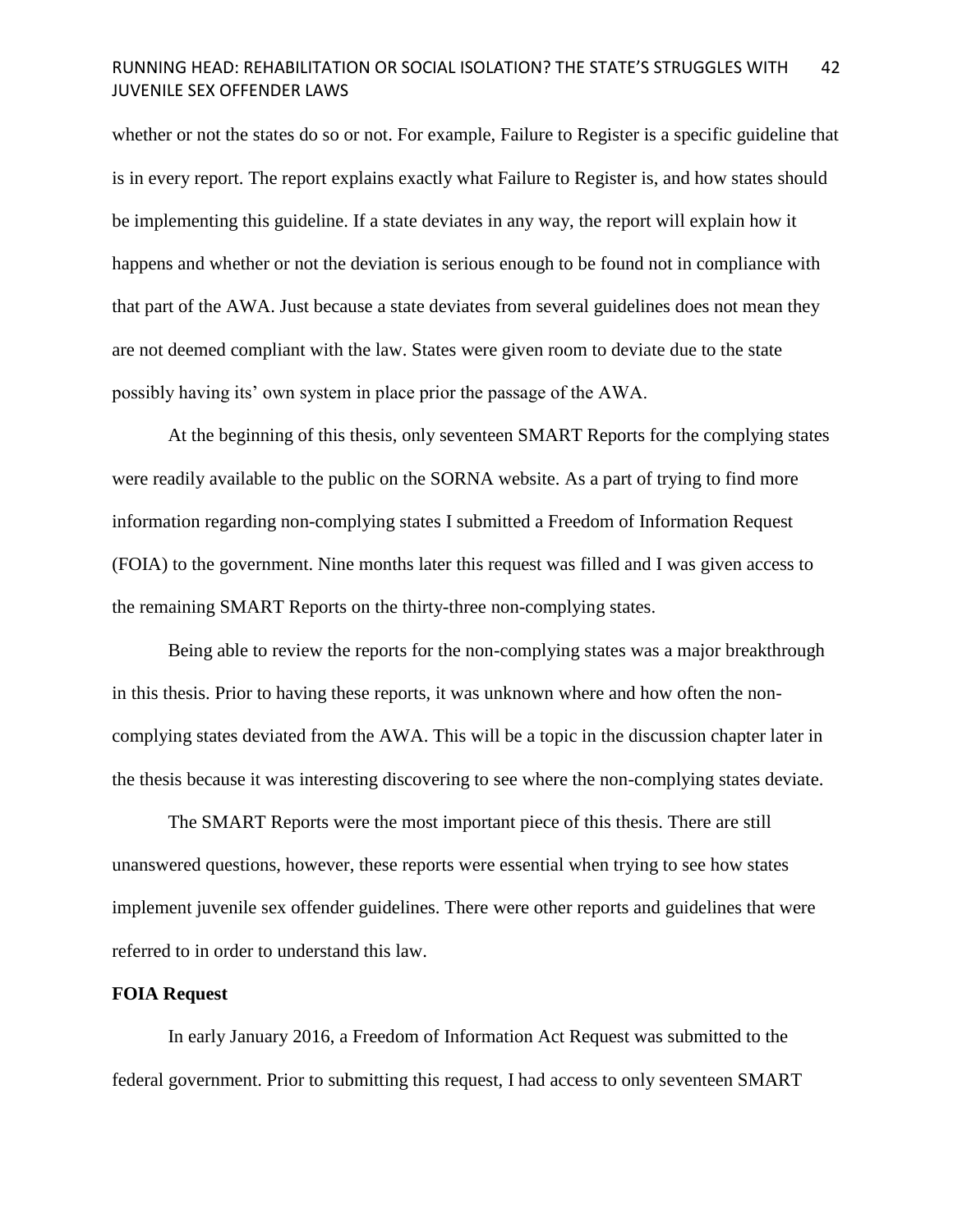Reports, all of which were for complying states. When submitting this request, it was in hopes that I would receive documents that would explain why states are not found in compliance, and if the juvenile requirements had an influence on this. As mentioned before, the SMART Reports only explained the guidelines and if states complied with them, or if and how they deviated.

This request was fulfilled on August 24, 2016. The extended time frame was a limitation in itself, as it was not filled for almost eight and a half months. When the FOIA request was fulfilled, the documents that I was given access to were not what was expected. I was given access to the thirty-three non-complying state SMART Reports. The reports had the same format as the complying states', and did not answer the question I was hoping to answer. However, the reports for the non-complying states assisted in filling out all of the tables for the states, and connecting any common themes and pattern among those states.

### **Reports and Guidelines**

As previously mentioned, the SMART Reports were the most important pieces of information when trying to answer most questions. However, other reports and guidelines assisted in clarifying complicated guidelines of the AWA. The first report that was reviewed was the 2007 National Guidelines released by SORNA.

The 2007 National Guidelines was an outline that covered a majority of the AWA, but this among other reports were used solely to retrieve any new information on juvenile provisions. A few years later, the 2011 Supplemental Guidelines was released by SORNA. This report was similar to the guidelines written in 2007, however, it was updated.

The most recent and important report was written and released in 2015 by SORNA. This report was specifically about juvenile sex offenders, and was titled Prosecution, Transfer, and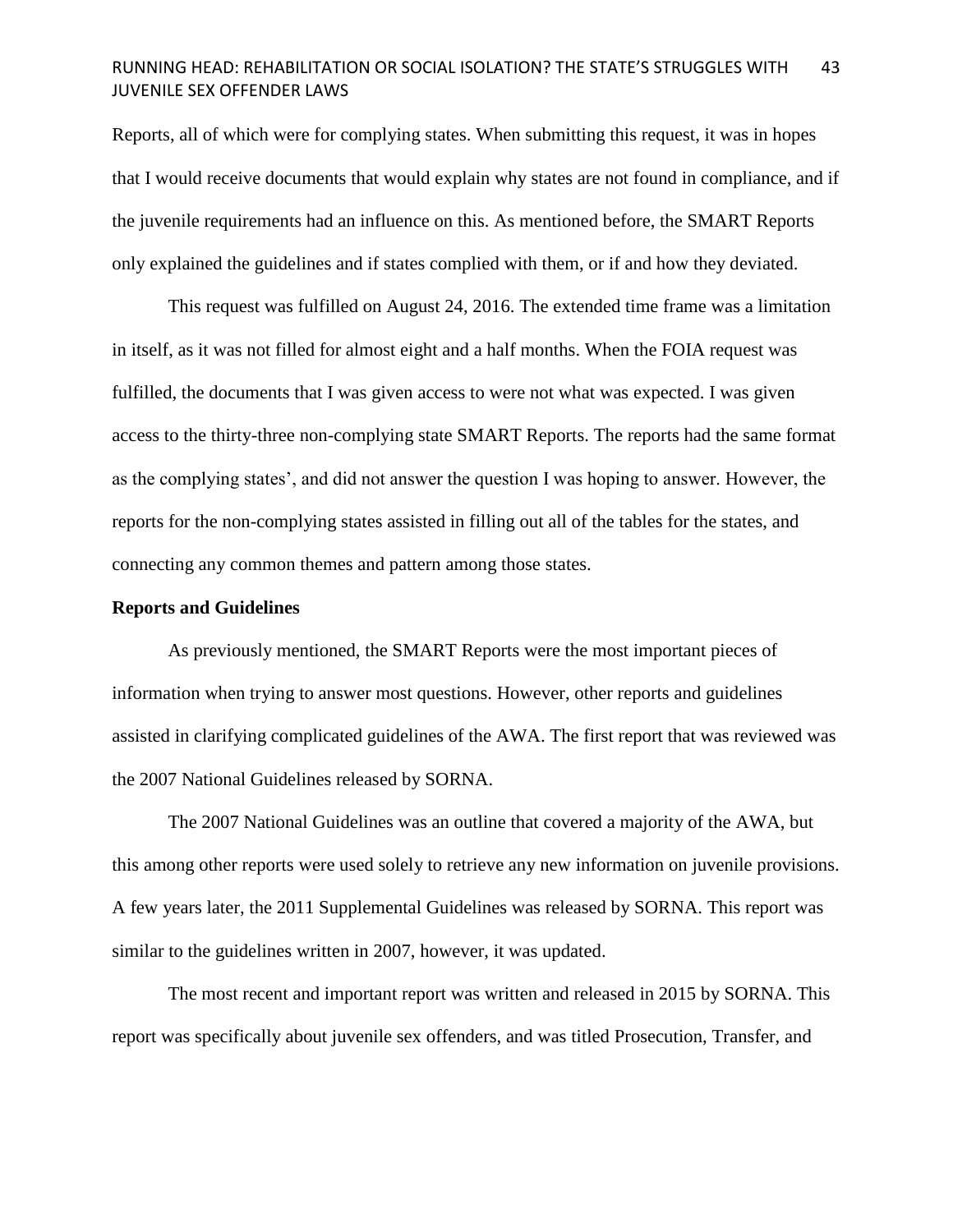Registration of Serious Juvenile Sex Offenders. This report helped with understanding different types of registration, and a more recent explanation of the complying and non-complying states.

The last report used was the 2016 Proposed Supplemental Guidelines for Juvenile Registration. This report had comments and opinions on juvenile sex offender registration. This report was an important part of this thesis because the opinions of the professionals who shared their opinions are against the harsh punishment that juveniles sex offenders may endure. These reports compiled together were used to fill out tables for each complying and non-complying state.

### **Tables**

| <b>SORNA Juvenile Requirements</b>                                                                      | Alabama (as of 7/14/2011) |
|---------------------------------------------------------------------------------------------------------|---------------------------|
| 14 year-old age minimum for registration                                                                |                           |
| Registration in jurisdiction of crime committed<br>AND residence and where they attend school           |                           |
| Three-Tiered system                                                                                     |                           |
| Failure to register                                                                                     |                           |
| Opportunity to get removed from registry                                                                |                           |
| Not required to register if crime was lesser<br>than aggravated sexual assault (e.g. statutory<br>rape) |                           |
| In person registration x 3 mos                                                                          |                           |
| Retroactive requirement                                                                                 |                           |

Above is an example of the table constructed as a tool to gather all the information retrieved. Each of the guidelines on the left of the table are introduced in the SMART Reports for a state. Most of the answers came from the SMART Reports, however, the separate reports explained above aided my further and in depth understanding of each guideline.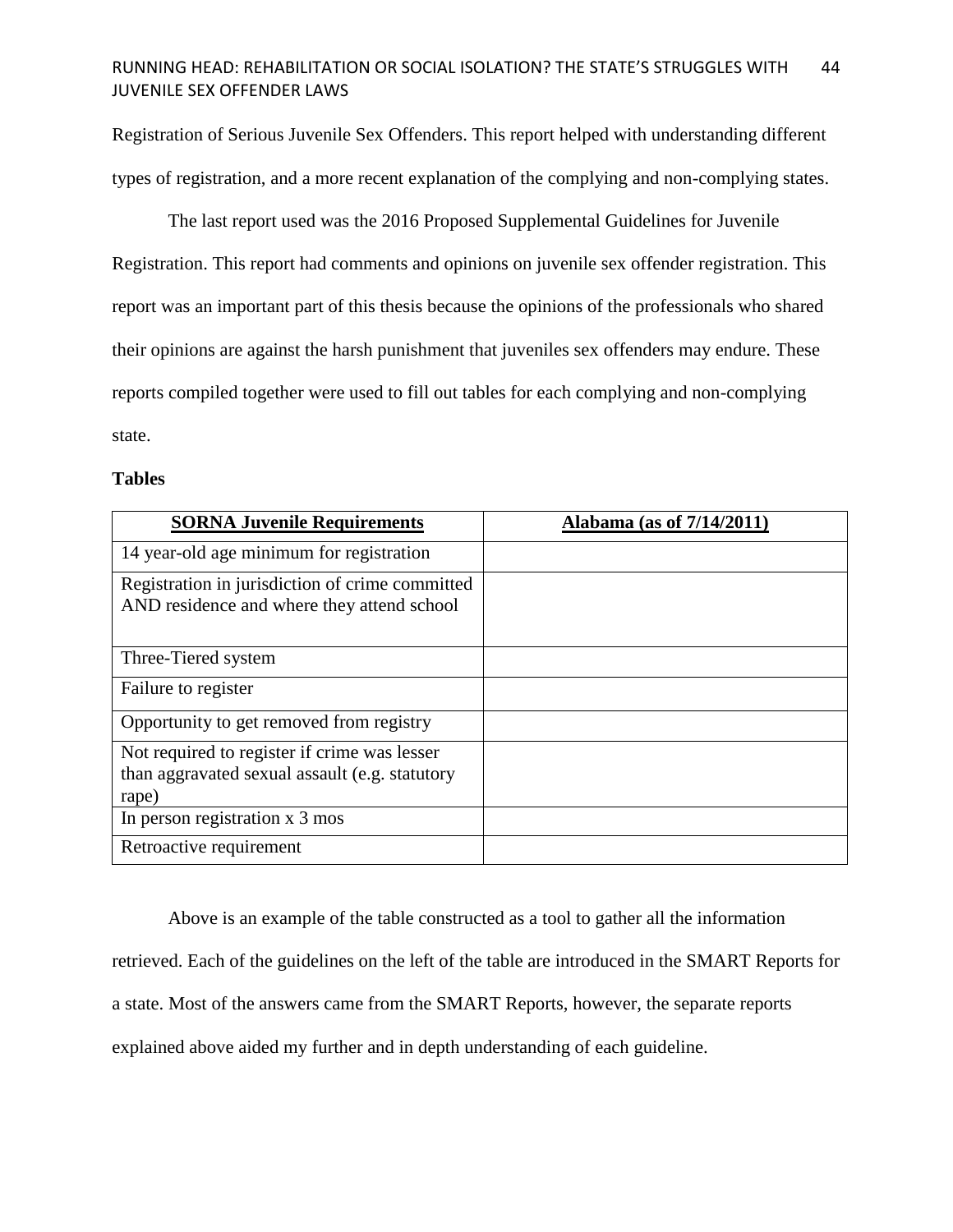The tables were created in hopes of being able to compare several states at once. They will be used as tools when looking for patterns in the non-complying states. While the reports were a main source of information to fill out the tables, the tables are the main method that will be used to make connections in the discussion chapter.

### **Limitations**

Every research project has limitations. The biggest limitation for this thesis was the limited access to reports, and what information was made available to the public. I filled out a Freedom of Information Request to the federal government, also known as a FOIA Request in January of 2016.

Prior to the FOIA Request being fulfilled in August 2016, I had access to only seventeen SMART Reports for the complying states. These reports were useful when collecting data and filling out tables for each state. However, the reports did not answer every question I had.

When the FOIA Request was fulfilled, I was able to complete a majority of the tables for the non-complying thirty-three states. Before gaining access to the SMART Reports, there was very little if any public information on the states and where or why they were not found in compliance with the AWA. Also, the time it took for the FOIA Request to be filled was a limitation in itself. Not having access to the reports for the thirty-three states held back much of the project until finally I was given access.

At the beginning of this project, a question that I was seeking to answer was why states did not comply. It was in hopes that once the FOIA Request was fulfilled, the reports would reveal or suggest why this was the case. However, the reports for the non-complying states closely resembled the complying states reports. Also, the reports for the compliant and non-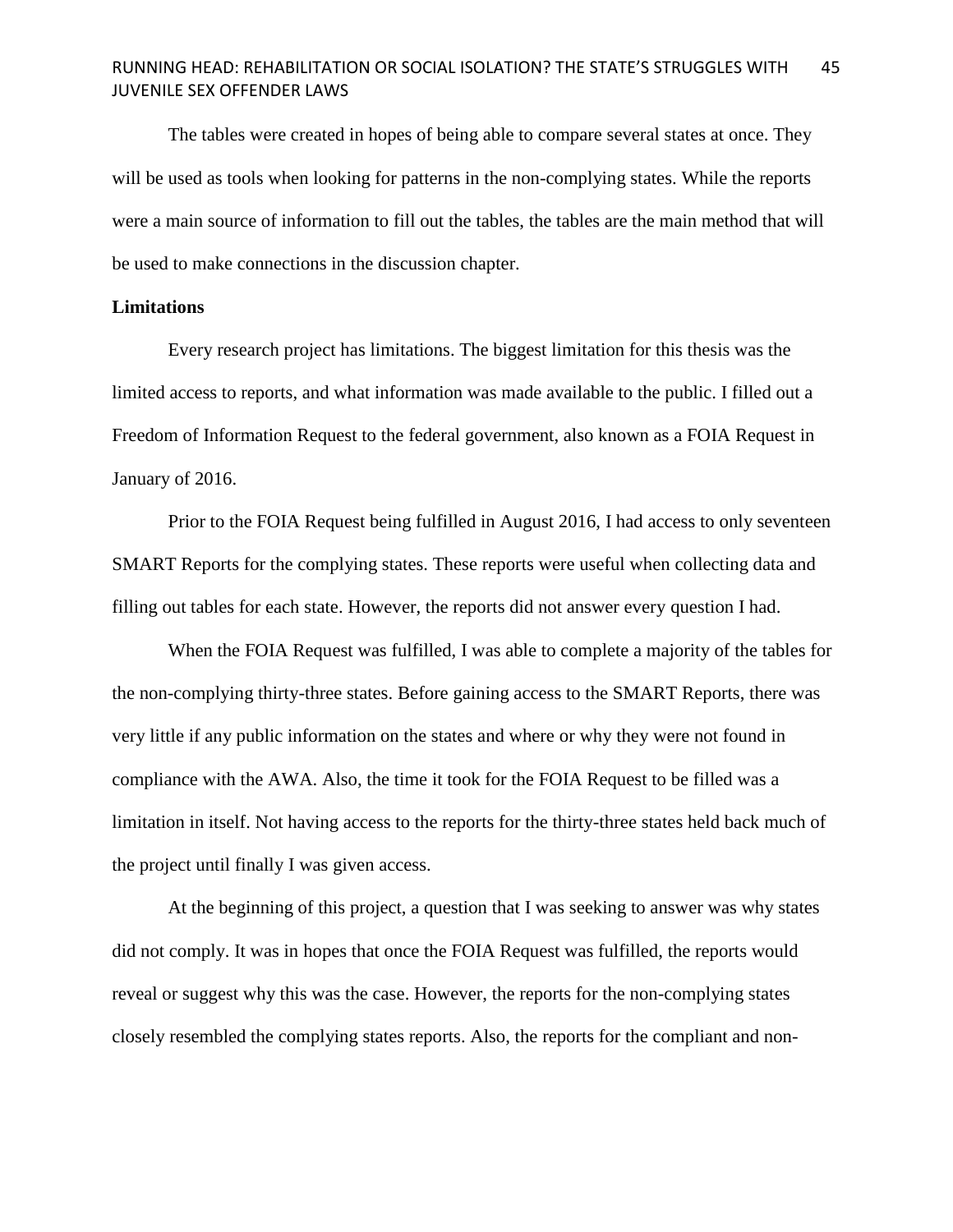complying states had the same format. Rather than answering why states were not found in compliance, the reports reviewed each guideline and explained how states deviate.

State laws and statutes were extremely difficult to understand and obtain. A certain category in the tables "Not required to register if crime was lesser than sexual assault" was extremely difficult to answer for a majority of the states. State statues were not clear on whether or not sexting or statutory rape was made registerable for juveniles adjudicated delinquent for those crimes. Due to this topic not being widely researched, material regarding juvenile sex offender and their issues with state and federal laws was difficult to find, if at all.

### **Policy Analysis Framework**

A policy analysis conducts an in depth review of a law. There may be a list of questions that will be answered, such as what is the history of this problem in the United States? This type of analysis is important because there are a lot of key components of a policy that need to be reviewed. The following chapter will go into depth of the policy analysis of the AWA, and answer the imperative questions (Jimenez, Pasztor, Chambers, & Pearlman Fujii, 2015).

The policy analysis framework includes three parts. Part 1 is seeking to understand the social problem addressed by the policy. This includes the history of the problems, and also what problems could be solved by implementing this policy. The second part of the policy analysis looks at the objectives of the policy, expectations and also the target populations. This part is important because it looks at who is directly inflicted by this policy, and also what the goal is. The third, final and most important piece of this framework is the effects of the policy. Specifically, the unintended effects. Considering how many possible negative effects the AWA could have on a sex offender, this part is imperative.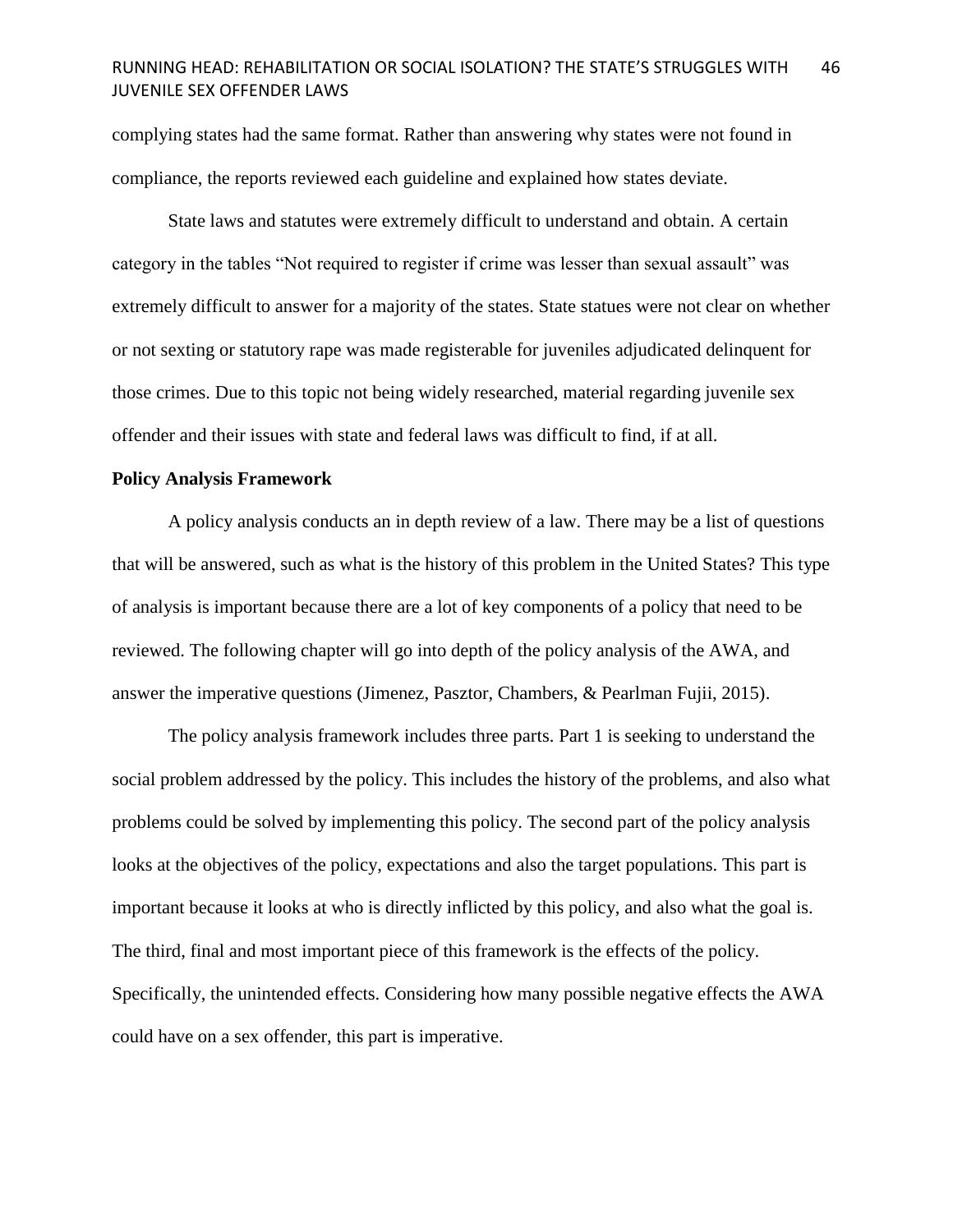The three parts previously explained are why this framework is suitable for reviewing the AWA, and is a great fit for the research question. This framework will allow me to review the AWA and its' guidelines, and to make connections in the analysis. Also, this framework is designed with questions to target the topics of this research study, and to answer questions that are related to the issues relevant to the AWA. The target population section of this analysis will allow me to focus directly on juvenile sex offenders, and review its direct consequences on them. (Jimenez, Pasztor, Chambers, & Pearlman Fujii, 2015).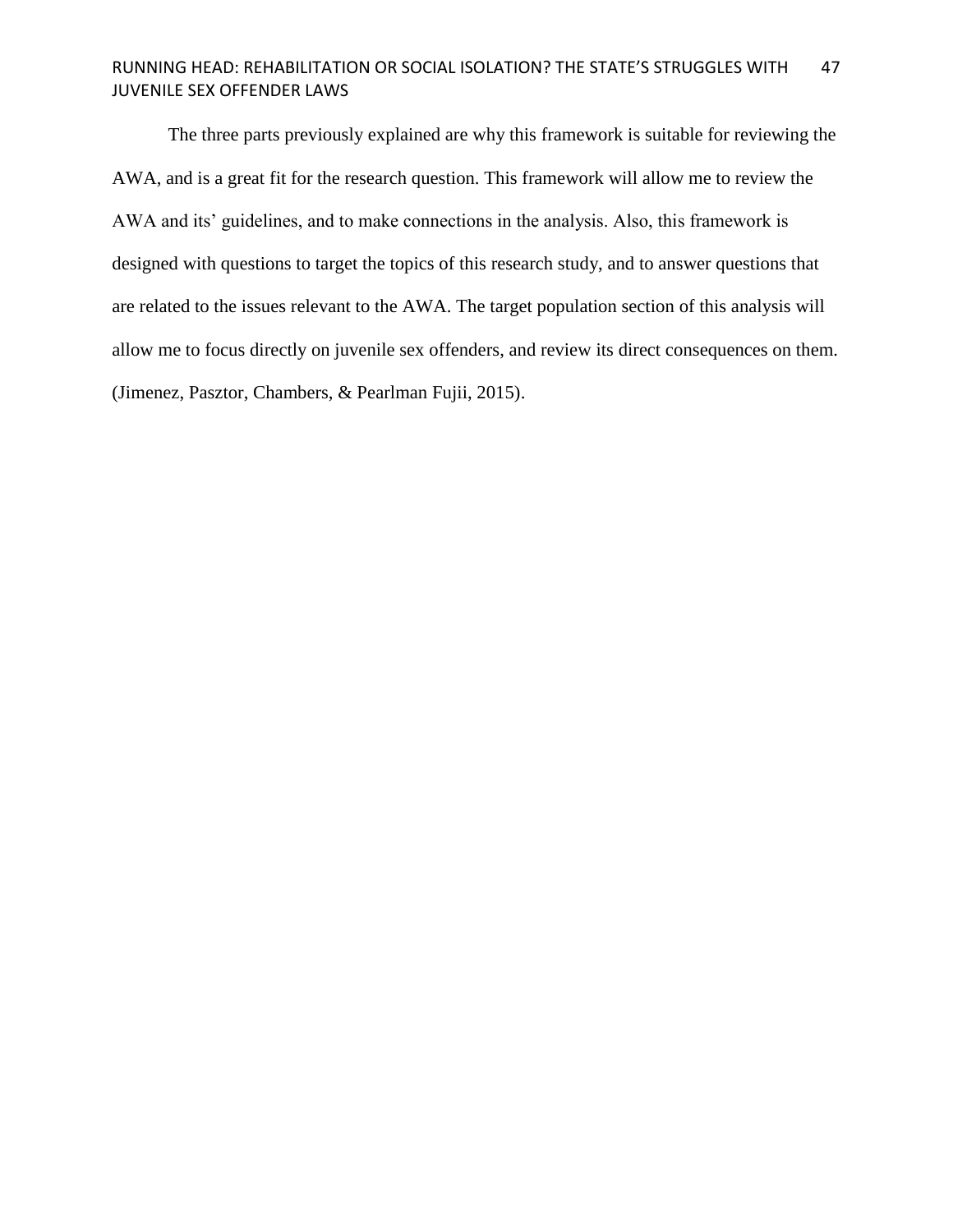### **Chapter 6: Data and Analysis**

This chapter will include all of the data gathers from all of the sources used. Every table

that is filled out will assist in the analysis and be the key component when discovering any

common patterns or themes amongst the states.

### **Tables**

Compliant States: N=17

| <b>SORNA Juvenile Requirements</b>                                                                      | <u>Alabama</u> (as of 7/14/2011)                                   |
|---------------------------------------------------------------------------------------------------------|--------------------------------------------------------------------|
| 14 year-old age minimum for registration                                                                | Yes                                                                |
| Registration in jurisdiction of crime committed<br>AND residence and where they attend school           | Yes                                                                |
| Three-Tiered system                                                                                     | No- adults register for life, minimum of 10<br>years for juveniles |
| Failure to register                                                                                     | Yes                                                                |
| Opportunity to get removed from registry                                                                | Yes                                                                |
| Not required to register if crime was lesser<br>than aggravated sexual assault (e.g. statutory<br>rape) | Yes                                                                |
| In person registration x 3 mos                                                                          | Yes                                                                |
| Retroactive requirement                                                                                 | Yes                                                                |

Table 1- SORNA & Alabama State Juvenile Sex Offender Laws

As noted in Table 1 above, Alabama deviates from the AWA guidelines in three ways. The state may put a sex offenders' criminal history on the sex offender registry if there is a high chance of reoffending. Alabama does not utilize a three-tiered classification system. There is a mandatory lifetime registration requirement for convicted adult sex offenders, and a 10-year minimum requirement for juveniles. The state is retroactive by mandating juvenile offenders to register for 10 years on the last date of release for the offense. Lastly, Alabama is not retroactive when registering sex offenders.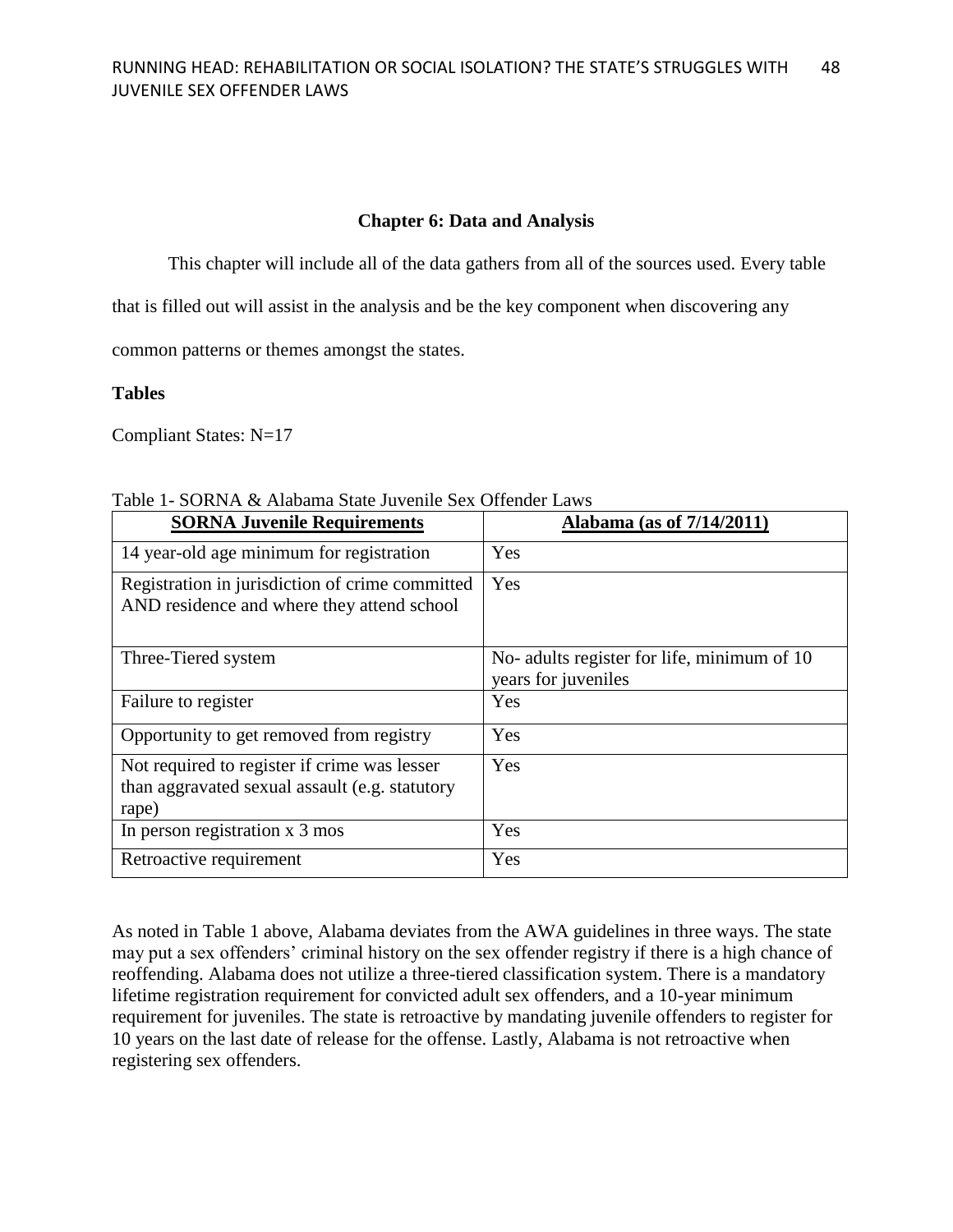| <b>SORNA Juvenile Requirements</b>                                                                      | Colorado (as of 11/5/2013)           |
|---------------------------------------------------------------------------------------------------------|--------------------------------------|
| 14 year-old age minimum for registration                                                                | Yes                                  |
| Failure to register                                                                                     | Yes                                  |
| Registration in jurisdiction of crime<br>committed, residence and where they attend<br>school           | Partially- not school                |
| Three-Tiered system                                                                                     | No- annual and quarterly Registrants |
| Opportunity to get removed from registry                                                                | <b>Yes</b>                           |
| Not required to register if crime was lesser<br>than aggravated sexual assault (e.g. statutory<br>rape) | Undetermined                         |
| In person registration x 3 mos                                                                          | Yes                                  |
| Retroactive requirement                                                                                 | Yes                                  |

### *Table 2- SORNA & Colorado Juvenile Sex Offender Laws*

As noted in Table 2 above, Colorado deviates from the AWA guidelines as related to adolescent sex offenders. Also, Colorado does not use a three-tiered system. The state utilizes its own classification system, and offenders are categorized as annual and quarterly registrants. Annual registrants are referred to as less stringent offenders. Quarterly registrants are described as more stringent offenders, and they are required to register quarterly for life.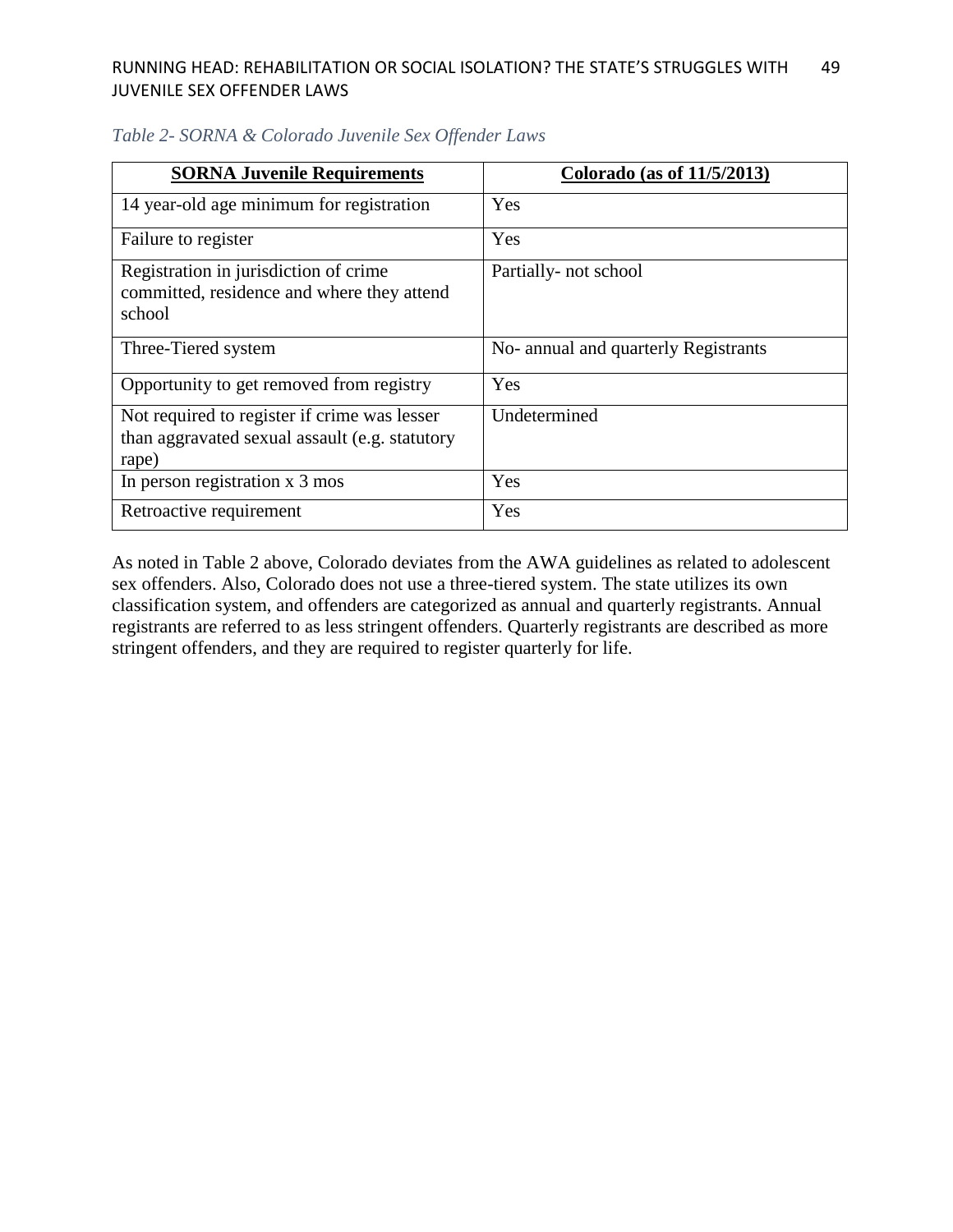| <b>SORNA Juvenile Requirements</b>                                                                      | Delaware (as of 3/2010)  |
|---------------------------------------------------------------------------------------------------------|--------------------------|
| 14 year-old age minimum for registration                                                                | Yes                      |
| Failure to register                                                                                     | Yes                      |
| Registration in jurisdiction of crime committed<br>AND residence and where they attend school           | Yes                      |
| Three-Tiered system                                                                                     | Yes                      |
| Opportunity to get removed from registry                                                                | Yes                      |
| Not required to register if crime was lesser<br>than aggravated sexual assault (e.g. statutory<br>rape) | Undetermined             |
| In person registration x 3 mos                                                                          | Yes                      |
| Retroactive requirement                                                                                 | Partially-able to appeal |

## *Table 3- SORNA & Delaware Juvenile Sex Offender Laws*

As noted in table 4 above, it appears Delaware does not deviate from the AWA.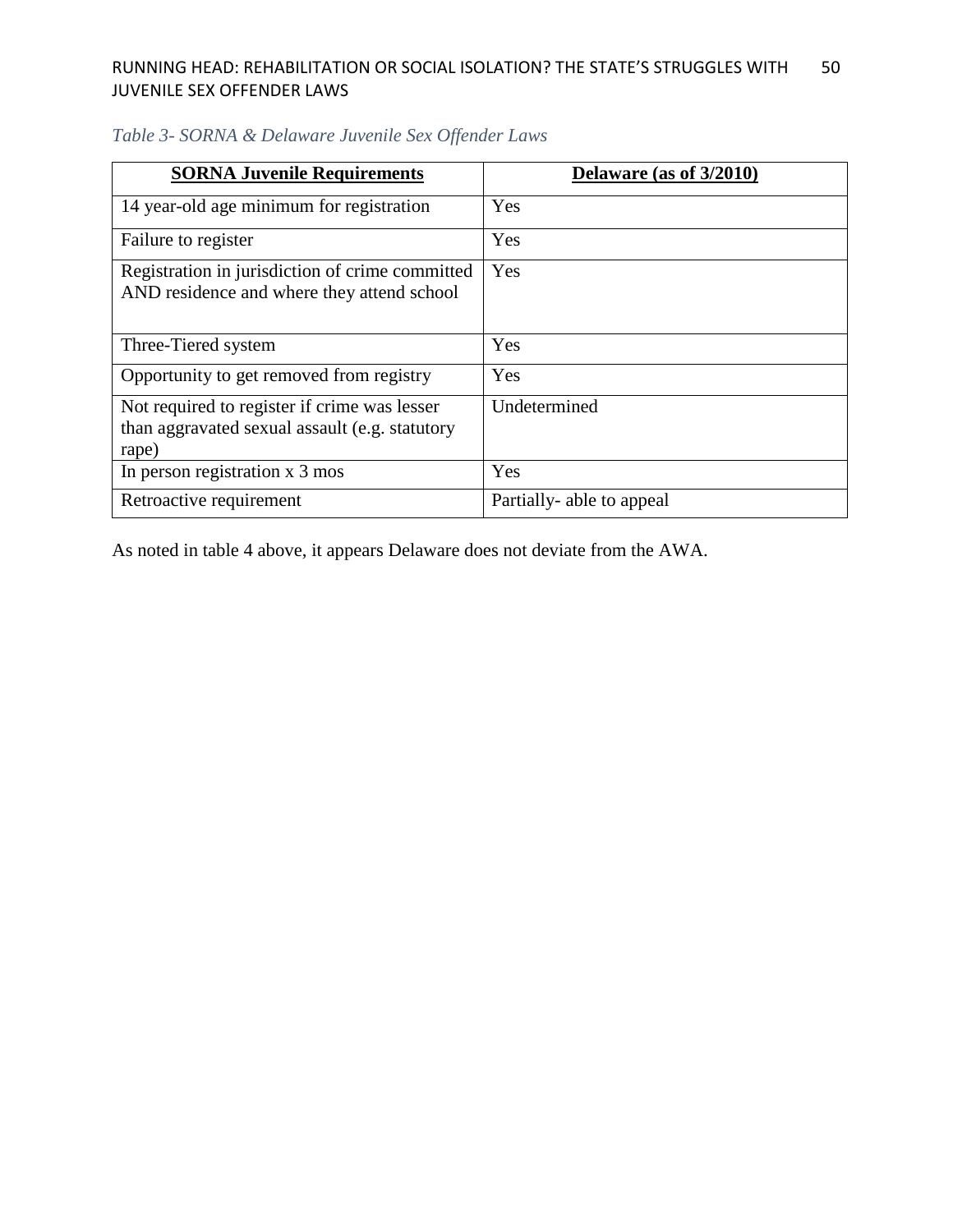| <b>SORNA Juvenile Requirements</b>                                                                      | Florida (as of 2009)                                        |
|---------------------------------------------------------------------------------------------------------|-------------------------------------------------------------|
| 14 year-old age minimum for registration                                                                | Yes                                                         |
| Failure to register                                                                                     | Yes                                                         |
| Registration in jurisdiction of crime committed<br>AND residence and where they attend school           | Partially- does not always collect high school<br>addresses |
| Three-Tiered system                                                                                     | Yes                                                         |
| Opportunity to get removed from registry                                                                | Yes-Romeo and Juliette Law                                  |
| Not required to register if crime was lesser<br>than aggravated sexual assault (e.g. statutory<br>rape) | Undetermined                                                |
| In person registration x 3 mos                                                                          | Yes                                                         |
| Retroactive requirement                                                                                 | Yes                                                         |

*Table 4- SORNA & Florida Juvenile Sex Offender Laws*

As noted in Table 3 above, Florida only deviates from the AWA guidelines by not gathering addresses of high school that offenders may attend.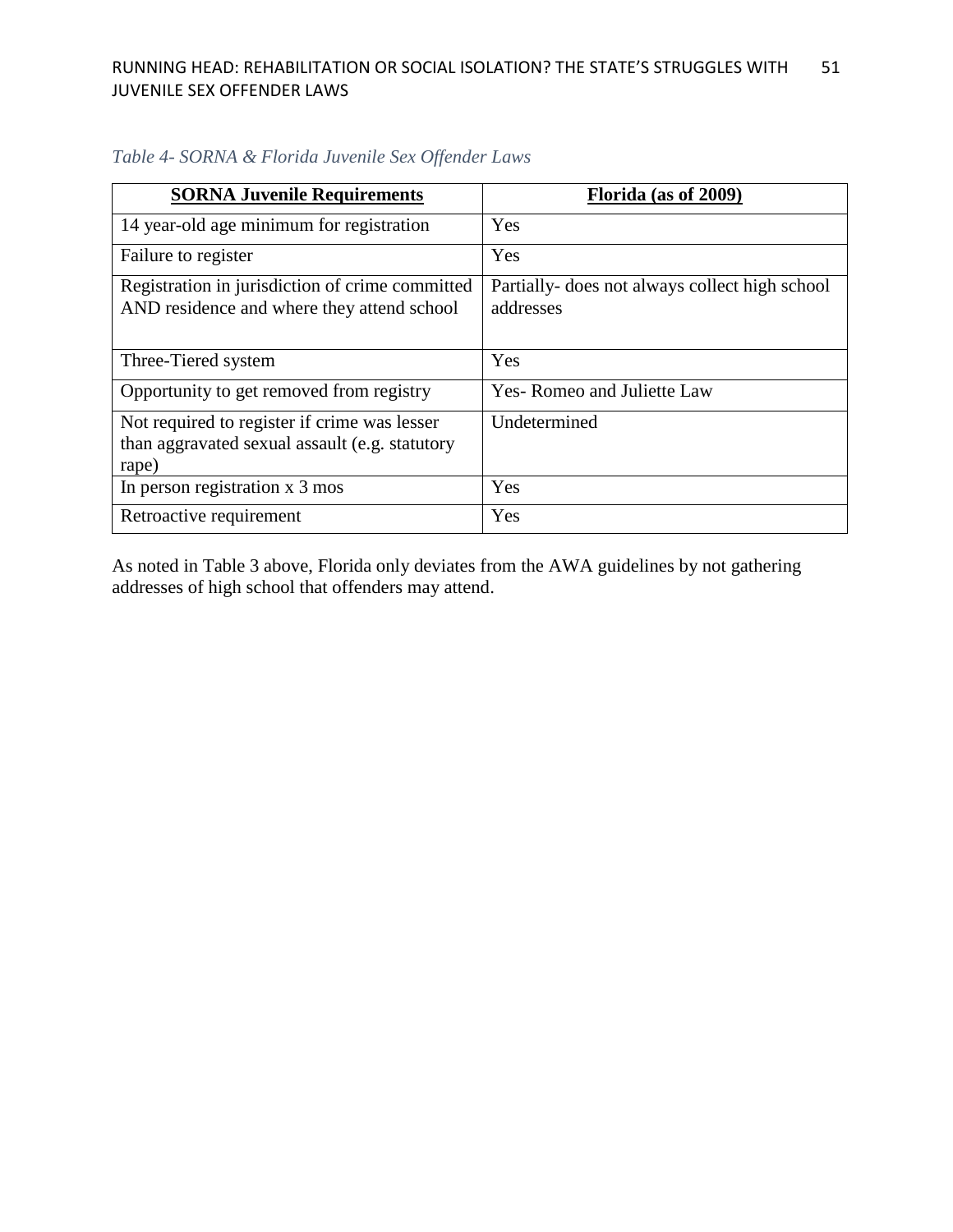| <b>SORNA Juvenile Requirements</b>                                                            | <b>Kansas (as of 7/19/2011)</b> |
|-----------------------------------------------------------------------------------------------|---------------------------------|
| 14 year-old age minimum for registration                                                      | Yes                             |
| Failure to register                                                                           | Yes                             |
| Registration in jurisdiction of crime committed<br>AND residence and where they attend school | Yes                             |
| Three-Tiered system                                                                           | Yes                             |
| Opportunity to get removed from registry                                                      | Yes                             |
| Adjudicated or convicted                                                                      | Adjudicated                     |
| Not required to register if crime was lesser<br>than sexual assault (e.g. statutory rape)     | Yes                             |
| In person registration x 3 mos                                                                | Yes                             |
| Retroactive requirement                                                                       | Partially-April 1994            |

## *Table 5- SORNA & Kansas Juvenile Sex Offender Laws*

As noted in Table 5 above, Kansas deviates from the AWA guidelines in two ways. Kansas is only retroactive after April of 1994.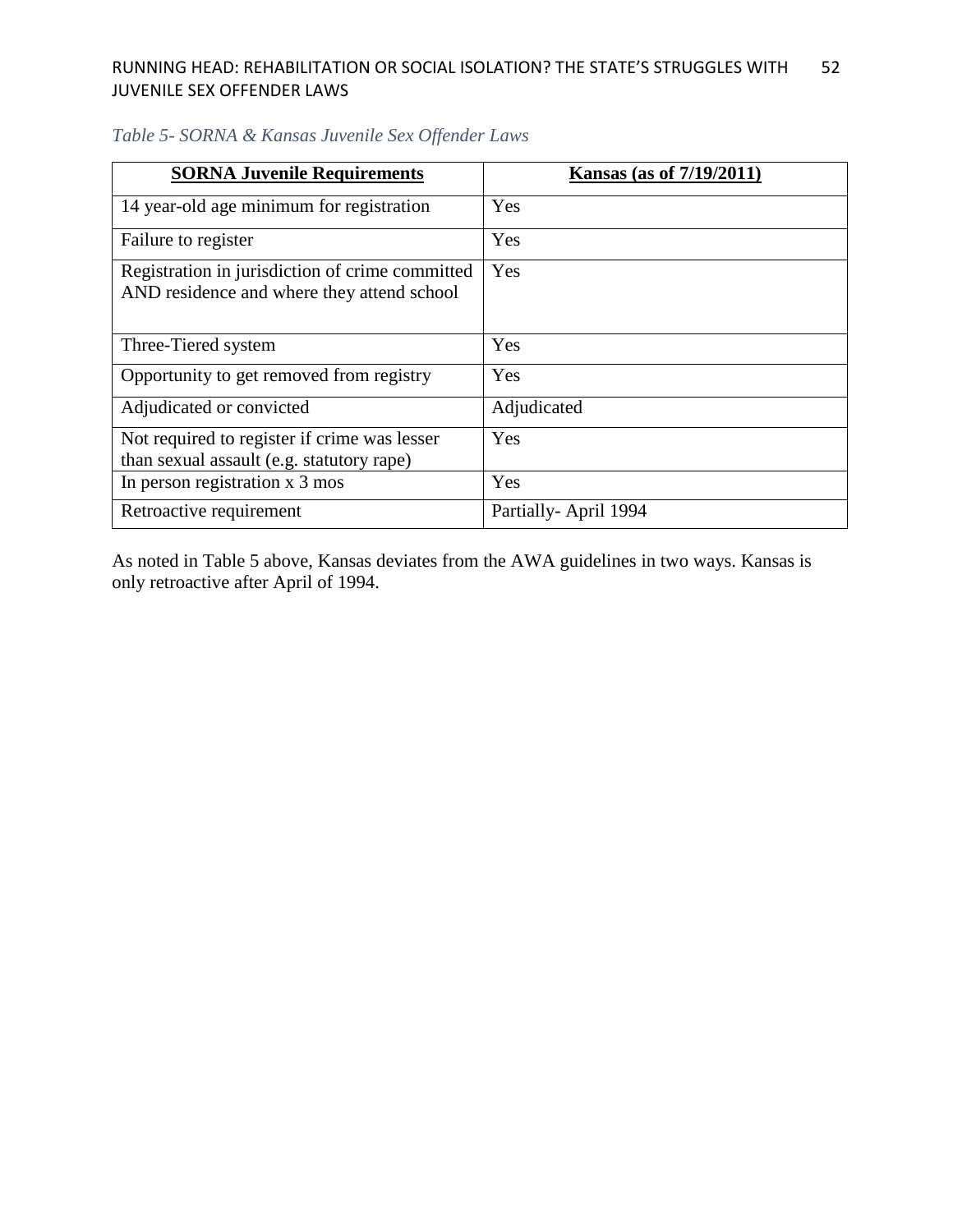| <b>SORNA Juvenile Requirements</b>                                                                      | Louisiana (as of $7/7/2011$ ) |
|---------------------------------------------------------------------------------------------------------|-------------------------------|
| 14 year-old age minimum for registration                                                                | Yes                           |
| Failure to register                                                                                     | Yes                           |
| Registration in jurisdiction of crime committed<br>AND residence and where they attend school           | Yes                           |
| Three-Tiered system                                                                                     | Yes                           |
| Opportunity to get removed from registry                                                                | Yes                           |
| Register while incarcerated anticipating release                                                        | Yes                           |
| Not required to register if crime was lesser<br>than aggravated sexual assault (e.g. statutory<br>rape) | Yes-Video voyeurism           |
| In person registration x 3 mos                                                                          | Yes                           |
| Retroactive requirement                                                                                 | Yes                           |

## *Table 6- SORNA & Louisiana Juvenile Sex Offender Laws*

As noted in table 6 above, Louisiana deviates from the AWA by requiring offenders to register for video voyeurism.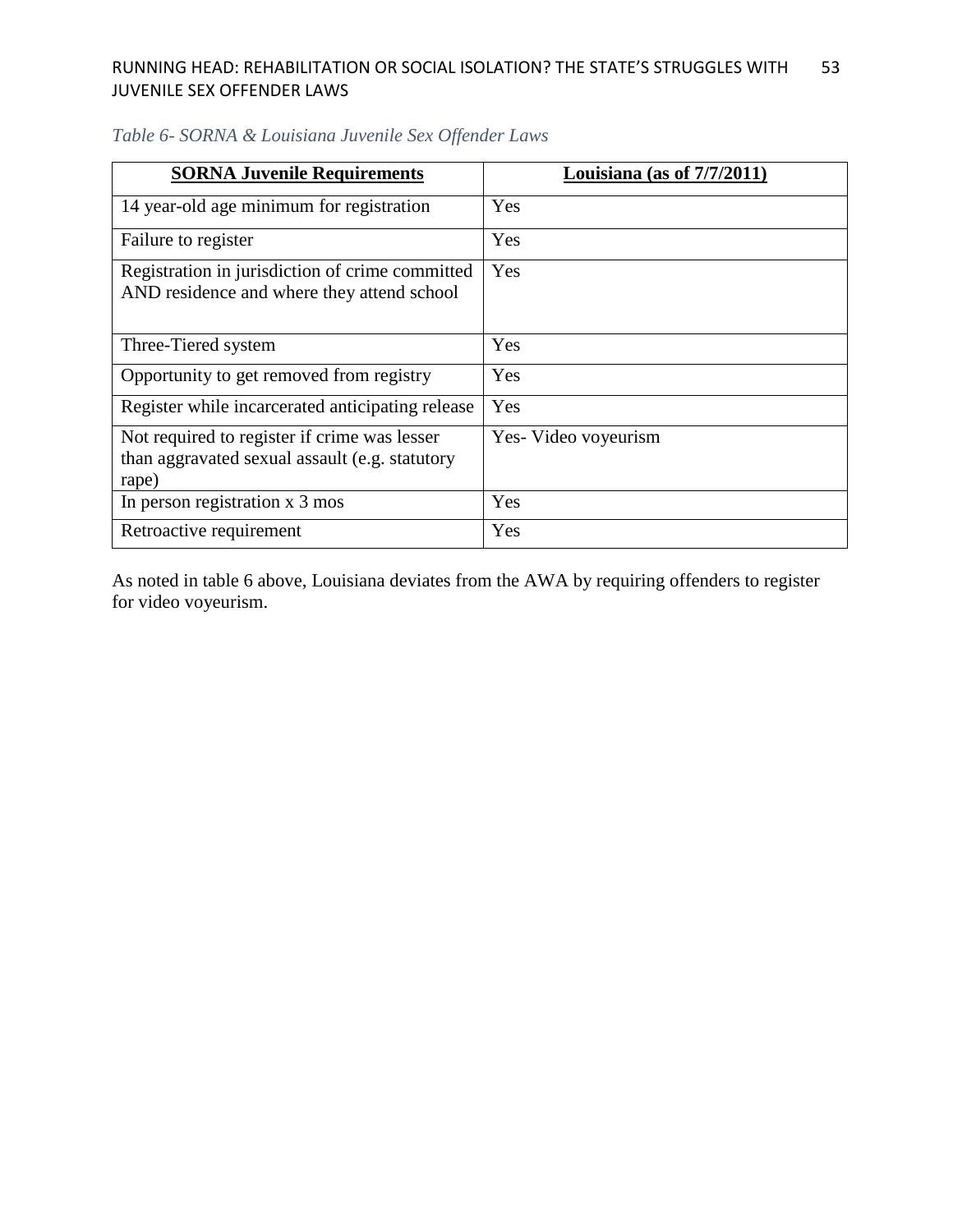| <b>SORNA Juvenile Requirements</b>                                                                      | <b>Maryland (as of 7/19/2011)</b> |
|---------------------------------------------------------------------------------------------------------|-----------------------------------|
| 14 year-old age minimum for registration                                                                | Yes                               |
| Failure to register                                                                                     | Yes                               |
| Registration in jurisdiction of crime committed<br>AND residence and where they attend school           | Yes                               |
| Three-Tiered system                                                                                     | Yes                               |
| Opportunity to get removed from registry                                                                | Yes                               |
| Not required to register if crime was lesser<br>than aggravated sexual assault (e.g. statutory<br>rape) | Yes                               |
| In person registration x 3 mos                                                                          | Yes                               |
| Retroactive requirement                                                                                 | Yes                               |

## *Table 7- SORNA & Maryland Juvenile Sex Offender Laws*

As noted in Table 7 above, Maryland partially uses a three-tiered system. Juveniles adjudicated delinquent are required to register for their sentenced probation length.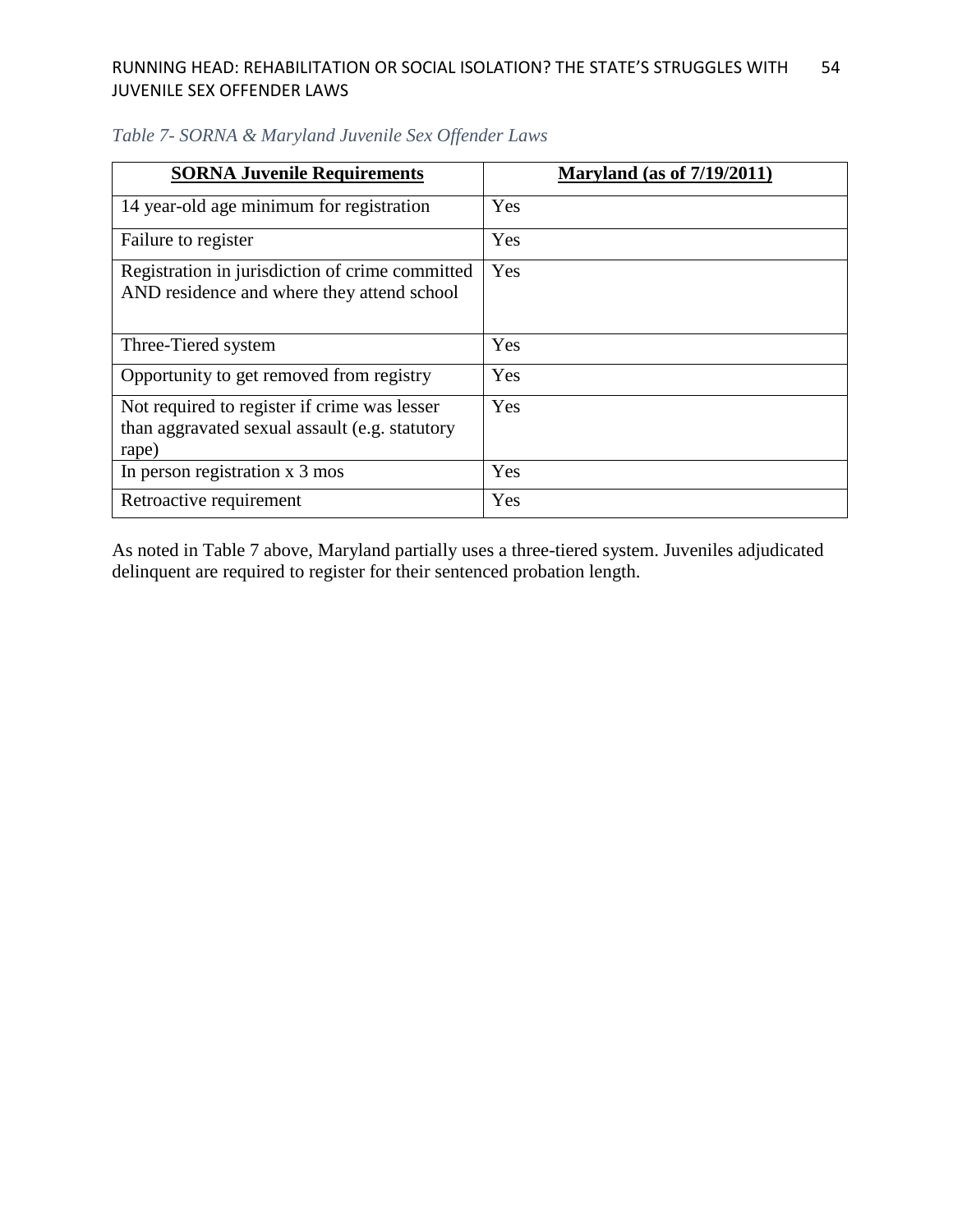| <b>SORNA Juvenile Requirements</b>                                                                      | Michigan (as of $5/9/2011$ ) |
|---------------------------------------------------------------------------------------------------------|------------------------------|
| 14 year-old age minimum for registration                                                                | Yes                          |
| Failure to register                                                                                     | Yes                          |
| Registration in jurisdiction of crime committed<br>AND residence and where they attend school           | Yes                          |
| Three-Tiered system                                                                                     | Yes                          |
| Opportunity to get removed from registry                                                                | Yes                          |
| Not required to register if crime was lesser<br>than aggravated sexual assault (e.g. statutory<br>rape) | Yes                          |
| In person registration x 3 mos                                                                          | Yes                          |
| Retroactive requirement                                                                                 | Yes                          |

## *Table 8- SORNA & Michigan Juvenile Sex Offender Laws*

As noted in table 8 above, it appears Michigan does not substantially deviate from the AWA.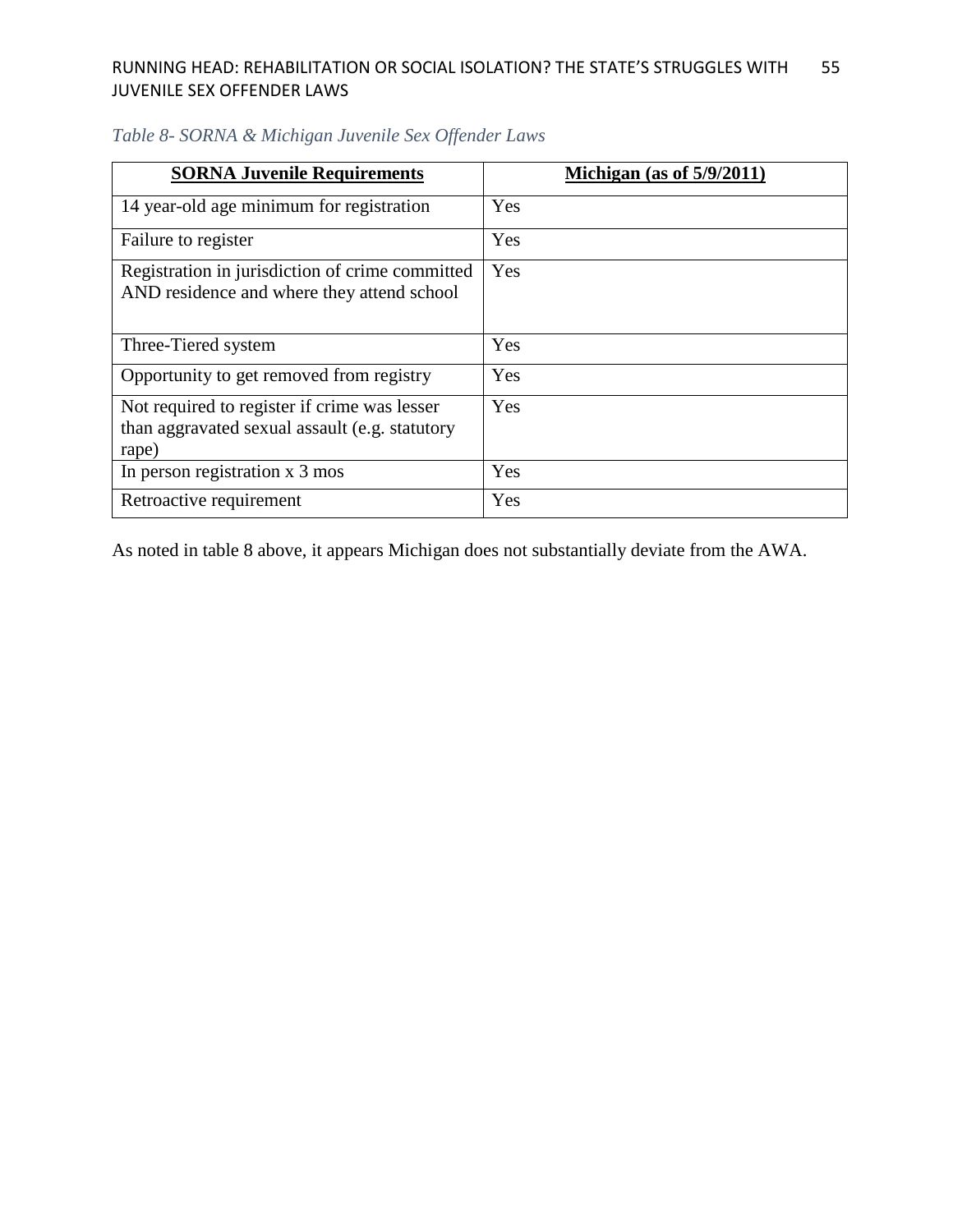| <b>SORNA Juvenile Requirements</b>                                                                      | Mississippi (as of $7/27/2011$ ) |
|---------------------------------------------------------------------------------------------------------|----------------------------------|
| 14 year-old age minimum for registration                                                                | Yes                              |
| Failure to register                                                                                     | Yes                              |
| Registration in jurisdiction of crime committed<br>AND residence and where they attend school           | Yes                              |
| Three-Tiered system                                                                                     | Yes                              |
| Opportunity to get removed from registry                                                                | Yes                              |
| Not required to register if crime was lesser<br>than aggravated sexual assault (e.g. statutory<br>rape) | Yes                              |
| In person registration x 3 mos                                                                          | Yes                              |
| Retroactive requirement                                                                                 | Yes                              |

## *Table 9- SORNA & Mississippi Juvenile Sex Offender Laws*

As noted in Table 8 above, it appears Mississippi does not deviate from the AWA.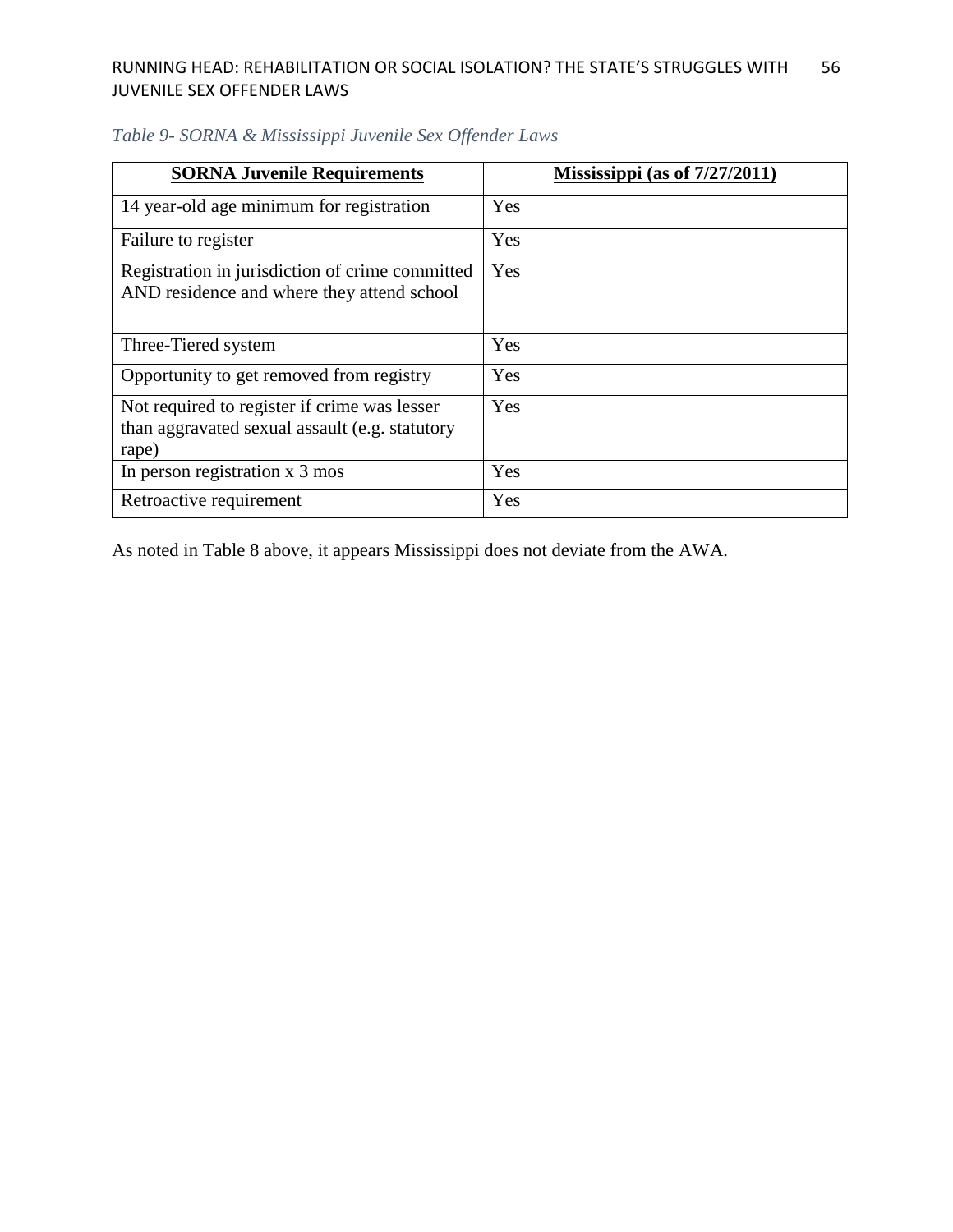| <b>SORNA Juvenile Requirements</b>                                                                      | <b>Missouri</b> (as of 12/19/2011)      |
|---------------------------------------------------------------------------------------------------------|-----------------------------------------|
| 14 year-old age minimum for registration                                                                | Yes                                     |
| Failure to register                                                                                     | Yes                                     |
| Registration in jurisdiction of crime committed<br>AND residence and where they attend school           | Yes                                     |
| Three-Tiered system                                                                                     | No-2 categories of lifetime registrants |
| Opportunity to get removed from registry                                                                | Yes                                     |
| Not required to register if crime was lesser<br>than aggravated sexual assault (e.g. statutory<br>rape) | Yes                                     |
| In person registration x 3 mos                                                                          | No- every 4 mos                         |
| Retroactive requirement                                                                                 | Yes                                     |

### *Table 10- SORNA & Missouri Juvenile Sex Offender Laws*

As noted in Table 10 above, Missouri does not use a three-tiered system, instead there are two categories of registrants. A Lifetime Registrant is required to report to law enforcement every six months. Another category of lifetime registrants have to report every ninety days, both of these categories depend on the conviction. Lastly, offenders are required to register every four months instead of three.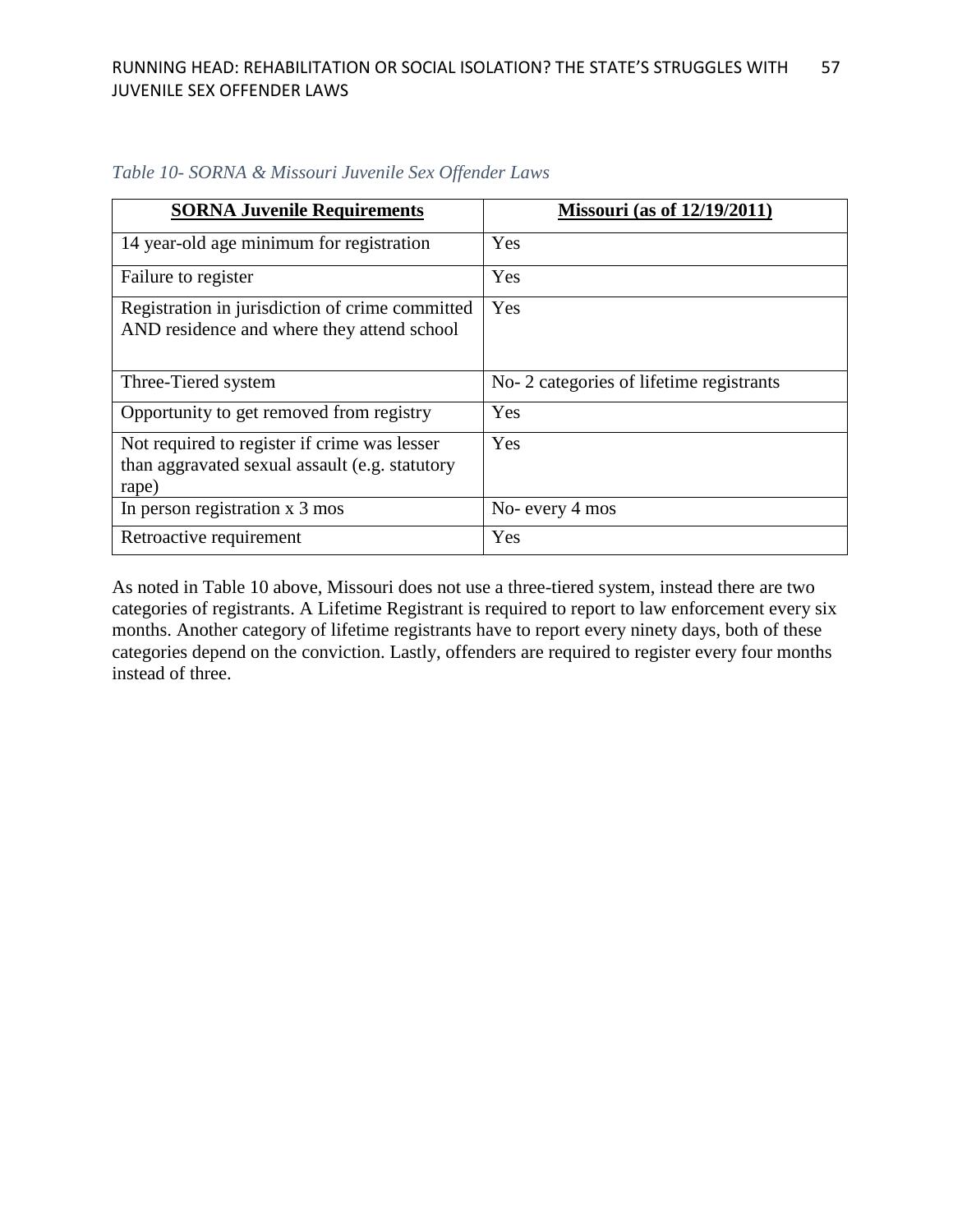| <b>SORNA Juvenile Requirements</b>                                                                      | Nevada (as of $2/2011$ ) |
|---------------------------------------------------------------------------------------------------------|--------------------------|
| 14 year-old age minimum for registration                                                                | Yes                      |
| Failure to register                                                                                     | Yes                      |
| Registration in jurisdiction of crime committed<br>AND residence and where they attend school           | Yes                      |
| Three-Tiered system                                                                                     | Yes                      |
| Opportunity to get removed from registry                                                                | Yes                      |
| Register while incarcerated anticipating release                                                        | Yes                      |
| Not required to register if crime was lesser<br>than aggravated sexual assault (e.g. statutory<br>rape) | Undetermined             |
| In person registration x 3 mos                                                                          | Yes                      |
| Retroactive requirement                                                                                 | Yes                      |

## *Table 11- SORNA & Nevada Juvenile Sex Offender Laws*

As noted in Table 11 above, Nevada does not deviate from the AWA.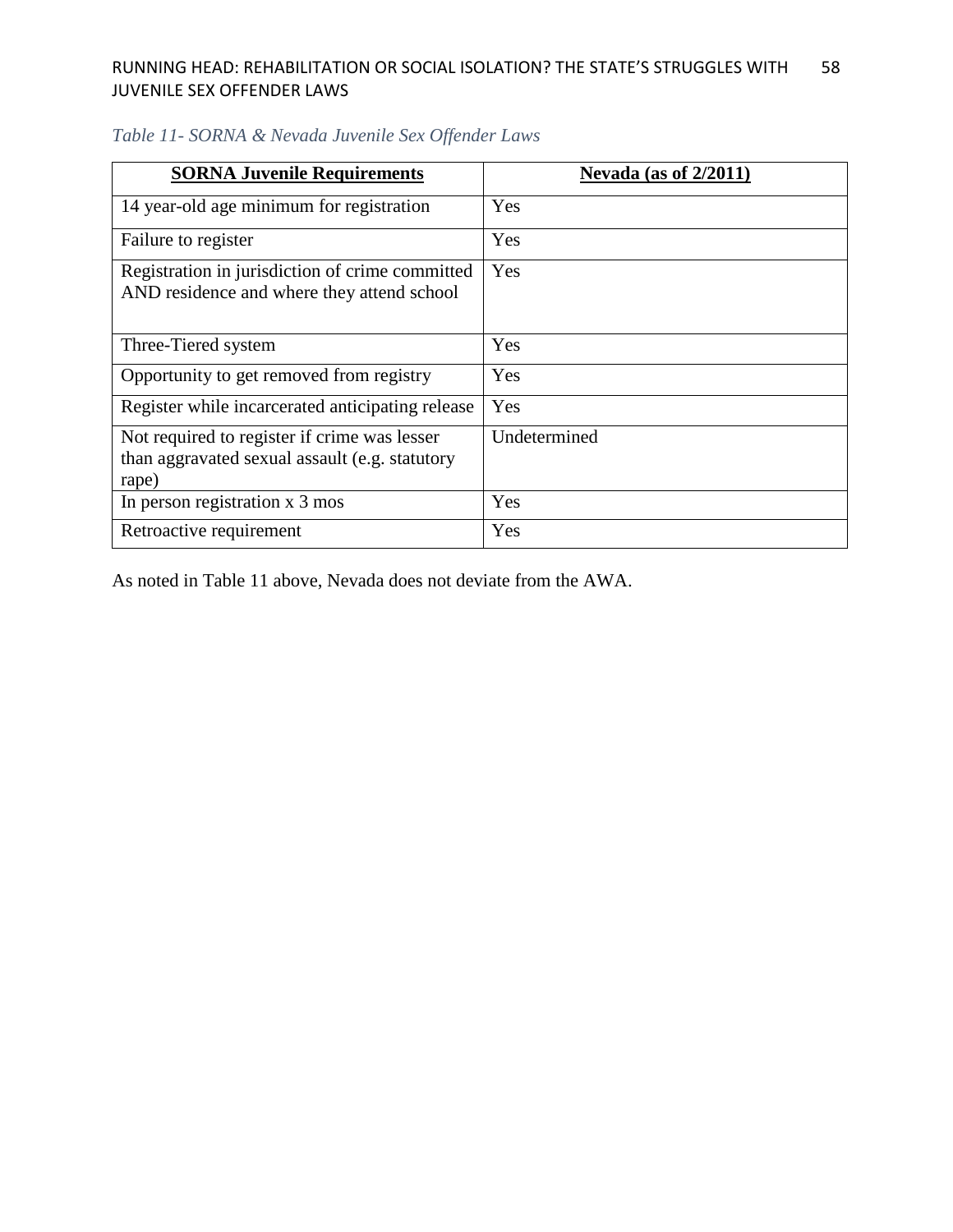| <b>SORNA Juvenile Requirements</b>                                                                      | <b>Ohio</b> (as of 8/2009)                       |
|---------------------------------------------------------------------------------------------------------|--------------------------------------------------|
| 14 year-old age minimum for registration                                                                | Partially                                        |
| Failure to register                                                                                     | Yes                                              |
| Registration in jurisdiction of crime committed<br>AND residence and where they attend school           | Yes                                              |
| Three-Tiered system                                                                                     | Yes                                              |
| Opportunity to get removed from registry                                                                | Partially- only for certain classes of offenders |
| Register while incarcerated anticipating release                                                        | Yes                                              |
| Not required to register if crime was lesser<br>than aggravated sexual assault (e.g. statutory<br>rape) | Undetermined                                     |
| In person registration x 3 mos                                                                          | Yes                                              |
| Retroactive requirement                                                                                 | Yes                                              |

### *Table 12- SORNA & Ohio Juvenile Sex Offender Laws*

As noted in Table 12 above, juveniles who are 14 or 15 at the time of the offense are potentially subjected to registration. Juveniles ages 16 or 17 at the time of the offense are required to register. Only gives certain classes of offenders an opportunity to be removed from the only registry. Ohio does not require sex offenders to complete their probation/parole sentence.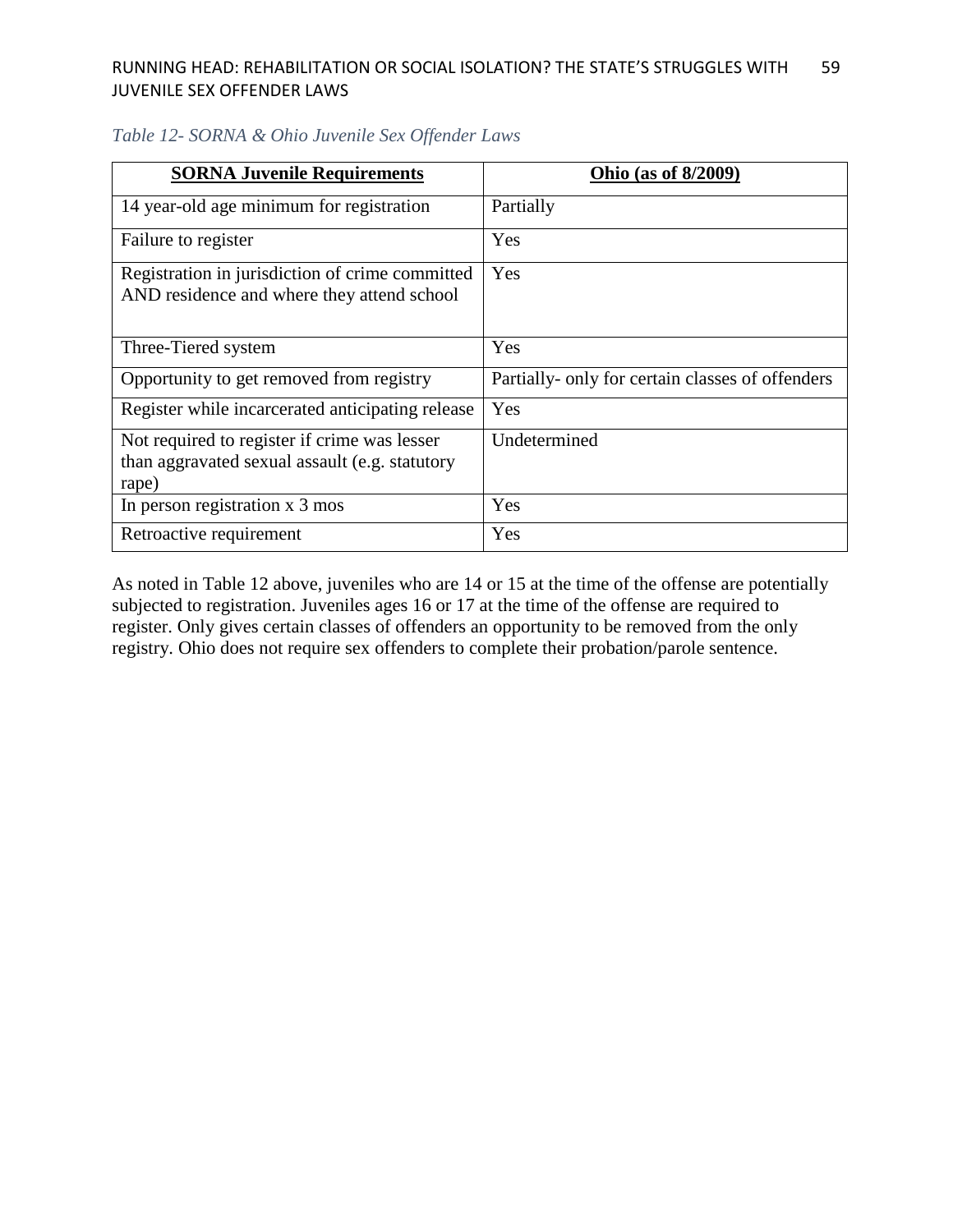| <b>SORNA Juvenile Requirements</b>                                                            | Pennsylvania (as of 8/2012)                                           |
|-----------------------------------------------------------------------------------------------|-----------------------------------------------------------------------|
| 14 year-old age minimum for registration                                                      | Yes                                                                   |
| Failure to register                                                                           | Yes                                                                   |
| Registration in jurisdiction of crime committed<br>AND residence and where they attend school | Yes                                                                   |
| Three-Tiered system                                                                           | Yes                                                                   |
| Opportunity to get removed from registry                                                      | Partially- depends on age when crime was<br>committed, and which tier |
| Not required to register if crime was lesser<br>than sexual assault (e.g. statutory rape)     | N <sub>o</sub>                                                        |
| In person registration x 3 mos                                                                | Yes                                                                   |
| Retroactive requirement                                                                       | Yes                                                                   |

### *Table 13- SORNA & Pennsylvania Juvenile Sex Offender Laws*

As noted in Table 13 above, Pennsylvania only deviates from the AWA by giving certain offenders an opportunity to be removed from the online registry. It depends on the age of the offender when the crime was committed, and also which tier they are. The opportunity to be removed from the registry is only available after 25 years.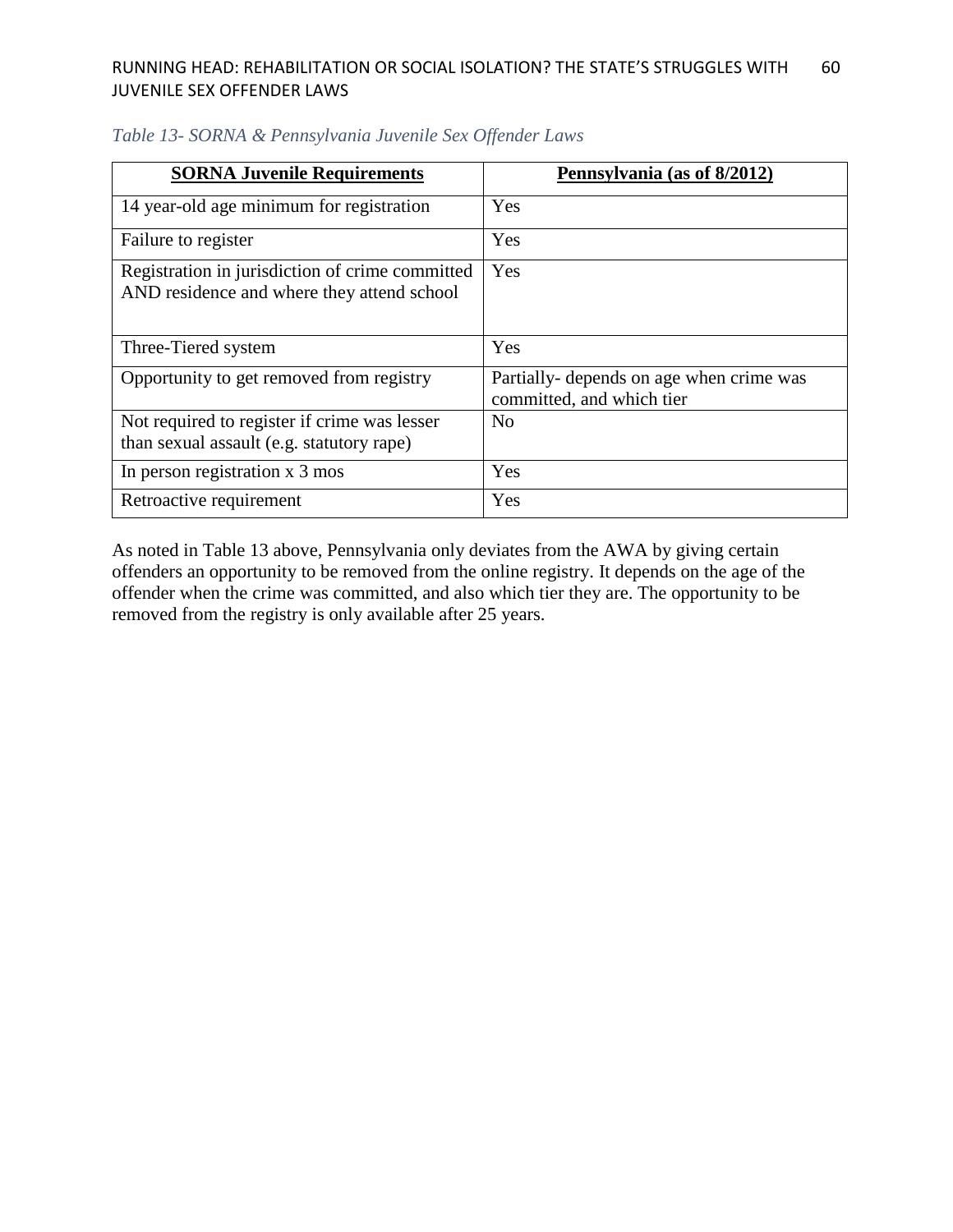| <b>SORNA Juvenile Requirements</b>                                                            | South Carolina (as of 7/2011) |
|-----------------------------------------------------------------------------------------------|-------------------------------|
| 14 year-old age minimum for registration                                                      | Yes                           |
| Failure to register                                                                           | Yes                           |
| Registration in jurisdiction of crime committed<br>AND residence and where they attend school | Yes                           |
| Three-Tiered system                                                                           | Yes                           |
| Opportunity to get removed from registry                                                      | Yes                           |
| Not required to register if crime was lesser<br>than sexual assault (e.g. statutory rape)     | N <sub>o</sub>                |
| In person registration x 3 mos                                                                | Yes                           |
| Retroactive requirement                                                                       | Yes                           |

*Table 14- SORNA & South Carolina Juvenile Sex Offender Laws*

As noted in Table 14 above, South Carolina does not deviate from the AWA. However, the state is retroactive. In 2011, South Carolina anticipated to contact all convicted sex offenders and implement the AWA.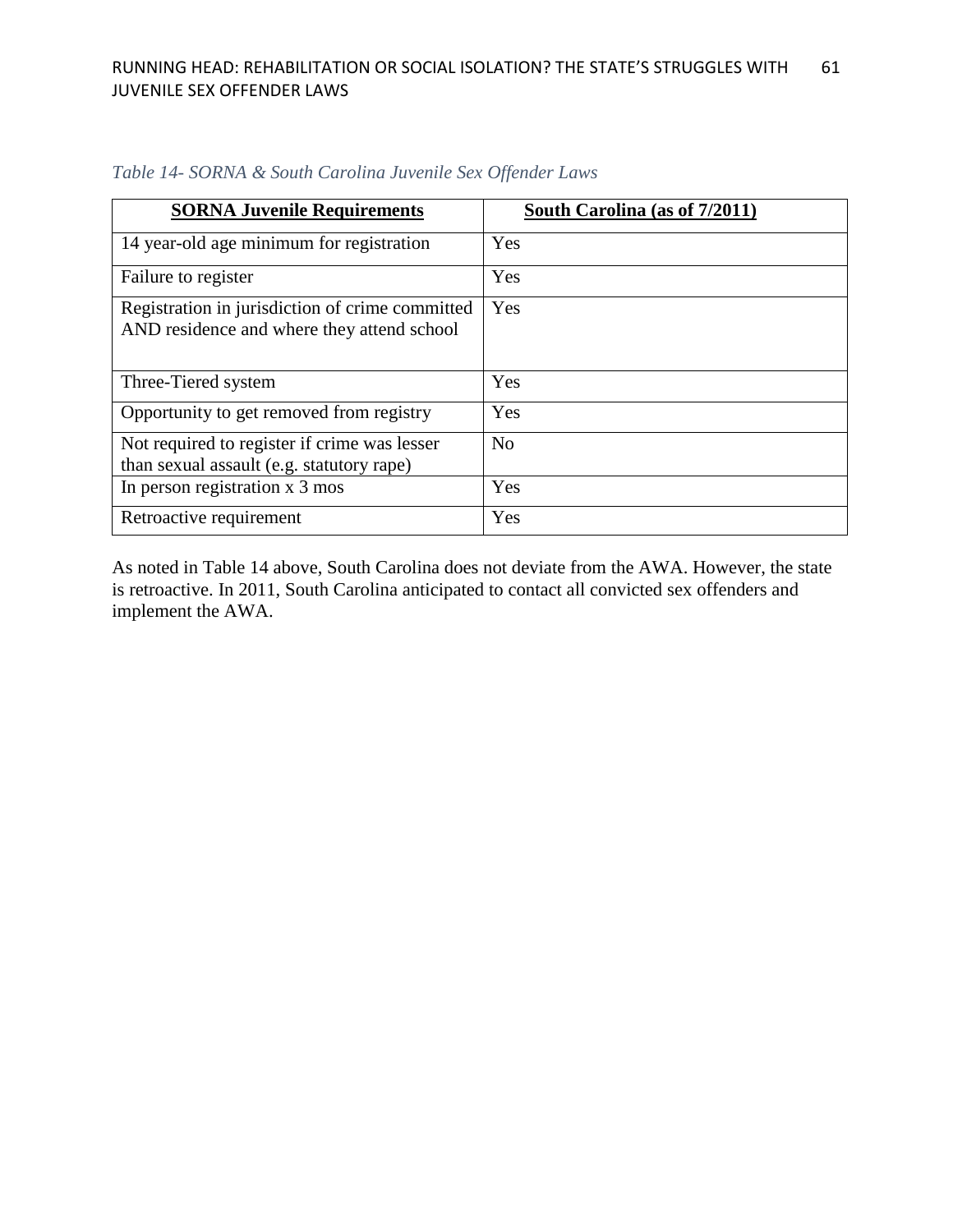| <b>SORNA Juvenile Requirements</b>                                                            | <b>South Dakota</b> |
|-----------------------------------------------------------------------------------------------|---------------------|
| 14 year-old age minimum for registration                                                      | Yes                 |
| Failure to register                                                                           | Yes                 |
| Registration in jurisdiction of crime committed<br>AND residence and where they attend school | Yes                 |
| Three-Tiered system                                                                           | Yes                 |
| Opportunity to get removed from registry                                                      | <b>Yes</b>          |
| Not required to register if crime was lesser<br>than sexual assault (e.g. statutory rape)     | Partially           |
| In person registration x 3 mos                                                                | No- every 6 months  |
| Retroactive requirement                                                                       | Yes                 |

## *Table 15- SORNA & South Dakota Juvenile Sex Offender Laws*

As noted in Table 15 above, South Dakota only requires offenders to register every six months.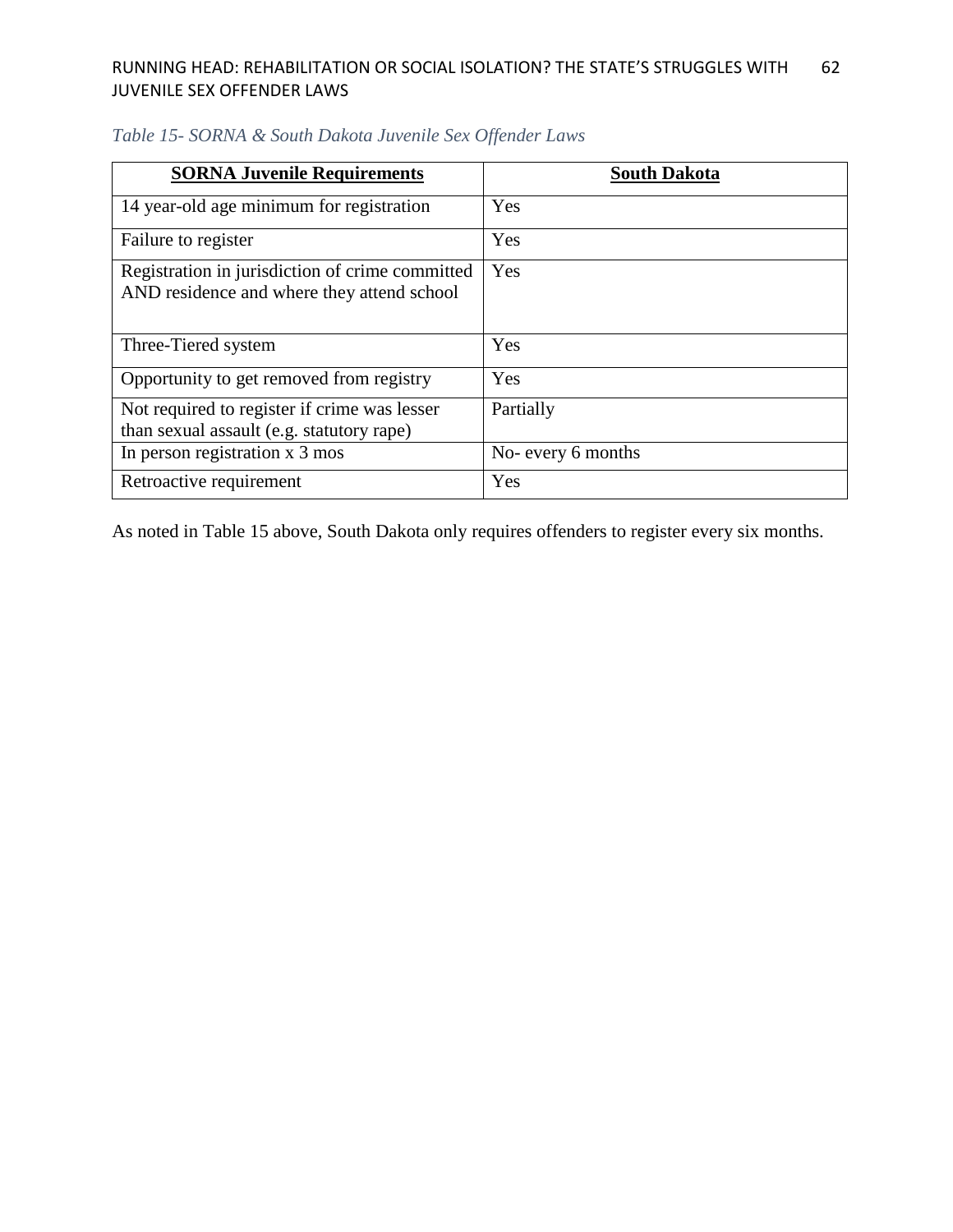| <b>SORNA Juvenile Requirements</b>                                                        | Tennessee (as of 8/2011)                                          |
|-------------------------------------------------------------------------------------------|-------------------------------------------------------------------|
|                                                                                           |                                                                   |
| 14 year-old age minimum for registration                                                  | Yes                                                               |
| Failure to register                                                                       | Yes                                                               |
| Registration in jurisdiction of crime committed                                           | Partially- does not register school                               |
| AND residence and where they attend school                                                |                                                                   |
| Three-Tiered system                                                                       | No-classified as sexual offenders, or violent<br>sexual offenders |
| Opportunity to get removed from registry                                                  | Yes                                                               |
| Not required to register if crime was lesser than<br>sexual assault (e.g. statutory rape) | Undetermined                                                      |
| In person registration x 3 mos                                                            | Yes                                                               |
| Retroactive requirement                                                                   | Partially                                                         |

As noted in Table 16 above, Tennessee deviates from the AWA by not put school addresses on the online registry. Also, Tennessee does not utilize a three-tiered system.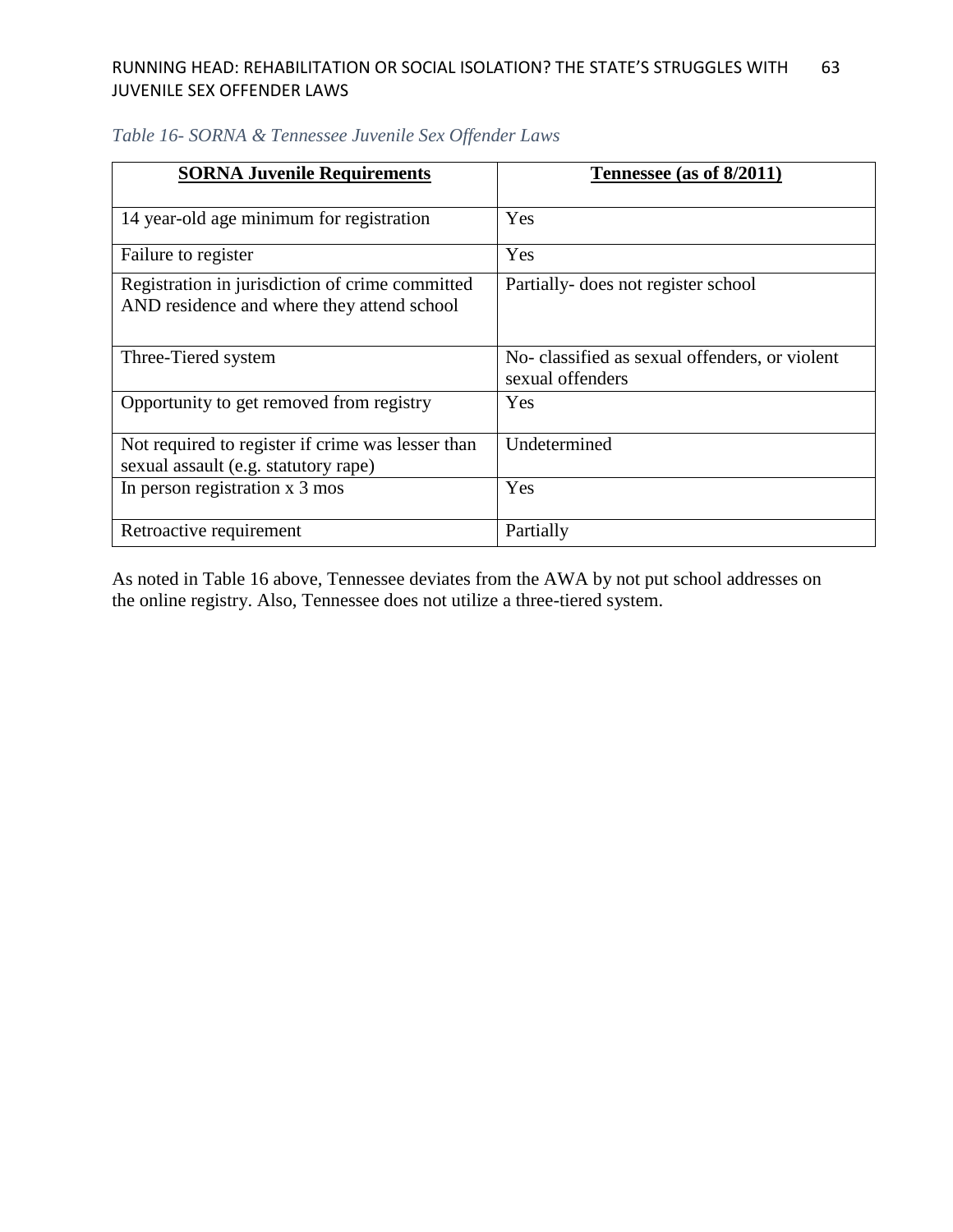| <b>SORNA Juvenile Requirements</b>                                                            | Wyoming (as of $4/2011$ ) |
|-----------------------------------------------------------------------------------------------|---------------------------|
| 14 year-old age minimum for registration                                                      | Yes                       |
| Failure to register                                                                           | Yes                       |
| Registration in jurisdiction of crime committed<br>AND residence and where they attend school | Yes                       |
| Three-Tiered system                                                                           | Yes                       |
| Opportunity to get removed from registry                                                      | Yes                       |
| Not required to register if crime was lesser than<br>sexual assault (e.g. statutory rape)     | Undetermined              |
| In person registration x 3 mos                                                                | Yes                       |
| Retroactive requirement                                                                       | Yes                       |

## *Table 17- SORNA & Wyoming Juvenile Sex Offender Laws*

As noted in Table 17 above, Wyoming does not substantially deviate from the AWA.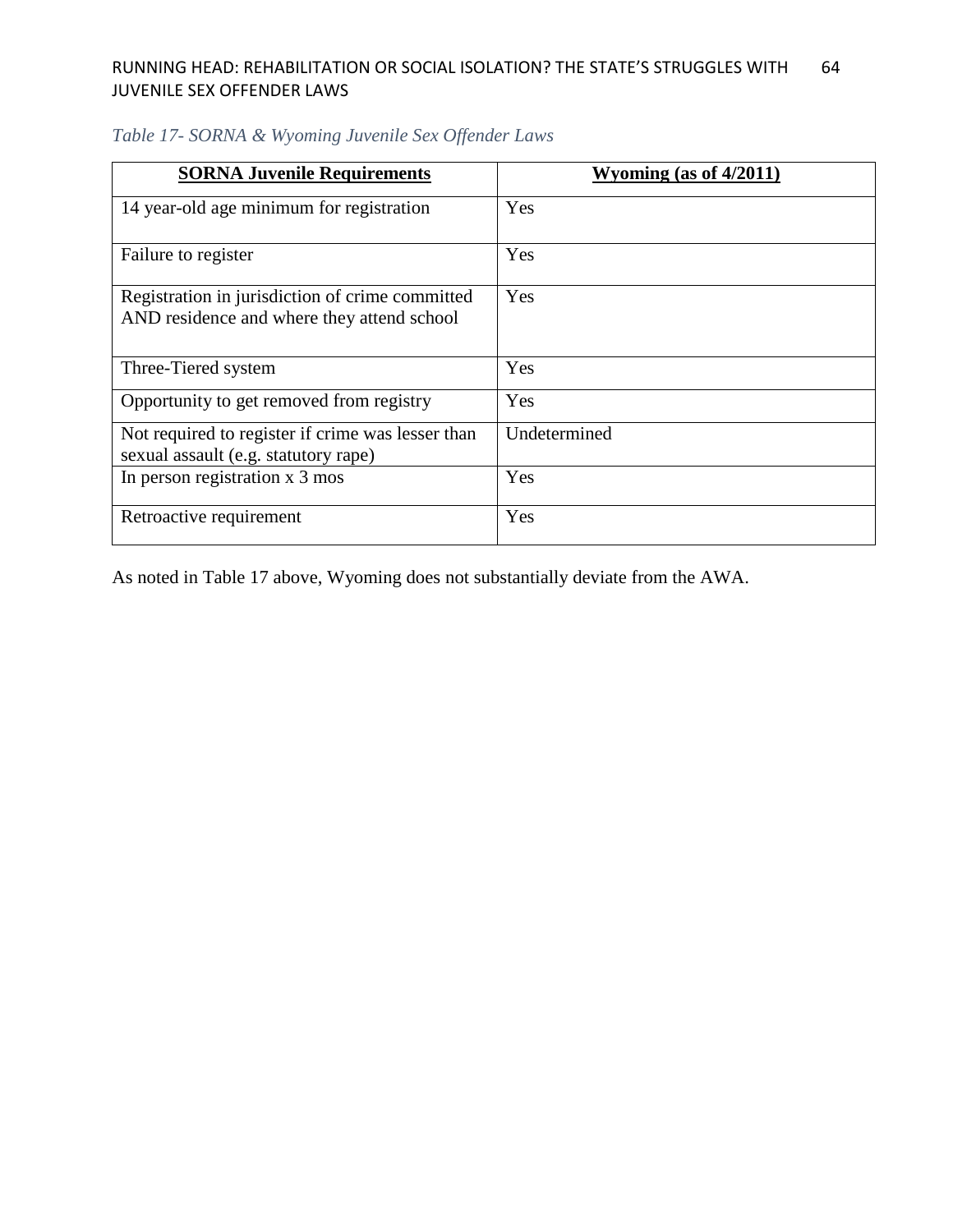# **Non-Compliant States: N=38**

| <b>SORNA Juvenile Requirements</b>                                                            | Arizona                                                                                                                                               |
|-----------------------------------------------------------------------------------------------|-------------------------------------------------------------------------------------------------------------------------------------------------------|
| 14 year-old age minimum for registration                                                      | <b>SMART</b> Report did not specify                                                                                                                   |
| Failure to register                                                                           | Yes                                                                                                                                                   |
| Registration in jurisdiction of crime committed<br>AND residence and where they attend school | Possibly- if offender is not incarcerated after<br>conviction and does not live in Arizona<br>following, they do not have to register in the<br>state |
| Three-Tiered system                                                                           | Yes                                                                                                                                                   |
| Opportunity to get removed from registry                                                      | Yes                                                                                                                                                   |
| Not required to register if crime was lesser than<br>sexual assault (e.g. statutory rape)     | Undetermined                                                                                                                                          |
| In person registration x 3 mos                                                                | Depending on tier                                                                                                                                     |
| Retroactive requirement                                                                       | Yes                                                                                                                                                   |

# *Table 1- SORNA & Arizona Juvenile Sex Offender Laws*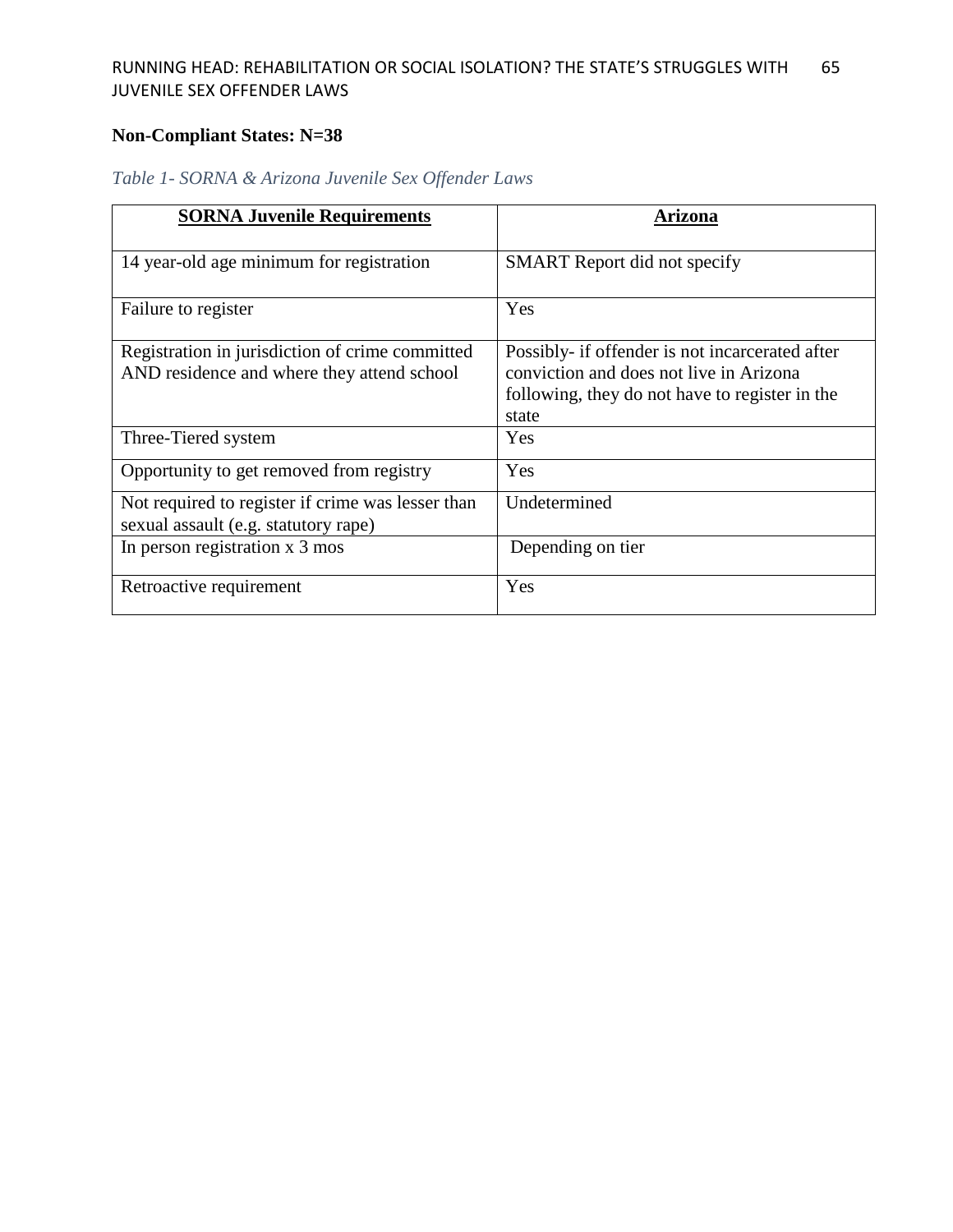| <b>SORNA Juvenile Requirements</b>                                                            | Arkansas                                            |
|-----------------------------------------------------------------------------------------------|-----------------------------------------------------|
| 14 year-old age minimum for registration                                                      | Yes                                                 |
| Failure to register                                                                           | Yes                                                 |
| Registration in jurisdiction of crime committed<br>AND residence and where they attend school | Yes                                                 |
| Three-Tiered system                                                                           | No- all offenders are required to register for life |
| Opportunity to get removed from registry                                                      | Yes                                                 |
| Not required to register if crime was lesser than<br>sexual assault (e.g. statutory rape)     | Undetermined                                        |
| In person registration x 3 mos                                                                | Yes-Level 4 offenders                               |
| Retroactive requirement                                                                       | No- not before April 1, 1997                        |

# *Table 2- SORNA & Arkansas Juvenile Sex Offender Laws*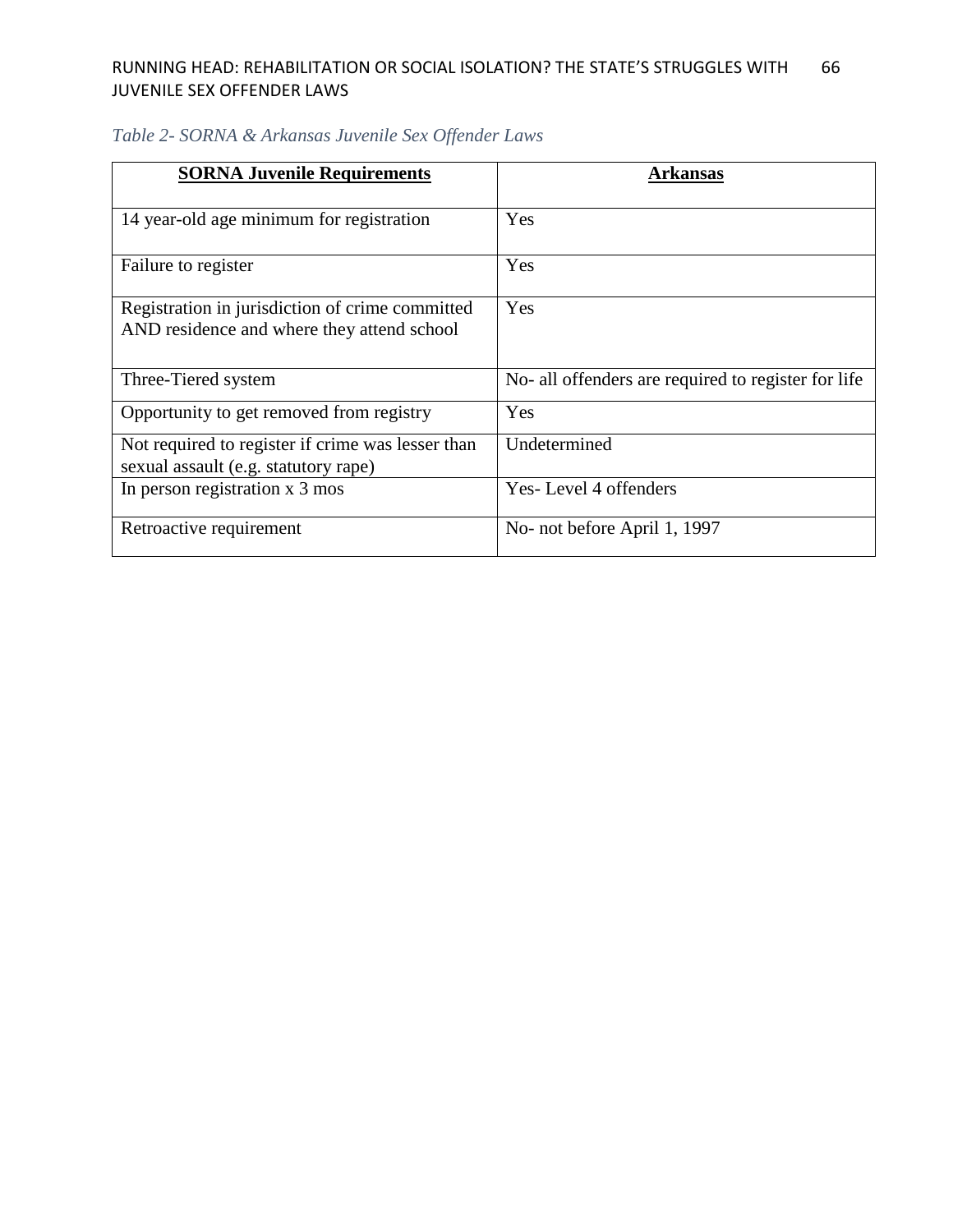| <b>SORNA Juvenile Requirements</b>                                                            | <b>California</b>                   |
|-----------------------------------------------------------------------------------------------|-------------------------------------|
| 14 year-old age minimum for registration                                                      | <b>SMART</b> Report did not specify |
| Failure to register                                                                           | Yes                                 |
| Registration in jurisdiction of crime committed<br>AND residence and where they attend school | Yes                                 |
| Three-Tiered system                                                                           | Yes                                 |
| Opportunity to get removed from registry                                                      | Yes                                 |
| Not required to register if crime was lesser than<br>sexual assault (e.g. statutory rape)     | Undetermined                        |
| In person registration x 3 mos                                                                | Yes                                 |
| Retroactive requirement                                                                       | Yes                                 |

# *Table 3- SORNA & California Juvenile Sex Offender Laws*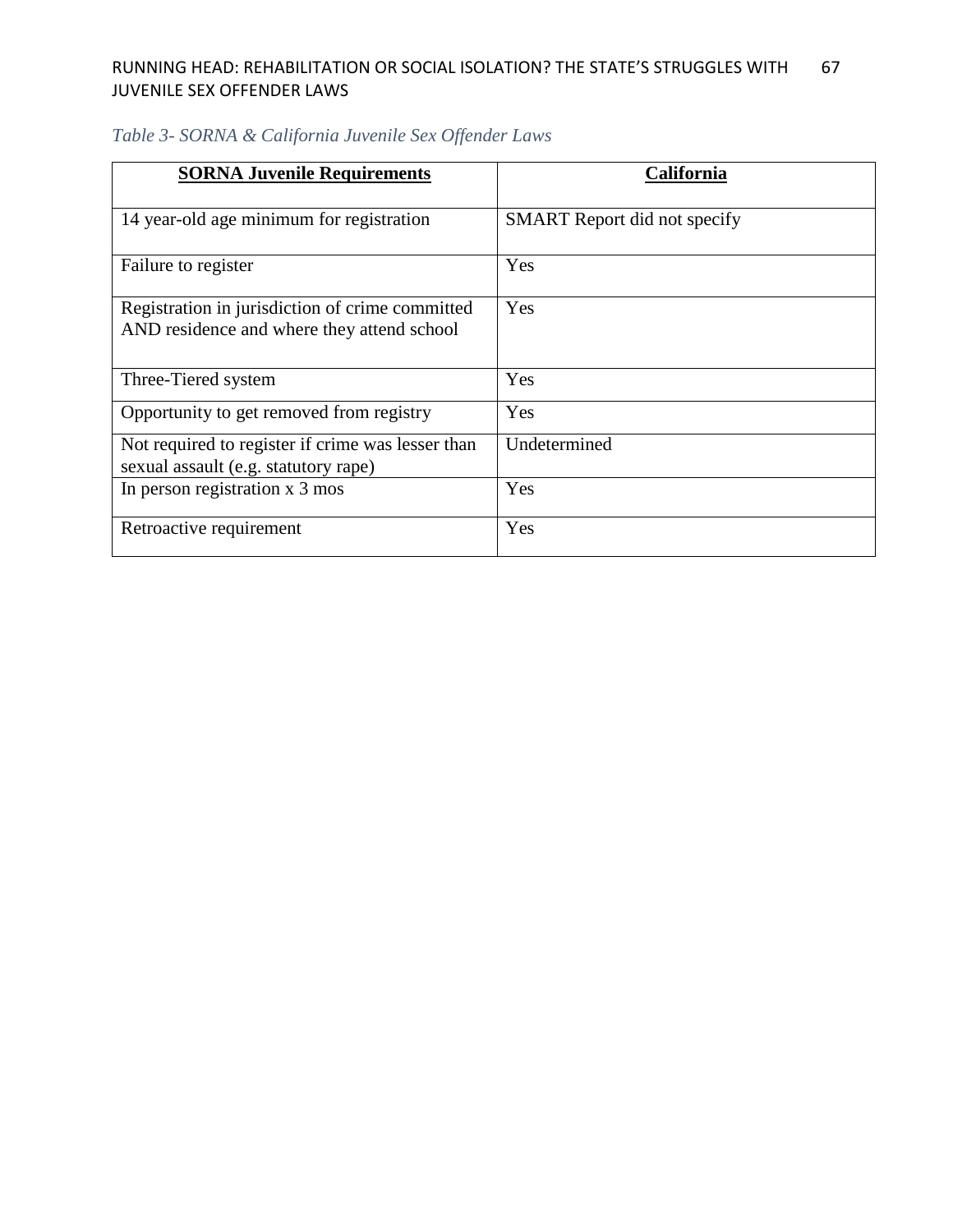| <b>SORNA Juvenile Requirements</b>                                                            | <b>Connecticut</b> |
|-----------------------------------------------------------------------------------------------|--------------------|
| 14 year-old age minimum for registration                                                      |                    |
| Failure to register                                                                           |                    |
| Registration in jurisdiction of crime committed<br>AND residence and where they attend school |                    |
| Three-Tiered system                                                                           |                    |
| Opportunity to get removed from registry                                                      |                    |
| Not required to register if crime was lesser than<br>sexual assault (e.g. statutory rape)     |                    |
| In person registration x 3 mos                                                                |                    |
| Retroactive requirement                                                                       |                    |

## *Table 4- SORNA & Connecticut Juvenile Sex Offender Laws*

**Does not register juveniles.**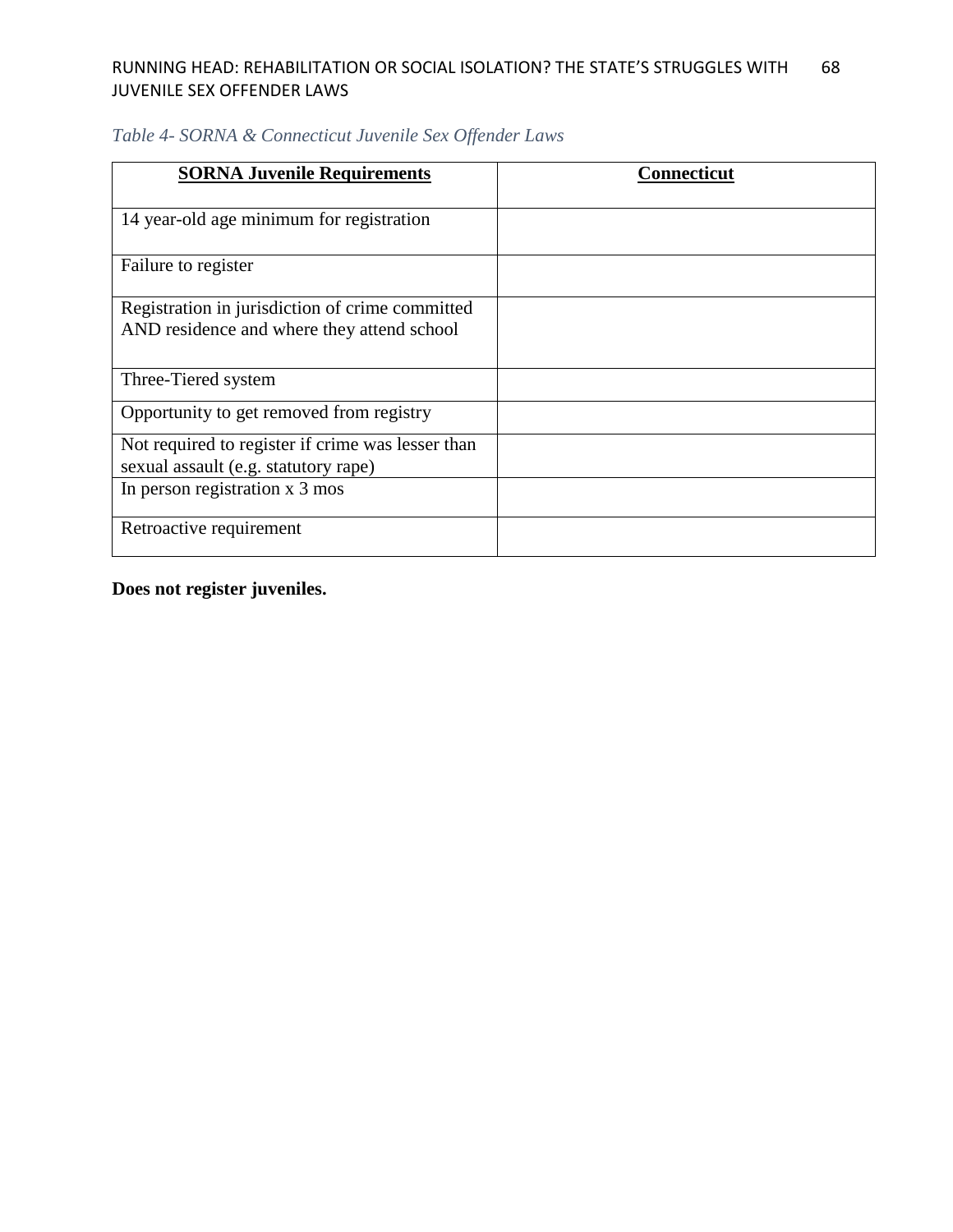## *Table 5- SORNA & Georgia Juvenile Sex Offender Laws*

| <b>SORNA Juvenile Requirements</b>                                                            | Georgia |
|-----------------------------------------------------------------------------------------------|---------|
| 14 year-old age minimum for registration                                                      |         |
| Failure to register                                                                           |         |
| Registration in jurisdiction of crime committed<br>AND residence and where they attend school |         |
| Three-Tiered system                                                                           |         |
| Opportunity to get removed from registry                                                      |         |
| Not required to register if crime was lesser than<br>sexual assault (e.g. statutory rape)     |         |
| In person registration x 3 mos                                                                |         |
| Retroactive requirement                                                                       |         |

**Does not register Juveniles.**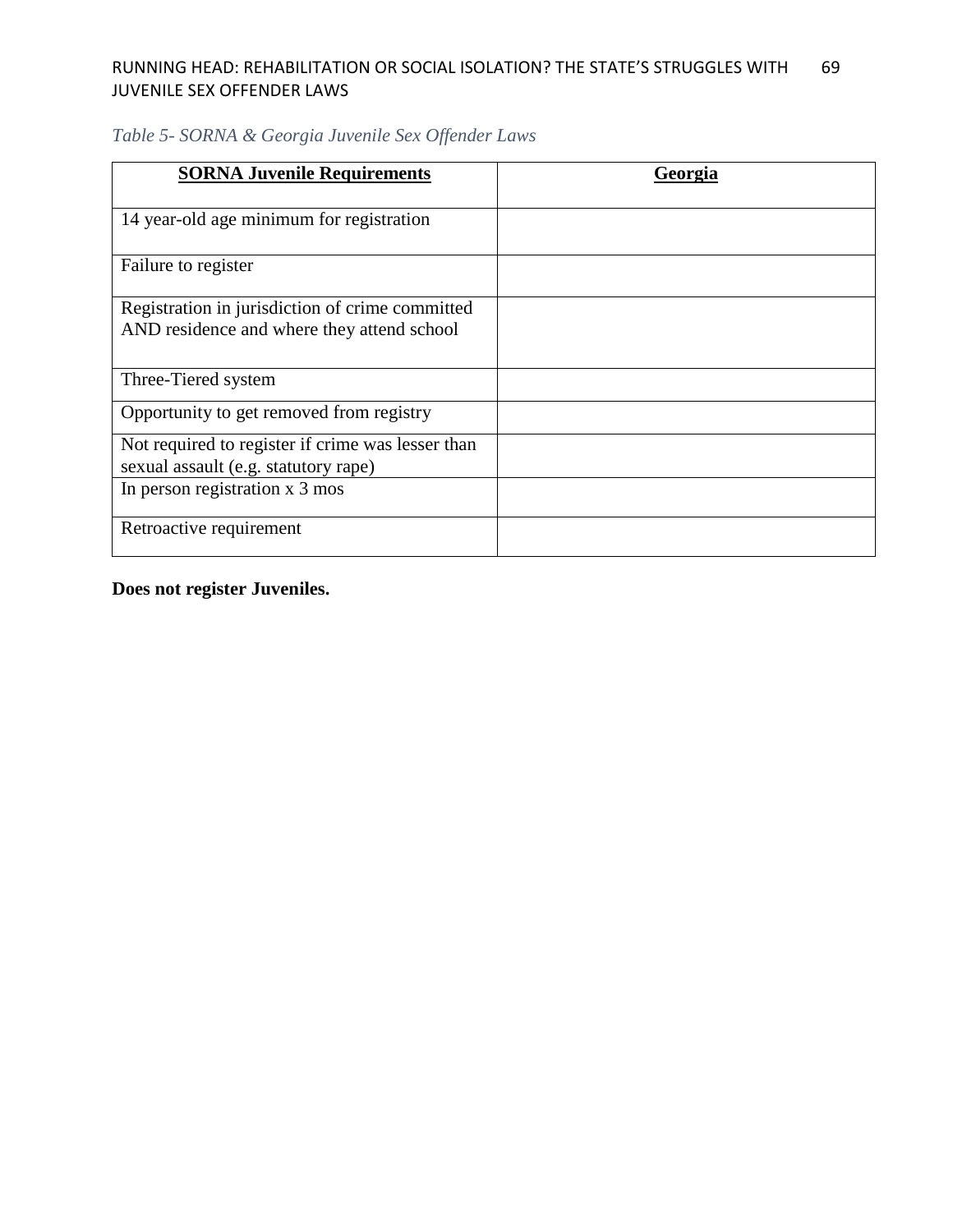| <b>SORNA Juvenile Requirements</b>                | Idaho          |
|---------------------------------------------------|----------------|
|                                                   |                |
| 14 year-old age minimum for registration          | Yes            |
|                                                   |                |
| Failure to register                               | Yes            |
| Registration in jurisdiction of crime committed   | Yes            |
| AND residence and where they attend school        |                |
|                                                   |                |
| Three-Tiered system                               | N <sub>o</sub> |
|                                                   |                |
| Opportunity to get removed from registry          | Yes            |
| Not required to register if crime was lesser than | Undetermined   |
| sexual assault (e.g. statutory rape)              |                |
| In person registration x 3 mos                    | No             |
|                                                   |                |
| Retroactive requirement                           | Yes            |
|                                                   |                |

## *Table 6- SORNA & Idaho Juvenile Sex Offender Laws*

As noted in Table 18 above, Idaho deviates by not implementing the three-tiered classification system. Idaho classifies its offenders into two categories, an aggravated offense or a violet sexual predator. Idaho also does not require in person registration every three months. Depending on which classification an offender is determines how often they are required to register. A violent sexual predator is required to register quarterly every year, and all other sex offenses are annually.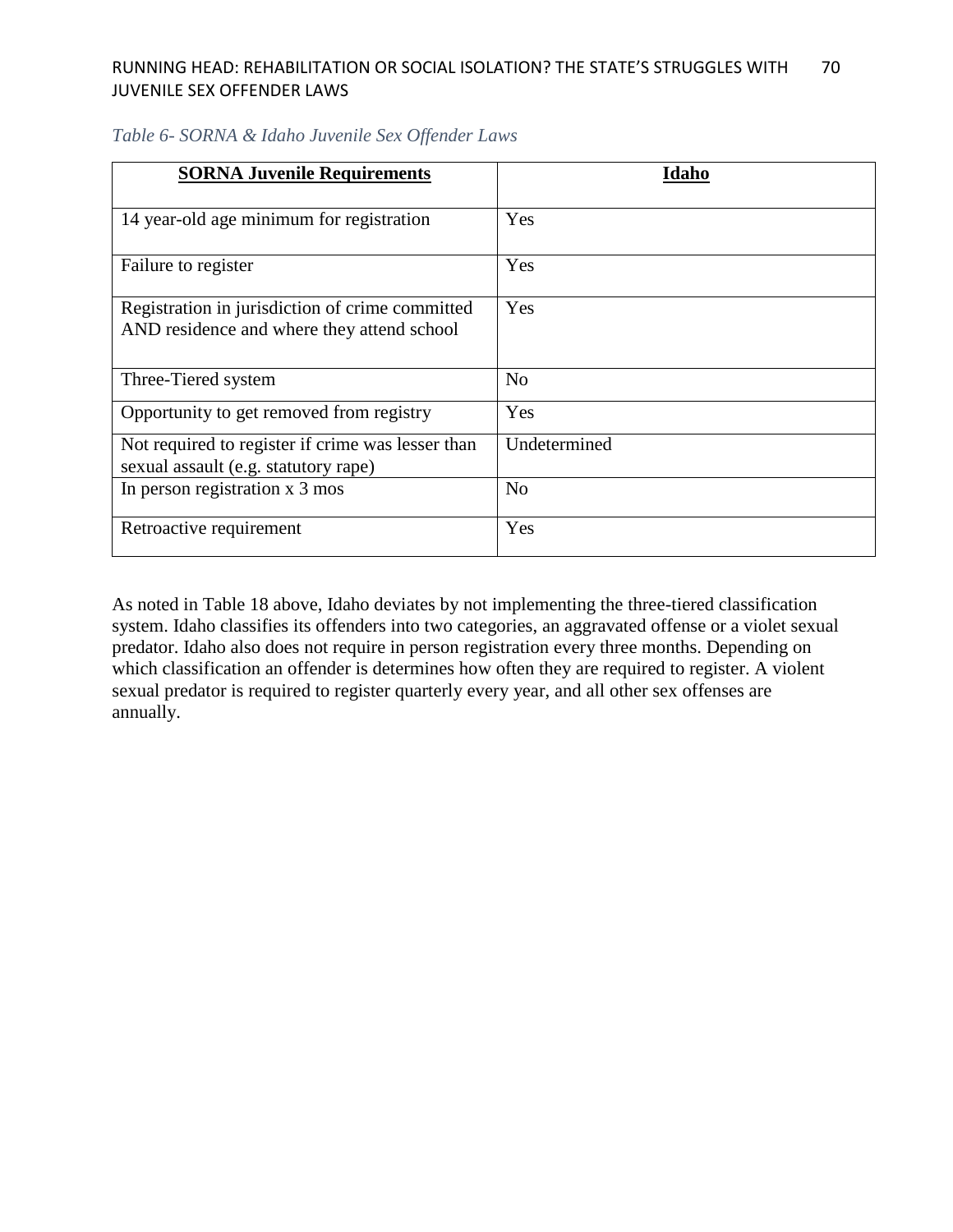| <b>SORNA Juvenile Requirements</b>                                                            | Indiana                             |
|-----------------------------------------------------------------------------------------------|-------------------------------------|
| 14 year-old age minimum for registration                                                      | <b>SMART</b> Report did not specify |
| Failure to register                                                                           | Yes                                 |
| Registration in jurisdiction of crime committed<br>AND residence and where they attend school | N <sub>o</sub>                      |
| Three-Tiered system                                                                           | N <sub>0</sub>                      |
| Opportunity to get removed from registry                                                      | Yes                                 |
| Not required to register if crime was lesser than<br>sexual assault (e.g. statutory rape)     | Undetermined                        |
| In person registration x 3 mos                                                                | N <sub>o</sub>                      |
| Retroactive requirement                                                                       | N <sub>o</sub>                      |

# *Table 7- SORNA & Indiana Juvenile Sex Offender Laws*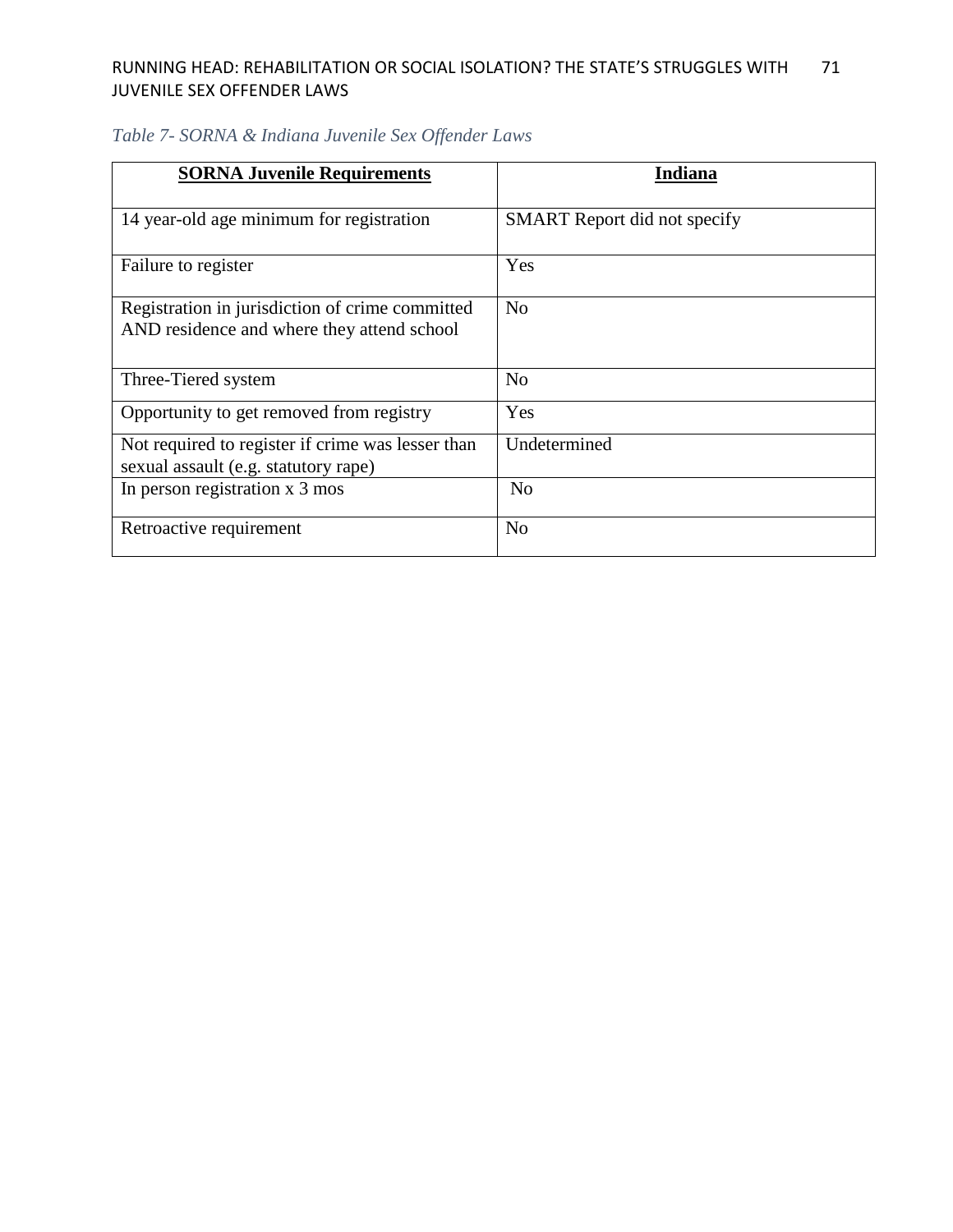| <b>SORNA Juvenile Requirements</b>                | Kentucky |
|---------------------------------------------------|----------|
|                                                   |          |
| 14 year-old age minimum for registration          |          |
|                                                   |          |
| Failure to register                               |          |
|                                                   |          |
| Registration in jurisdiction of crime committed   |          |
| AND residence and where they attend school        |          |
|                                                   |          |
| Three-Tiered system                               |          |
| Opportunity to get removed from registry          |          |
| Not required to register if crime was lesser than |          |
| sexual assault (e.g. statutory rape)              |          |
| In person registration x 3 mos                    |          |
|                                                   |          |
| Retroactive requirement                           |          |
|                                                   |          |

# *Table 8- SORNA & Kentucky Juvenile Sex Offender Laws*

**Only registers juveniles if they are convicted as adults.**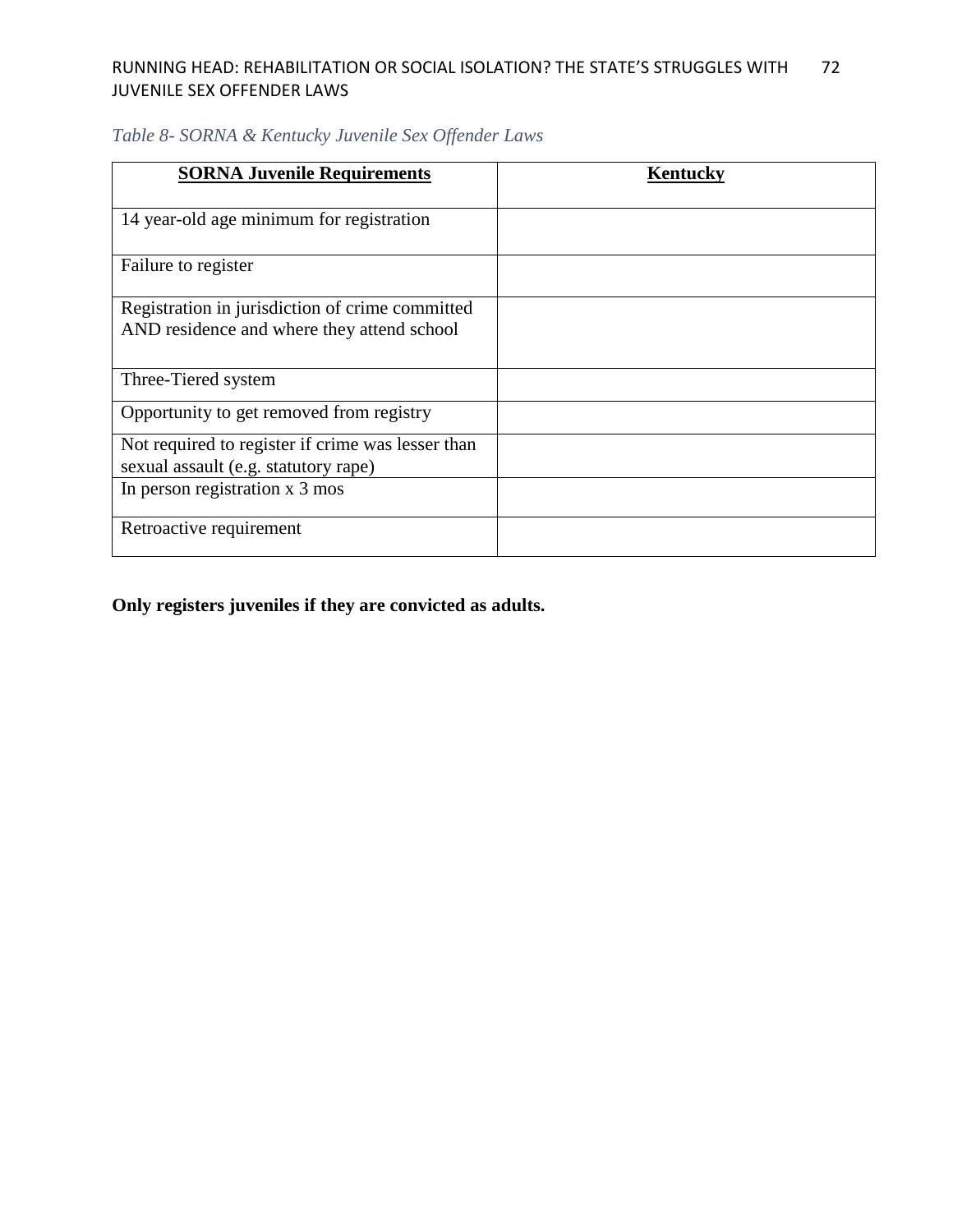## *Table 9- SORNA & Maine Juvenile Sex Offender Laws*

| <b>SORNA Juvenile Requirements</b>                                                            | Maine |
|-----------------------------------------------------------------------------------------------|-------|
| 14 year-old age minimum for registration                                                      |       |
| Failure to register                                                                           |       |
| Registration in jurisdiction of crime committed<br>AND residence and where they attend school |       |
| Three-Tiered system                                                                           |       |
| Opportunity to get removed from registry                                                      |       |
| Not required to register if crime was lesser than<br>sexual assault (e.g. statutory rape)     |       |
| In person registration x 3 mos                                                                |       |
| Retroactive requirement                                                                       |       |

**Only registers juveniles if they are convicted as adults.**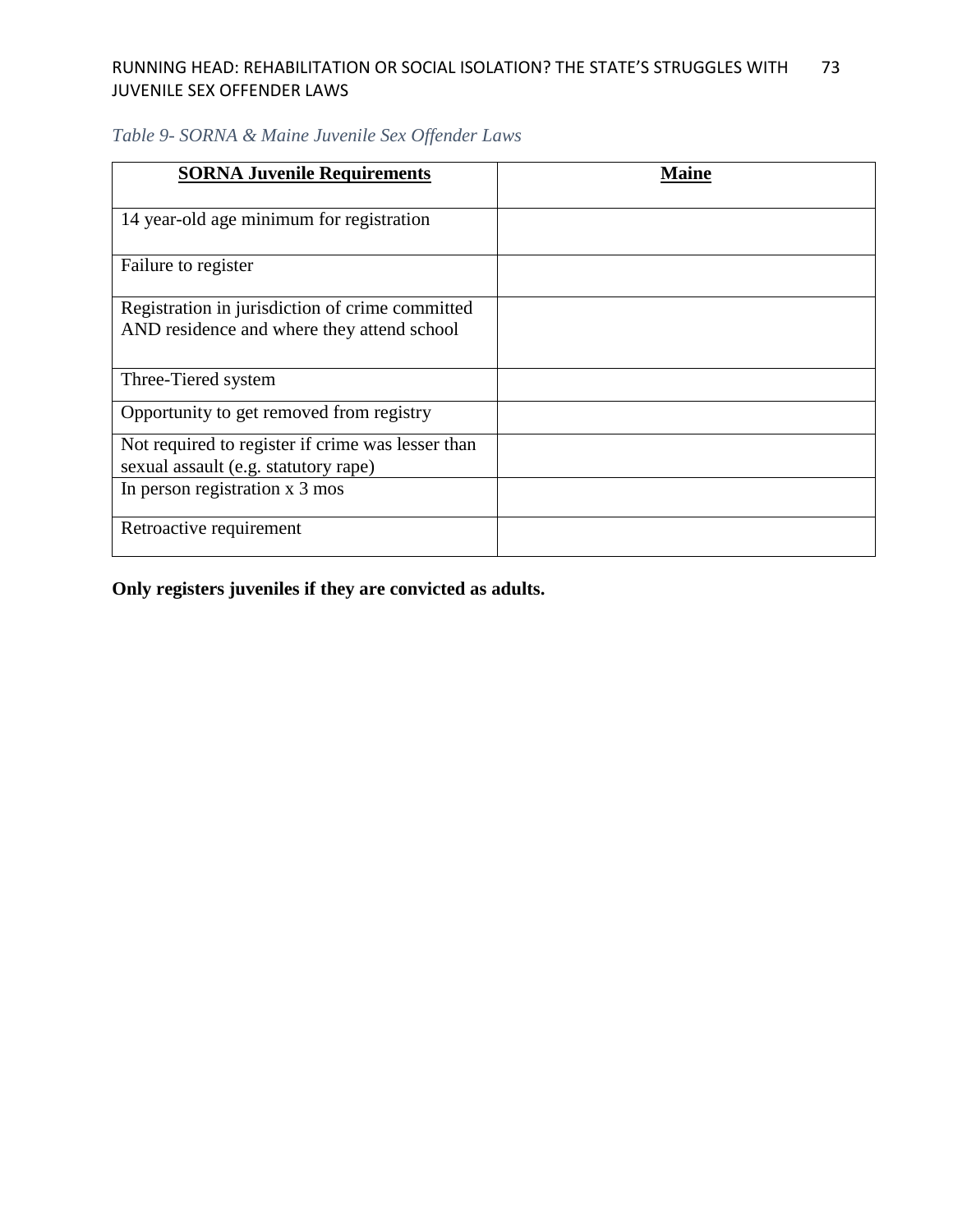| <b>SORNA Juvenile Requirements</b>                                                            | <b>Massachusetts</b>                |
|-----------------------------------------------------------------------------------------------|-------------------------------------|
| 14 year-old age minimum for registration                                                      | <b>SMART</b> Report did not specify |
| Failure to register                                                                           | Yes                                 |
| Registration in jurisdiction of crime committed<br>AND residence and where they attend school | Yes                                 |
| Three-Tiered system                                                                           | Yes                                 |
| Opportunity to get removed from registry                                                      |                                     |
| Not required to register if crime was lesser than<br>sexual assault (e.g. statutory rape)     | Yes                                 |
| In person registration x 3 mos                                                                | No- every 6 months                  |
| Retroactive requirement                                                                       | N <sub>o</sub>                      |

# *Table10- SORNA & Massachusetts Juvenile Sex Offender Laws*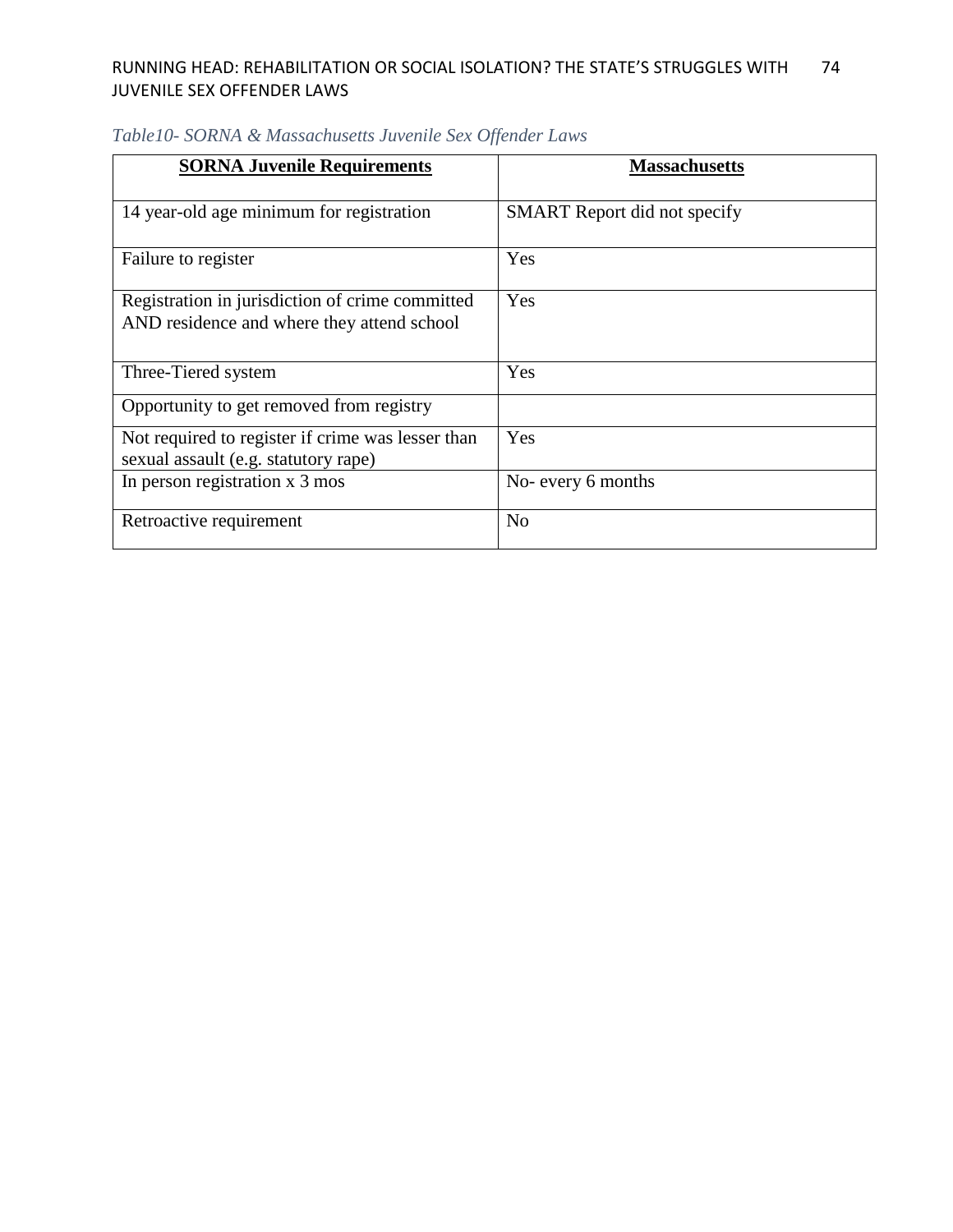| <b>SORNA Juvenile Requirements</b>                | <b>Montana</b>                          |
|---------------------------------------------------|-----------------------------------------|
|                                                   |                                         |
| 14 year-old age minimum for registration          | <b>SMART</b> Report did not specify     |
|                                                   |                                         |
| Failure to register                               | Yes                                     |
| Registration in jurisdiction of crime committed   | Yes                                     |
| AND residence and where they attend school        |                                         |
|                                                   |                                         |
| Three-Tiered system                               | Yes                                     |
| Opportunity to get removed from registry          | Yes- depending on the level of offender |
| Not required to register if crime was lesser than | Undetermined                            |
| sexual assault (e.g. statutory rape)              |                                         |
| In person registration x 3 mos                    | Undetermined                            |
|                                                   |                                         |
| Retroactive requirement                           | Yes                                     |
|                                                   |                                         |

# *Table 11- SORNA & Montana Juvenile Sex Offender Laws*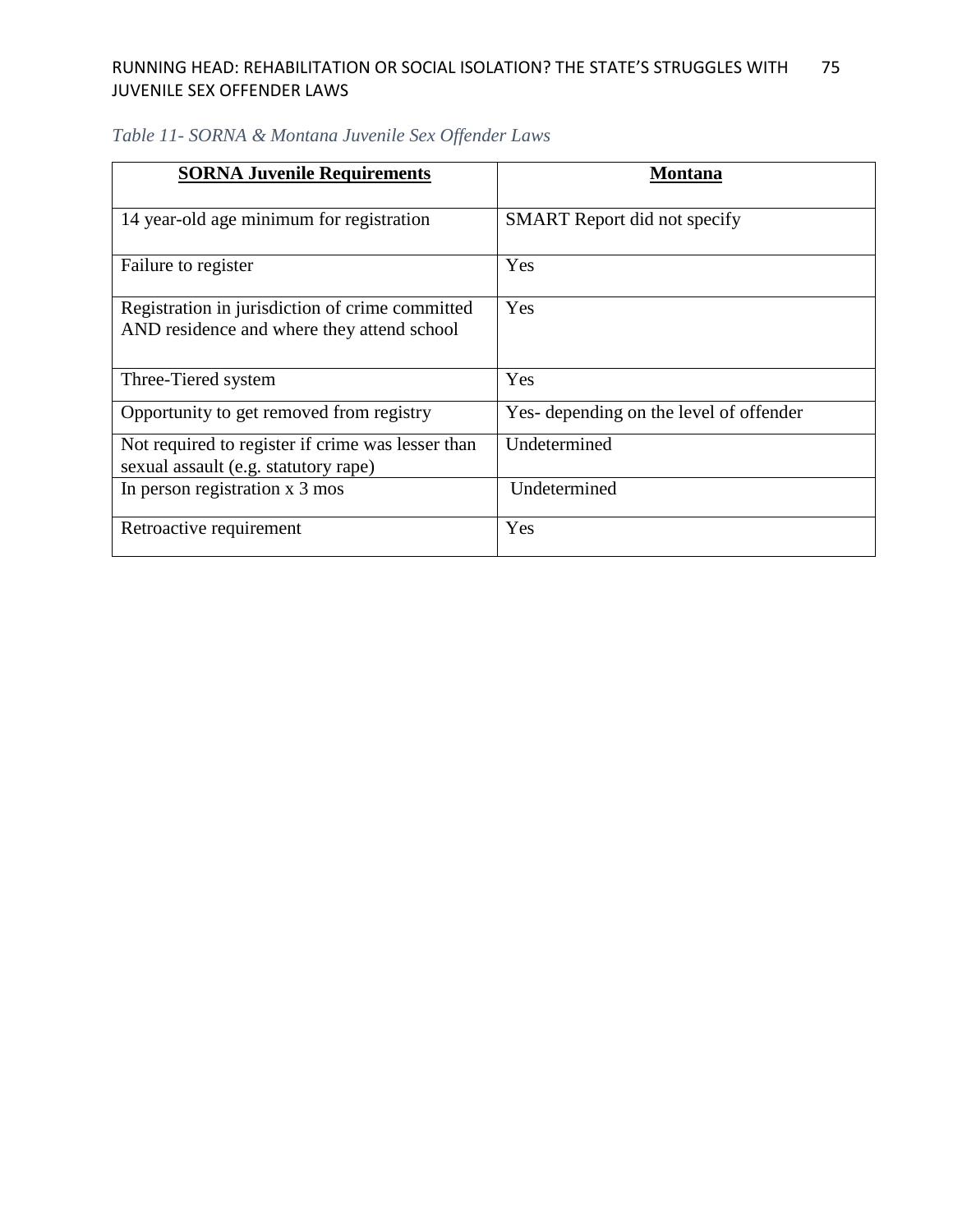| <b>SORNA Juvenile Requirements</b>                                                            | Nebraska |
|-----------------------------------------------------------------------------------------------|----------|
| 14 year-old age minimum for registration                                                      |          |
| Failure to register                                                                           |          |
| Registration in jurisdiction of crime committed<br>AND residence and where they attend school |          |
| Three-Tiered system                                                                           |          |
| Opportunity to get removed from registry                                                      |          |
| Not required to register if crime was lesser than<br>sexual assault (e.g. statutory rape)     |          |
| In person registration x 3 mos                                                                |          |
| Retroactive requirement                                                                       |          |

# *Table 12- SORNA & Nebraska Juvenile Sex Offender Laws*

**Does not register juveniles.**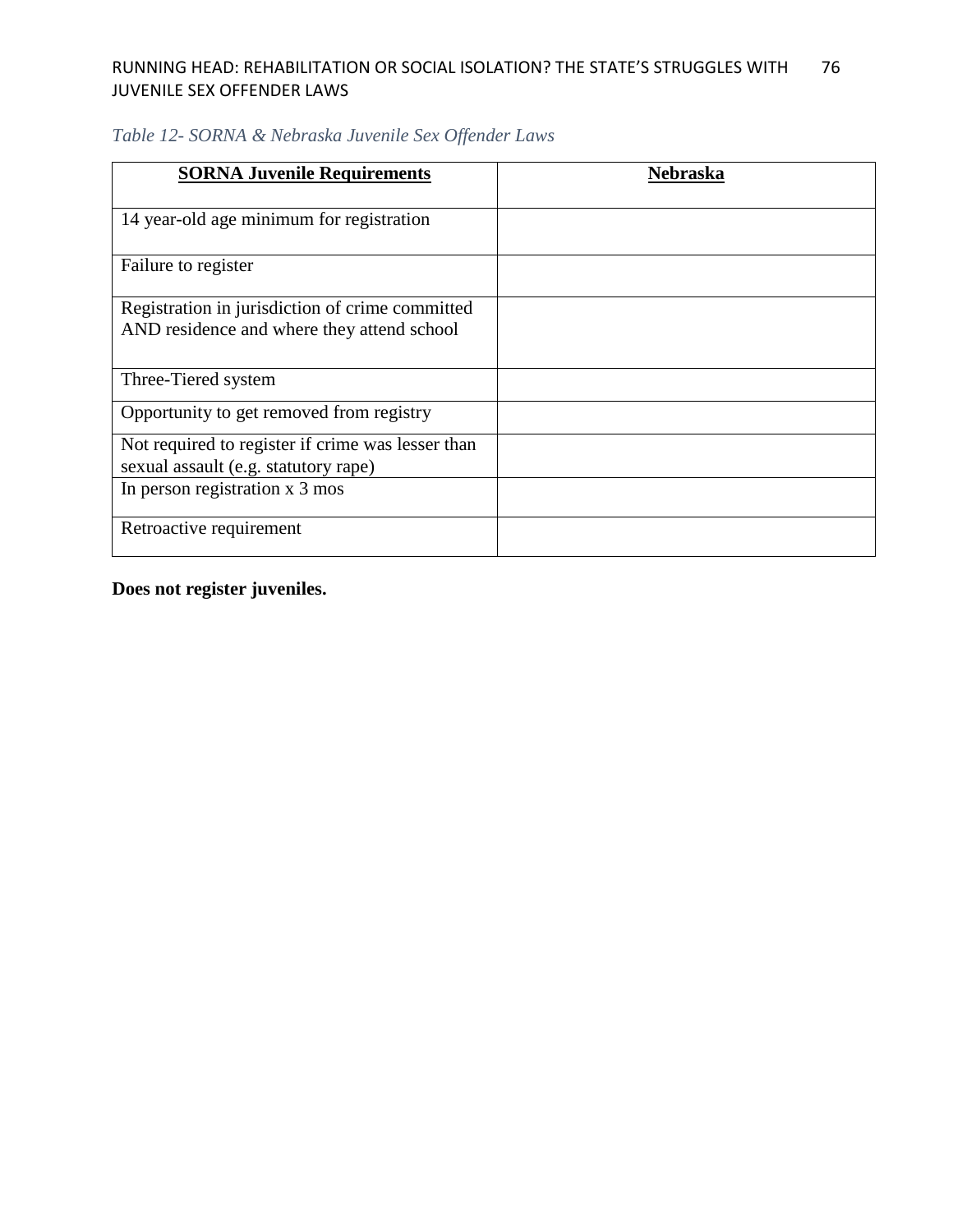| <b>SORNA Juvenile Requirements</b>                | <b>New Hampshire</b>        |
|---------------------------------------------------|-----------------------------|
|                                                   |                             |
| 14 year-old age minimum for registration          | Yes                         |
|                                                   |                             |
| Failure to register                               | Yes                         |
|                                                   |                             |
| Registration in jurisdiction of crime committed   | Yes                         |
| AND residence and where they attend school        |                             |
|                                                   |                             |
| Three-Tiered system                               | Yes                         |
| Opportunity to get removed from registry          | Yes- when juvenile turns 17 |
| Not required to register if crime was lesser than | Undetermined                |
| sexual assault (e.g. statutory rape)              |                             |
| In person registration x 3 mos                    | Yes                         |
|                                                   |                             |
| Retroactive requirement                           | Undetermined                |
|                                                   |                             |

# *Table 13- SORNA & New Hampshire Juvenile Sex Offender Laws*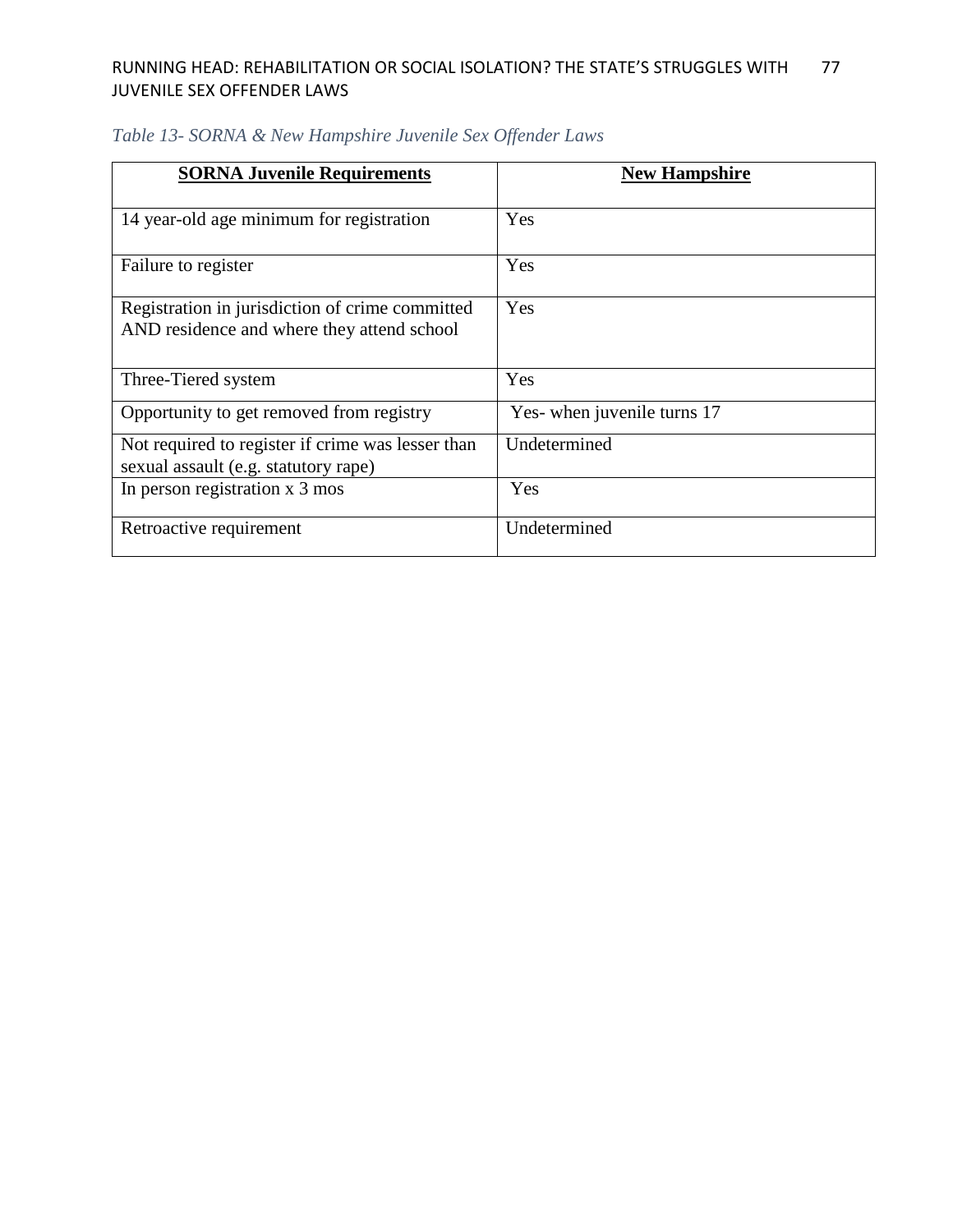| <b>SORNA Juvenile Requirements</b>                                                            | <b>New Jersey</b>                                           |
|-----------------------------------------------------------------------------------------------|-------------------------------------------------------------|
|                                                                                               |                                                             |
| 14 year-old age minimum for registration                                                      | No age minimum requirement for registration                 |
| Failure to register                                                                           | Yes                                                         |
| Registration in jurisdiction of crime committed<br>AND residence and where they attend school | Yes                                                         |
| Three-Tiered system                                                                           | N <sub>0</sub>                                              |
| Opportunity to get removed from registry                                                      | Yes                                                         |
| Not required to register if crime was lesser than<br>sexual assault (e.g. statutory rape)     | Undetermined                                                |
| In person registration x 3 mos                                                                | No- crime committed determines frequency of<br>registration |
| Retroactive requirement                                                                       | Yes                                                         |

# *Table 18- SORNA & New Jersey Juvenile Sex Offender Laws*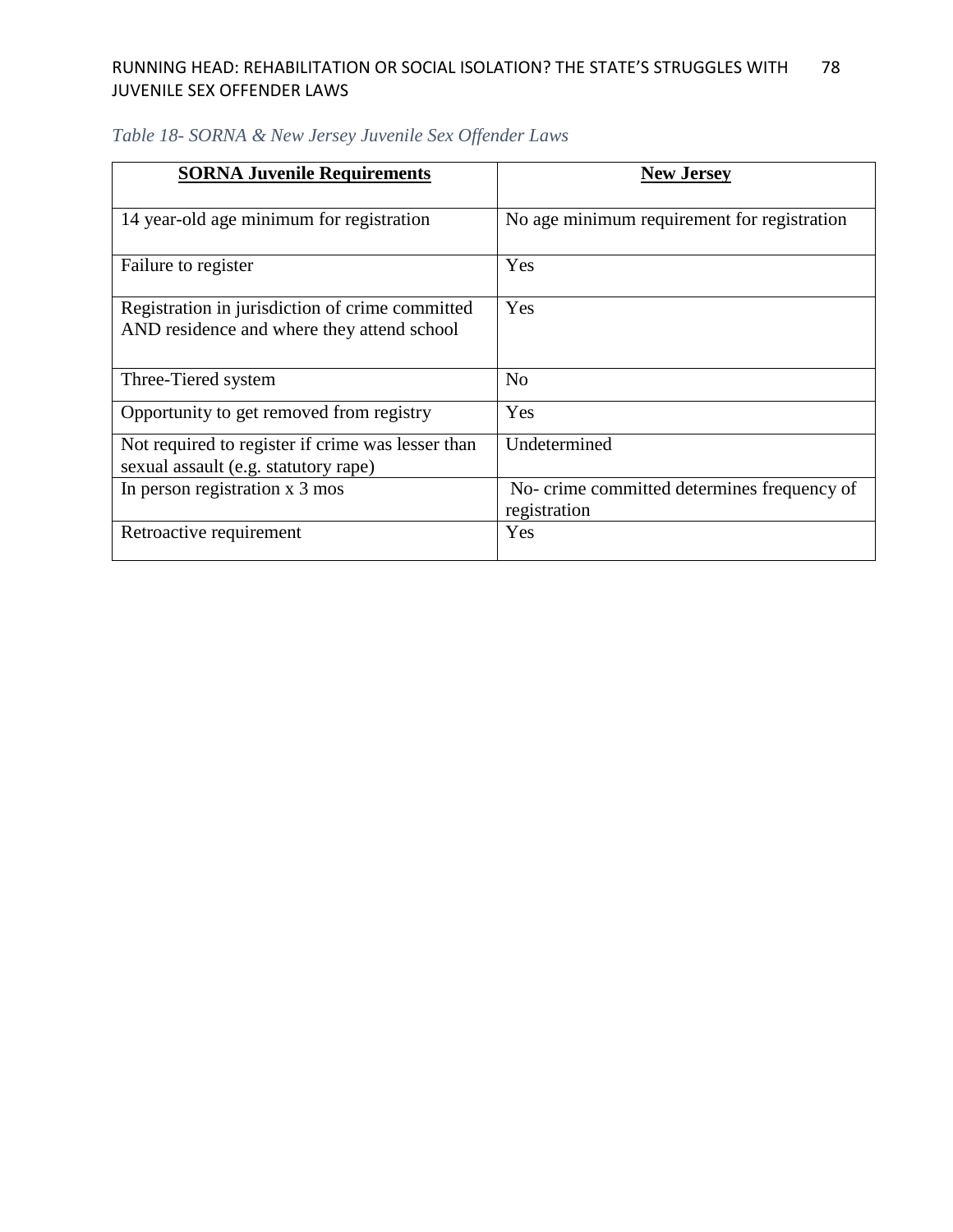| <b>SORNA Juvenile Requirements</b>                | <b>New Mexico</b>                        |
|---------------------------------------------------|------------------------------------------|
|                                                   |                                          |
| 14 year-old age minimum for registration          | Yes-if court determines juvenile to be a |
|                                                   | youthful offender                        |
| Failure to register                               | Undetermined                             |
|                                                   |                                          |
| Registration in jurisdiction of crime committed   | Yes                                      |
| AND residence and where they attend school        |                                          |
|                                                   |                                          |
| Three-Tiered system                               | Yes                                      |
|                                                   | Undetermined                             |
| Opportunity to get removed from registry          |                                          |
| Not required to register if crime was lesser than | Undetermined                             |
| sexual assault (e.g. statutory rape)              |                                          |
| In person registration x 3 mos                    | Undetermined                             |
|                                                   |                                          |
| Retroactive requirement                           | Undetermined                             |
|                                                   |                                          |

# *Table 15- SORNA & New Mexico Juvenile Sex Offender Laws*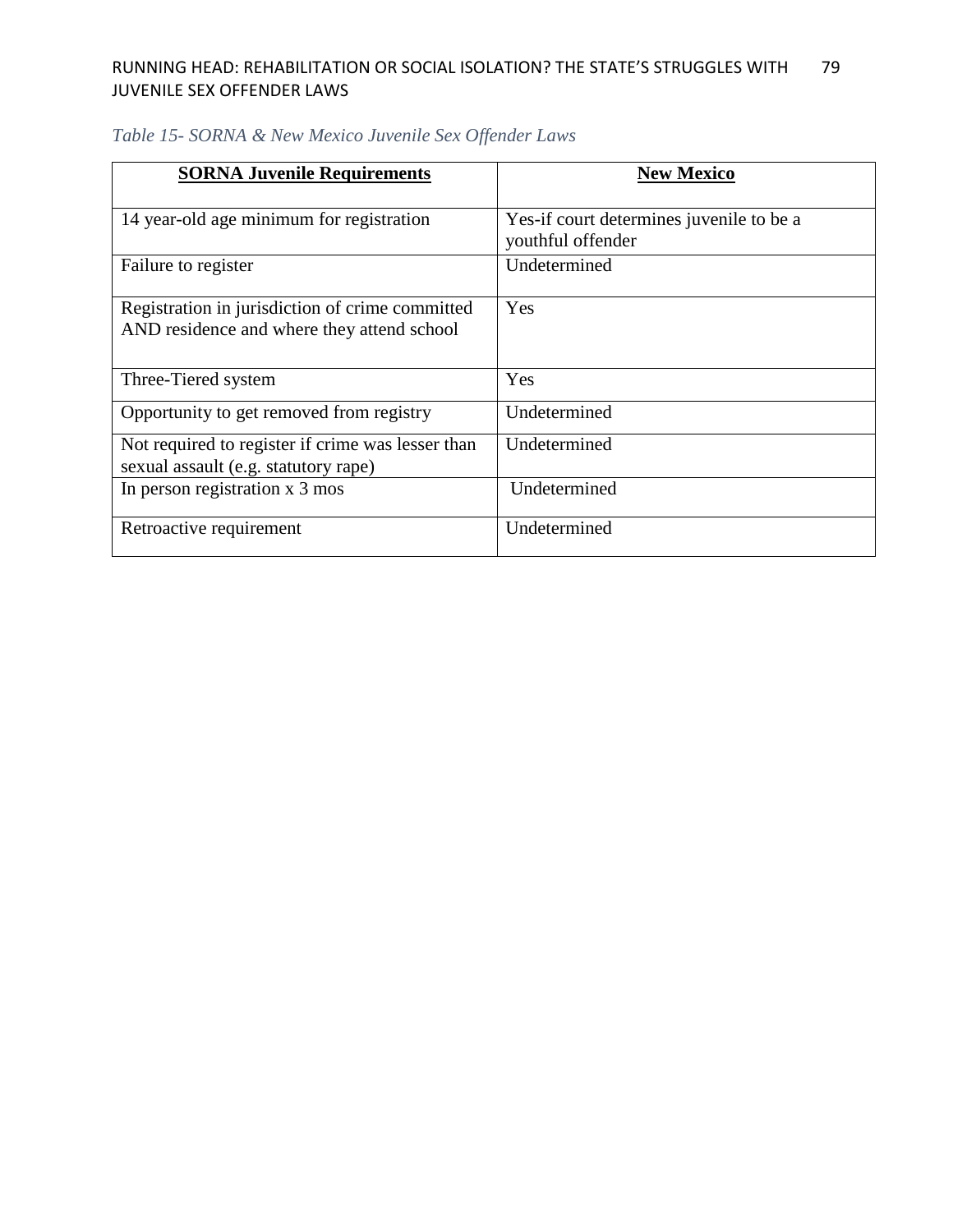| <b>SORNA Juvenile Requirements</b>                | <b>New York</b> |
|---------------------------------------------------|-----------------|
|                                                   |                 |
| 14 year-old age minimum for registration          |                 |
|                                                   |                 |
| Failure to register                               |                 |
|                                                   |                 |
| Registration in jurisdiction of crime committed   |                 |
| AND residence and where they attend school        |                 |
|                                                   |                 |
| Three-Tiered system                               |                 |
| Opportunity to get removed from registry          |                 |
|                                                   |                 |
| Not required to register if crime was lesser than |                 |
| sexual assault (e.g. statutory rape)              |                 |
| In person registration x 3 mos                    |                 |
|                                                   |                 |
| Retroactive requirement                           |                 |
|                                                   |                 |

## *Table 16- SORNA & New York Juvenile Sex Offender Laws*

**Does not register juveniles.**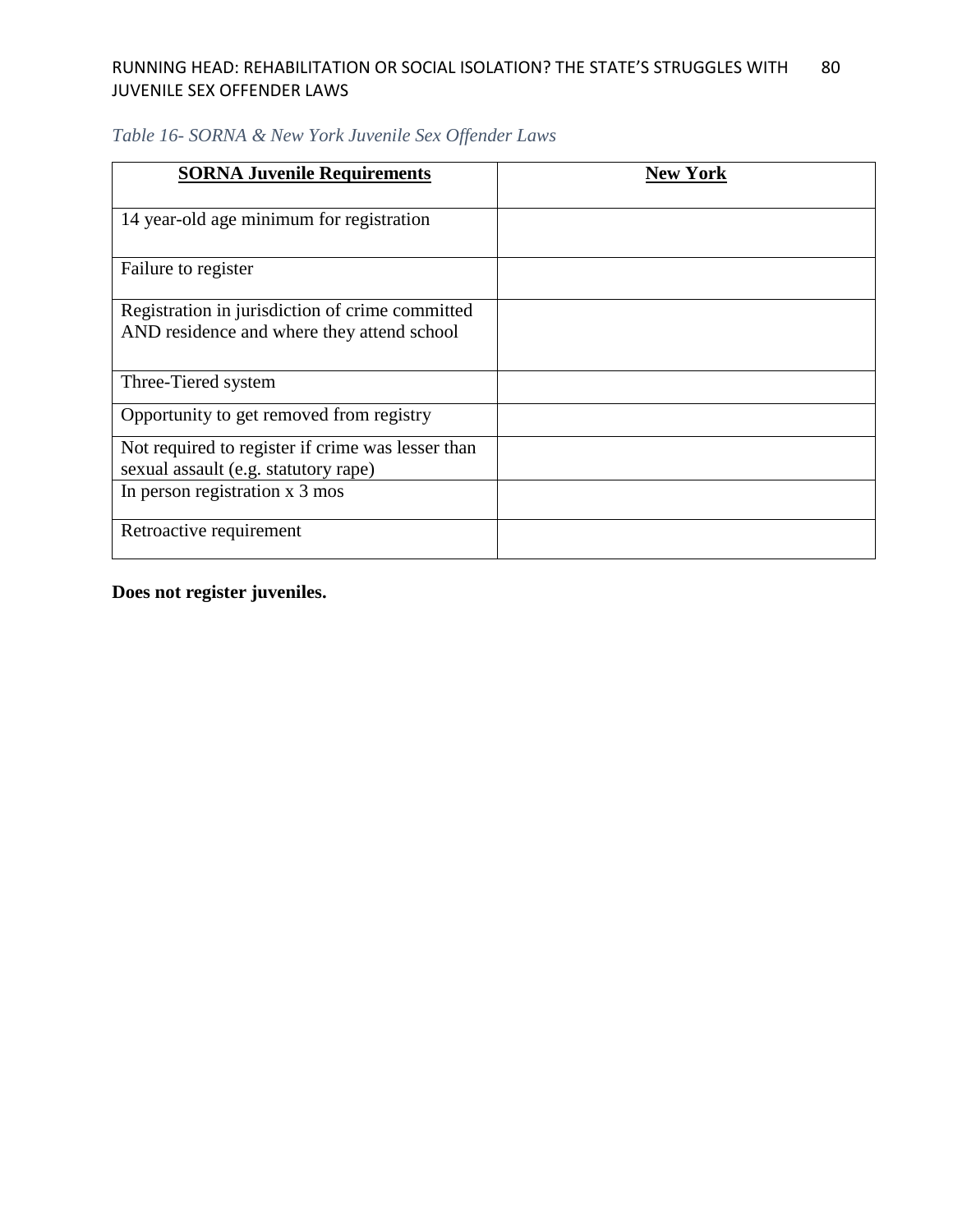| <b>SORNA Juvenile Requirements</b>                                                            | North Dakota                                                             |
|-----------------------------------------------------------------------------------------------|--------------------------------------------------------------------------|
| 14 year-old age minimum for registration                                                      | Yes- if offense is equal to or more than a felony<br>sex offense         |
| Failure to register                                                                           | Undetermined                                                             |
| Registration in jurisdiction of crime committed<br>AND residence and where they attend school | Yes                                                                      |
| Three-Tiered system                                                                           | Yes- offenders are categorized by risk<br>assessment rather than offense |
| Opportunity to get removed from registry                                                      | Yes                                                                      |
| Not required to register if crime was lesser than<br>sexual assault (e.g. statutory rape)     | Undetermined                                                             |
| In person registration x 3 mos                                                                | Yes                                                                      |
| Retroactive requirement                                                                       | Undetermined                                                             |

## *Table 17- SORNA & North Dakota Juvenile Sex Offender Laws*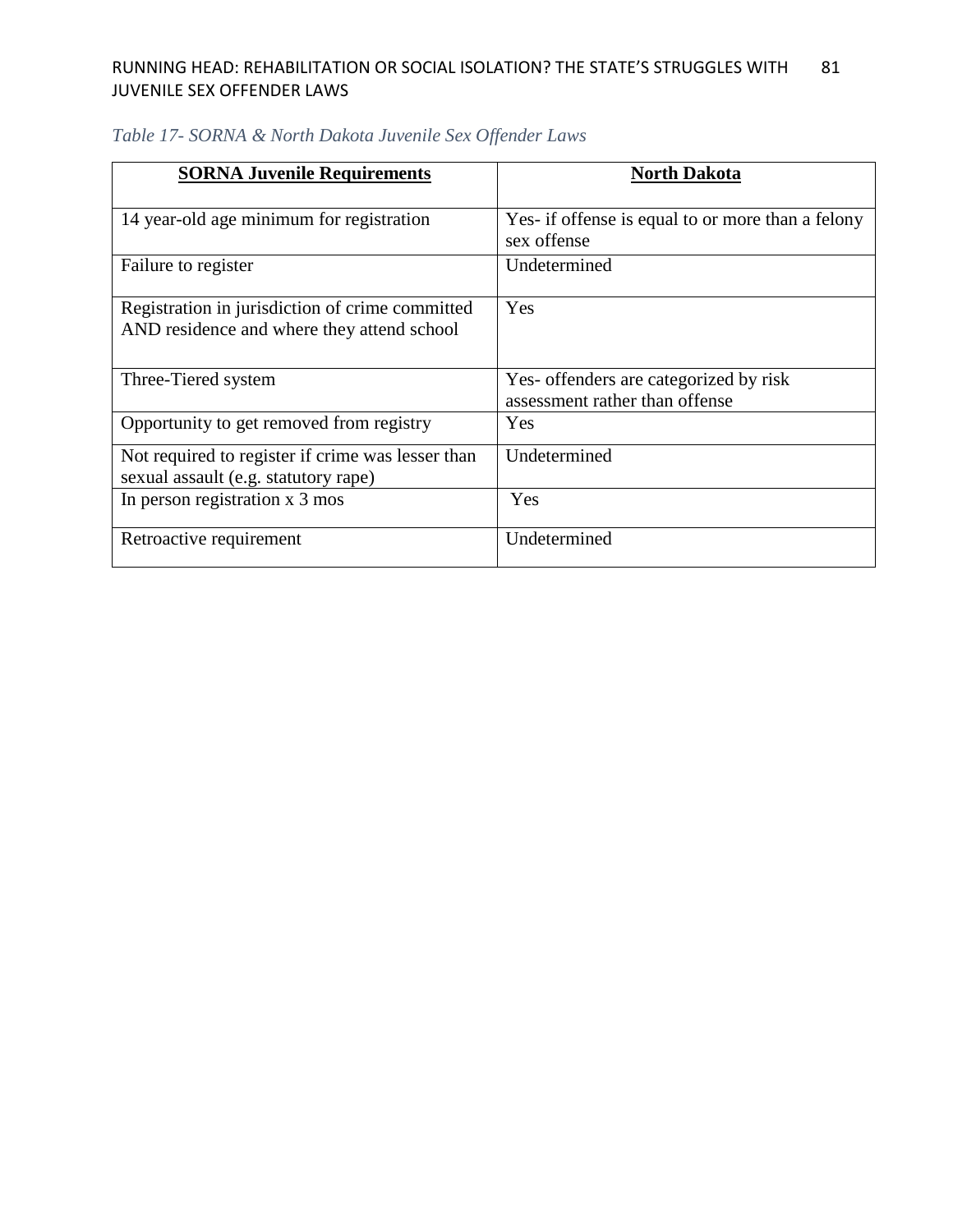| <b>SORNA Juvenile Requirements</b>                | Oklahoma                                       |
|---------------------------------------------------|------------------------------------------------|
|                                                   |                                                |
|                                                   |                                                |
| 14 year-old age minimum for registration          | Yes                                            |
|                                                   |                                                |
| Failure to register                               | Yes                                            |
|                                                   |                                                |
| Registration in jurisdiction of crime committed   | Yes                                            |
| AND residence and where they attend school        |                                                |
|                                                   |                                                |
| Three-Tiered system                               | Yes                                            |
| Opportunity to get removed from registry          | Yes- if at age 21 courts determine juvenile is |
|                                                   | not a risk                                     |
| Not required to register if crime was lesser than | Undetermined                                   |
| sexual assault (e.g. statutory rape)              |                                                |
| In person registration x 3 mos                    | Yes                                            |
|                                                   |                                                |
| Retroactive requirement                           | N <sub>o</sub>                                 |
|                                                   |                                                |

# *Table 18- SORNA & Oklahoma Juvenile Sex Offender Laws*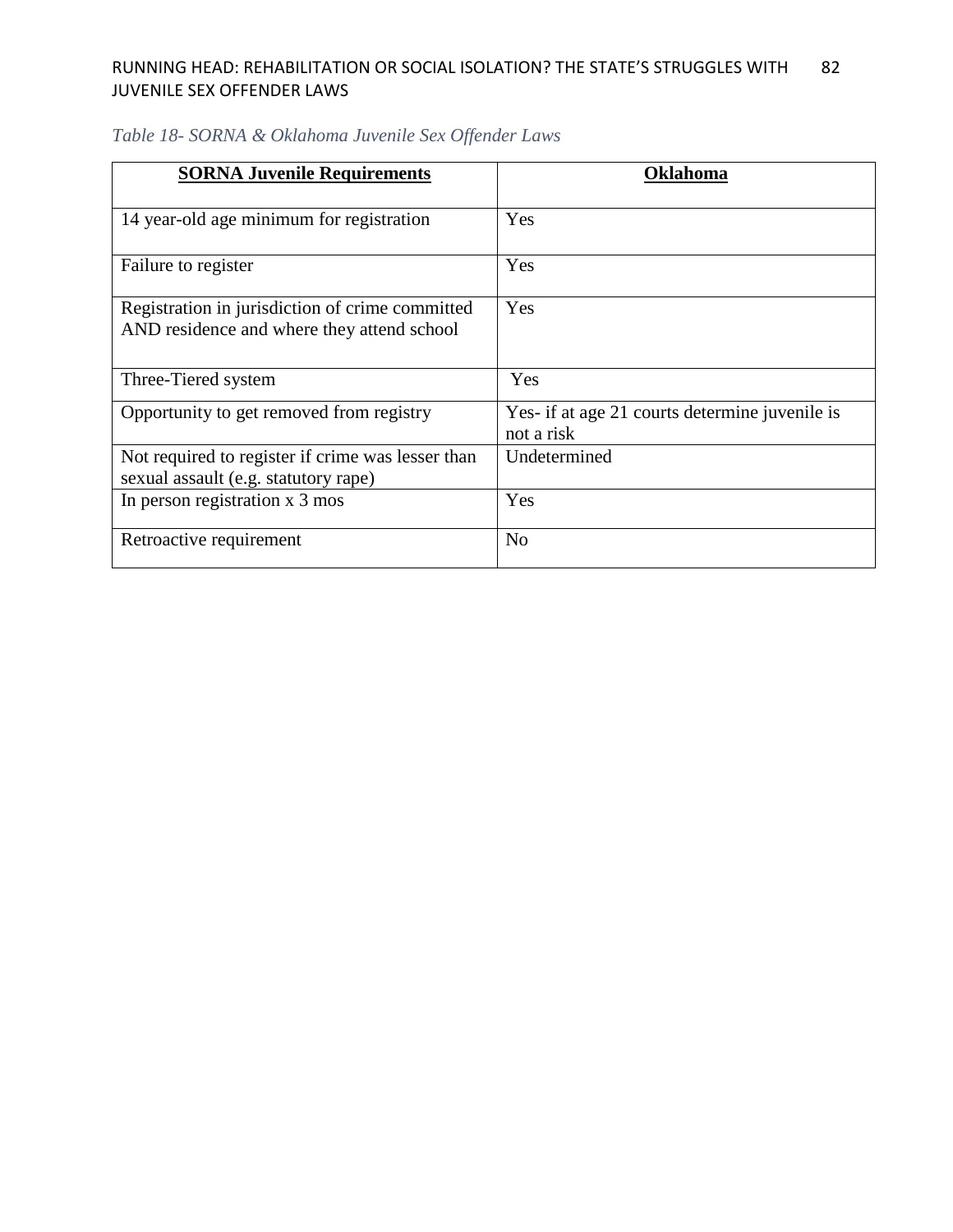| <b>SORNA Juvenile Requirements</b>                                                            | Oregon                              |
|-----------------------------------------------------------------------------------------------|-------------------------------------|
| 14 year-old age minimum for registration                                                      | <b>SMART</b> Report did not specify |
| Failure to register                                                                           | Yes                                 |
| Registration in jurisdiction of crime committed<br>AND residence and where they attend school | Yes                                 |
| Three-Tiered system                                                                           | N <sub>0</sub>                      |
| Opportunity to get removed from registry                                                      | Yes                                 |
| Not required to register if crime was lesser than<br>sexual assault (e.g. statutory rape)     | Undetermined                        |
| In person registration x 3 mos                                                                | Yes                                 |
| Retroactive requirement                                                                       | Undetermined                        |

# *Table 19- SORNA & Oregon Juvenile Sex Offender Laws*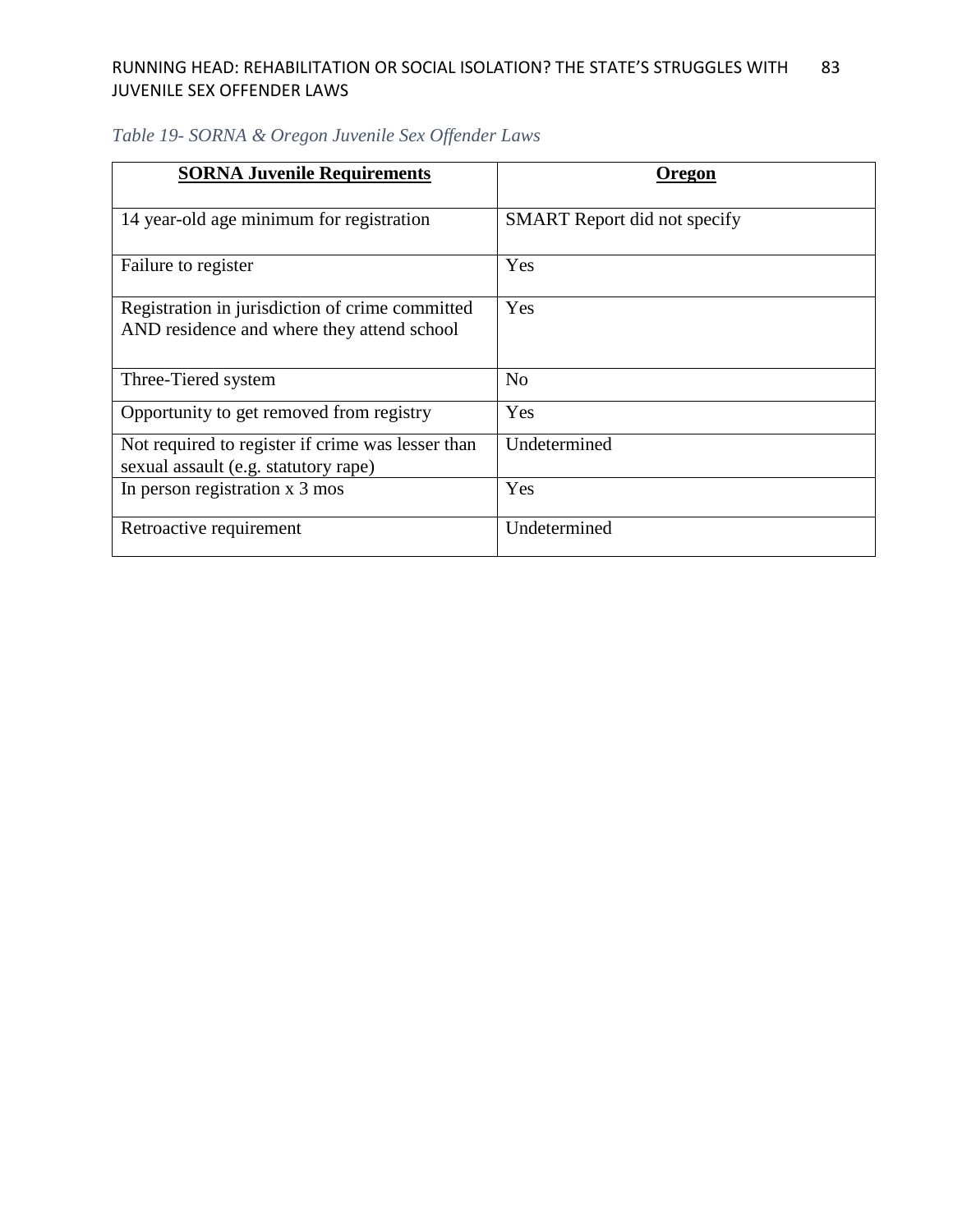| <b>SORNA Juvenile Requirements</b>                | <b>Rhode Island</b>                           |
|---------------------------------------------------|-----------------------------------------------|
|                                                   |                                               |
| 14 year-old age minimum for registration          | Any juvenile adjudicated delinquent under age |
|                                                   | of 18                                         |
| Failure to register                               | Yes                                           |
|                                                   |                                               |
| Registration in jurisdiction of crime committed   | Yes                                           |
| AND residence and where they attend school        |                                               |
|                                                   |                                               |
| Three-Tiered system                               | N <sub>o</sub>                                |
|                                                   |                                               |
| Opportunity to get removed from registry          | N <sub>o</sub>                                |
| Not required to register if crime was lesser than | Undetermined                                  |
| sexual assault (e.g. statutory rape)              |                                               |
| In person registration x 3 mos                    | No-annually                                   |
|                                                   |                                               |
| Retroactive requirement                           | N <sub>o</sub>                                |
|                                                   |                                               |

*Table 20- SORNA & Rhode Island Juvenile Sex Offender Laws*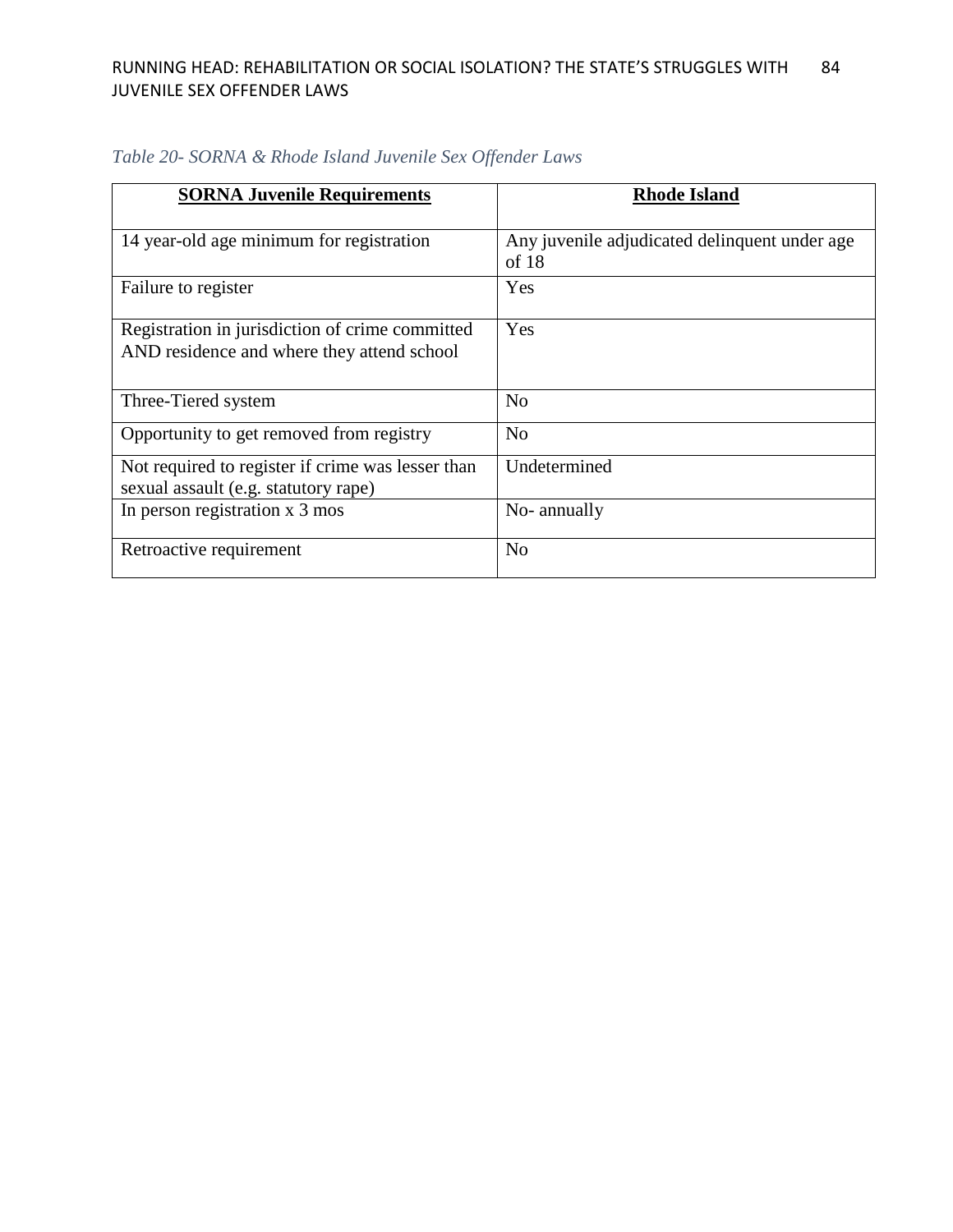| <b>SORNA Juvenile Requirements</b>                                                            | Utah                                                   |
|-----------------------------------------------------------------------------------------------|--------------------------------------------------------|
| 14 year-old age minimum for registration                                                      | Yes-specific crimes are registerable                   |
| Failure to register                                                                           | Yes                                                    |
| Registration in jurisdiction of crime committed<br>AND residence and where they attend school | Yes                                                    |
| Three-Tiered system                                                                           | No-states' classifications abide by SORNA<br>standards |
| Opportunity to get removed from registry                                                      | Undetermined                                           |
| Not required to register if crime was lesser than<br>sexual assault (e.g. statutory rape)     | Yes                                                    |
| In person registration x 3 mos                                                                | No- all juveniles required to register                 |
| Retroactive requirement                                                                       | Undetermined                                           |

# *Table 21- SORNA & Utah Juvenile Sex Offender Laws*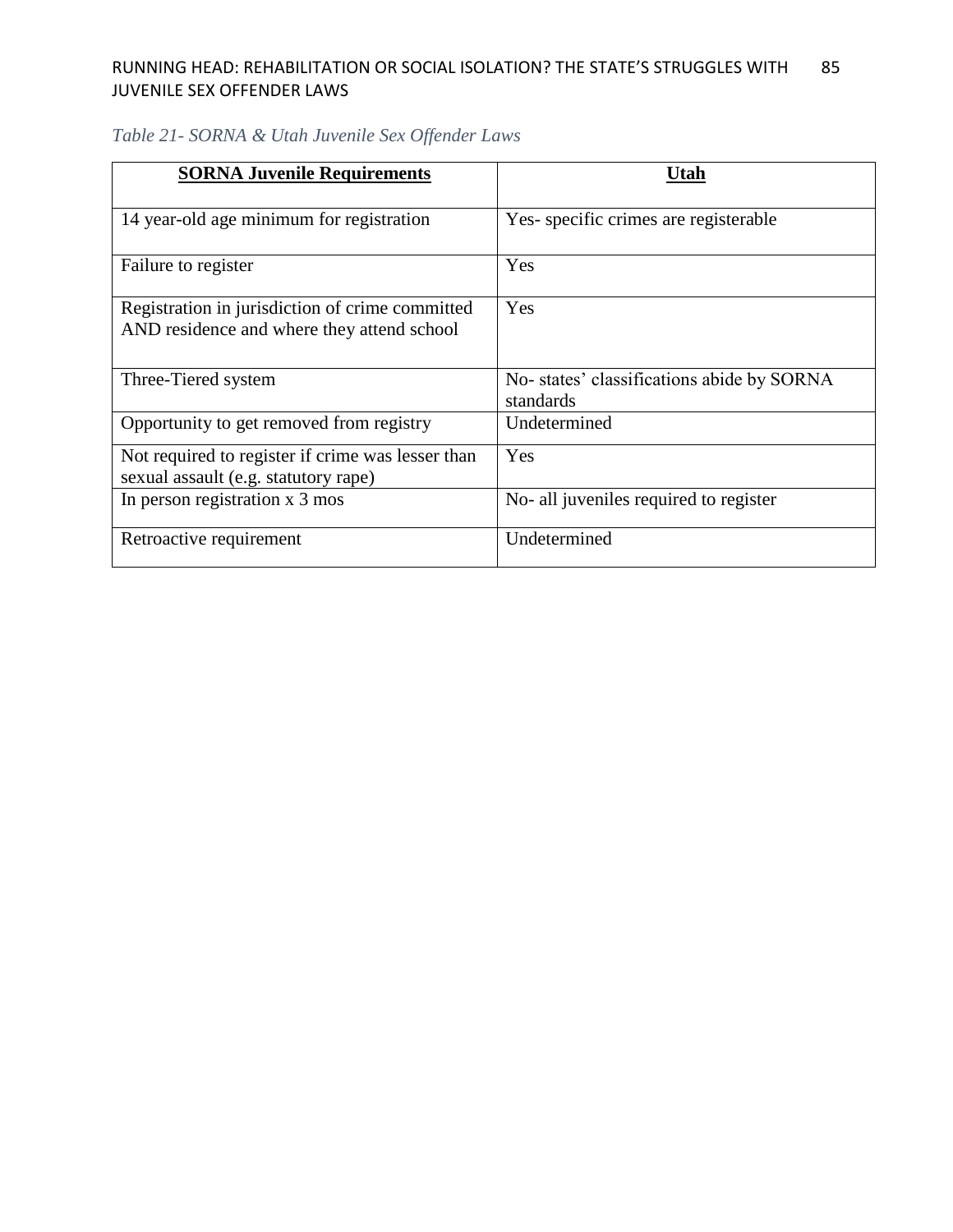| <b>SORNA Juvenile Requirements</b>                | Vermont |
|---------------------------------------------------|---------|
|                                                   |         |
| 14 year-old age minimum for registration          |         |
|                                                   |         |
| Failure to register                               |         |
|                                                   |         |
| Registration in jurisdiction of crime committed   |         |
| AND residence and where they attend school        |         |
|                                                   |         |
| Three-Tiered system                               |         |
| Opportunity to get removed from registry          |         |
|                                                   |         |
| Not required to register if crime was lesser than |         |
| sexual assault (e.g. statutory rape)              |         |
| In person registration x 3 mos                    |         |
|                                                   |         |
| Retroactive requirement                           |         |
|                                                   |         |

*Table 19- SORNA & Vermont Juvenile Sex Offender Laws*

**Does not register juveniles.**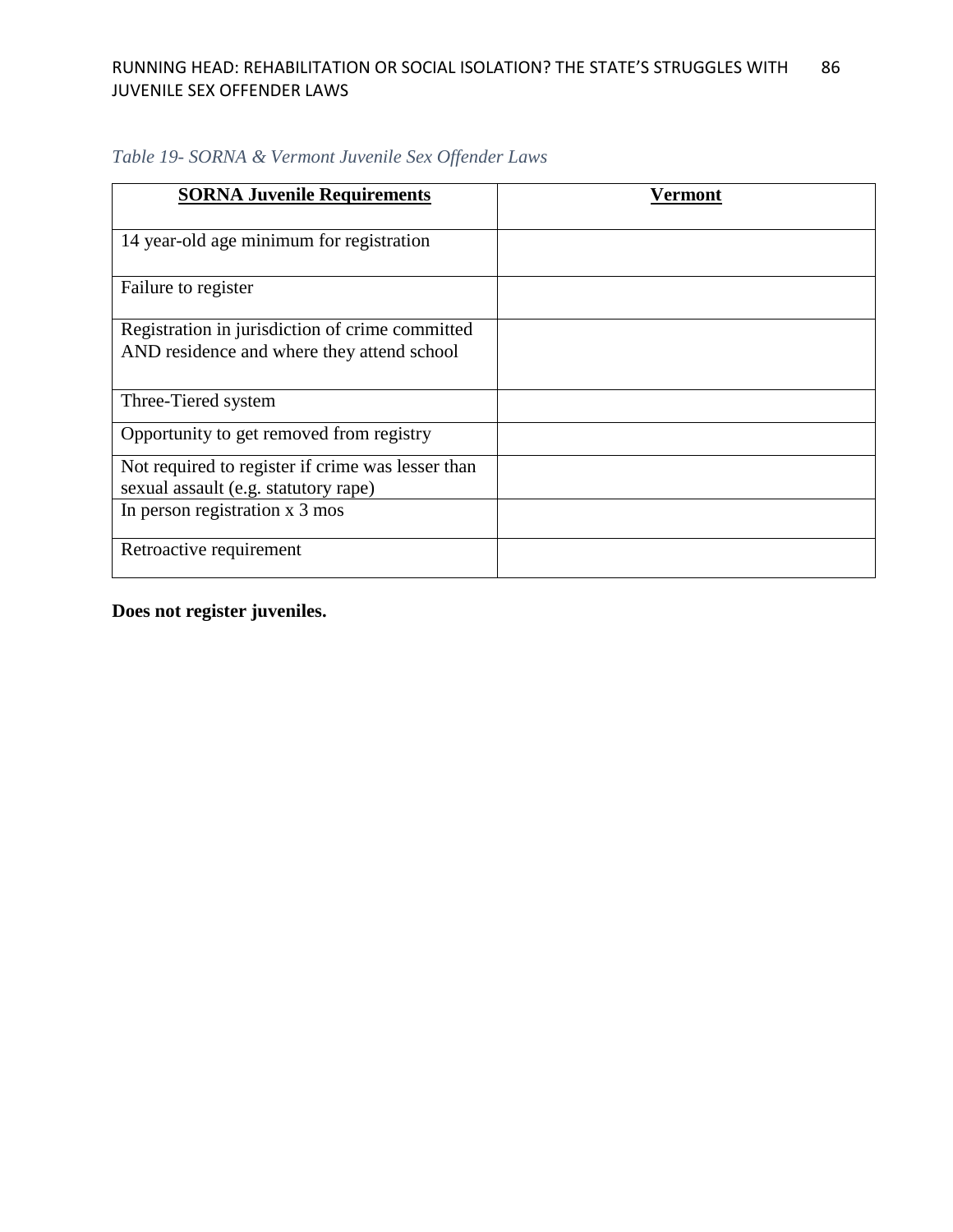| <b>SORNA Juvenile Requirements</b>                | Virginia                            |  |
|---------------------------------------------------|-------------------------------------|--|
|                                                   |                                     |  |
| 14 year-old age minimum for registration          | <b>SMART</b> Report did not specify |  |
|                                                   |                                     |  |
| Failure to register                               | Yes                                 |  |
|                                                   |                                     |  |
| Registration in jurisdiction of crime committed   | Yes                                 |  |
| AND residence and where they attend school        |                                     |  |
|                                                   |                                     |  |
| Three-Tiered system                               | Yes                                 |  |
| Opportunity to get removed from registry          |                                     |  |
|                                                   |                                     |  |
| Not required to register if crime was lesser than | Yes                                 |  |
| sexual assault (e.g. statutory rape)              |                                     |  |
| In person registration x 3 mos                    | No- every 6 months                  |  |
|                                                   |                                     |  |
| Retroactive requirement                           | N <sub>0</sub>                      |  |
|                                                   |                                     |  |

## *Table 23- SORNA & Virginia Juvenile Sex Offender Laws*

As noted in Table 19 above, Virginia potentially requires juveniles adjudicated delinquent of a sex crime over the age of thirteen to register. However, Virginia does not automatically register all juveniles, it is upon the court's discretion. Every offender is visited by law enforcement either at home or work every six months.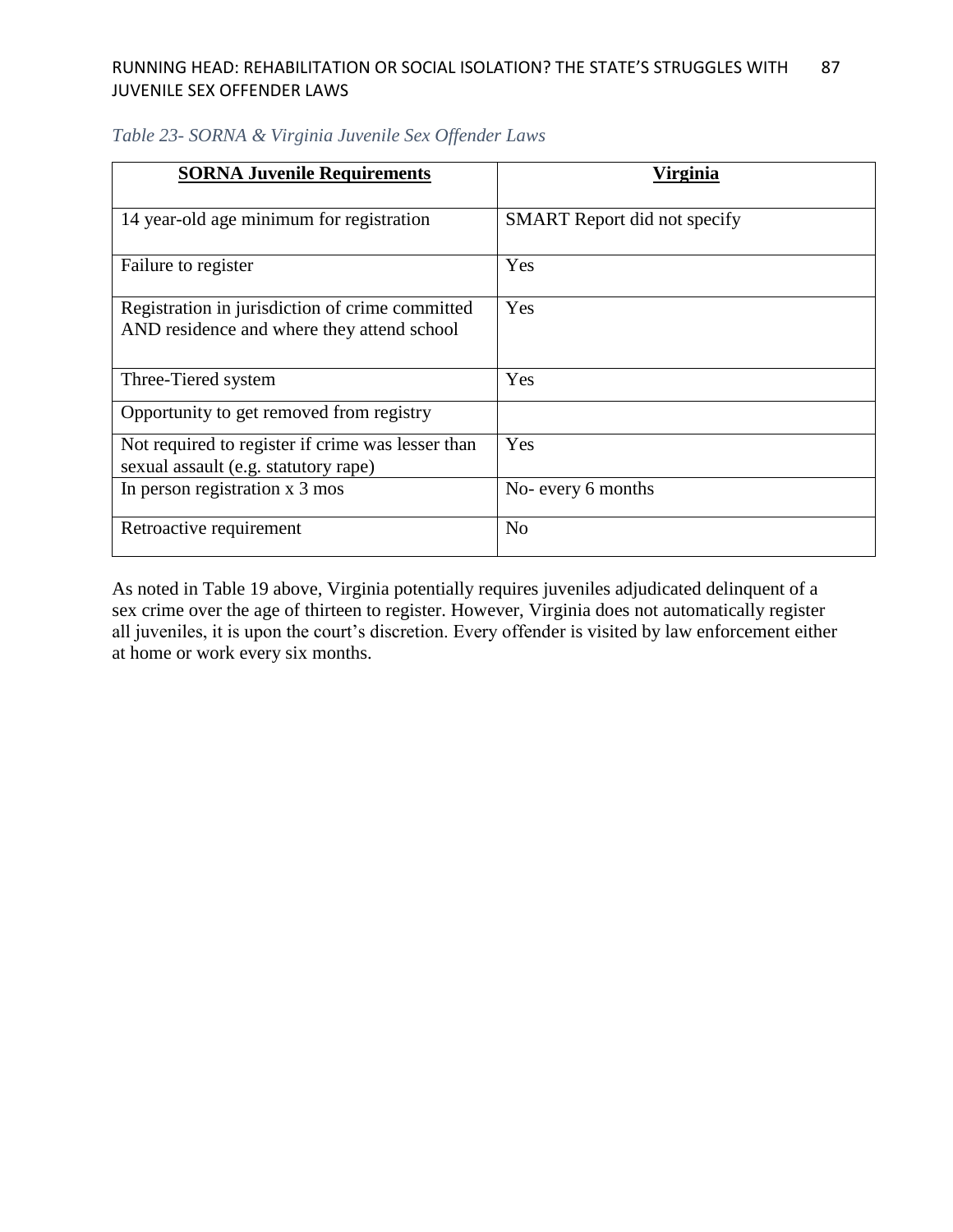| <b>SORNA Juvenile Requirements</b>                | Washington                          |
|---------------------------------------------------|-------------------------------------|
|                                                   |                                     |
| 14 year-old age minimum for registration          | <b>SMART</b> Report did not specify |
|                                                   |                                     |
| Failure to register                               | Yes                                 |
|                                                   |                                     |
| Registration in jurisdiction of crime committed   | Yes                                 |
| AND residence and where they attend school        |                                     |
|                                                   |                                     |
| Three-Tiered system                               | N <sub>0</sub>                      |
|                                                   |                                     |
| Opportunity to get removed from registry          | Yes                                 |
| Not required to register if crime was lesser than | Undetermined                        |
| sexual assault (e.g. statutory rape)              |                                     |
| In person registration x 3 mos                    | N <sub>0</sub>                      |
|                                                   |                                     |
| Retroactive requirement                           | N <sub>o</sub>                      |
|                                                   |                                     |

# *Table 24- SORNA & Washington Juvenile Sex Offender Laws*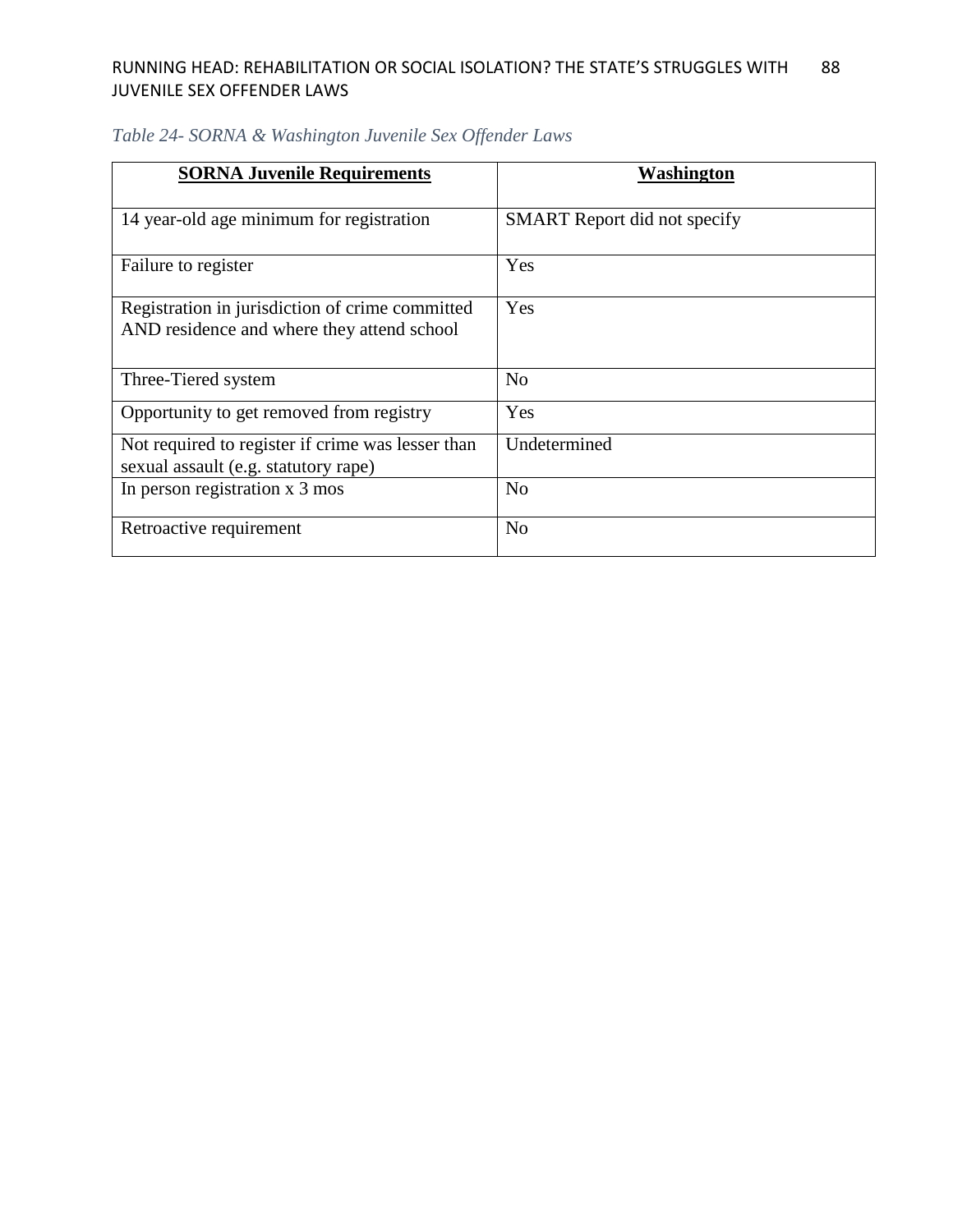| <b>SORNA Juvenile Requirements</b>                | Wisconsin                                         |  |
|---------------------------------------------------|---------------------------------------------------|--|
|                                                   |                                                   |  |
| 14 year-old age minimum for registration          | <b>SMART</b> Report did not specify               |  |
|                                                   |                                                   |  |
| Failure to register                               | Yes                                               |  |
|                                                   |                                                   |  |
| Registration in jurisdiction of crime committed   | Yes                                               |  |
| AND residence and where they attend school        |                                                   |  |
|                                                   |                                                   |  |
| Three-Tiered system                               | Yes                                               |  |
| Opportunity to get removed from registry          | N <sub>o</sub>                                    |  |
|                                                   |                                                   |  |
| Not required to register if crime was lesser than | Undetermined                                      |  |
| sexual assault (e.g. statutory rape)              |                                                   |  |
| In person registration x 3 mos                    | Possibly- if required to register for life, it is |  |
|                                                   | mandatory registration every 90 days. Also,       |  |
|                                                   | does not have to be in person.                    |  |
| Retroactive requirement                           | No                                                |  |
|                                                   |                                                   |  |

## *Table 25- SORNA & Wisconsin Juvenile Sex Offender Laws*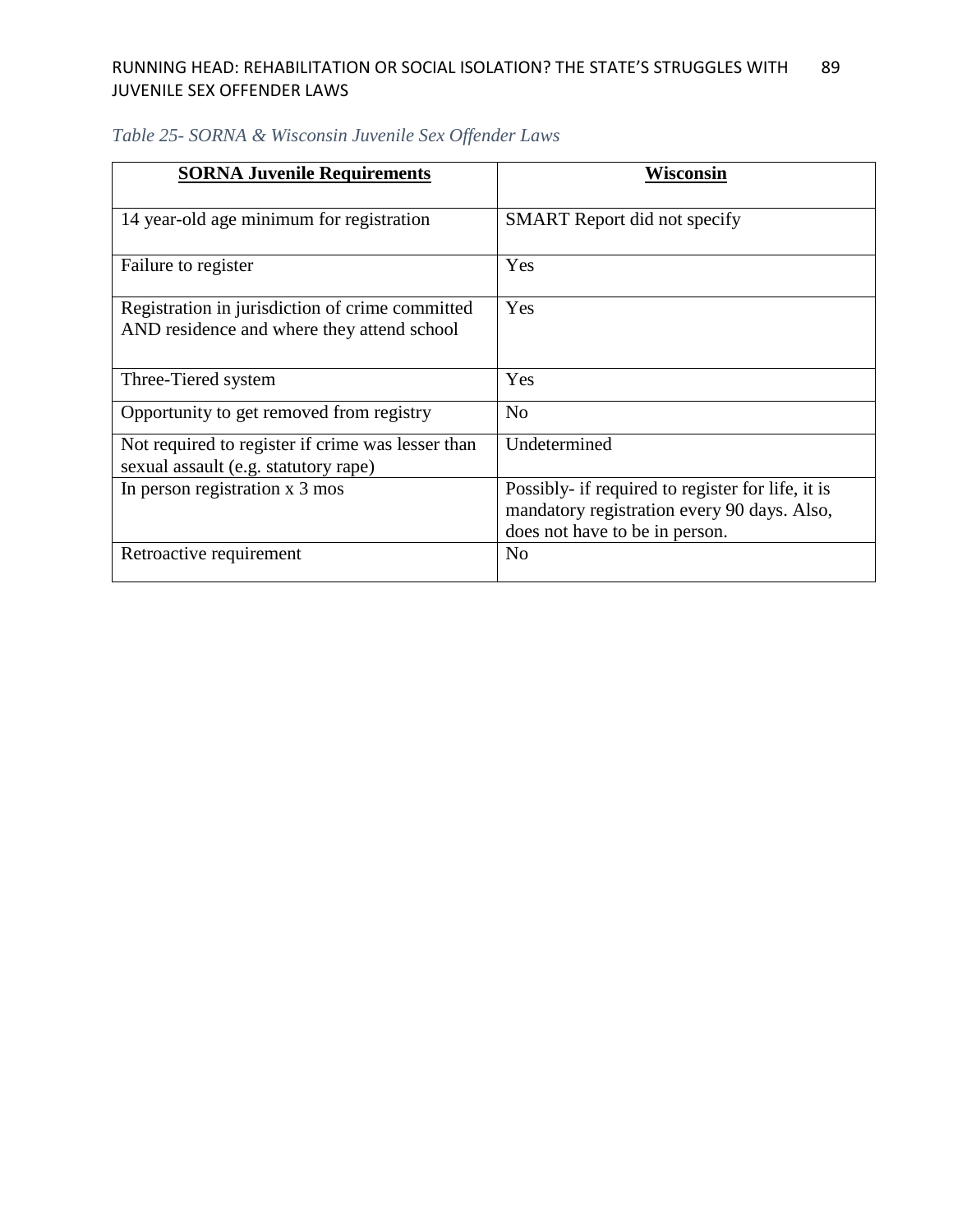### **Analysis**

The tables listed subsection R are a compilation of data gathered from all the states that have SMART Reports. This chapter will describe any common patterns or themes amongst the states. Also, this chapter will discuss any intriguing facts that I have become aware of while gathering the data.

*non-compliant states.* The first and most subjective theme in this analysis was the number of states that do not register juveniles. There are nine states, and they are: Alaska, Connecticut District of Columbia Georgia, Hawaii, Kentucky, Maine, Nebraska, New York, Vermont and West Virginia (Office of Sex Offender Sentencing, Monitoring, Apprehending, Registering, and Tracking, 2015). A question that remains unanswered is why these states do not register juveniles for any sex offenses.

New York is in interesting state to review considering it does not comply with most of the guidelines of this federal law. It can be assumed that the state has its' own effective sex offender registration system in place, however, it completely ignores this law. The state has had plenty of time to cooperate with the federal government and start transitioning to comply with the guidelines, however, since 2006 it has only complied with three guidelines. The guidelines included Registering Retroactive Sex Offenders, Failure to Register Sex offenders, when a Jurisdiction has Information that a Sex Offender May have Absconded.

Throughout my analysis New York particularly stood out due to it's avoidance of this law. The federal government has warned that states will lose 10% of federal crime funds when found not in compliance with AWA, and since 2006 New York has done exactly that.

New York is a unique case because how it ignores complying with the AWA, but Maine is different. Maine's SMART Report revealed that it does comply with a majority of the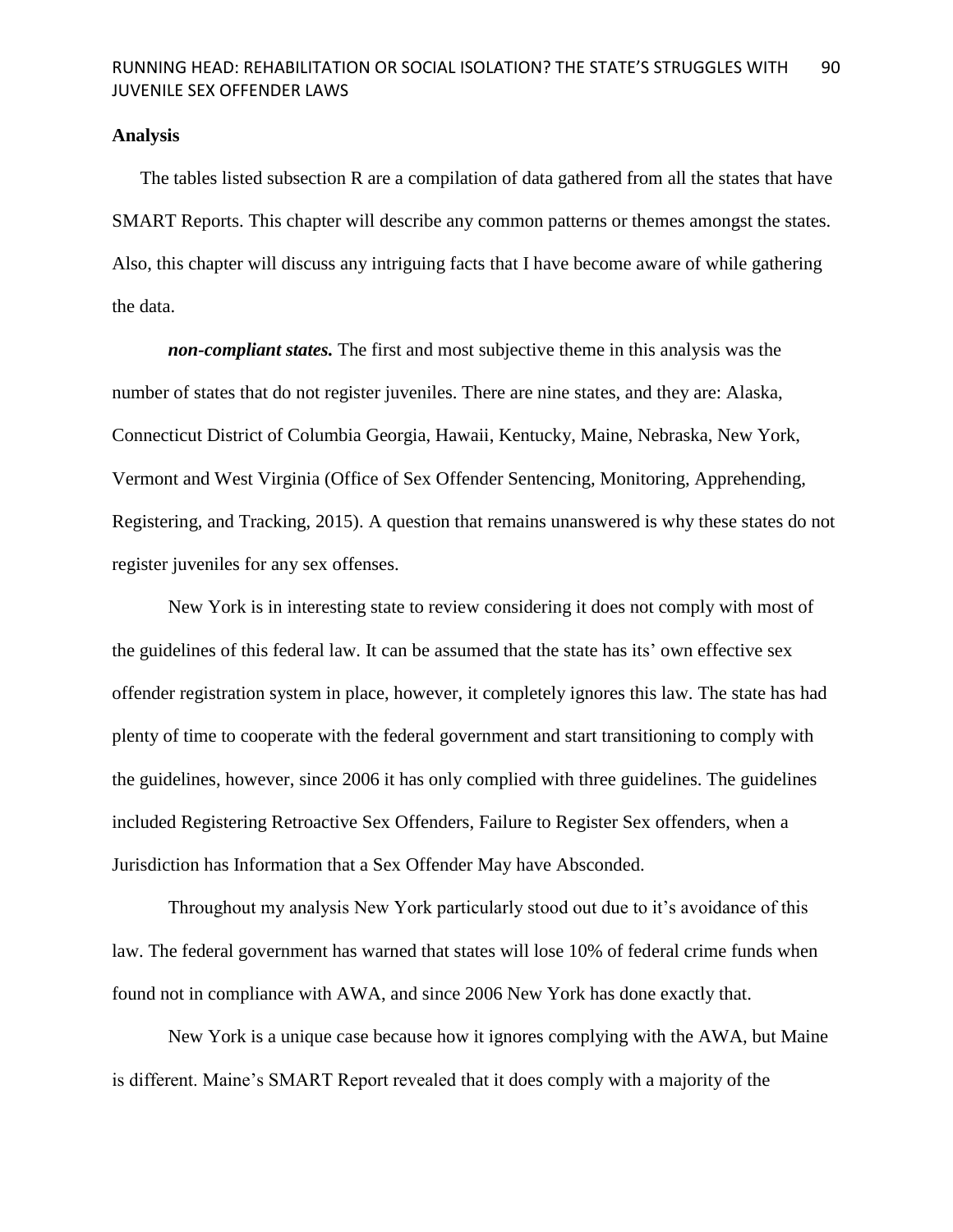guidelines in the AWA. As far as New York goes, it is understandable that the state was not found in compliance because it does not comply with any of the guidelines, however, Maine does. The major guideline that Maine does deviate from is not registering juveniles for sex offenses, and was this one of the contributing factors as to why it was deemed not in compliance?

Nebraska is similar to Maine. The SMART Report for Nebraska revealed that it complies with almost all of the guidelines, besides registering juveniles. Nebraska and Maine are important states because they display a common pattern. Why are Nebraska and Maine found not in compliance when they comply with the guidelines more than some states that are deemed in compliance?

This common theme amongst these states keeps going back to juveniles. During my analysis I discovered that states deciding not to register juveniles for any sex offenses may be why these states are found not in compliance. An important question to consider is does it matter whether or not states comply with a majority of the guidelines, or if they do not register juveniles they are automatically not in compliance? This question is fueled by the extreme differences between New York and Maine and they are both found not in compliance. The major thing they have in common is not registering juveniles. This was not the only theme I became aware of throughout my analysis, it appeared that state's political standings may be a contributing factor to whether they comply with the AWA or not.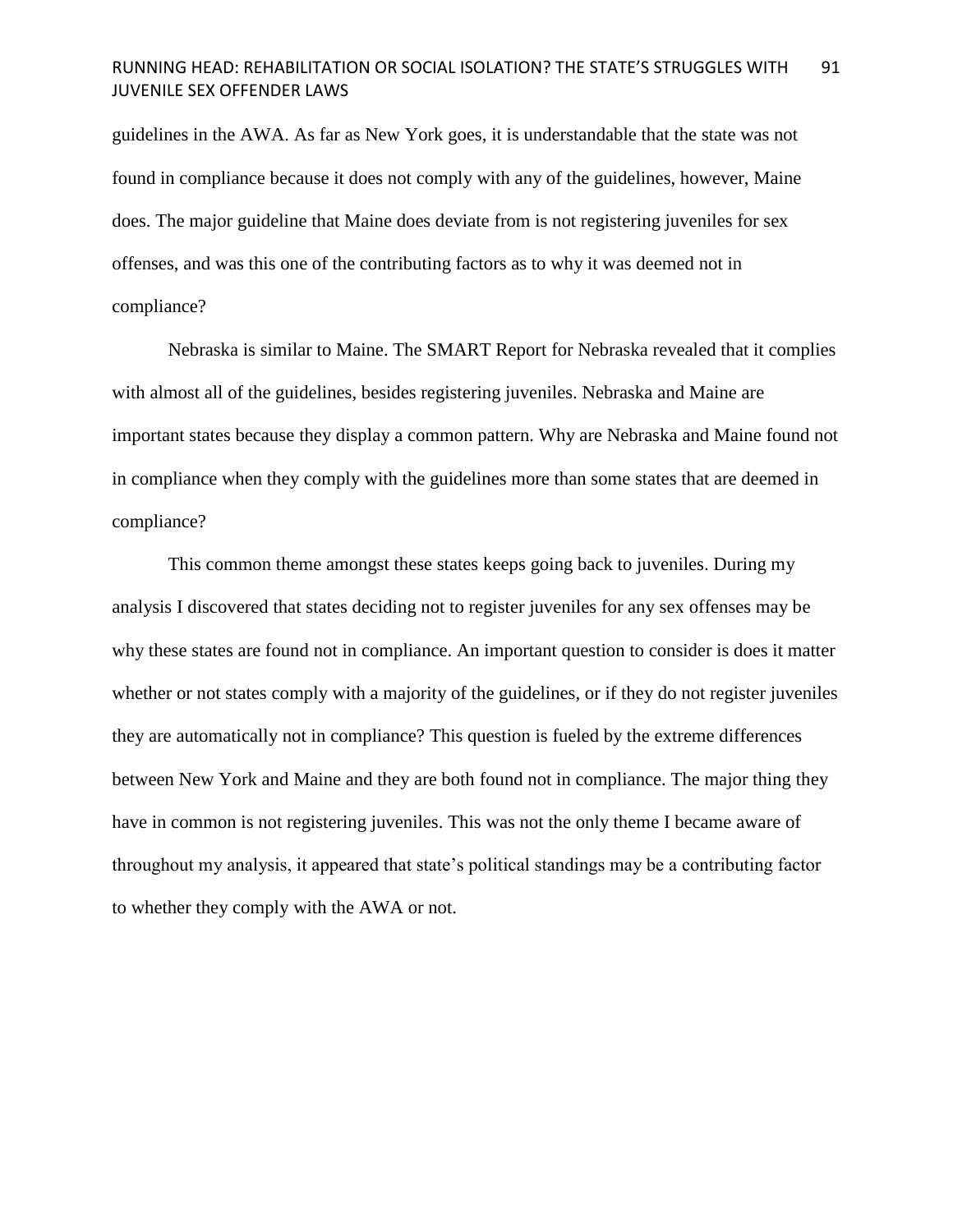

*Political orientation.* The table above was created in 2016, and is a demonstration of the states' and their political standing. States are either Democratic or Republican, but could also be considered swing states as well. Swing states change their political standing based on the presidential election. Republicans tend to be more conservative while Democrats favor government involvement (Jimenez, Pasztor, Chambers, & Pearlman Fujii, 2015)

My analysis includes a reference to the map above and reviews the political standing of the complying and non-complying states. There appears to be a pattern among the complying states. Of the seventeen states that were found in compliance with AWA, eleven of them are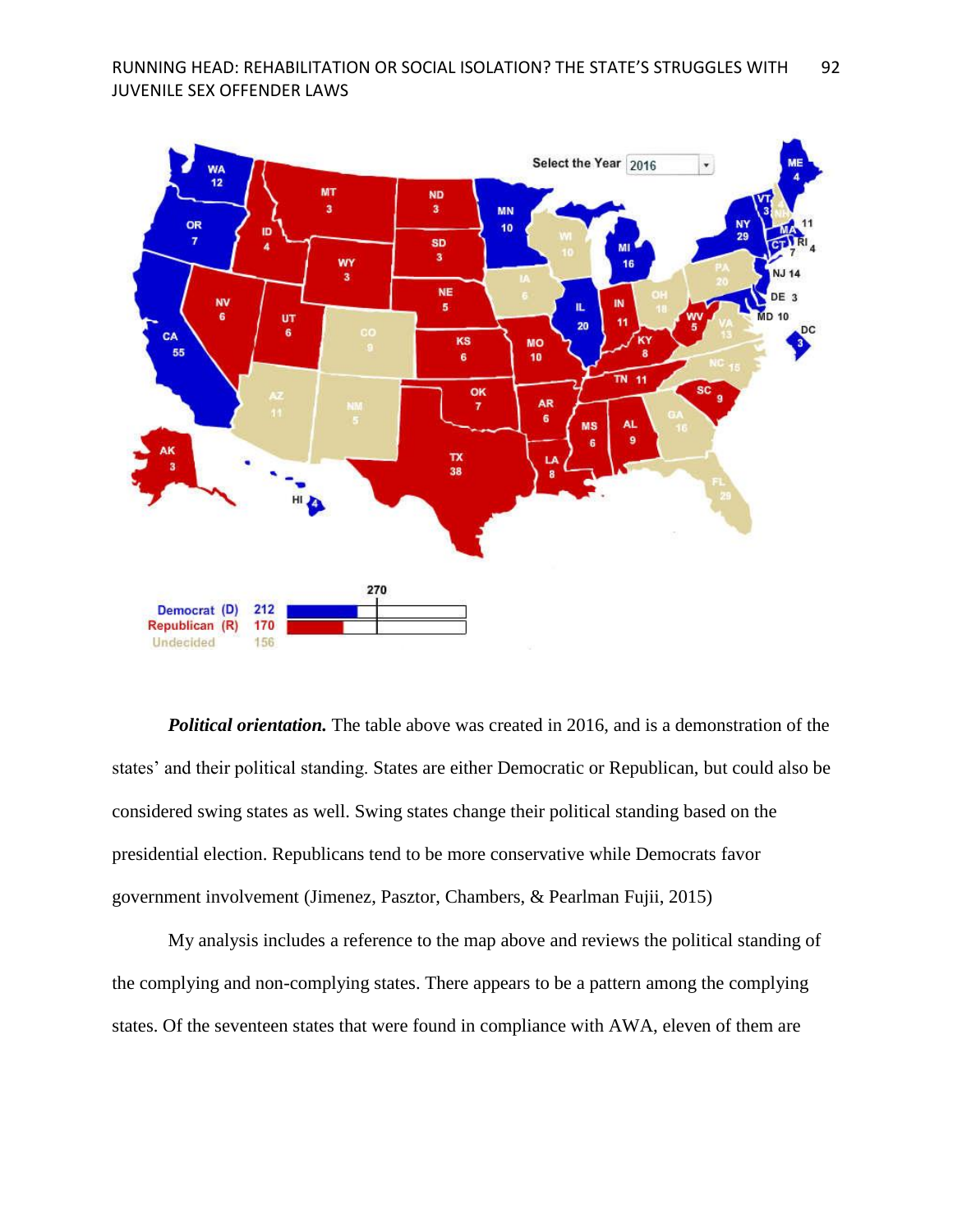Republican states. Only two of the complying states are Democrats, and the remaining three are swing states.

There is a clear pattern between the eleven states. The political standpoint of the state and its' compliance with the AWA may be related. Of the thirty-three non-complying states, ten of them are Democratic. Also, nine of the non-complying states are Republican. There are ten noncomplying states that are democratic as well. As far as the non-complying states go, they are split rather evenly as far as political standpoints go. However, the eleven states that are republican and were deemed in compliance was difficult to ignore.

The Republican party has a get tough on crime approach. The party feels that convicted sex offenders should be banned from using particular websites. Also, the Republican party pushes for prosecution of anyone in possession of child pornography, which could also be considered sexting. This could be directly linked to Republican states who agreed with AWA and its punishments, and also juvenile registration (Republican National Committee, 2017).

*Leniency and state discretion.* A separate pattern among the states was the leniency upon the complying states and relieving juveniles from the registry. As mentioned in previous chapters, the federal government gave states room to utilize their own discretion, and a majority of them did in this guideline. While registering them initially is an issue, complying states have given opportunities to be removed from the registry. Some states are more lenient than others, while some do not offer it and require lifetime registration. This all depends on the state.

Another common pattern amongst the non-complying states is that they do not use the three-tiered system for classifying sex offenders. The AWA guidelines three-tiered system includes level one, two and three offenders. Seven of the thirty-three states do not use the threetiered system. The states that do not comply still have to try and make an effort to do so, and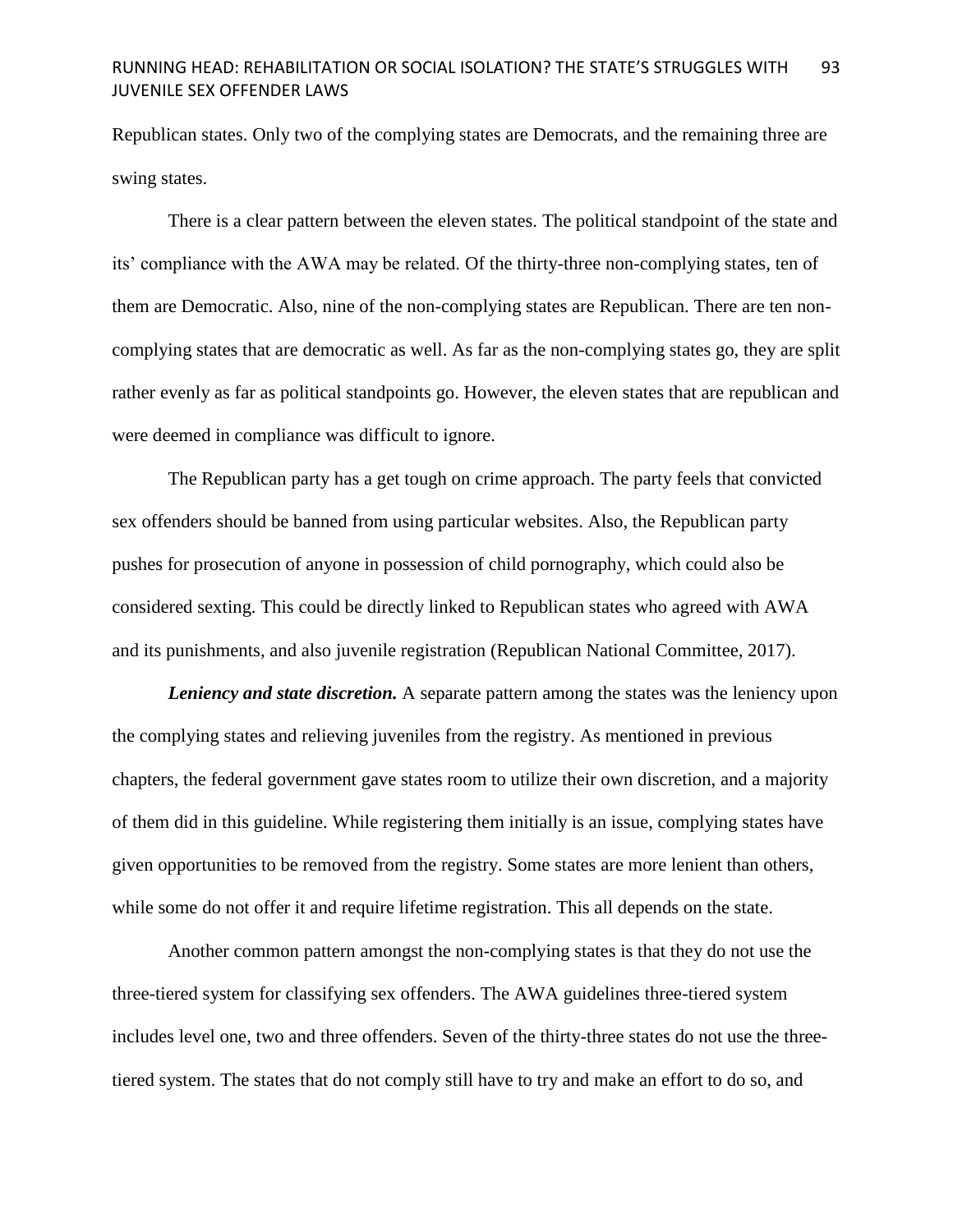have had since 2006. The seven states include Idaho, Rhode Island, New Jersey, Indiana, Oregon, Washington and Utah.

These states have their own system in place to classify their offenders. Utah utilizes a system that has two classes of offenders. One offender is required to register for ten years, and the next level of offenders are required to register for life. A question that remains is why do these states not use the three-tiered system?

*The falsified moral panic.* Throughout this research project, I became increasingly aware of the influences behind the AWA and what drove it to be passed. In the 1990's, the rise in violent crime among juveniles brought about a moral panic throughout the country. Directly following, research was conducted on this topic and the findings kept the hysteria going. The research findings revealed that juveniles were going to continue to commit heinous and vicious crimes, and that it was going to get worse.

In Chapter 2, the Super-Predator Myth was introduced and discussed. This myth was the formal title for the feelings of panic the public was feeling. Prior research on adolescents having high chances of being rehabilitated was clearly ignored and not considered when legal changes were made to the juvenile justice system. The research findings and this myth led to more punitive punishments for adolescents. Although, these punishments became an issue later on.

The punitive punishments were fueled by emotions. This is because the research that predicted juvenile violent crime would continue to get worse essentially was wrong. Next came the passing of the AWA, which included juveniles ages 14 and over. The AWA ignored research on rehabilitating adolescents, and instead of moving away from harsh punishments, this federal sex offender law continued on with this trend. If research studies have been conducted showing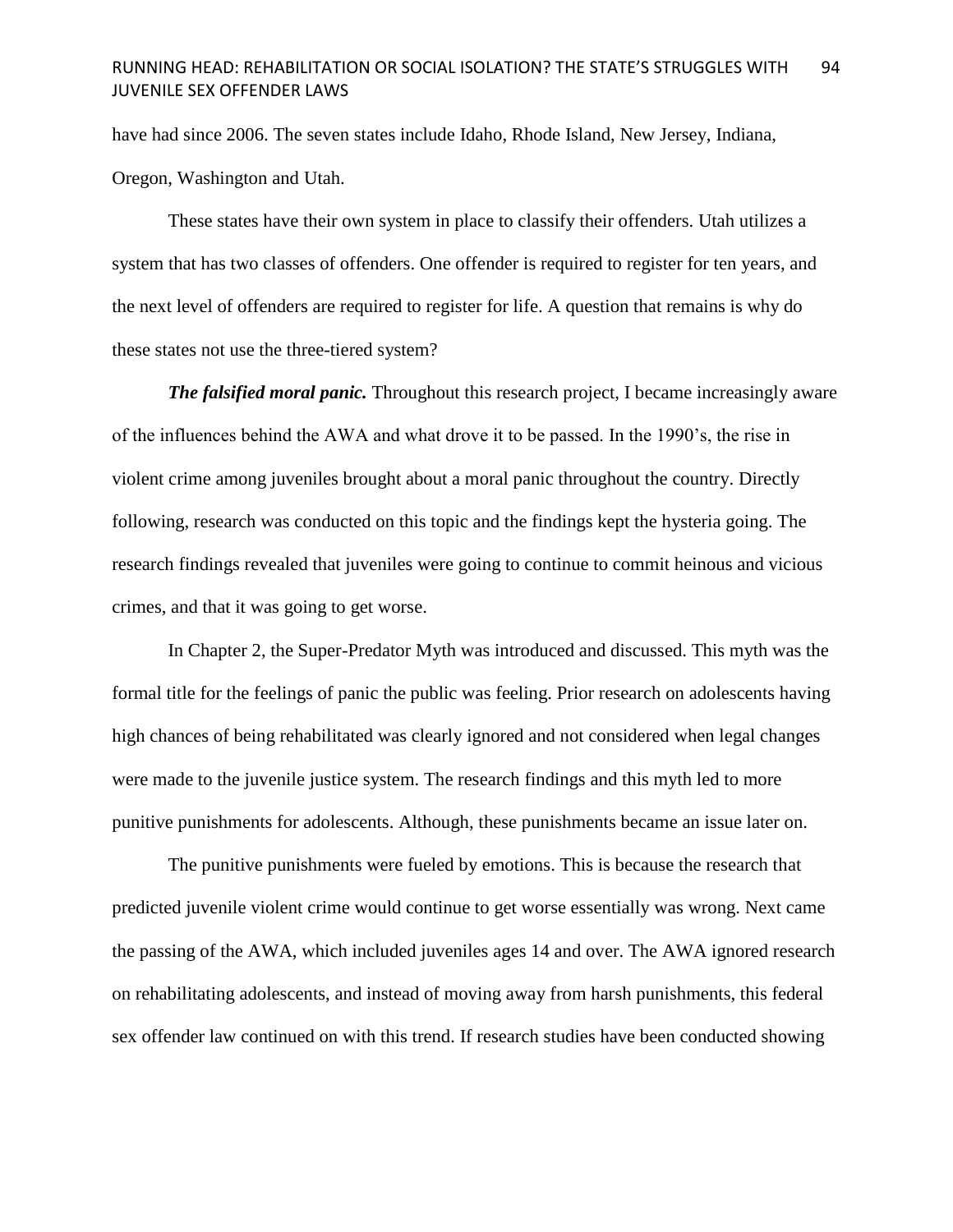adolescents have great chances of changing as they mature and grow, then it leads me to be curious why a federal sex offender law include them in their targeted population.

*The AWA and the juvenile justice system.* It is important to emphasize on the original goal of the juvenile justice system, which was rehabilitation. It is explained how there were many shifts that took place, which may have had a major influence on why the juvenile justice system is being run the way it is currently. The AWA and its juvenile provisions are consistent with the punitive trend that began taking place in the 1990's, but not every state followed pursuit. There are states that are more lenient than others, especially the states that do not register juveniles' at all.

Why exactly some states like New York and Georgia do not register juveniles is unknown, however, it could be suspected that they support the research showing adolescents cognitive, emotional and mental are developmentally different than adults.

**Political views and abstinence.** As mentioned in Chapter 3, there is a lot of gray area in regards to when adolescents should be having sexual intercourse, if at all until marriage. The age of consent for sexual activity does vary state to state and there may external factors influencing this decision. Eleven out of the seventeen complying states are Republican. The Republican states tend to have a more punitive approach to crime, which may be why they register juveniles. After doing research on Republican views on adolescent sexuality, I discovered that abstinence is still a way of life, and it seems the only way. The official website of the Republican party stated that they have replaced Family Planning programs for adolescents and adults with education on how to avoid sexual activity (Republican National Committee, 2017).

The Republican party's standpoint is imperative in this thesis because it demonstrates how diverse standpoints can be on adolescent sexual behavior. The gray area of age of consent is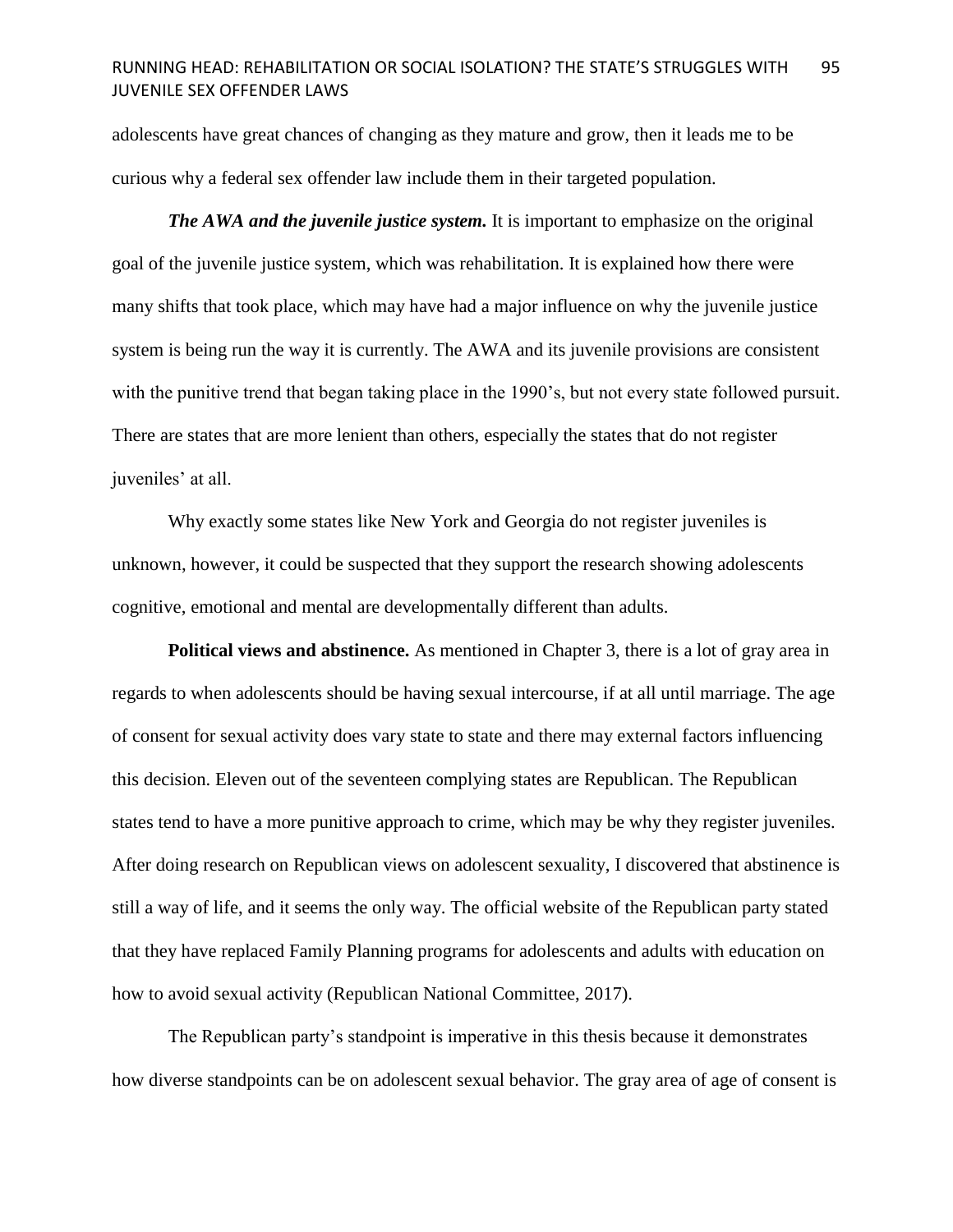directly linked to the AWA, and how in some states statutory rape laws are harsher than others. The Republican party's standpoint is that adolescents engaging in sexual activity is against the norm, and is not supported at all. Essentially, the complying Republican states have been able to criminalize sexual behavior, and could use their political beliefs to support them (Republican National Committee, 2017).

To emphasize more on the abstinence until marriage standpoint, there were programs that were federally funded to promote this. There is a lot of debate on whether these programs are effective, and also if this is the type of education on sex that adolescents should receive. Also, another argument that stands is whether or not these programs should be in public schooling. In 2010, the approach to abstinence only shifted and now there are programs teaching on how to promote teenage pregnancy. This type of education supports the Republican Party's on avoiding sexual activity until marriage, and eluding teenage pregnancy (Stanger-Hall \* Hall, 2011).

### **Policy Analysis**

The policy analysis conducted on the AWA is broken down into five subcategories. Each subcategory has its own topic to investigate and has different questions to ask. This analysis was chosen because of the details it focuses on. It will also target specific topics that coincide with my analysis, and help in making any connections of patterns. This analysis is an extra tool to use besides my tables in Chapter 6 (Jimenez, Pasztor, Chambers, & Pearlman Fujii, 2015).

**Part 1: the social problem addressed by the policy.** The issues to be solved regarding the AWA is the mistreatment of adolescents. It is in hopes that future research will help the juvenile justice system restore and abide by its original reasons of creation. The history of the problem began in the 1900's when the violent crime rate rose. The super predator myth among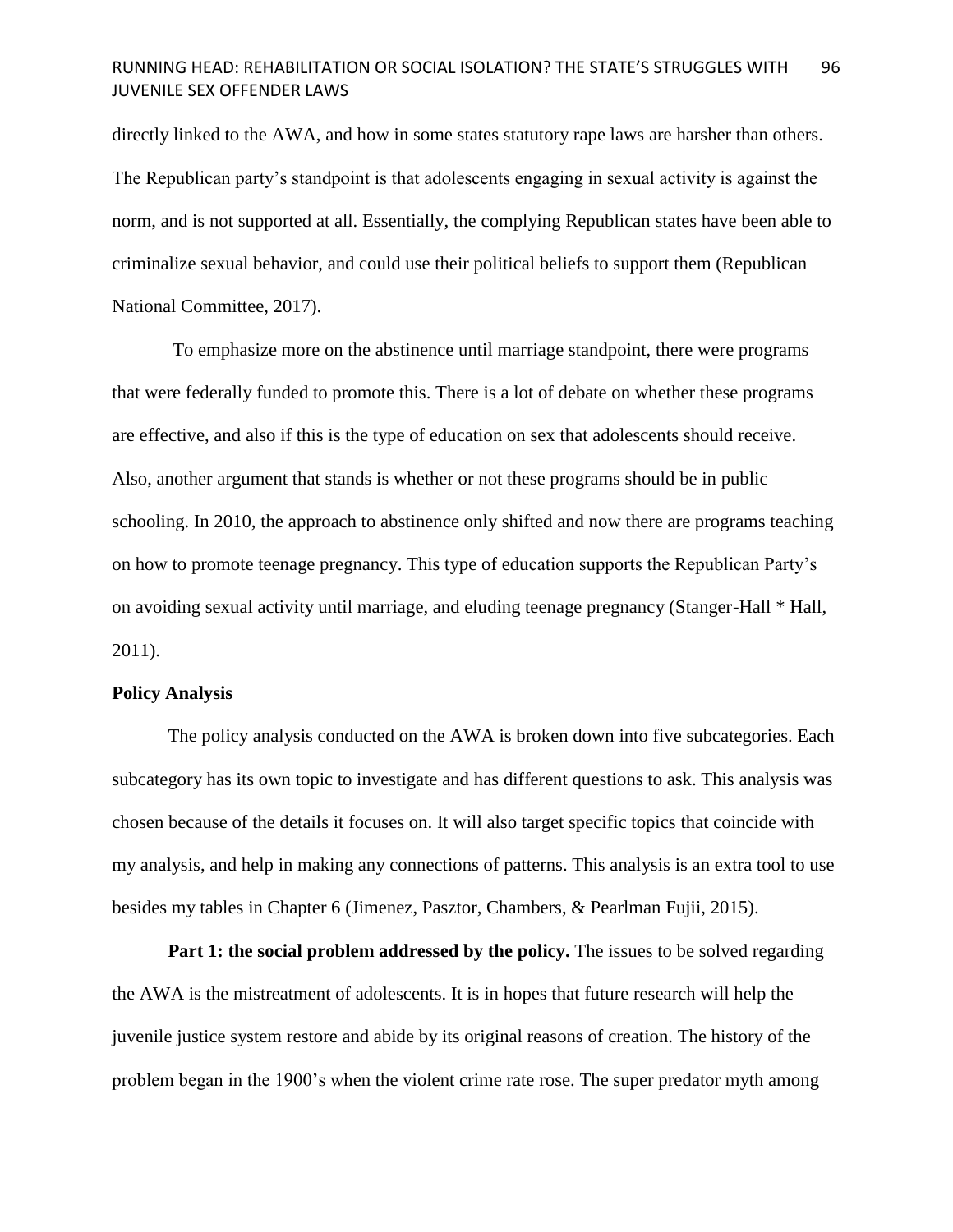other beliefs felt that adolescents were violent people, and that they would continue to commit vicious crimes. As a result of this, juvenile offenders started being transferred to adult criminal court to be prosecuted. There was a more punitive approach to dealing with offenders. A huge cause of this issue is how research was and is still being ignored. The AWA is a clear mistreatment to adolescents. This federal sex offender law was passed with emotions and opinion, rather than facts and research findings.

### **Part 2: the policy objectives, value premises, expectations, and target populations.**

The objectives of the AWA were to have a better system in place to track convicted sex offenders. The Wetterling Act was effective in ways, but sex crimes were still occurring. The AWA is a step above The Wetterling Act, with harsher guidelines and punishments. There are values included in this law, however, they are geared more towards the victim than the offender. Residency restrictions are an example of this. Some states enforce residency restrictions which may not allow convicted sex offenders to live near schools. Although, if a convicted sex offenders' crime did not involve children, then these restrictions are unnecessary.

What the policymakers expected as a result of this law remains unclear to me. The sex offender registry can be useful in some communities, however, it can do more harm than good. It appears that the AWA intended to make the public more aware of convicted sex offenders in communities. Also, this federal sex offender law was meant to have more punitive punishments, for all ages and not just juveniles.

The AWA is not aimed at any certain demographic. However, it is aimed at any convicted sex offender. The indirect targets of this federal law are any sex offender who is not a violent predator. This law has a "one size fits all" approach, which is not necessarily effective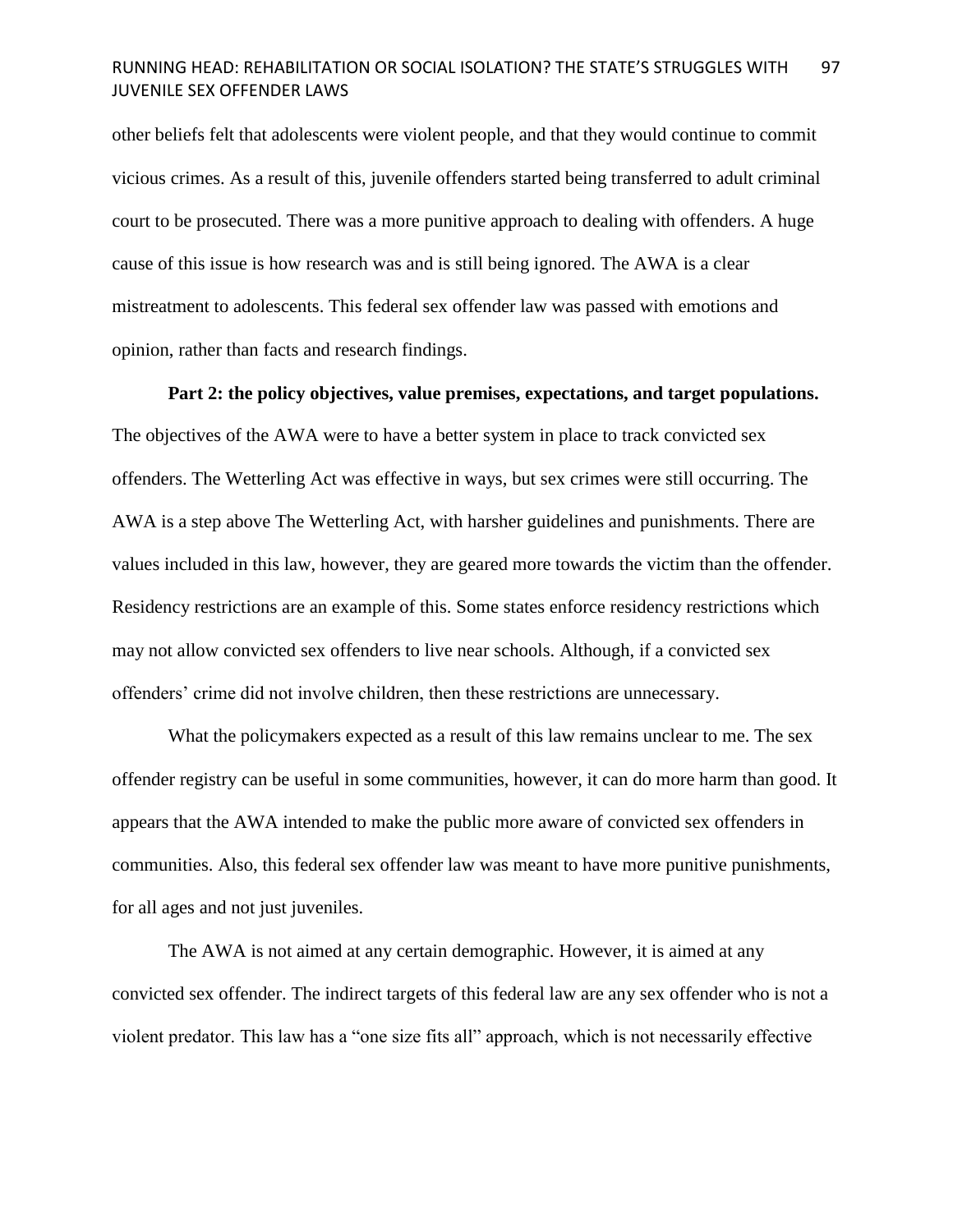when dealing with sex offenses. Not every sex offender is a threat to society or violent. The indirect targets of this law also face the unintended consequences.

Part 3: effects of the policy. The intended effects of the AWA were to have an improved system in place in comparison to the Wetterling Act. The sex offender registry is a tool that communities and law enforcement use in order to track and locate sex offenders. In my analysis of this law, it appeared this law was passed to comfort the public. Before the sex offender registry was created, if a child was kidnapped or murdered by a sex offender, there was no database that had the locations of all convicted sex offenders in certain areas. As a result of this, there are sex offender registries in every state. However, the AWA and the sex offender registry does not serve as a deterrence for sex crimes, especially those involving children.

The unintended effects of the AWA are tremendous and can do severe harm. There is a harsh perception of sex crimes in this country, that any offender who commits a sex crime is an awful person. However, not every sex crime has the same dynamic. The AWA is successful in some ways, however, there are new evolving crimes that this law has not caught up with yet. For example, sexting. When the AWA was passed in 2006, iPhones and smartphones were just making technological advancements, but they were not as sophisticated as they are today.

IPhones and smartphones allow many crimes to happen, including sex offenses. This allows the sending and receiving of sexually explicit images to occur, and not just for adults. Sexually curious teenagers who own smartphones are able to do this now, especially without their parents or guardians being aware. This is an unintended consequence and effect of the AWA because the laws pertaining to this sex crime have not caught up with research, or the advancements with smartphones.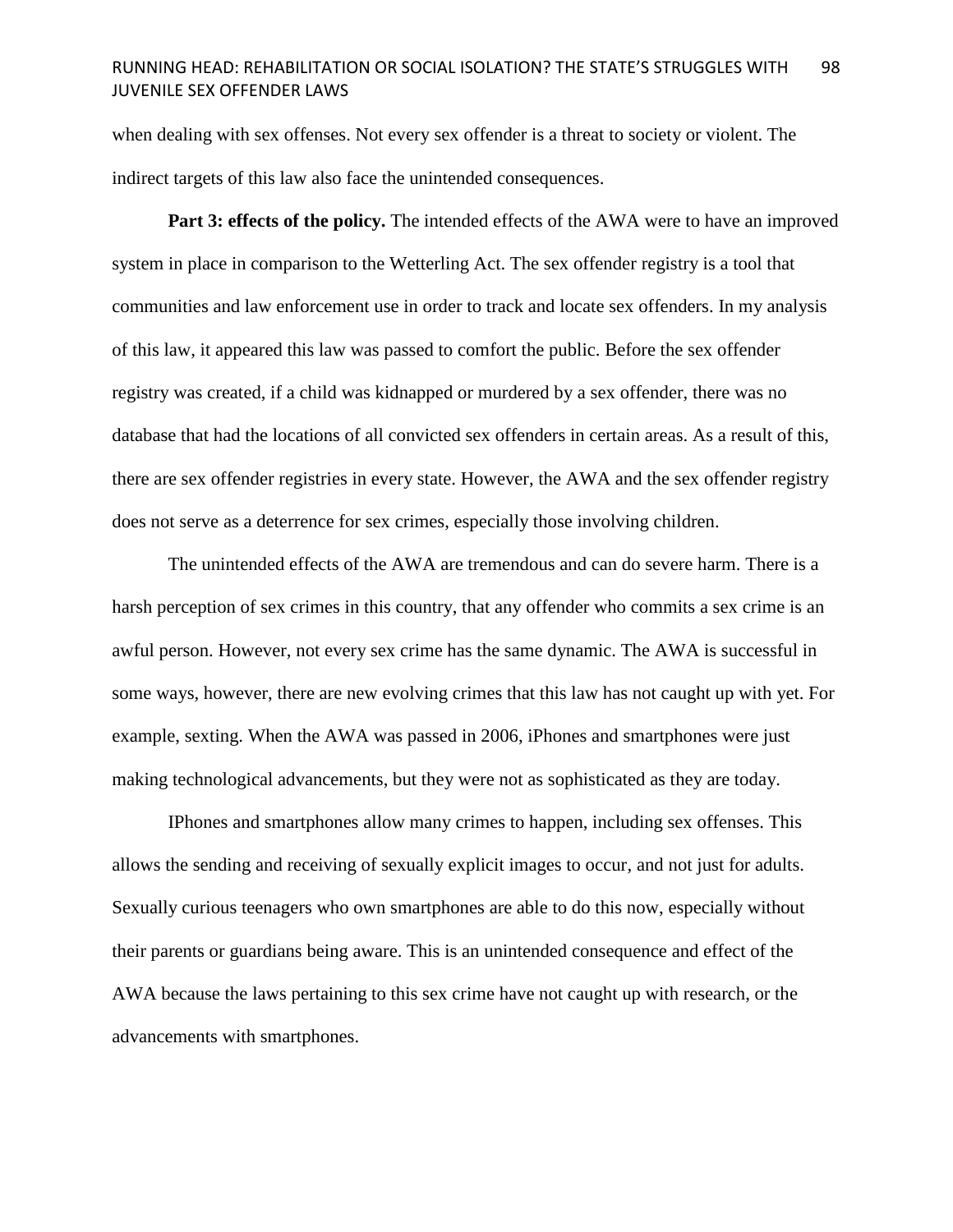A separate unintended effect of the AWA is that is not open to research findings. There has been a recent increase in research regarding adolescents and their sex drive. Humans are sexually curious human beings, and for an extended period of time it was viewed that adolescents should not be engaging in sexual activity. Although, the recent research findings suggest otherwise. The AWA has not caught up with this research by having consensual sex between teenagers a registerable offense. This is a clear example of an unintended effect of the AWA, and also an unintended consequence.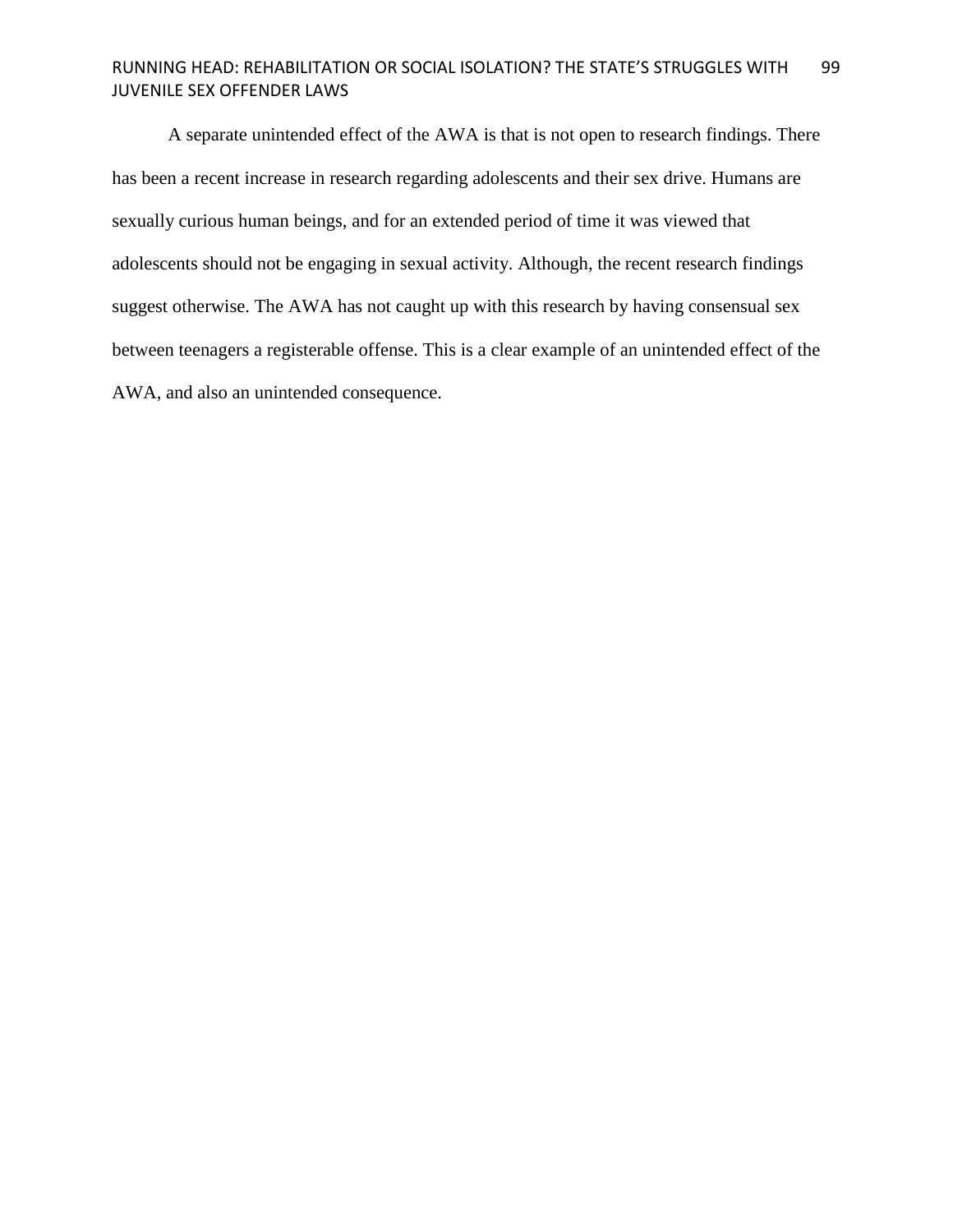### **Chapter 7: Conclusion**

The policy analysis of the AWA originated with the goal of understanding how states' approached the juvenile sex offender laws. As any other research study, there were limitations and drawbacks. While this study did not discover why states' do not comply with this federal policy, there were extreme advancements in discovering patterns amongst the complying and non-complying states.

The juvenile justice system made noticeable changes, and most did not support the juveniles best interest, future and well-being. This directly coincided with the AWA, and have a major influence on the courts processes today. It is imperative to understand that these changes to the system are a key component to this thesis and that if not made, juvenile sex offenders may have been subject to different punishments via the AWA.

Whether it was a political standpoint or state discretion, there were some external factors that weighed in on whether states complied or not. It was interesting to discover that more than half of the country does not comply with this federal policy. A possible future research study may be to emphasize on asking more questions regarding the states that are not found in compliance.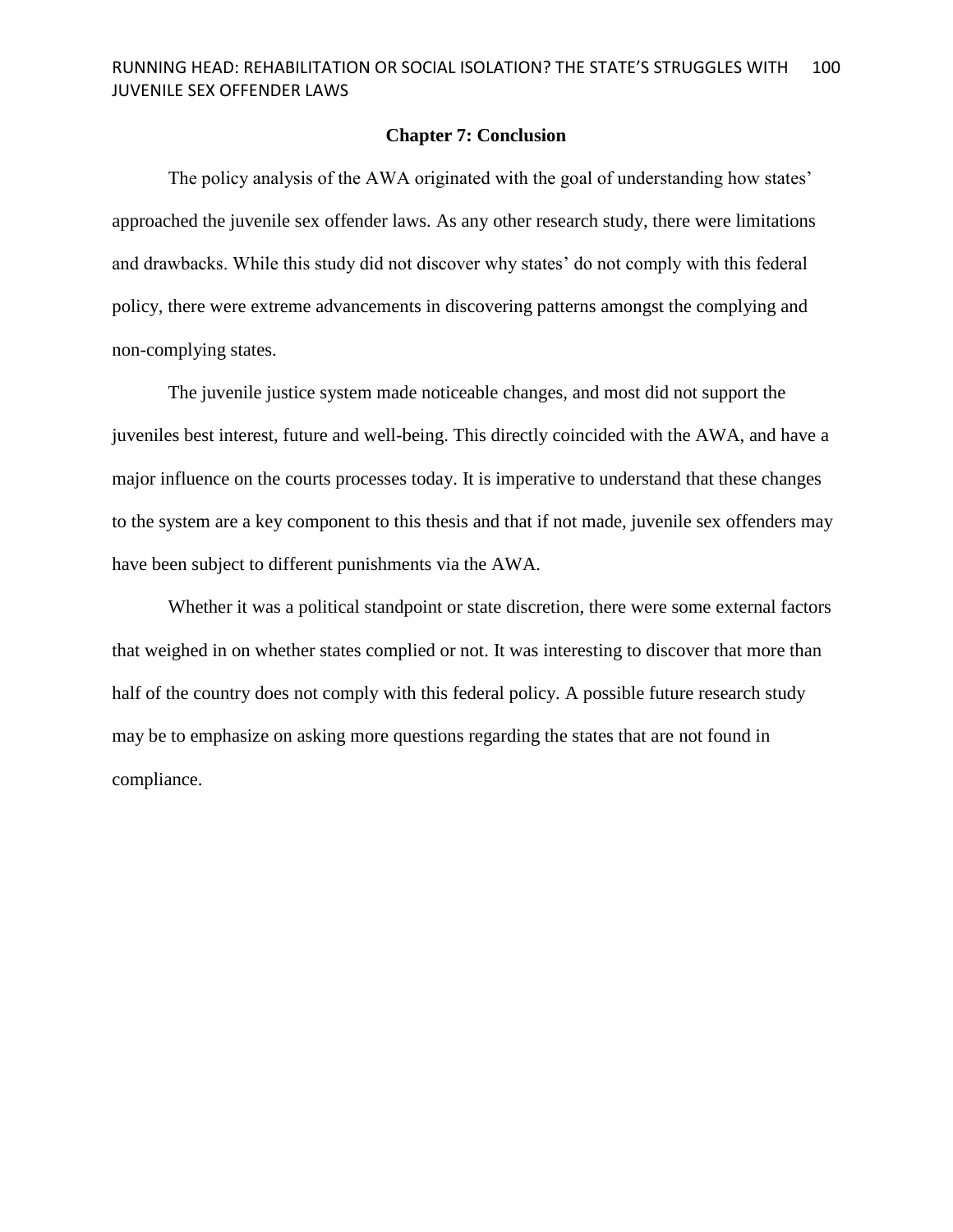### **References**

- Barkan, S.E., & Bryjak, G.J. (2011). Community corrections and juvenile justice. In *Fundamentals of Criminal Justice* (pp. 498-526). Sudbury, MA: Jones & Bartlett Learning, LLC.
- Beck, V. S., & Boys, S. (2013). Romeo & Juliet: star-crossed lovers or sex offenders? *Criminal Justice Policy Review, 24*, 655-675. doi: 10.1177/1079063216658451
- Becker, E. (2001, February 9). As Ex-Theorist on Young 'Superpredators,' Bush Aide Has Regrets. *The New York Times*.
- Bilchik, S. (1999). *Juvenile justice bulletin: Challenging the myths.* Office of Juvenile Justice and Delinquency Prevention, U.S. Department of Justice.
- Bilchik, S. (1999). *Juvenile justice: A century of change.* Office of Juvenile Justice and Delinquency Prevention, U.S. Department of Justice.
- Bostwick, L. (2010). *Policies and procedures of the Illinois juvenile justice system.* Illinois Criminal Justice Information Authority, Illinois Juvenile Jusitce Commission, Illinois.
- Brown, S. A. (2015). *Trends in juvenile justice state legislation 2011-2015.* National Conferene of State Legislatures .
- Champion, D. J., Merlo, A. V., & Benekos, P. J. (2013). *The juvenile justice system: Delinquency, processing and the law* (Vol. 7). New Jersey: Pearson Education, Inc.
- COX Communications. (2009, May). *Teen online & wireless saftey survey*. Retrieved October 2016, from Cyberbullying, Sexting, and Parental Controls: http://www.cox.com/wcm/en/aboutus/datasheet/takecharge/2009-teen-survey.pdf
- Crosswhite, J., & Kerpelman, J. (2009). Coercion Theory, Self-Control, and Social Information
- Processing: Understanding potential mediators for how parents influence deviant behaviors. *Deviant Behavior, 30*, 611-646. doi: 10.1080/01639620802589806
- Farrington, D. P., & Loeber, R. (2002). Serious and violent juvenile offenders. In M. K. Rosenheim, F. E. Zimring, D. S. Tanenhaus, & B. Dohrn, *A Century of Juvenile Justice* (pp. 206-236). Chicago, Illinois: The University of Chicago Press.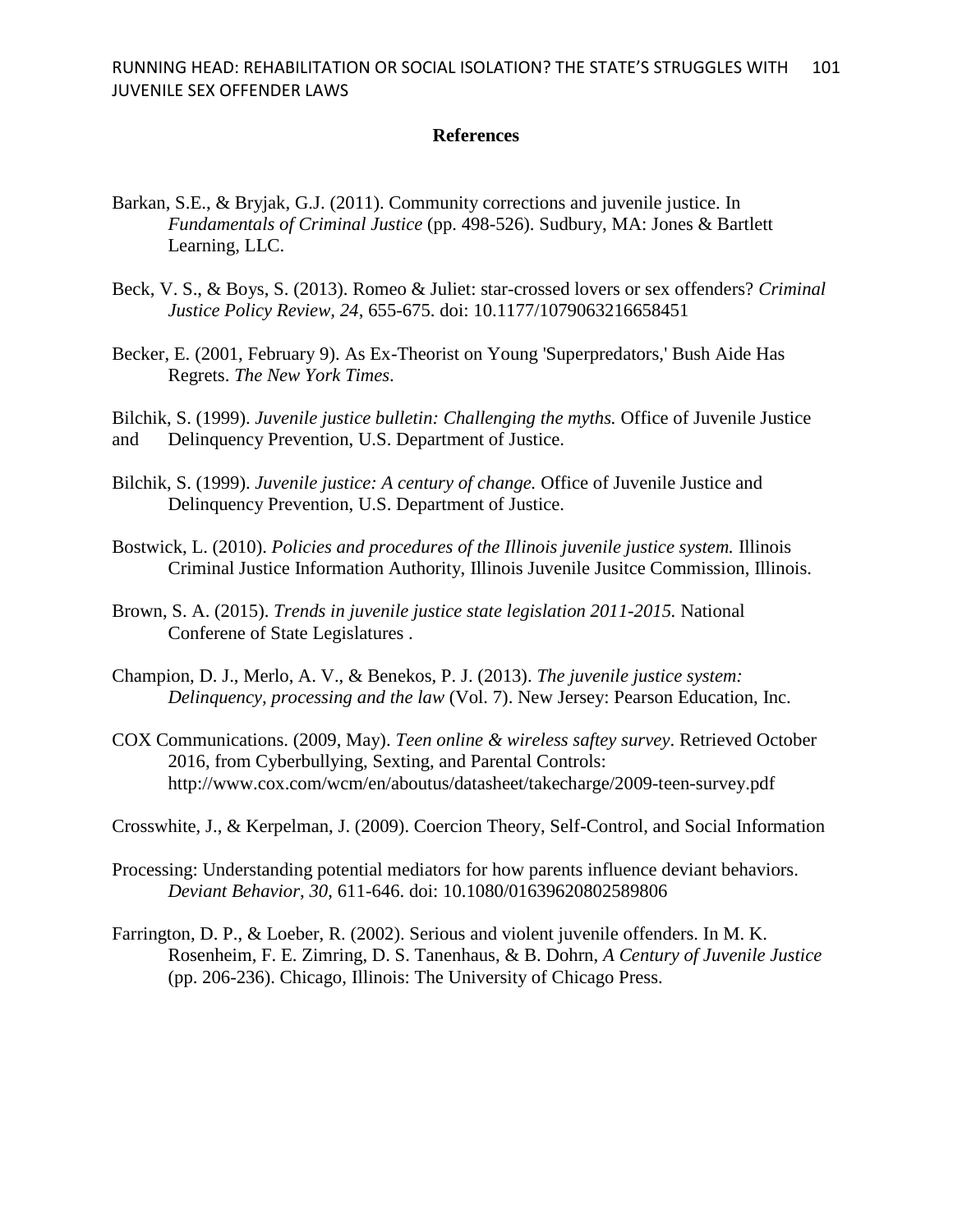- Finer, L. B., & Philbin, J. M. (2013). Sexual initiation, contraceptive use, and pregnancy among young adolescents. *PEDIATRICS, 131* (5). doi: 10.1542/peds.2012-3495 Florida Legislature. (2016). *The 2016 Florida Statutes.* Retrieved May 8, 2017, from Official Internet Sire of the Florida Legislature: http://www.leg.state.fl.us/states/index.cfm?APP\_mode=Display\_Statute&URL=0700- 0799/0794.html/
- Fortunato, L., Young, A., Boyd, C., & Fons , C. (2010). Hook-Up sexual experiences and problem behaviors among adolescents. *Journal of Child & Adolescent Substance Abuse, 19*, 261-278. doi: 10.1080/1067828X.2010.488965
- Griffin, P., Addie, S., Adams, B., & Firestine, K. (2011). *Trying juveniles as adults: An analysis of state transfer laws and reporting.* Office of Juvenile Justice and Delinquency Prevention, U.S. Department of Justice.
- Hinton, W., Sims, P., Adams, M., & West, C. (2007). Juvenile justice: A system divided. *Criminal Justice Policy Review, 18*, 466-483. doi: 10.1177/0887403407304578
- Howell, J. C. (2009). Superpredators and other myths about juvenile delinquency. In J. C. Howell, *Preventing and Reducing Juvenile Delinquency: a comprehensive framework.* SAGE Publications. doi: 10.4135/9781452274980
- Jimenez, J., Pasztor, E. M., Chambers, R. M., & Pearlman Fujii, C. (2015). *Social policy and social change: Toward the creation of social and economic justice.* Los Angeles, California: SAGE.
- Lanier, M. M., & Briggs, L. T. (2014). *Research methods in criminal justice and criminology.* New York, NY: Oxford University Press .
- Lehrer, E., Letourneau, E., Pittman, N., Rumenap, S., & Leversee, T. (2016). *Comments on the supplemental guidelines for juvenile registration under the sex offender registraiton and notification act.* R STREET INSTITUTE.
- Lounsbury, K., Mitchell, K., & Finkelhor, D. (2011, April). *The true prevalence of "sexting"*. Retrieved October 1, 2016, from Crimes Against Children Research Center: http://www.unh.edu/ccrc/pdf/Sexting%20Fact%20Sheet%204\_29\_11.pdf
- Massachusetts Court System. (2017). *Massachusetts law about sex.* Retrieved May 8, 2017, from http://www.massgov/courts/case-legal-res/law-lib/laws-by-subj/about/sex.html
- Manning, W. D., Giordano, P. C., & Longmore, M. A. (2006). Hooking up: The relationship contexts of "nonrelationship" sex. *Journal of Adolescent Research, 21*, 459-483. doi: 10.1177/0743558406291692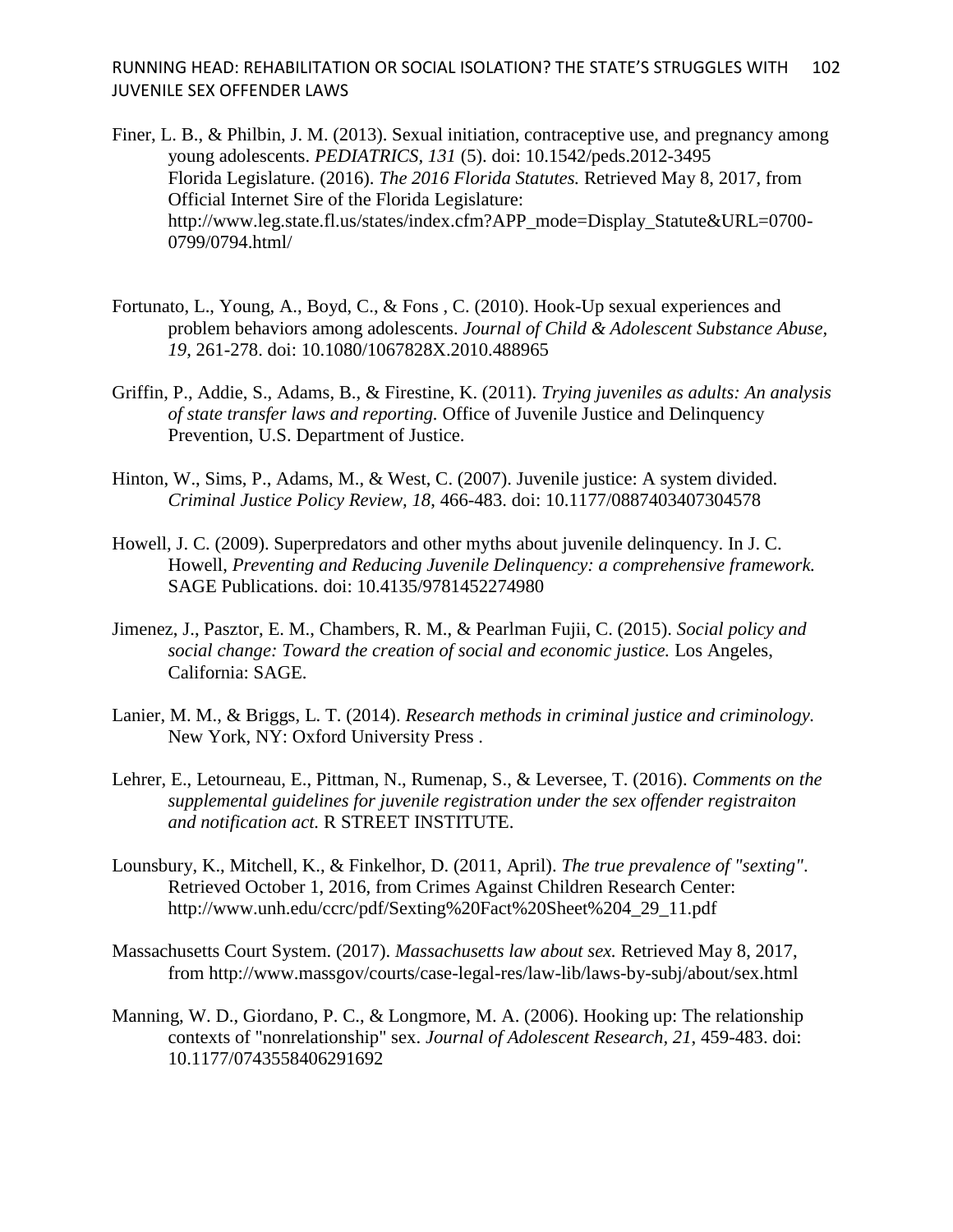- McNamara, R. H. (2008). *The lost population.* Durham, North Carolina: carolina academic press.
- Miller v. Alabama (2012), 10-9646 (The United States Supreme Court June 2012).
- Miller v. Alabama, 10-9646 (The United States Supreme Court June 25, 2012).
- Miller, M. E. (2015, September 21). N.C. just prosecuted a teenage couple for making childporn of themselves. Washington, D.C.
- Monahan, K., Steinberg, L., & Piquero, A. (2015). Juvenile justice policy: A developmental perspective. In M. Tonry (Ed.), *Crime and Justice- A Review of Research* (pp. 577-619). Chicago: The University of Chicago Press.
- Montgomery v. Louisiana (2016), 14-280 (The United States Supreme Court January 25, 2016).
- Office of Sex Offender Sentencing, Monitoring, Apprehending, Registering, and Tracking. (2007). *National Guidelines for Sex Offender Registration and Notification.* United States Department of Justice.
- Office of Sex Offender Sentencing, Monitoring, Apprehending, Registering, and Tracking. (2015). *Prosecution, Transfer, and Registration of Serious Juvenile Sex Offenders.* U.S. Department of Justice.
- Office of Sex Offender Sentencing, Monitoring, Apprehending, Registering, and Tracking. (2011). *Supplemental Guidelines for Sex Offender Registration and Notification.* United States Department of Justice .
- Oudekerk, B., Farr, R., & Reppucci, N. D. (2013). Is it love or sexual abuse? Young adults' perceptions of statutory rape. *Journal of Child Sexual Abuse, 22*, 858-877. doi: 10.1080/10538712.2013.830668
- Pew Research Center. (2015, April 8). *73% of teens have access to a smartphone; 15% Have Only a Basic Phone*. Retrieved September 21, 2016, from Pew Research Center: http://www.pewinternet.org/2015/04/09/teens-social-media-technology-2015/pi\_2015- 04-09 teensandtech 06/
- Platt, A. (1969). The rise of the child-saving movement: A study in social policy and correctional reform. *Annals of the American Academy of Political and Social Science, 381*, 21-38.
- Price, M. (2015, June 1). The baby daddy blues: Visitation and practical issues in statutory rape cases. *American Journal of Family Law*.